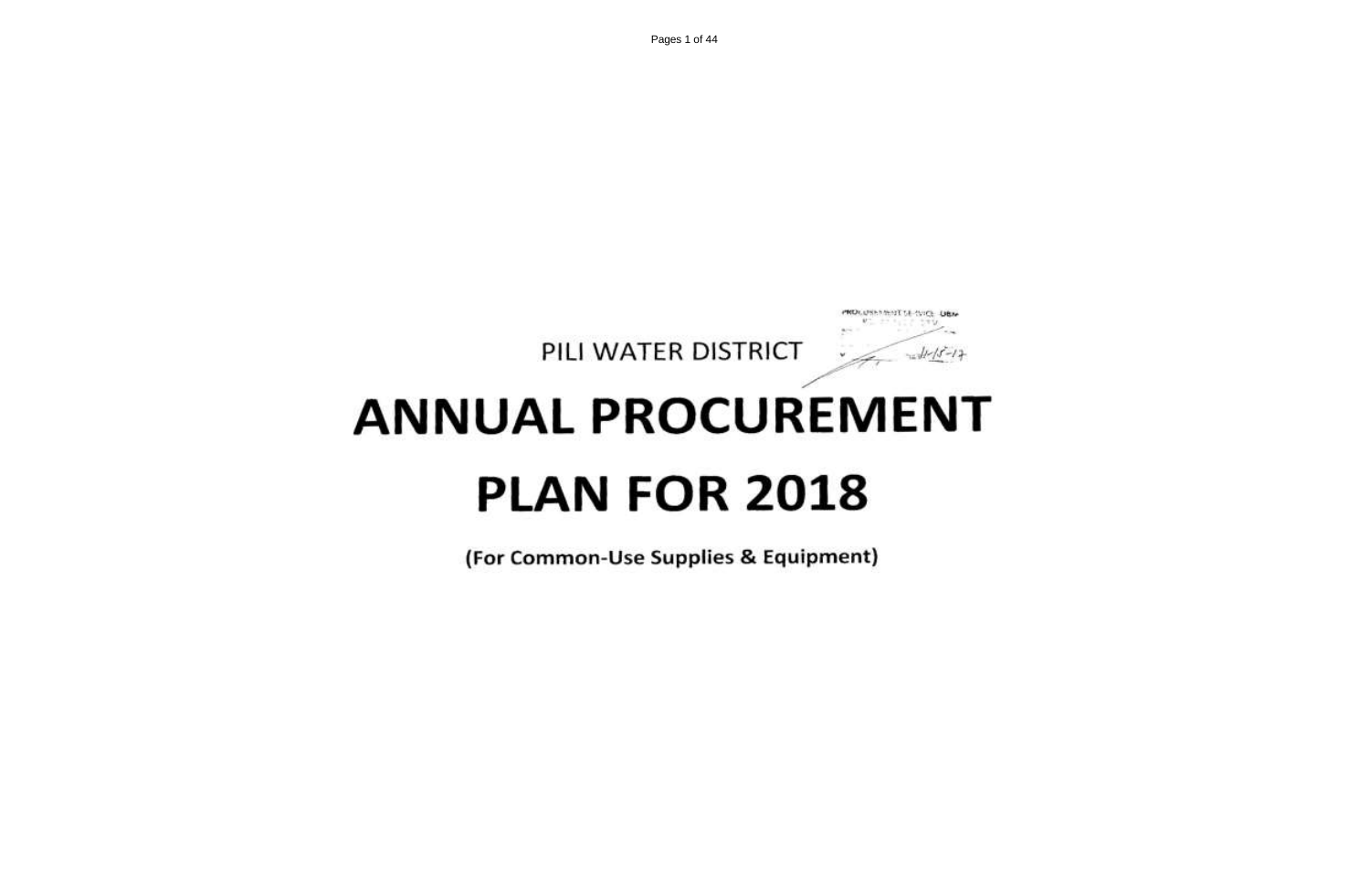Pages 2 of 44

## **For Common-Use Supplies and Equipment ANNUAL PROCUREMENT PLAN FOR 2018**

Department/Bureau/Office: Pili Water District Region: V<br>
Region: V<br>
Genral Services Chief / Property Officer Address: Sta Rita Agro Industrial Park, San Jose, Pili, Camarines Sur **Email:** Park, Ban Jose, Pili, Camarines Sur

Contact Persons: Shiela V. Bersola / Elmer P. Borja

Telephone/Mobile Nos: (054) 4777-136

|                                                                                                      | Unit of     |                |         |                         |          |                         |     |      |                | <b>Quantity Requirement</b> |                |          |                         |          |                |     |            |                         |          |         |      |        | ** PS Price        |                               |
|------------------------------------------------------------------------------------------------------|-------------|----------------|---------|-------------------------|----------|-------------------------|-----|------|----------------|-----------------------------|----------------|----------|-------------------------|----------|----------------|-----|------------|-------------------------|----------|---------|------|--------|--------------------|-------------------------------|
|                                                                                                      | Measur<br>e | Jan            | Feb Mar | Q1                      |          | April                   | May | June | Q2             |                             | July           | Aug Sept | Q3                      |          | Oct            | Nov | <b>Dec</b> | Q4                      |          | Total   |      |        | Catalogue as<br>of | <b>TOTAL</b><br><b>AMOUNT</b> |
|                                                                                                      |             |                |         |                         |          |                         |     |      |                |                             |                |          |                         |          |                |     |            |                         |          |         |      |        |                    |                               |
| <b>COMMON ELECTRICAL SUPPLIES</b>                                                                    |             |                |         |                         |          |                         |     |      |                |                             |                |          |                         |          |                |     |            |                         |          |         |      |        |                    |                               |
| BALLAST, 18 watts                                                                                    | piece       |                |         | $\circ$                 |          |                         |     |      | $\circ$        |                             |                |          | $\circ$                 |          |                |     |            | $\circ$                 |          | $\circ$ | 1.03 | 72.70  | 74.88              |                               |
| BALLAST, 36 watts                                                                                    | piece       |                |         | $\circ$                 |          |                         |     |      | $\circ$        |                             |                |          | $\circ$                 |          |                |     |            | $\circ$                 |          | $\circ$ | 1.03 | 71.03  | 73.16              |                               |
| BATTERY, size AA, alkaline, 2 pcs./packet                                                            | packet      |                |         | $\circ$                 |          |                         |     |      | $\circ$        |                             |                |          | $\circ$                 |          |                |     |            | $\circ$                 |          | $\circ$ | 1.03 | 15.39  | 15.85              | $\sim$                        |
| BATTERY, size AAA, alkaline, 2 pcs./packet                                                           | packet      |                |         | $\circ$                 |          |                         |     |      | $\circ$        |                             |                |          | $\circ$                 |          |                |     |            | $\circ$                 |          | $\circ$ | 1.03 | 14.46  | 14.89              |                               |
| BATTERY, size D, alkaline, 2 pcs./packet                                                             | packet      |                |         | $\circ$                 |          |                         |     |      | $\circ$        |                             |                |          | $\circ$                 |          |                |     |            | $\circ$                 |          | $\circ$ | 1.03 | 71.76  | 73.91              |                               |
| 6. FLUORESCENT LIGHTING FIXTURE, 1 x 18W                                                             | set         |                |         | $\circ$                 |          |                         |     |      | $\circ$        |                             |                |          | $\circ$                 |          |                |     |            | $\circ$                 |          | $\circ$ | 1.03 | 327.60 | 337.43             | $\sim$ $-$                    |
| . FLUORESCENT LIGHTING FIXTURE, 1 x 36W                                                              | set         |                |         | $\circ$                 |          |                         |     |      | $\circ$        |                             |                |          | $\circ$                 |          |                |     |            | $\circ$                 |          | $\circ$ | 1.03 | 384.80 | 396.34             |                               |
| 3. FLUORESCENT LAMP, tubular, 18 watts                                                               | piece       | 25             |         | 25                      | 910.52   |                         |     |      | $\circ$        |                             |                |          | $\circ$                 |          |                |     |            | $\circ$                 |          | 25      | 1.03 | 35.36  | 36.42              | 910.52                        |
| 9. FLUORESCENT LAMP, tubular, 36 watts                                                               | piece       |                |         | $\circ$                 |          |                         |     |      | $\circ$        |                             |                |          | $\circ$                 |          |                |     |            | $\circ$                 |          | $\circ$ | 1.03 | 36.40  | 37.49              |                               |
| 10. COMPACT FLUORESCENT LIGHT, 18 watts                                                              | piece       |                |         | $\circ$                 |          |                         |     |      | $\circ$        |                             |                |          | $\circ$                 |          |                |     |            | $\circ$                 |          | $\circ$ | 1.03 | 99.74  | 102.73             |                               |
| 11. FUSE, 30 amperes                                                                                 | piece       |                |         | $\circ$                 |          |                         |     |      | $\circ$        |                             |                |          | $\circ$                 |          |                |     |            | $\circ$                 |          | $\circ$ | 1.03 | 12.48  | 12.85              | $\sim$                        |
| 12. FUSE, 60 amperes                                                                                 | piece       |                |         | $\Omega$                |          |                         |     |      | $\Omega$       |                             |                |          | $\Omega$                |          |                |     |            | $\Omega$                |          | $\circ$ | 1.03 | 28.08  | 28.92              | $\sim$                        |
| 13. STARTER, 4-40 watts                                                                              | piece       |                |         | $\Omega$                |          |                         |     |      | $\Omega$       |                             |                |          | $\Omega$                |          |                |     |            | $\circ$                 |          | $\circ$ | 1.03 | 5.20   | 5.36               | $\sim$                        |
| 4. TAPE, electrical                                                                                  | roll        |                |         | $\circ$                 |          |                         |     |      | $\circ$        |                             |                |          | $\circ$                 |          |                |     |            | $\circ$                 |          | $\circ$ | 1.03 | 17.63  | 18.16              |                               |
| <b>COMMON COMPUTER SUPPLIES/CONSUMABLES</b>                                                          |             |                |         |                         |          |                         |     |      |                |                             |                |          |                         |          |                |     |            |                         |          |         |      |        |                    |                               |
| COMPUTER CONTINUOUS FORMS, 1 ply, 11" x 9-<br>1/2", 2000 sheets/box                                  | box         | $\overline{3}$ |         | $\overline{\mathbf{3}}$ | 1,717.61 | $\overline{\mathbf{3}}$ |     |      | $\overline{3}$ | 1,717.61                    | $\overline{3}$ |          | $\overline{\mathbf{3}}$ | 1,717.61 | $\overline{3}$ |     |            | $\overline{\mathbf{3}}$ | 1,717.61 | 12      | 1.03 | 555.86 | 572.54             | 6,870.43                      |
| 2. COMPUTER CONTINUOUS FORMS, 1 ply, 11" x 14-<br>7/8", 2000 sheets/box                              | box         | $\overline{2}$ |         | $\overline{2}$          | 1,601.77 | $\overline{2}$          |     |      | $\overline{2}$ | 1,601.77                    | $\overline{2}$ |          | $\overline{2}$          | 1,601.77 | $\overline{2}$ |     |            | $\overline{2}$          | 1,601.77 | - 8     | 1.03 | 777.56 | 800.89             | 6,407.09                      |
| 3. COMPUTER CONTINUOUS FORMS, 2 ply, 11" x 9-<br>1/2", 1000 sets/box                                 | box         |                |         | $\circ$                 |          |                         |     |      | $\circ$        |                             |                |          | $\circ$                 |          |                |     |            | $\circ$                 |          | $\circ$ | 1.03 | 622.13 | 640.79             | $\sim$                        |
| 4. COMPUTER CONTINUOUS FORMS, 2 ply, 11" x 14-<br>7/8", 1000 sets/box                                | box         |                |         | $\Omega$                |          |                         |     |      | $\Omega$       |                             |                |          | $\circ$                 |          |                |     |            | $\circ$                 |          | $\circ$ | 1.03 | 903.60 | 930.71             | $\sim$                        |
| 5. COMPUTER CONTINUOUS FORMS, 3 ply, 11 x 9-<br>1/2", 500 sets/box                                   | box         |                |         | $\circ$                 |          |                         |     |      | $\circ$        |                             |                |          | $\Omega$                |          |                |     |            | $\circ$                 |          | $\circ$ | 1.03 | 518.80 | 534.36             | $\sim$                        |
| 6. COMPUTER CONTINUOUS FORMS, 3 ply, 11" x 14-<br>7/8", 500 sets/box                                 | box         |                |         | $\Omega$                |          |                         |     |      | $\Omega$       |                             |                |          | $\circ$                 |          |                |     |            | $\Omega$                |          | $\circ$ | 1.03 | 778.80 | 802.16             | $\sim$                        |
| 7. COMPACT DISK RECORDABLE, min. of 700MB, 1x -<br>52x minimum speed, 80 min recording time          | piece       |                |         | $\circ$                 |          |                         |     |      | $\circ$        |                             |                |          | $\circ$                 |          |                |     |            | $\circ$                 |          | $\circ$ | 1.03 | 9.46   | 9.74               |                               |
| 8. COMPACT DISK REWRITABLE, 700MB min.<br>capacity, 80 minutes recording time, 4x - 10x min<br>speed | piece       |                |         | $\Omega$                |          |                         |     |      | $\Omega$       |                             |                |          | $\Omega$                |          |                |     |            | $\circ$                 |          | $\circ$ | 1.03 | 17.42  | 17.94              |                               |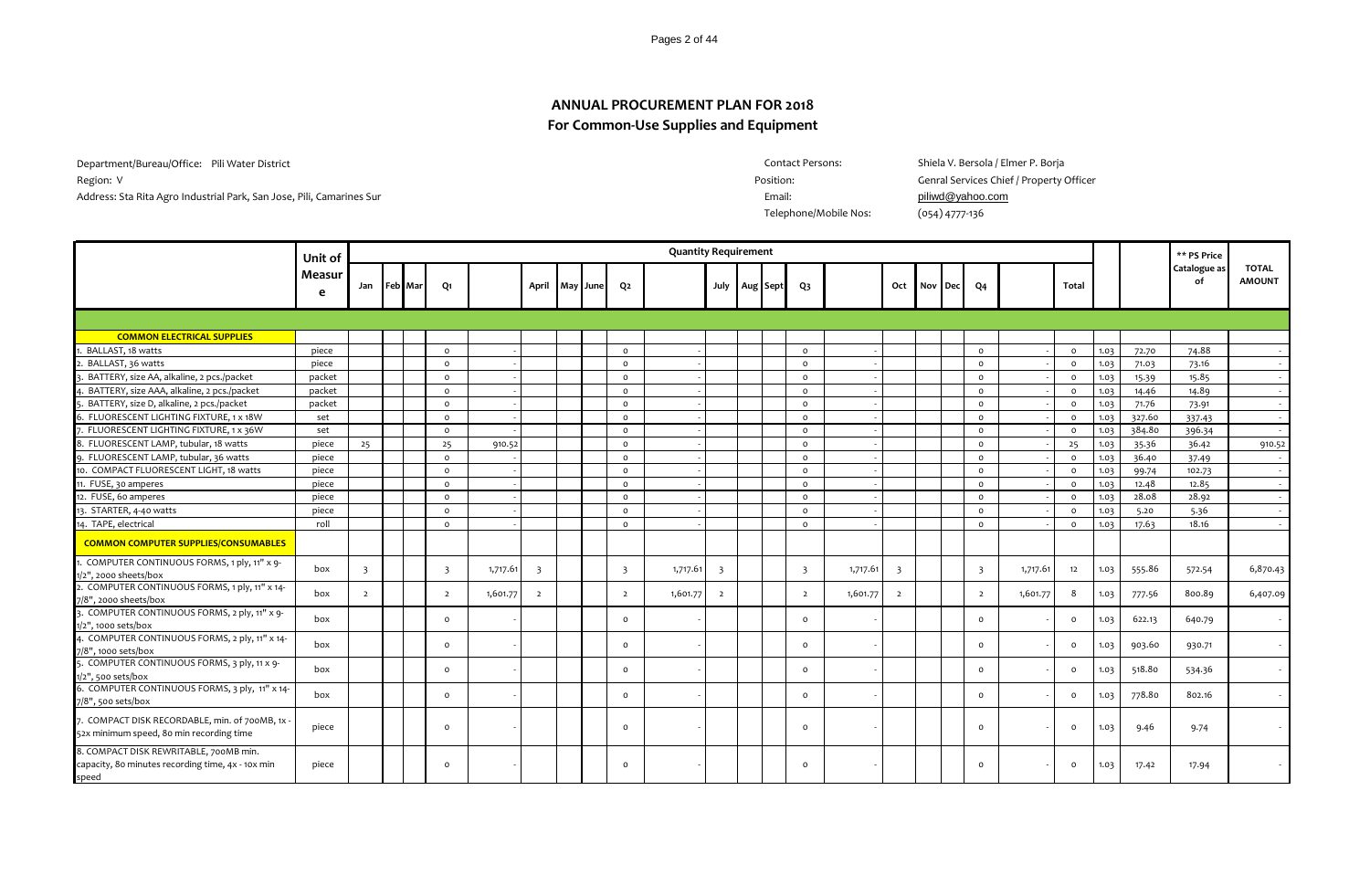|                                                                                                                                                                                                                                                                                                              | Unit of     |                |  |                |          |                |          |                | <b>Quantity Requirement</b> |                |          |                |          |                |     |     |                |          |                     |      |           | ** PS Price        |                               |
|--------------------------------------------------------------------------------------------------------------------------------------------------------------------------------------------------------------------------------------------------------------------------------------------------------------|-------------|----------------|--|----------------|----------|----------------|----------|----------------|-----------------------------|----------------|----------|----------------|----------|----------------|-----|-----|----------------|----------|---------------------|------|-----------|--------------------|-------------------------------|
|                                                                                                                                                                                                                                                                                                              | Measur<br>e | Jan Feb Mar    |  | Q1             |          | April          | May June | Q2             |                             | July           | Aug Sept | Q <sub>3</sub> |          | Oct            | Nov | Dec | Q <sub>4</sub> |          | <b>Total</b>        |      |           | Catalogue as<br>of | <b>TOTAL</b><br><b>AMOUNT</b> |
| 9. COMPACT DISK STORAGE CASE, 50 CDs capacity,<br>min, made of durable plastic or nylon fabric, double<br>sided sleeves, with closure                                                                                                                                                                        | piece       |                |  | $\circ$        |          |                |          | $\circ$        |                             |                |          | $\mathsf{o}\,$ |          |                |     |     | $\circ$        |          | $\circ$             | 1.03 | 54.79     | 56.43              |                               |
| 10. DRUM UNIT, Brother DR3000                                                                                                                                                                                                                                                                                | cart        |                |  | $\Omega$       |          |                |          | $\circ$        |                             |                |          | $\Omega$       |          |                |     |     | $\circ$        |          | $\circ$             | 1.03 | 8,528.00  | 8,783.84           |                               |
| 11. DRUM UNIT, Brother DR7000                                                                                                                                                                                                                                                                                | cart        |                |  | $\circ$        |          |                |          | $\circ$        |                             |                |          | $\circ$        |          |                |     |     | $\circ$        |          | $\circ$             | 1.03 | 7,904.00  | 8,141.12           |                               |
| 12. DRUM UNIT, Brother DR3115                                                                                                                                                                                                                                                                                | cart        |                |  | $\circ$        |          |                |          | $\circ$        |                             |                |          | $\mathsf{o}$   |          |                |     |     | $\circ$        |          | $\circ$             | 1.03 | 6,796.40  | 7,000.29           |                               |
| 13. DRUM UNIT, Brother DR4000                                                                                                                                                                                                                                                                                | cart        |                |  | $\circ$        |          |                |          | $\circ$        |                             |                |          | $\circ$        |          |                |     |     | $\circ$        |          | $\circ$             | 1.03 | 6,572.80  | 6,769.98           |                               |
| 14. EXTERNAL HARD DRIVE, 1TB, 2.5" HDD, USB<br>3.0(backward compatible with USB 2.0), 5400 RPM,<br>with dual-color LED light to indicate USB 3.0/USB 2.0<br>transmission, USB powered, Systems Requirements:<br>USB 3.0: Windows XP/Vista/7; MacOSx 10.4 or above,<br>with USB 3.0 cable and product guide   | piece       |                |  | $\Omega$       |          |                |          | $\Omega$       |                             |                |          | $\Omega$       |          |                |     |     | $\Omega$       |          | $\circ$             | 1.03 | 3,316.56  | 3,416.06           |                               |
| 15. EXTERNAL HARD DRIVE, 500GB, 2.5"HDD, USB 3.0<br>(backward compatible with USB 2.0), 5400 RPM,<br>with dual-color LED light to indicate USB 3.0/ USB 2.0<br>transmission, USB powered, System Requirements:<br>USB 3.0: Windows XP/Vista/7; MacOSx 10.4 or above,<br>with USB 3.0 cable and product guide | piece       |                |  | $\Omega$       |          |                |          | $\Omega$       |                             |                |          | $\Omega$       |          |                |     |     | $\Omega$       |          | $\circ$             | 1.03 | 2,355.60  | 2,426.27           |                               |
| 16. DVD RECORDABLE, 16x speed, 4.7GB capacity                                                                                                                                                                                                                                                                | piece       |                |  | $\circ$        |          |                |          | $\circ$        |                             |                |          | $\circ$        |          |                |     |     | $\circ$        |          | $\circ$             | 1.03 | 11.19     | 11.53              |                               |
| 17. DVD REWRITABLE, 4x speed, 4.7GB capacity                                                                                                                                                                                                                                                                 | piece       |                |  | $\circ$        |          |                |          | $\mathsf{o}$   |                             |                |          | $\circ$        |          |                |     |     | $\mathsf{o}$   |          | $\circ$             | 1.03 | 21.11     | 21.74              |                               |
| 18. FLASH DRIVE, 16GB, USB 2.0, plug and play                                                                                                                                                                                                                                                                | piece       | $\overline{2}$ |  | $\overline{2}$ | 788.40   | 13             |          | 13             | 5,124.62                    | $\overline{2}$ |          | $\overline{2}$ | 788.40   | 12             |     |     | 12             | 4,730.42 | 29                  | 1.03 | 382.72    | 394.20             | 11,431.85                     |
| 19. FLASH DRIVE, 8GB, USB 2.0, plug and play                                                                                                                                                                                                                                                                 | piece       |                |  | $\circ$        |          |                |          | $\mathsf{o}$   |                             |                |          | $\circ$        |          |                |     |     | $\circ$        |          | $\circ$             | 1.03 | 287.04    | 295.65             |                               |
| 20. DISKETTE, floppy disk, 3.5", double sided, high<br>density, formatted 10s/pack                                                                                                                                                                                                                           | pack        |                |  | $\circ$        |          |                |          | $\circ$        |                             |                |          | $\Omega$       |          |                |     |     | $\Omega$       |          | $\mathsf{o}\xspace$ | 1.03 | 53.87     | 55.49              |                               |
| 21. IMAGING UNIT, Samsung Part No.SCXR6555A                                                                                                                                                                                                                                                                  | cart        |                |  | $\circ$        |          |                |          | $\circ$        |                             |                |          | $\circ$        |          |                |     |     | $\circ$        |          | $\circ$             | 1.03 | 10,400.00 | 10712              |                               |
| 22. IMAGING UNIT, Hewlett Packard Part No. CE314A,<br>color imaging unit                                                                                                                                                                                                                                     | cart        |                |  | $\mathsf{o}\,$ |          |                |          | $\circ$        |                             |                |          | $\circ$        |          |                |     |     | $\circ$        |          | $\circ$             | 1.03 | 3,785.60  | 3899.17            |                               |
| 23. INK CARTRIDGE, Canon Part No. CL-811, colored                                                                                                                                                                                                                                                            | cart        | $\overline{4}$ |  | $\overline{4}$ | 3,680.64 | $\overline{4}$ |          | $\overline{4}$ | 3,680.64                    | $\overline{4}$ |          | $\overline{4}$ | 3,680.64 | $\overline{4}$ |     |     | $\overline{4}$ | 3,680.64 | 16                  | 1.03 | 893.36    | 920.16             | 14,722.57                     |
| 24. INK CARTRIDGE, Canon Part No. CL-741, colored                                                                                                                                                                                                                                                            | cart        |                |  | $\circ$        |          |                |          | $\circ$        |                             |                |          | $\circ$        |          |                |     |     | $\circ$        |          | $\circ$             | 1.03 | 944.32    | 972.65             |                               |
| 25. INK CARTRIDGE, Canon Part No. CL-98, colored                                                                                                                                                                                                                                                             | cart        |                |  | $\circ$        |          |                |          | $\mathsf{o}\,$ |                             |                |          | $\mathsf{o}\,$ |          |                |     |     | $\circ$        |          | $\circ$             | 1.03 | 691.60    | 712.35             |                               |
| 26. INK CARTRIDGE, Canon Part No. PG-810, black                                                                                                                                                                                                                                                              | cart        | $\overline{2}$ |  | $\overline{2}$ | 1,483.61 | $\overline{2}$ |          | $\overline{2}$ | 1,483.61                    | $\overline{2}$ |          | $\overline{2}$ | 1,483.61 | $\overline{2}$ |     |     | $\overline{2}$ | 1,483.61 | 8                   | 1.03 | 720.20    | 741.81             | 5,934.45                      |
| 27. INK CARTRIDGE, Canon Part No. PG-830, black                                                                                                                                                                                                                                                              | cart        |                |  | $\circ$        |          |                |          | $\mathsf{o}\,$ |                             |                |          | $\circ$        |          |                |     |     | $\circ$        |          | $\circ$             | 1.03 | 777.92    | 801.26             |                               |
| 28. INK CARTRIDGE, Canon Part No. CL-831, color                                                                                                                                                                                                                                                              | cart        |                |  | $\circ$        |          |                |          | $\circ$        |                             |                |          | $\circ$        |          |                |     |     | $\Omega$       |          | $\circ$             | 1.03 | 1,017.12  | 1047.63            |                               |
| 29. INK CARTRIDGE, Canon Part No. PG-740, black                                                                                                                                                                                                                                                              | cart        |                |  | $\circ$        |          |                |          | $\circ$        |                             |                |          | $\circ$        |          |                |     |     | $\circ$        |          | $\circ$             | 1.03 | 720.20    | 741.81             |                               |
| 30. INK CARTRIDGE, Canon Part No. PGI-725, black                                                                                                                                                                                                                                                             | cart        |                |  | $\circ$        |          |                |          | $\circ$        |                             |                |          | $\circ$        |          |                |     |     | $\circ$        |          | $\circ$             | 1.03 | 566.80    | 583.80             |                               |
| 31. INK CARTRIDGE, Canon Part No. CLI-726, black                                                                                                                                                                                                                                                             | cart        |                |  | $\circ$        |          |                |          | $\Omega$       |                             |                |          | $\Omega$       |          |                |     |     | $\Omega$       |          | $\circ$             | 1.03 | 535.60    | 551.67             |                               |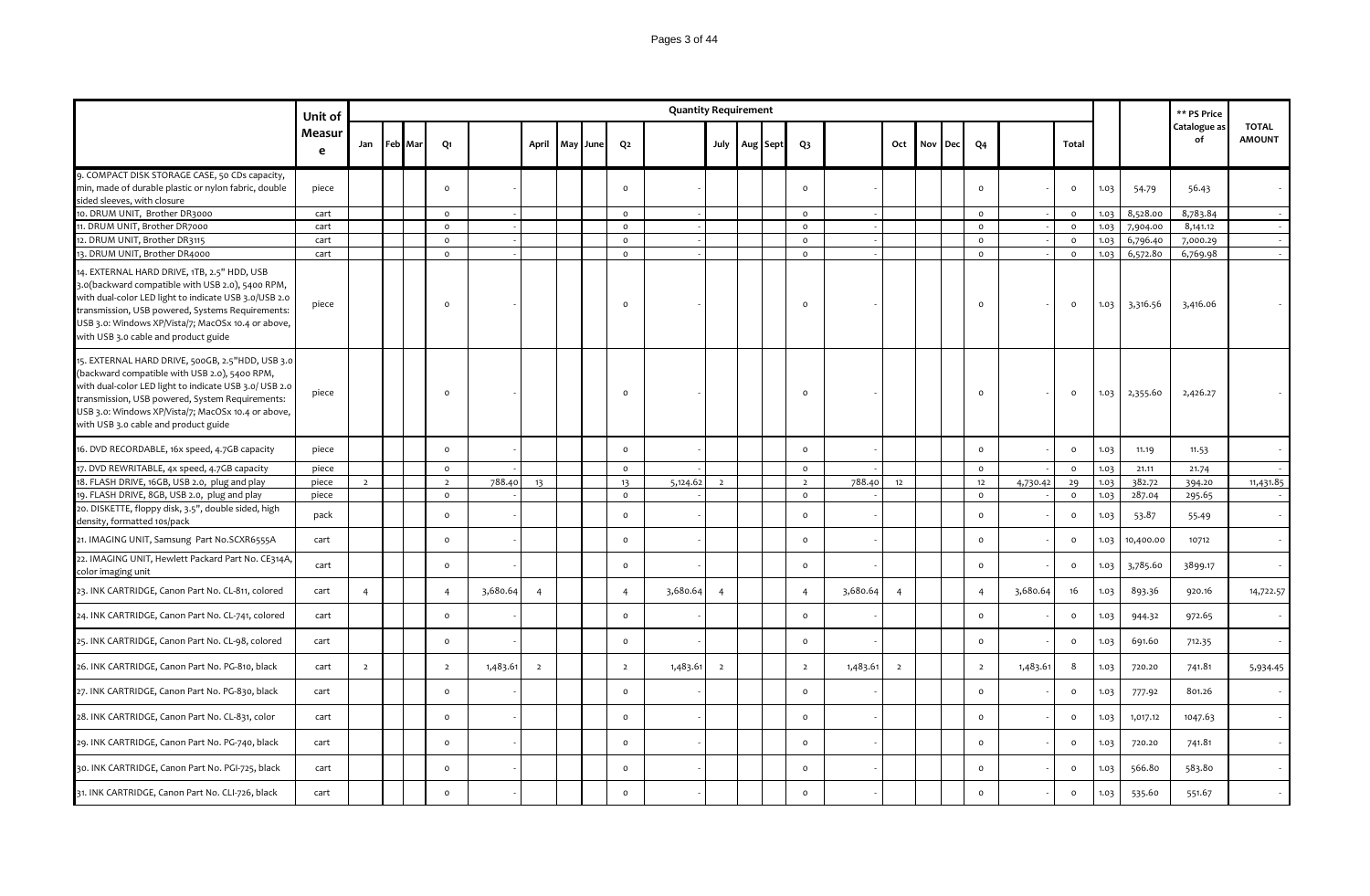### Pages 4 of 44

|                                                                                                                                                                                                                                                                                                                                                                                                                           | Unit of     |     |         |          |       |          |                | <b>Quantity Requirement</b> |               |  |                     |     |     |     |                |                     |      |          | ** PS Price        |                               |
|---------------------------------------------------------------------------------------------------------------------------------------------------------------------------------------------------------------------------------------------------------------------------------------------------------------------------------------------------------------------------------------------------------------------------|-------------|-----|---------|----------|-------|----------|----------------|-----------------------------|---------------|--|---------------------|-----|-----|-----|----------------|---------------------|------|----------|--------------------|-------------------------------|
|                                                                                                                                                                                                                                                                                                                                                                                                                           | Measur<br>e | Jan | Feb Mar | Q1       | April | May June | Q <sub>2</sub> |                             | July Aug Sept |  | $Q_3$               | Oct | Nov | Dec | Q <sub>4</sub> | Total               |      |          | Catalogue as<br>of | <b>TOTAL</b><br><b>AMOUNT</b> |
| 32. INK CARTRIDGE, Canon Part No. CLI-726, Yellow                                                                                                                                                                                                                                                                                                                                                                         | cart        |     |         | $\circ$  |       |          | $\circ$        |                             |               |  | $\mathsf{o}$        |     |     |     | $\circ$        | $\circ$             | 1.03 | 536.60   | 552.70             |                               |
| 33. INK CARTRIDGE, Canon Part No. CLI-726, cyan                                                                                                                                                                                                                                                                                                                                                                           | cart        |     |         | $\circ$  |       |          | $\circ$        |                             |               |  | $\circ$             |     |     |     | $\circ$        | $\mathsf{o}\,$      | 1.03 | 536.60   | 552.70             |                               |
| 34. INK CARTRIDGE, Canon Part No. CLI-726,<br>magenta                                                                                                                                                                                                                                                                                                                                                                     | cart        |     |         | $\circ$  |       |          | $\circ$        |                             |               |  | $\circ$             |     |     |     | $\circ$        | $\mathsf{o}\xspace$ | 1.03 | 536.60   | 552.70             |                               |
| 35. INK CARTRIDGE, HP 51645A (HP 45), black, for HP<br>Deskjet 710c, 720c, 820cxi, 830c, 850c, 870cxi, 880c,<br>890с, 895схі, 930с, 950с, 960с, 970схі, 990схі,<br>1000схі, 1120с, 1125с, 1180с, 1220с, 1600с, 1600ст,<br>6122, 9300, HP Officejet G55, G85, G95, K60, K80, r45,<br>r65, t45, t65 All-in-One HP Officejet Pro 1150c, 1170c,<br>1175c All-in-One, HP Photosmart P1000, P1100, P1215,<br>P <sub>121</sub> 8 | cart        |     |         | $\circ$  |       |          | $\mathsf{o}$   |                             |               |  | $\circ$             |     |     |     | $\circ$        | $\mathsf{o}\,$      | 1.03 | 1,310.40 | 1349.71            |                               |
| 36. INK CARTRIDGE, HP C6615DA (HP 15), black, for<br>HP Deskjet 810c, 840c, 845c, 920c, 948c, 3820, HP<br>Officejet 5110, v40 All-in-One, HP PSC 500, 750, 950<br>All-in-One                                                                                                                                                                                                                                              | cart        |     |         | $\Omega$ |       |          | $\circ$        |                             |               |  | $\circ$             |     |     |     | $\circ$        | $\mathsf{o}\xspace$ | 1.03 | 1,237.60 | 1274.73            |                               |
| 37. INK CARTRIDGE, HP C1823DA (HP 23), tricolor, for<br>HP Deskjet 710c, 720c, 810c, 830c, 880c, 890c, 895cxi,<br>HP Officejet Pro 1170c,<br>1120C, 1125C<br>1175c, r45, r65, t45, t65 All-in-One<br>HP PSC 500 All-in-One                                                                                                                                                                                                | cart        |     |         | $\circ$  |       |          | $\circ$        |                             |               |  | $\circ$             |     |     |     | $\circ$        | $\circ$             | 1.03 | 1,601.60 | 1649.65            |                               |
| 38. INK CARTRIDGE, HP C6625A (HP 17), tricolor, for<br>HP Deskjet 840c, 845c                                                                                                                                                                                                                                                                                                                                              | cart        |     |         | $\circ$  |       |          | $\circ$        |                             |               |  | $\circ$             |     |     |     | $\circ$        | $\mathsf{o}\xspace$ | 1.03 | 1,346.80 | 1387.20            |                               |
| 39. INK CARTRIDGE, HP C6578A/D (HP 78), tricolor,<br>for HP Deskjet 920c, 930c, 948c, 950c, 960c, 970cxi,<br>990cxi, 1180c, 1220c, 3820, 6122, 9300 HP Officejet<br>5110, G55, G85, G95, K60, K80, v40 All-in-One, HP PSC<br>750, 950 All-in-One, HP Photosmart P1000, P1100,<br>P1215, P1218                                                                                                                             | cart        |     |         | $\circ$  |       |          | $\mathsf{o}$   |                             |               |  | $\circ$             |     |     |     | $\circ$        | $\circ$             | 1.03 | 1,456.00 | 1499.68            |                               |
| 40. INK CARTRIDGE, HP C6614D (HP 20), black, 28mL,<br>for HP Deskjet 610c, 630c, 640c, 656c                                                                                                                                                                                                                                                                                                                               | cart        |     |         | $\circ$  |       |          | $\mathsf{o}$   |                             |               |  | $\mathsf{o}\xspace$ |     |     |     | $\circ$        | $\mathsf{o}\xspace$ | 1.03 | 1,372.80 | 1413.98            |                               |
| 41. INK CARTRIDGE, HP C4844A (HP 10), black, 69mL,<br>for HP Officejet 9110, 9120, 9130 All-in-One, HP<br>Business Inkjet 1100+ printer series, 1200+ printer<br>series, 2000 printer series, 2230+, 2280+ printer<br>series, 2300+ printer series, 2500 printer series,<br>2600+ printer series, HP Colour Printer cp1700 series                                                                                         | cart        |     |         | $\Omega$ |       |          | $\circ$        |                             |               |  | $\circ$             |     |     |     | $\circ$        | $\mathsf{o}\,$      | 1.03 | 1,430.00 | 1472.9             |                               |
| 42. INK CARTRIDGE, HP C8727AA (HP 27), black,<br>10mL, for HP Deskjet 3320, 3325, 3420, 3535, 3550,<br>3650, 3744, 3745, 3845<br>HP PSC 1110, 1210, 1315 All-in-One                                                                                                                                                                                                                                                       | cart        |     |         | $\circ$  |       |          | $\circ$        |                             |               |  | $\circ$             |     |     |     | $\circ$        | $\circ$             | 1.03 | 800.80   | 824.82             |                               |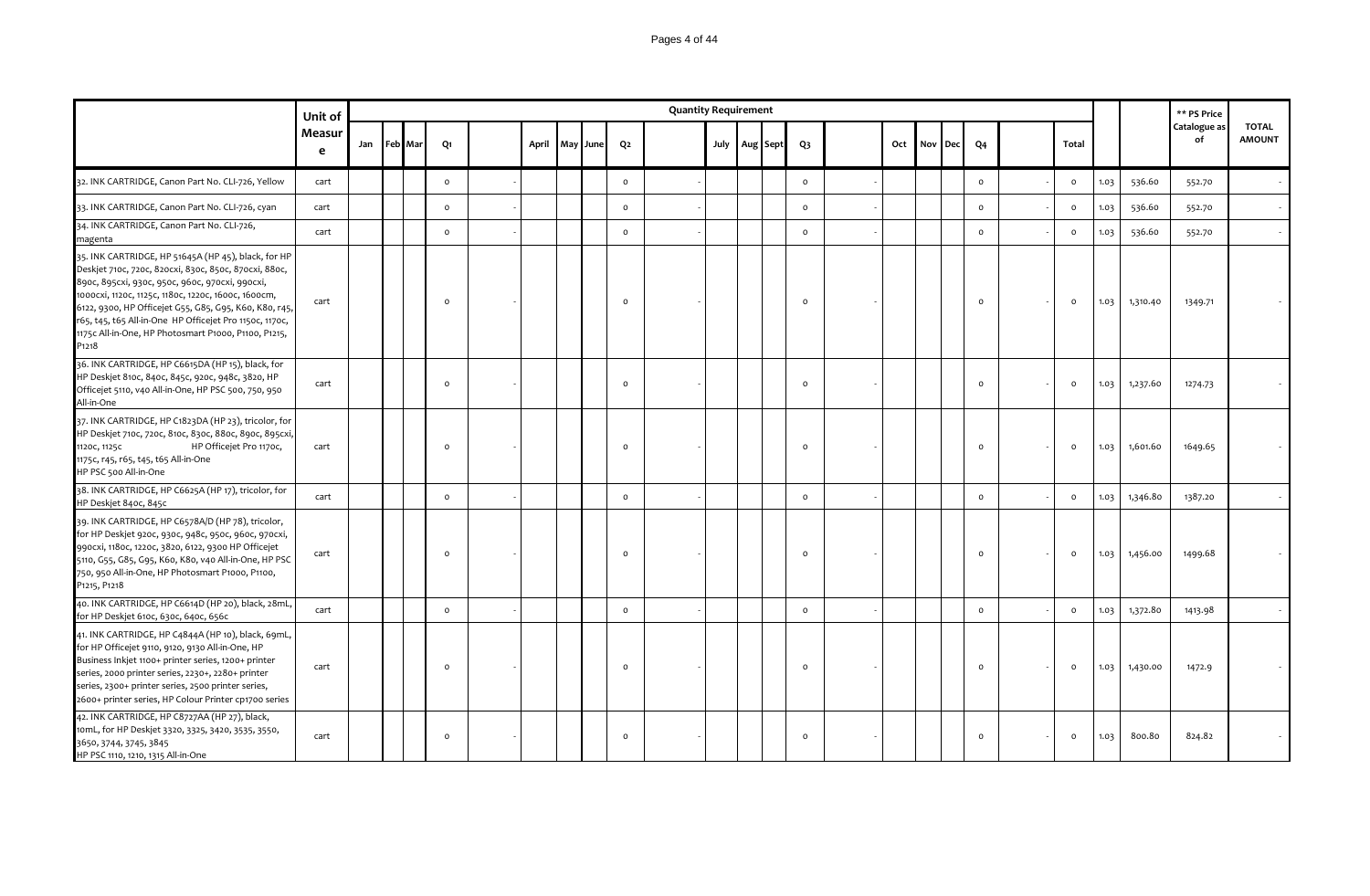|                                                                                                                                                                                                                                                                                                                                                                        | Unit of     |     |         |          |       |     |      |                | <b>Quantity Requirement</b> |  |                   |                |     |     |                             |                |          |      |          | ** PS Price        |                               |
|------------------------------------------------------------------------------------------------------------------------------------------------------------------------------------------------------------------------------------------------------------------------------------------------------------------------------------------------------------------------|-------------|-----|---------|----------|-------|-----|------|----------------|-----------------------------|--|-------------------|----------------|-----|-----|-----------------------------|----------------|----------|------|----------|--------------------|-------------------------------|
|                                                                                                                                                                                                                                                                                                                                                                        | Measur<br>e | Jan | Feb Mar | Q1       | April | May | June | Q <sub>2</sub> |                             |  | July   Aug   Sept | Q <sub>3</sub> | Oct | Nov | $\ensuremath{\mathsf{Dec}}$ | Q <sub>4</sub> | Total    |      |          | Catalogue as<br>of | <b>TOTAL</b><br><b>AMOUNT</b> |
| 43. INK CARTRIDGE, HP Q8893AA (C8728AA) (HP 28),<br>tri-color, for HP Deskjet 3320, 3325, 3420, 3535, 3550,<br>3650, 3744, 3745, 3845, HP Officejet 4110, 4255 All-in-<br>One, HP PSC 1110, 1210, 1315 All-in-One                                                                                                                                                      | cart        |     |         | $\Omega$ |       |     |      | $\circ$        |                             |  |                   | $\Omega$       |     |     |                             | $\circ$        | $\Omega$ | 1.03 | 915.20   | 942.66             |                               |
| 44. INK CARTRIDGE, HP C6656AA (HP 56), black, for<br>HP Deskjet 840c, 845c                                                                                                                                                                                                                                                                                             | cart        |     |         | $\Omega$ |       |     |      | $\circ$        |                             |  |                   | $\circ$        |     |     |                             | $\Omega$       | $\circ$  | 1.03 | 873.60   | 899.81             |                               |
| 45. INK CARTRIDGE, HP C6657AA (HP 57), tri-color,<br>for HP Deskjet 450 printer series, 5160, 5550, 5650,<br>5652, 9650, 9680<br><b>HP Officejet</b><br>4110, 4255, 5510, 6110 All-in-One, HP PSC 1110, 1210,<br>1315, 1350, 2110, 2210, 2310 All-in-One, HP PSC 2410,<br>2510, Photosmart All-in-One, HP Photosmart 7150,<br>7260, 7268, 7450, 7550, 7660, 7760, 7960 | cart        |     |         | $\Omega$ |       |     |      | $\circ$        |                             |  |                   | $\Omega$       |     |     |                             | $\circ$        | $\circ$  | 1.03 | 1,456.00 | 1,499.68           |                               |
| 46. INK CARTRIDGE, HP C9351AA (HP 21), black, for<br>HP Deskjet 3920, 3940, HP PSC 1410, 1402                                                                                                                                                                                                                                                                          | cart        |     |         | $\circ$  |       |     |      | $\circ$        |                             |  |                   | $\circ$        |     |     |                             | $\circ$        | $\circ$  | 1.03 | 627.12   | 645.93             |                               |
| 47. INK CARTRIDGE, HP C9352AA (HP 22), tri-color,<br>for HP Deskjet 3920, 3940, HP Officejet 5610, HP PSC<br>1410, 1402                                                                                                                                                                                                                                                | cart        |     |         | $\circ$  |       |     |      | $\circ$        |                             |  |                   | $\circ$        |     |     |                             | $\circ$        | $\circ$  | 1.03 | 722.80   | 744.48             |                               |
| 48. INK CARTRIDGE, HP C8765WA (HP 94), black, 11<br>mL, for HP Deskjet 3320, 3325, 3420, 3535, 3550,<br>3650, 3744, 3745, 3845, HP Officejet 4110, 4255 All-in-<br>One, HP PSC 1110, 1210, 1315 All-in-One                                                                                                                                                             | cart        |     |         | $\Omega$ |       |     |      | $\circ$        |                             |  |                   | $\circ$        |     |     |                             | $\circ$        | $\circ$  | 1.03 | 884.00   | 910.52             |                               |
| 49. INK CARTRIDGE, HP C8766WA (HP 95), tri-color,<br>for HP Deskjet 460, 5740, 6540, 6840, HP Officejet<br>7410 All-in-One<br>HP PSC 2355 All-in-One, HP Photosmart 325, 375,<br>2610, 2710, 8150, 8450                                                                                                                                                                | cart        |     |         | $\Omega$ |       |     |      | $\circ$        |                             |  |                   | $\circ$        |     |     |                             | $\circ$        | $\circ$  | 1.03 | 1,060.80 | 1,092.62           |                               |
| 50. INK CARTRIDGE, HP C9361WA (HP 93), tri-color,<br>for HP Deskjet D4160, 5440, HP Officejet 6310 All-in-<br>One, HP PSC 1510 All-in-One, HP Photosmart 7830,<br>C3180, C4180 All-in-One                                                                                                                                                                              | cart        |     |         | $\Omega$ |       |     |      | $\circ$        |                             |  |                   | $\circ$        |     |     |                             | $\circ$        | $\circ$  | 1.03 | 847.60   | 873.03             |                               |
| 51. INK CARTRIDGE, HP C9362WA (HP 92), black, for<br>HP Deskjet 5440, HP Officejet 6310 All-in-One, HP PSC<br>1510 All-in-One<br>HP Photosmart 7830, C3180 All-in-One                                                                                                                                                                                                  | cart        |     |         | $\Omega$ |       |     |      | $\circ$        |                             |  |                   | $\circ$        |     |     |                             | $\circ$        | $\circ$  | 1.03 | 600.08   | 618.08             |                               |
| 52. INK CARTRIDGE, HP CB314A (HP 900), black, for<br>HP Deskjet 900, 910, 915                                                                                                                                                                                                                                                                                          | cart        |     |         | $\Omega$ |       |     |      | $\circ$        |                             |  |                   | $\circ$        |     |     |                             | $\circ$        | $\circ$  | 1.03 | 261.04   | 268.87             |                               |
| 53. INK CARTRIDGE, HP CB315A (HP 900), tri-color,<br>for HP Deskjet 900, 910, 915                                                                                                                                                                                                                                                                                      | cart        |     |         | $\circ$  |       |     |      | $\circ$        |                             |  |                   | $\circ$        |     |     |                             | $\mathsf{o}\,$ | $\circ$  | 1.03 | 353.60   | 364.21             |                               |
| 54. INK CARTRIDGE, HP C4814AA (HP13), black, 28 ml,<br>for HP Officejet Pro K850, HP Business Inkjet CP1700,<br>1000, 1100, 1200, 2000, 2200, 2230, 2250, 2280, 2300,<br>2500, 2600, 2800, 3000 printer series                                                                                                                                                         | cart        |     |         | $\Omega$ |       |     |      | $\circ$        |                             |  |                   | $\Omega$       |     |     |                             | $\circ$        | $\circ$  | 1.03 | 1,000.48 | 1,030.49           |                               |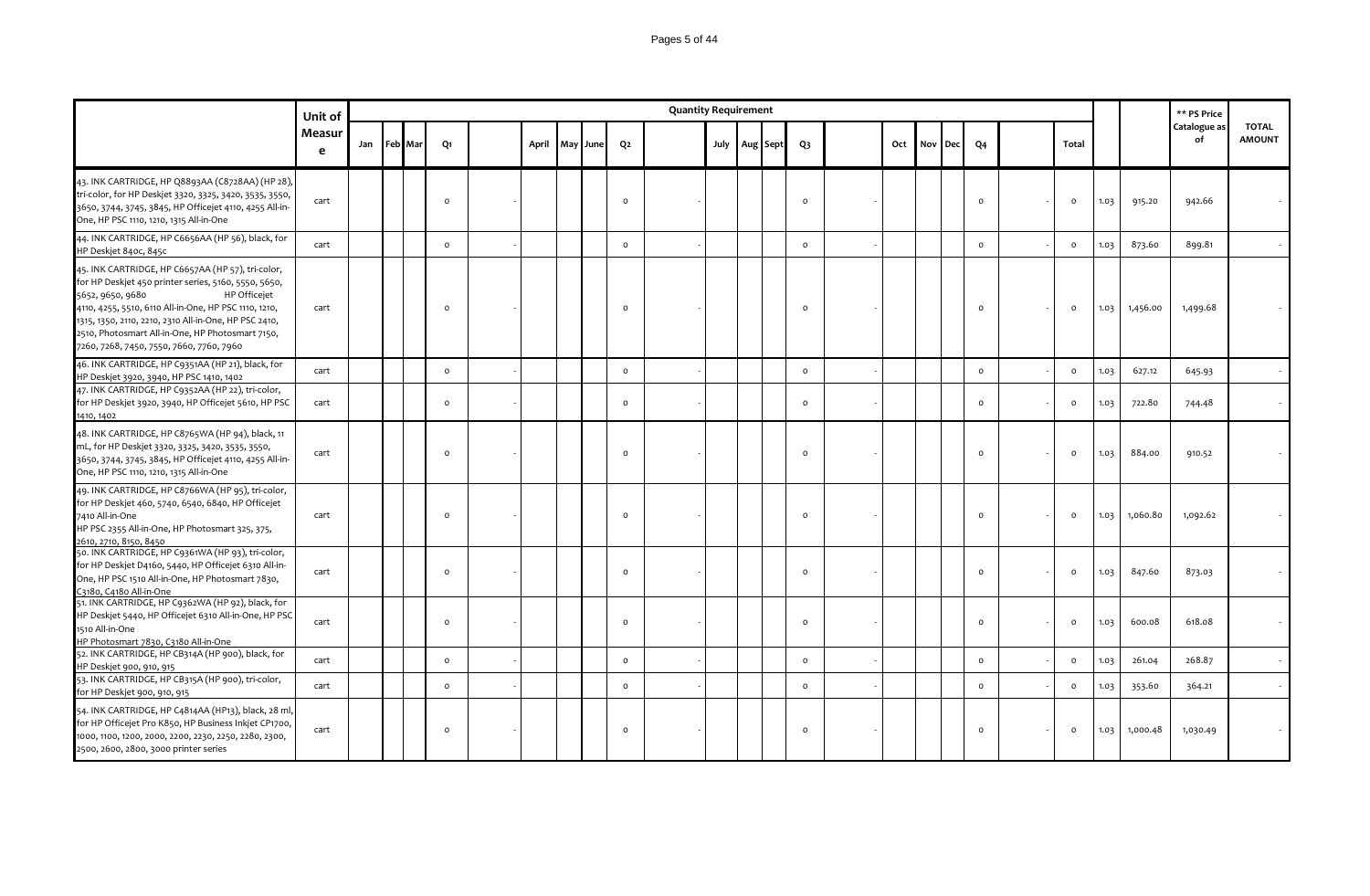### Pages 6 of 44

|                                                                                                                                                                                                                                                                                    | Unit of     |     |         |          |       |          |                | <b>Quantity Requirement</b> |                   |                |     |         |                |                |      |          | ** PS Price        |                               |
|------------------------------------------------------------------------------------------------------------------------------------------------------------------------------------------------------------------------------------------------------------------------------------|-------------|-----|---------|----------|-------|----------|----------------|-----------------------------|-------------------|----------------|-----|---------|----------------|----------------|------|----------|--------------------|-------------------------------|
|                                                                                                                                                                                                                                                                                    | Measur<br>e | Jan | Feb Mar | Q1       | April | May June | Q <sub>2</sub> |                             | July   Aug   Sept | Q <sub>3</sub> | Oct | Nov Dec | Q <sub>4</sub> | Total          |      |          | Catalogue as<br>of | <b>TOTAL</b><br><b>AMOUNT</b> |
| 55. INK CARTRIDGE, HP C4815A (HP 13), cyan, for HP<br>Officejet Pro K850, HP Business Inkjet CP1700, 1000,<br>1100, 1200, 2000, 2200, 2230, 2250, 2280, 2300, 2500,<br>2600, 2800, 3000 printer series                                                                             | cart        |     |         | $\Omega$ |       |          | $\circ$        |                             |                   | $\circ$        |     |         | $\circ$        | $\circ$        | 1.03 | 1,000.48 | 1,030.49           |                               |
| 56. INK CARTRIDGE, HP C4816A (HP 13), magenta, 14<br>ml, for HP Officejet Pro K850<br>HP Business Inkjet CP1700, 1000, 1100, 1200, 2000,<br>2200, 2230, 2250, 2280, 2300, 2500, 2600, 2800, 3000<br>printer series                                                                 | cart        |     |         | $\Omega$ |       |          | $\Omega$       |                             |                   | $\Omega$       |     |         | $\circ$        | $\circ$        | 1.03 | 1,000.48 | 1,030.49           |                               |
| 57. INK CARTRIDGE, HP C4817A (HP 13), yellow, 14<br>ml, HP Officejet Pro K850, HP Business Inkjet CP1700,<br>1000, 1100, 1200, 2000, 2200, 2230, 2250, 2280, 2300,<br>2500, 2600, 2800, 3000 printer series                                                                        | cart        |     |         | $\Omega$ |       |          | $\circ$        |                             |                   | $\circ$        |     |         | $\circ$        | $\circ$        | 1.03 | 1,000.48 | 1,030.49           |                               |
| 58. INK CARTRIDGE, HP C4836A (HP 11), cyan 28 ml,<br>HP Officejet 9110, 9120, 9130 All-in-One, HP Business<br>Inkjet 1100 printer series, 1200 printer series, 2230,<br>2280 printer series, 2300 printer series, 2600 printer<br>series<br>HP Colour Printer cp1700 series        | cart        |     |         | $\Omega$ |       |          | $\circ$        |                             |                   | $\Omega$       |     |         | $\circ$        | $\circ$        | 1.03 | 1,430.00 | 1,472.90           |                               |
| 59. INK CARTRIDGE, HP C4837A (HP 11), magenta, 28<br>ml, for HP Officejet 9110, 9120, 9130 All-in-One<br>HP Business Inkjet 1100 printer series, 1200 printer<br>series, 2230, 2280 printer series, 2300 printer series,<br>2600 printer series<br>HP Colour Printer cp1700 series | cart        |     |         | $\Omega$ |       |          | $\circ$        |                             |                   | $\Omega$       |     |         | $\circ$        | $\circ$        | 1.03 | 1,430.00 | 1,472.90           |                               |
| 60. INK CARTRIDGE, HP C483A (HP 11), yellow 28 ml,<br>for HP Officejet 9110, 9120, 9130 All-in-One<br>HP Business Inkjet 1100 printer series, 1200 printer<br>series, 2230, 2280 printer series, 2300 printer series,<br>2600 printer series<br>HP Colour Printer cp1700 series    | cart        |     |         | $\Omega$ |       |          | $\circ$        |                             |                   | $\Omega$       |     |         | $\circ$        | $\circ$        | 1.03 | 1,430.00 | 1,472.90           |                               |
| 61. INK CARTRIDGE, HP C4902AA (HP940), black, for<br>HP Officejet Pro 8000, 8500                                                                                                                                                                                                   | cart        |     |         | $\circ$  |       |          | $\circ$        |                             |                   | $\circ$        |     |         | $\circ$        | $\mathsf{o}\,$ | 1.03 | 1,430.00 | 1,472.90           |                               |
| 62. INK CARTRIDGE, HP C4906AA (HP 940XL), black,<br>HP Officejet Pro 8000, 8500                                                                                                                                                                                                    | cart        |     |         | $\circ$  |       |          | $\circ$        |                             |                   | $\circ$        |     |         | $\circ$        | $\circ$        | 1.03 | 1,372.80 | 1,413.98           |                               |
| 63. INK CARTRIDGE, HPC4907AA (HP 940XL), cyan,<br>for HP Officejet Pro 8000, 8500                                                                                                                                                                                                  | cart        |     |         | $\circ$  |       |          | $\circ$        |                             |                   | $\circ$        |     |         | $\circ$        | $\circ$        | 1.03 | 992.16   | 1,021.92           |                               |
| 64. INK CARTRIDGE, HP C4908AA (HP 940XL),<br>magenta, for HP Officejet Pro 8000, 8500                                                                                                                                                                                              | cart        |     |         | $\circ$  |       |          | $\circ$        |                             |                   | $\circ$        |     |         | $\circ$        | $\circ$        | 1.03 | 992.16   | 1,021.92           |                               |
| 65. INK CARTRIDGE, HP C4909AA (HP 940XL),<br>yellow, for HP Officejet Pro 8000, 8500                                                                                                                                                                                               | cart        |     |         | $\circ$  |       |          | $\circ$        |                             |                   | $\circ$        |     |         | $\circ$        | $\circ$        | 1.03 | 992.16   | 1,021.92           |                               |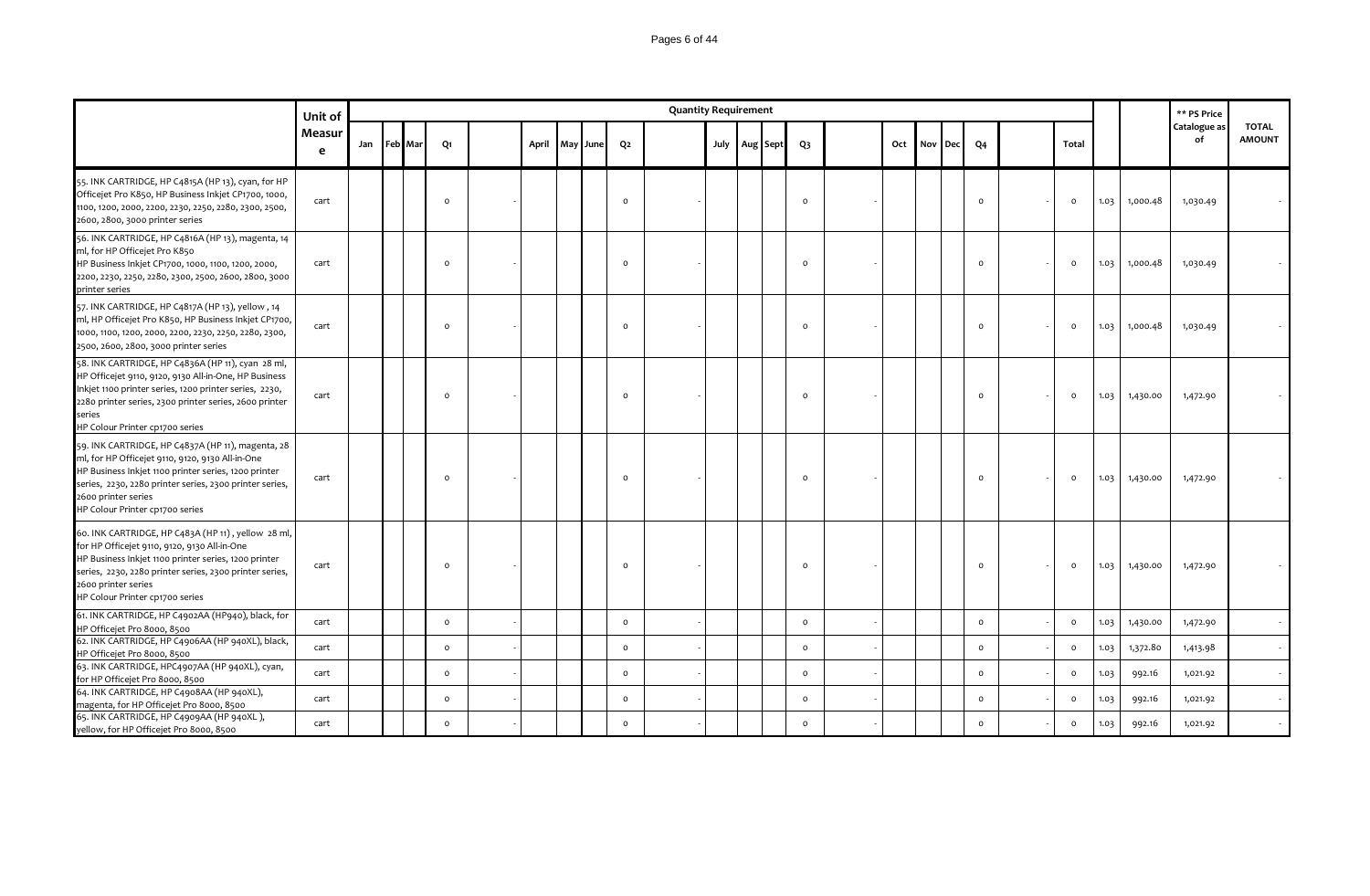|                                                                                                                                                                                                                                                                                                                                                                                                                                                                                                                                                                                                  | Unit of                |             |                |       |          |                | <b>Quantity Requirement</b> |  |               |              |     |     |     |                |                |      |          | ** PS Price        |                               |
|--------------------------------------------------------------------------------------------------------------------------------------------------------------------------------------------------------------------------------------------------------------------------------------------------------------------------------------------------------------------------------------------------------------------------------------------------------------------------------------------------------------------------------------------------------------------------------------------------|------------------------|-------------|----------------|-------|----------|----------------|-----------------------------|--|---------------|--------------|-----|-----|-----|----------------|----------------|------|----------|--------------------|-------------------------------|
|                                                                                                                                                                                                                                                                                                                                                                                                                                                                                                                                                                                                  | Measur<br>$\mathbf{e}$ | Jan Feb Mar | Q1             | April | May June | Q <sub>2</sub> |                             |  | July Aug Sept | $Q_3$        | Oct | Nov | Dec | Q <sub>4</sub> | Total          |      |          | Catalogue as<br>of | <b>TOTAL</b><br><b>AMOUNT</b> |
| 66. INK CARTRIDGE, HP C4838A, (HP11), yellow, for<br>HP: Business Inkjet: 1000, 1100d, 1100dtn, 1200, 1200d,<br>1200dn, 1200dtn, 1200dtwn, 1700d, 1700ps, 2200,<br>2200se, 2200xi, 2230, 2250, 2250tn, 2280, 2280tn,<br>2300, 2300dtn, 2300n, 2600, 2600dn, 2800, 2800dt,<br>2800dtn; Color Inkjet: CP1700, CP1700d, CP1700ps;<br>Color LaserJet: 2600dn, 2600dtn; Designjet: 10ps,<br>20ps, 50ps, 70, 100, 100 Plus, 110, 110 Plus, 110 Plus NR,<br>110 Plus R, 111, 120, 120nr, 500, 500 Plus, 500ps, 500ps<br>Plus, 510ps, 800, 800ps, 815; Officejet: 9110, 9120,<br>9130; Officejet Pro: K8 | cart                   |             | $\Omega$       |       |          | $\circ$        |                             |  |               | $\circ$      |     |     |     | $\circ$        | $\circ$        | 1.03 | 1,430.00 | 1,472.90           |                               |
| 67. INK CARTRIDGE, HP C4936A (HP 18), black, for<br>HP Officejet Pro K5300, K5400dn, K5400dtn, K8600,<br>K8600dn, L7380, L7580, L7590                                                                                                                                                                                                                                                                                                                                                                                                                                                            | cart                   |             | $\Omega$       |       |          | $\mathsf{o}$   |                             |  |               | $\mathsf{o}$ |     |     |     | $\circ$        | $\circ$        | 1.03 | 825.76   | 850.53             |                               |
| 68. INK CARTRIDGE, HP C4937A (HP 18), cyan, for<br>HP Officejet Pro K5300, K5400dn, K5400dtn, K8600,<br>K86oodn, L738o, L758o, L759o                                                                                                                                                                                                                                                                                                                                                                                                                                                             | cart                   |             | $\circ$        |       |          | $\circ$        |                             |  |               | $\circ$      |     |     |     | $\circ$        | $\mathsf{o}\,$ | 1.03 | 618.80   | 637.36             |                               |
| 69. INK CARTRIDGE, HP C4938A (HP 18), magenta,<br>for HP Officejet Pro K5300, K5400dn, K5400dtn,<br>K8600, K8600dn, L7380, L7580, L7590                                                                                                                                                                                                                                                                                                                                                                                                                                                          | cart                   |             | $\circ$        |       |          | $\circ$        |                             |  |               | $\circ$      |     |     |     | $\mathsf{o}$   | $\circ$        | 1.03 | 618.80   | 637.36             |                               |
| 70. INK CARTRIDGE, HP C4939A (HP18), yellow, for<br>HP Officejet Pro K5300, K5400dn, K5400dtn, K8600,<br>K86oodn, L738o, L758o, L759o                                                                                                                                                                                                                                                                                                                                                                                                                                                            | cart                   |             | $\mathsf{o}\,$ |       |          | $\circ$        |                             |  |               | $\circ$      |     |     |     | $\circ$        | $\mathsf{o}\,$ | 1.03 | 618.80   | 637.36             |                               |
| 71. INK CARTRIDGE, HP C6658A, colored for HP<br>Photosmart                                                                                                                                                                                                                                                                                                                                                                                                                                                                                                                                       | cart                   |             | $\circ$        |       |          | $\circ$        |                             |  |               | $\circ$      |     |     |     | $\circ$        | $\circ$        | 1.03 | 1,070.16 | 1,102.26           |                               |
| 72. INK CARTRIDGE, HP C8721A (HP 02), black, 10 ml,<br>for HP Photosmart D6160, D7160, D7260, D7360,<br>D7460, 8230<br><b>HP</b><br>Photosmart C5180, C6180, C6280, C7180, C7820,<br>C8180, 3110, 3310 All-in-One                                                                                                                                                                                                                                                                                                                                                                                | cart                   |             | $\Omega$       |       |          | $\circ$        |                             |  |               | $\circ$      |     |     |     | $\mathsf{o}$   | $\Omega$       | 1.03 | 795.60   | 819.47             |                               |
| 73. INK CARTRIDGE, HP C8767WA(HP 96), black, 21<br>ml, for HP Deskjet 5740, 6540, 6840, 9800, 9860,<br>9808, HP Photosmart 8030, 8150, 8450, 875, HP<br>Officejet K7100, 7210, 7410 All-in-One                                                                                                                                                                                                                                                                                                                                                                                                   | cart                   |             | $\Omega$       |       |          | $\circ$        |                             |  |               | $\circ$      |     |     |     | $\circ$        | $\circ$        | 1.03 | 1,320.80 | 1,360.42           |                               |
| 74. NK CARTRIDGE, HP C8771WA(HP 02), cyan, 4 ml,<br>for HP Photosmart D6160, D7160, D7260, D7360,<br>D7460, 8230, HP Photosmart C5180, C6180, C6280,<br>C7180, C7820, C8180, 3110, 3310 All-in-One                                                                                                                                                                                                                                                                                                                                                                                               | cart                   |             | $\circ$        |       |          | $\circ$        |                             |  |               | $\circ$      |     |     |     | $\circ$        | $\circ$        | 1.03 | 426.40   | 439.19             |                               |
| 75. INK CARTRIDGE, HP C8772WA(HP 02), magenta,<br>3.5 ml, for HP Photosmart D6160, D7160, D7260,<br>D7360, D7460, 8230, HP Photosmart C5180, C6180,<br>C6280, C7180, C7820, C8180, 3110, 3310 All-in-One                                                                                                                                                                                                                                                                                                                                                                                         | cart                   |             | $\Omega$       |       |          | $\circ$        |                             |  |               | $\circ$      |     |     |     | $\mathsf{o}$   | $\circ$        | 1.03 | 426.40   | 439.19             |                               |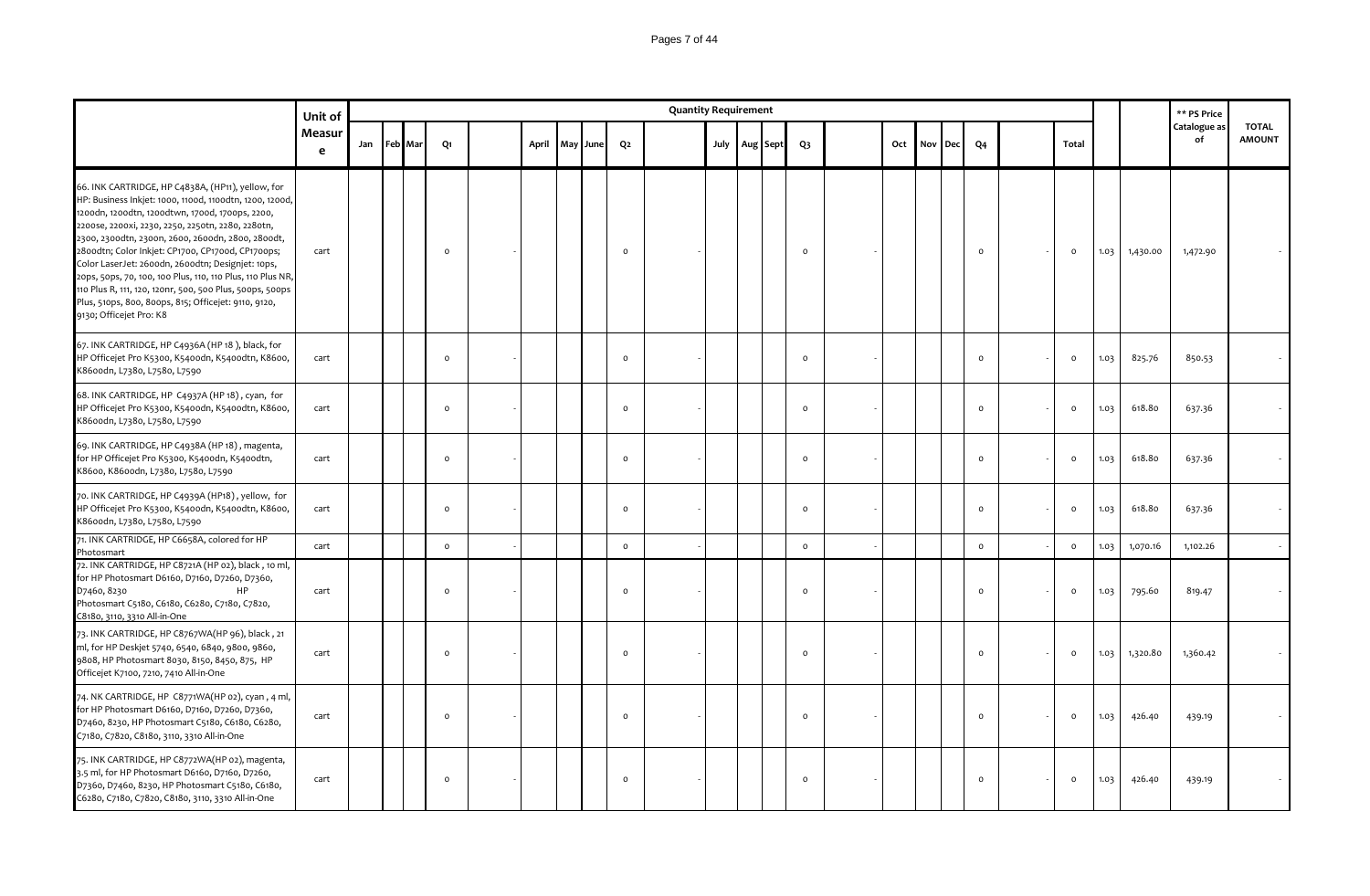|                                                                                                                                                                                                                    | Unit of     |             |                |       |          |          | <b>Quantity Requirement</b> |      |          |                |     |     |     |                |                |      |          | ** PS Price        |                               |
|--------------------------------------------------------------------------------------------------------------------------------------------------------------------------------------------------------------------|-------------|-------------|----------------|-------|----------|----------|-----------------------------|------|----------|----------------|-----|-----|-----|----------------|----------------|------|----------|--------------------|-------------------------------|
|                                                                                                                                                                                                                    | Measur<br>e | Jan Feb Mar | Q1             | April | May June | Q2       |                             | July | Aug Sept | $Q_3$          | Oct | Nov | Dec | Q <sub>4</sub> | Total          |      |          | Catalogue as<br>of | <b>TOTAL</b><br><b>AMOUNT</b> |
| 76. INK CARTRIDGE, HP C8773WA(HP 02), yellow, 6<br>ml, for HP Photosmart D6160, D7160, D7260, D7360,<br>D7460, 8230, HP Photosmart C5180, C6180, C6280,<br>C7180, C7820, C8180, 3110, 3310 All-in-One              | cart        |             | $\Omega$       |       |          | $\circ$  |                             |      |          | $\circ$        |     |     |     | $\circ$        | $\circ$        | 1.03 | 426.40   | 439.19             |                               |
| 77. INK CARTRIDGE, HP C8774WA(HP 02), light cyan,<br>5.5 ml, for HP Photosmart D6160, D7160, D7260,<br>D7360, D7460, 8230, HP Photosmart C5180, C6180,<br>C6280, C7180, C7820, C8180, 3110, 3310 All-in-One        | cart        |             | $\circ$        |       |          | $\circ$  |                             |      |          | $\Omega$       |     |     |     | $\circ$        | $\circ$        | 1.03 | 426.40   | 439.19             |                               |
| 78. INK CARTRIDGE, HP C8775WA(HP 02), light<br>magenta, 5.5 ml, for HP Photosmart D6160, D7160,<br>D7260, D7360, D7460, 8230, HP Photosmart C5180,<br>C6180, C6280, C7180, C7820, C8180, 3110, 3310 All-in-<br>One | cart        |             | $\circ$        |       |          | $\circ$  |                             |      |          | $\circ$        |     |     |     | $\circ$        | $\circ$        | 1.03 | 426.40   | 439.19             |                               |
| 79. INK CARTRIDGE, HP C9363WA (HP 97), tricolor,<br>14 ml, for HP Deskjet 5740, 6540, 6840, 9800, 9860,<br>9808, HP Photosmart 2575, 2610, 2710 All-in-On, HP<br>PSC 1610, 2355 All-in-One                         | cart        |             | $\Omega$       |       |          | $\Omega$ |                             |      |          | $\Omega$       |     |     |     | $\Omega$       | $\Omega$       | 1.03 | 1,466.40 | 1,510.39           |                               |
| 80. INK CARTRIDGE, HP C9364WA (HP 98), black, 11<br>ml, HP Deskjet D4160, HP Photosmart D5160, 8030,<br>HP Photosmart C4180, 2575 All-in-One                                                                       | cart        |             | $\Omega$       |       |          | $\circ$  |                             |      |          | $\Omega$       |     |     |     | $\circ$        | $\circ$        | 1.03 | 733.20   | 755.20             |                               |
| 81. INK CARTRIDGE, HP C9391A(HP 88XL), cyan, 17<br>ml, for HP Officejet Pro K550, K550dtn, K5400dn,<br>K5400dtn, K8600, 600dn, HP Officejet Pro L7580,<br>L7590 All-in-One                                         | cart        |             | $\mathsf{o}$   |       |          | $\circ$  |                             |      |          | $\circ$        |     |     |     | $\circ$        | $\mathsf{o}\,$ | 1.03 | 992.16   | 1,021.92           |                               |
| 82. INK CARTRIDGE, HP C9392A(HP 88XL), magenta<br>17 ml, for HP Officejet Pro K550, K550dtn, K5400dn,<br>K5400dtn, K8600, 600dn, HP Officejet Pro L7580,<br>L7590 All-in-One                                       | cart        |             | $\circ$        |       |          | $\Omega$ |                             |      |          | $\circ$        |     |     |     | $\Omega$       | $\circ$        | 1.03 | 992.16   | 1,021.92           |                               |
| 83. INK CARTRIDGE, HP C9393A(HP 88XL), yellow 17<br>ml, for HP Officejet Pro K550, K550dtn, K5400dn,<br>K5400dtn, K8600, 600dn, HP Officejet Pro L7580,<br>L7590 All-in-One                                        | cart        |             | $\circ$        |       |          | $\circ$  |                             |      |          | $\Omega$       |     |     |     | $\circ$        | $\circ$        | 1.03 | 992.16   | 1,021.92           |                               |
| 84. INK CARTRIDGE, HP C9396A(HP 88XL), black<br>58.5 ml, for HP Officejet Pro K550, K550dtn,<br>K5400dn, K5400dtn, K8600, 600dn, HP Officejet Pro<br>L7580, L7590 All-in-One                                       | cart        |             | $\Omega$       |       |          | $\circ$  |                             |      |          | $\circ$        |     |     |     | $\circ$        | $\circ$        | 1.03 | 1,466.40 | 1,510.39           |                               |
| 85. INK CARTRIDGE, HP CB316WA(HP 564), black, for<br>HP Photosmart D5400, C5380, C6380, Photosmart<br>Pro B8550                                                                                                    | cart        |             | $\circ$        |       |          | $\circ$  |                             |      |          | $\circ$        |     |     |     | $\circ$        | $\circ$        | 1.03 | 476.32   | 490.61             |                               |
| 86. INK CARTRIDGE, HP CB317WA(HP 564), photo,<br>for HP Photosmart D5400, C5380, C6380,<br>Photosmart Pro B8550                                                                                                    | cart        |             | $\mathsf{o}\,$ |       |          | $\circ$  |                             |      |          | $\mathsf{o}\,$ |     |     |     | $\circ$        | $\circ$        | 1.03 | 398.32   | 410.27             |                               |
| 87. INK CARTRIDGE, HP CB318WA(HP 564), cyan, for<br>HP Photosmart D5400, C5380, C6380, Photosmart<br>Pro B8550                                                                                                     | cart        |             | $\circ$        |       |          | $\circ$  |                             |      |          | $\Omega$       |     |     |     | $\circ$        | $\circ$        | 1.03 | 398.32   | 410.27             |                               |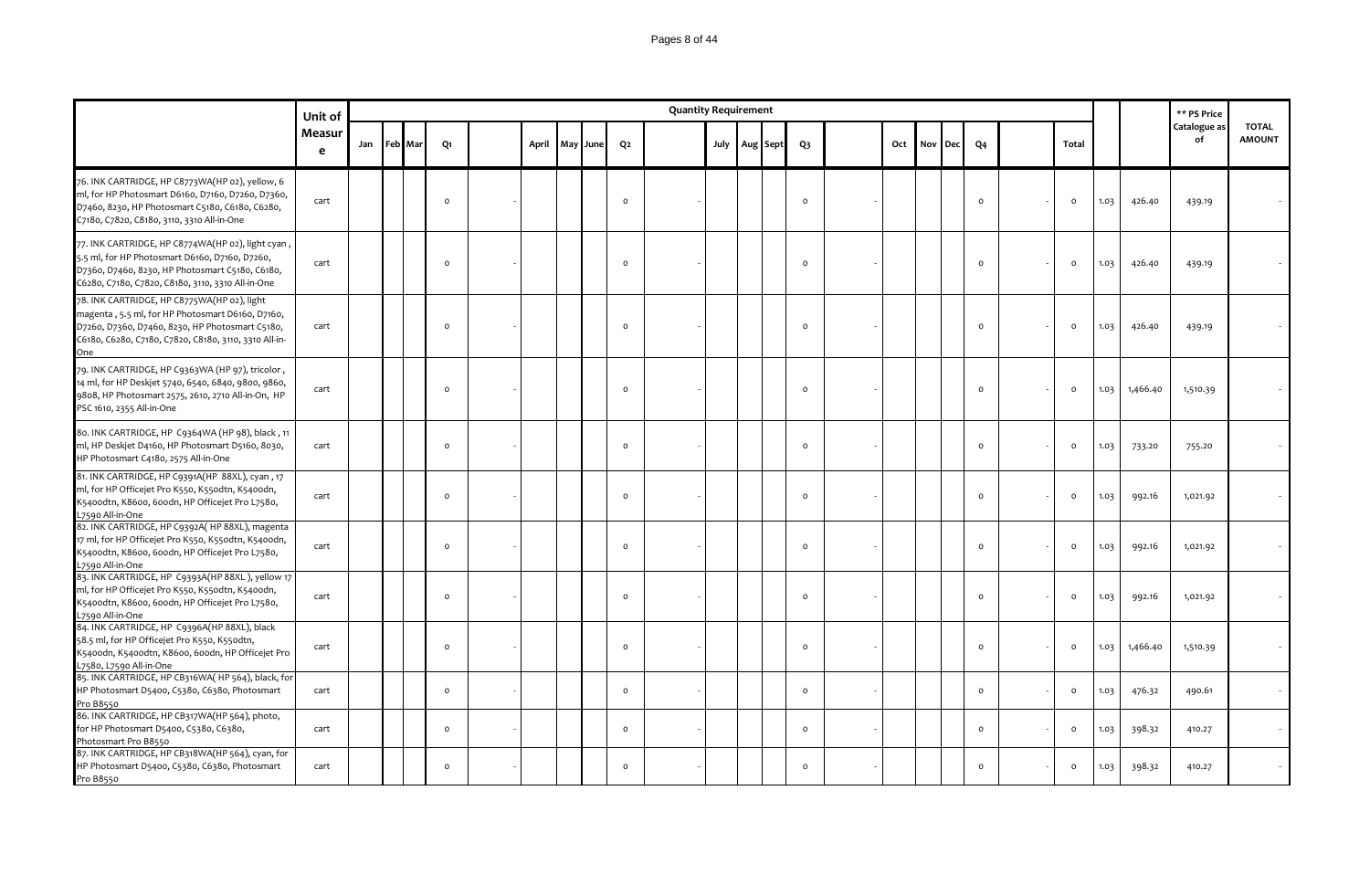### Pages 9 of 44

|                                                                                                                                                                                           | Unit of     |             |                |       |          |                | <b>Quantity Requirement</b> |      |          |                |     |     |     |                |                |      |          | ** PS Price        |                               |
|-------------------------------------------------------------------------------------------------------------------------------------------------------------------------------------------|-------------|-------------|----------------|-------|----------|----------------|-----------------------------|------|----------|----------------|-----|-----|-----|----------------|----------------|------|----------|--------------------|-------------------------------|
|                                                                                                                                                                                           | Measur<br>e | Jan Feb Mar | Q1             | April | May June | Q <sub>2</sub> |                             | July | Aug Sept | Q <sub>3</sub> | Oct | Nov | Dec | Q <sub>4</sub> | Total          |      |          | Catalogue as<br>of | <b>TOTAL</b><br><b>AMOUNT</b> |
| 88. INK CARTRIDGE, HP CB319WA(HP 564), magenta,<br>for HP Photosmart D5400, C5380, C6380,<br>Photosmart Pro B8550                                                                         | cart        |             | $\circ$        |       |          | $\circ$        |                             |      |          | $\circ$        |     |     |     | $\circ$        | $\mathsf{o}\,$ | 1.03 | 398.32   | 410.27             |                               |
| 89. INK CARTRIDGE, HP CB320WA (HP 564), yellow,<br>for HP Photosmart D5400, C5380, C6380,<br>Photosmart Pro B8550                                                                         | cart        |             | $\circ$        |       |          | $\circ$        |                             |      |          | $\circ$        |     |     |     | $\circ$        | $\circ$        | 1.03 | 398.32   | 410.27             |                               |
| 90. INK CARTRIDGE, HP CB323WA(HP 564XL), cyan,<br>for HP Photosmart D5400, C5380, C6380,<br>Photosmart Pro B8550                                                                          | cart        |             | $\circ$        |       |          | $\circ$        |                             |      |          | $\circ$        |     |     |     | $\circ$        | $\circ$        | 1.03 | 791.44   | 815.18             |                               |
| 91. INK CARTRIDGE, HP CB324WA(564XL), magenta,<br>for HP Photosmart D5400, C5380, C6380,<br>Photosmart Pro B8550                                                                          | cart        |             | $\circ$        |       |          | $\circ$        |                             |      |          | $\circ$        |     |     |     | $\circ$        | $\circ$        | 1.03 | 791.44   | 815.18             |                               |
| 92. INK CARTRIDGE, HP CB325WA(564XL), yellow, for<br>HP Photosmart D5400, C5380, C6380, Photosmart<br>Pro B8550                                                                           | cart        |             | $\circ$        |       |          | $\circ$        |                             |      |          | $\circ$        |     |     |     | $\circ$        | $\mathsf{o}\,$ | 1.03 | 791.44   | 815.18             |                               |
| 93. INK CARTRIDGE, HP CB335WA(HP74), black, 4.5<br>ml, for HP Deskjet D4260, D4360, HP Photosmart<br>C4280, C4380, C4480, C5280 All-in-One, HP Officejet<br>J5780, J6480 All-in-One       | cart        |             | $\Omega$       |       |          | $\mathsf{o}$   |                             |      |          | $\mathsf{o}$   |     |     |     | $\circ$        | $\mathsf{o}\,$ | 1.03 | 640.24   | 659.45             |                               |
| 94. INK CARTRIDGE, HP CB336WA (HP74XL), black,<br>18 ml, for HP Deskjet D4260, D4360, HP Photosmart<br>C4280, C4380, C4480, C5280 All-in-One, HP Officejet<br>J5780, J6480 All-in-One     | cart        |             | $\circ$        |       |          | $\mathsf{o}$   |                             |      |          | $\mathsf{o}$   |     |     |     | $\circ$        | $\circ$        | 1.03 | 1,326.00 | 1,365.78           |                               |
| 95. INK CARTRIDGE, HP CB337WA (HP75), tricolor, 3.5<br>ml, for HP Deskjet D4260, D4360, HP Photosmart<br>C4280, C4380, C4480, C5280 All-in-One, HP Officejet<br>J5780, J6480 All-in-One   | cart        |             | $\circ$        |       |          | $\mathsf{o}$   |                             |      |          | $\circ$        |     |     |     | $\circ$        | $\circ$        | 1.03 | 736.32   | 758.41             |                               |
| 96. INK CARTRIDGE, HP CB338WA (HP 75XL),<br>tricolor, 12 ml, for HP Deskjet D4260, D4360, HP<br>Photosmart C4280, C4380, C4480, C5280 All-in-One,<br>HP Officejet J5780, J6480 All-in-One | cart        |             | $\Omega$       |       |          | $\circ$        |                             |      |          | $\circ$        |     |     |     | $\circ$        | $\circ$        | 1.03 | 1,466.40 | 1,510.39           |                               |
| 97. INK CARTRIDGE, HP CC640WA (HP 60), black, 4<br>ml, for HP Deskjet D2560, F4230, F4250, F4280 All-in-<br>One                                                                           | cart        |             | $\circ$        |       |          | $\circ$        |                             |      |          | $\circ$        |     |     |     | $\circ$        | $\circ$        | 1.03 | 600.08   | 618.08             |                               |
| 98. INK CARTRIDGE, HP CC641WA (HP60XL), black 12<br>ml, for HP Deskjet D2560, F4230, F4250, F4280 All-in-<br>One                                                                          | cart        |             | $\circ$        |       |          | $\circ$        |                             |      |          | $\circ$        |     |     |     | $\circ$        | $\circ$        | 1.03 | 1,263.60 | 1,301.51           |                               |
| 99. INK CARTRIDGE, HP CC643WA (HP 60), tricolor,13<br>ml, for HP Deskjet D2560, F4230, F4250, F4280 All-in-<br>One                                                                        | cart        |             | $\circ$        |       |          | $\circ$        |                             |      |          | $\circ$        |     |     |     | $\circ$        | $\circ$        | 1.03 | 720.72   | 742.34             |                               |
| 100. INK CARTRIDGE, HP CC644WA (HP60XL),<br>tricolor, 11 ml, for HP Deskjet D2560, F4230, F4250,<br>F4280 All-in-One                                                                      | cart        |             | $\circ$        |       |          | $\circ$        |                             |      |          | $\mathsf{o}$   |     |     |     | $\circ$        | $\circ$        | 1.03 | 1,476.80 | 1,521.10           |                               |
| 101. INK CARTRIDGE, HP CC653AA (HP 901), black<br>officejet, 4 ml<br>102. INK CARTRIDGE, HP CC656AA(HP 901), tricolor                                                                     | cart        |             | $\mathsf{o}\,$ |       |          | $\mathsf{o}$   |                             |      |          | $\mathsf{o}$   |     |     |     | $\circ$        | $\circ$        | 1.03 | 601.12   | 619.15             |                               |
| officejet, 9 ml<br>103. INK CARTRIDGE, HP CC660AA(HP702), black, 20                                                                                                                       | cart        |             | $\circ$        |       |          | $\circ$        |                             |      |          | $\circ$        |     |     |     | $\circ$        | $\mathsf{o}\,$ | 1.03 | 921.44   | 949.08             |                               |
| ml, for HP Officejet J3508, J3608, J5508 All-in-One                                                                                                                                       | cart        |             | $\Omega$       |       |          | $\Omega$       |                             |      |          | $\Omega$       |     |     |     | $\Omega$       | $\circ$        | 1.03 | 1,003.60 | 1,033.71           |                               |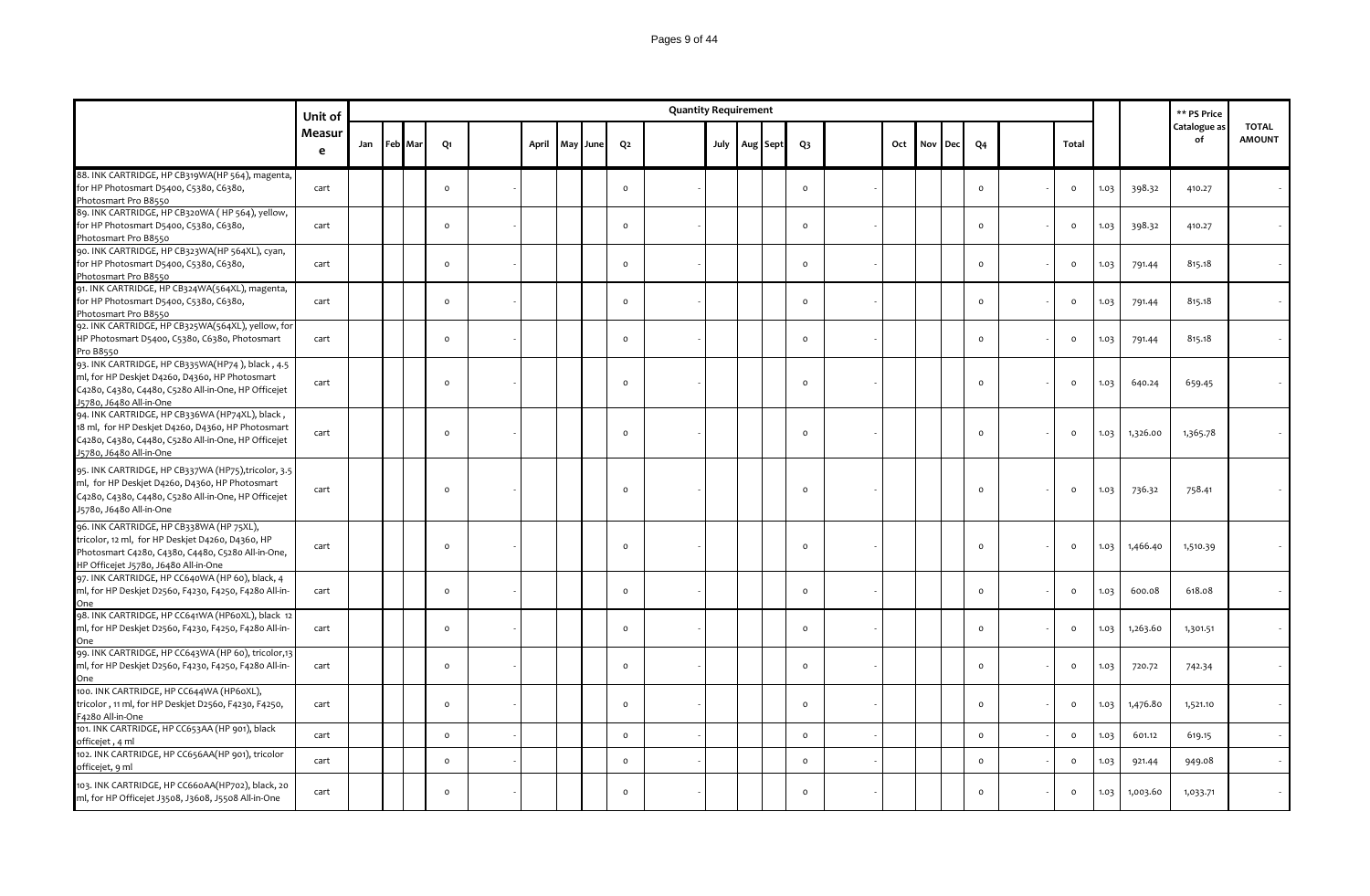### Pages 10 of 44

|                                                                                                                                       | Unit of     |     |                |                     |       |          |                | <b>Quantity Requirement</b> |  |                   |              |     |     |     |                |              |      |          | ** PS Price        |                               |
|---------------------------------------------------------------------------------------------------------------------------------------|-------------|-----|----------------|---------------------|-------|----------|----------------|-----------------------------|--|-------------------|--------------|-----|-----|-----|----------------|--------------|------|----------|--------------------|-------------------------------|
|                                                                                                                                       | Measur<br>e | Jan | <b>Feb</b> Mar | Q1                  | April | May June | Q <sub>2</sub> |                             |  | July   Aug   Sept | Q3           | Oct | Nov | Dec | Q <sub>4</sub> | Total        |      |          | Catalogue as<br>of | <b>TOTAL</b><br><b>AMOUNT</b> |
| 104. INK CARTRIDGE, HP CD887AA (HP703), black<br>deskjet, for HP Deskjet D730, F735 All-in-One                                        | cart        |     |                | $\circ$             |       |          | $\circ$        |                             |  |                   | $\circ$      |     |     |     | $\circ$        | $\circ$      | 1.03 | 332.80   | 342.78             |                               |
| 105. INK CARTRIDGE, HP CD888AA(HP 703), tricolor<br>deskjet, for HP Deskjet D730, F735 All-in-One                                     | cart        |     |                | $\circ$             |       |          | $\circ$        |                             |  |                   | $\mathsf{o}$ |     |     |     | $\circ$        | $\circ$      | 1.03 | 328.64   | 338.50             |                               |
| 106. INK CARTRIDGE, HP CD971AA (HP 920), black,<br>for HP Officejet 6000, 7000                                                        | cart        |     |                | $\circ$             |       |          | $\circ$        |                             |  |                   | $\circ$      |     |     |     | $\circ$        | $\circ$      | 1.03 | 762.32   | 785.19             |                               |
| 107. INK CARTRIDGE, HP CD972AA (HP920XL), cyan,<br>for HP Officejet 6000, 7000                                                        | cart        |     |                | $\mathsf{o}\,$      |       |          | $\circ$        |                             |  |                   | $\circ$      |     |     |     | $\circ$        | $\circ$      | 1.03 | 572.00   | 589.16             |                               |
| 108. INK CARTRIDGE, HP CD973AA (HP920XL),<br>magenta, for HP Officejet 6000, 7000                                                     | cart        |     |                | $\circ$             |       |          | $\circ$        |                             |  |                   | $\mathsf{o}$ |     |     |     | $\circ$        | $\circ$      | 1.03 | 572.00   | 589.16             |                               |
| 109. INK CARTRIDGE, HP CD974AA (HP 920XL),<br>yellow, for HP Officejet 6000, 7000<br>110. INK CARTRIDGE, HP CD975AA (HP920XL), black, | cart        |     |                | $\circ$             |       |          | $\mathsf{o}$   |                             |  |                   | $\circ$      |     |     |     | $\circ$        | $\circ$      | 1.03 | 572.00   | 589.16             |                               |
| for HP Officejet 6000, 7000                                                                                                           | cart        |     |                | $\circ$             |       |          | $\circ$        |                             |  |                   | $\circ$      |     |     |     | $\mathsf{o}\,$ | $\circ$      | 1.03 | 1,144.00 | 1,178.32           |                               |
| 111. INK CARTRIDGE, HP CH561WA (HP 61), black                                                                                         | cart        |     |                | $\circ$             |       |          | $\mathsf{o}$   |                             |  |                   | $\mathsf{o}$ |     |     |     | $\Omega$       | $\circ$      | 1.03 | 608.40   | 626.65             |                               |
| 112. INK CARTRIDGE, HP CH562WA (HP 61), color ink                                                                                     | cart        |     |                | $\mathsf{o}\xspace$ |       |          | $\circ$        |                             |  |                   | $\circ$      |     |     |     | $\Omega$       | $\mathsf{o}$ | 1.03 | 752.96   | 775-55             |                               |
| 113. INK CARTRIDGE, HP CN692AA(HP 704), black, for<br>HP Ink Advantage 2010 K010a1, Ink Advantage All-in-<br>One 20601 K110a          | cart        |     |                | $\circ$             |       |          | $\circ$        |                             |  |                   | $\circ$      |     |     |     | $\circ$        | $\circ$      | 1.03 | 332.80   | 342.78             |                               |
| 114. INK CARTRIDGE, HP CN693AA (HP704), tricolor,<br>for HP Ink Advantage 2010 K010a1, Ink Advantage All-<br>in-One 20601 K110a       | cart        |     |                | $\circ$             |       |          | $\circ$        |                             |  |                   | $\circ$      |     |     |     | $\circ$        | $\circ$      | 1.03 | 332.80   | 342.78             |                               |
| 115. INK CARTRIDGE, HP CN 639WA, black, for HP<br>Deskjet D2650                                                                       | cart        |     |                | $\circ$             |       |          | $\circ$        |                             |  |                   | $\circ$      |     |     |     | $\circ$        | $\circ$      | 1.03 | 813.28   | 837.68             |                               |
| 116. INK CARTRIDGE, HP CN 640WA, color, for HP<br>Deskjet D2650                                                                       | cart        |     |                | $\circ$             |       |          | $\circ$        |                             |  |                   | $\circ$      |     |     |     | $\Omega$       | $\mathsf{o}$ | 1.03 | 1,059.76 | 1,091.55           |                               |
| 117. INK CARTRIDGE, HP CN045AA (950XL), black                                                                                         | cart        |     |                | $\circ$             |       |          | $\circ$        |                             |  |                   | $\circ$      |     |     |     | $\circ$        | $\circ$      | 1.03 | 1,542.32 | 1,588.59           |                               |
| 118. INK CARTRIDGE, HP CN046AA (951XL), Cyan                                                                                          | cart        |     |                | $\circ$             |       |          | $\circ$        |                             |  |                   | $\circ$      |     |     |     | $\circ$        | $\circ$      | 1.03 | 1,144.00 | 1,178.32           |                               |
| 119. INK CARTRIDGE, HP CN047AA (951XL), Magenta                                                                                       | cart        |     |                | $\circ$             |       |          | $\mathsf{o}$   |                             |  |                   | $\circ$      |     |     |     | $\circ$        | $\mathsf{o}$ | 1.03 | 1,144.00 | 1,178.32           |                               |
| 120. INK CARTRIDGE, HP CN048AA (950XL), Yellow                                                                                        | cart        |     |                | $\mathsf{o}$        |       |          | $\mathsf{o}$   |                             |  |                   | $\mathbf 0$  |     |     |     | $\Omega$       | $\mathsf{o}$ | 1.03 | 1,144.00 | 1,178.32           |                               |
| 121. INK CARTRIDGE, HP CZ107AA, (HP 678), black                                                                                       | cart        |     |                | $\circ$             |       |          | $\mathsf{o}$   |                             |  |                   | $\circ$      |     |     |     | $\circ$        | $\circ$      | 1.03 | 346.32   | 356.71             |                               |
| 122. INK CARTRIDGE, HP CZ108AA, (HP 678), tricolor                                                                                    | cart        |     |                | $\circ$             |       |          | $\circ$        |                             |  |                   | $\circ$      |     |     |     | $\circ$        | $\circ$      | 1.03 | 360.88   | 371.71             |                               |
| 123. INK CARTRIDGE, HP CZ121A (HP 685A), black                                                                                        | cart        |     |                | $\circ$             |       |          | $\circ$        |                             |  |                   | $\circ$      |     |     |     | $\Omega$       | $\circ$      | 1.03 | 364.00   | 374.92             |                               |
| 124. INK CARTRIDGE, HP CZ121A (HP 685A), Cyan                                                                                         | cart        |     |                | $\circ$             |       |          | $\circ$        |                             |  |                   | $\circ$      |     |     |     | $\Omega$       | $\mathsf{o}$ | 1.03 | 355.68   | 366.35             |                               |
| 125. INK CARTRIDGE, HP CZ121A (HP 685A), Magenta                                                                                      | cart        |     |                | $\circ$             |       |          | $\circ$        |                             |  |                   | $\circ$      |     |     |     | $\circ$        | $\circ$      | 1.03 | 239.20   | 246.38             |                               |
| 126. INK CARTRIDGE, HP CZ121A (HP 685A), Yellow                                                                                       | cart        |     |                | $\Omega$            |       |          | $\mathsf{o}$   |                             |  |                   | $\circ$      |     |     |     | $\circ$        | $\circ$      | 1.03 | 239.20   | 246.38             |                               |
| 127. INK CARTRIDGE, Brother LC67HYBK, black                                                                                           | cart        |     |                | $\circ$             |       |          | $\circ$        |                             |  |                   | $\circ$      |     |     |     | $\circ$        | $\circ$      | 1.03 | 1,580.80 | 1,628.22           |                               |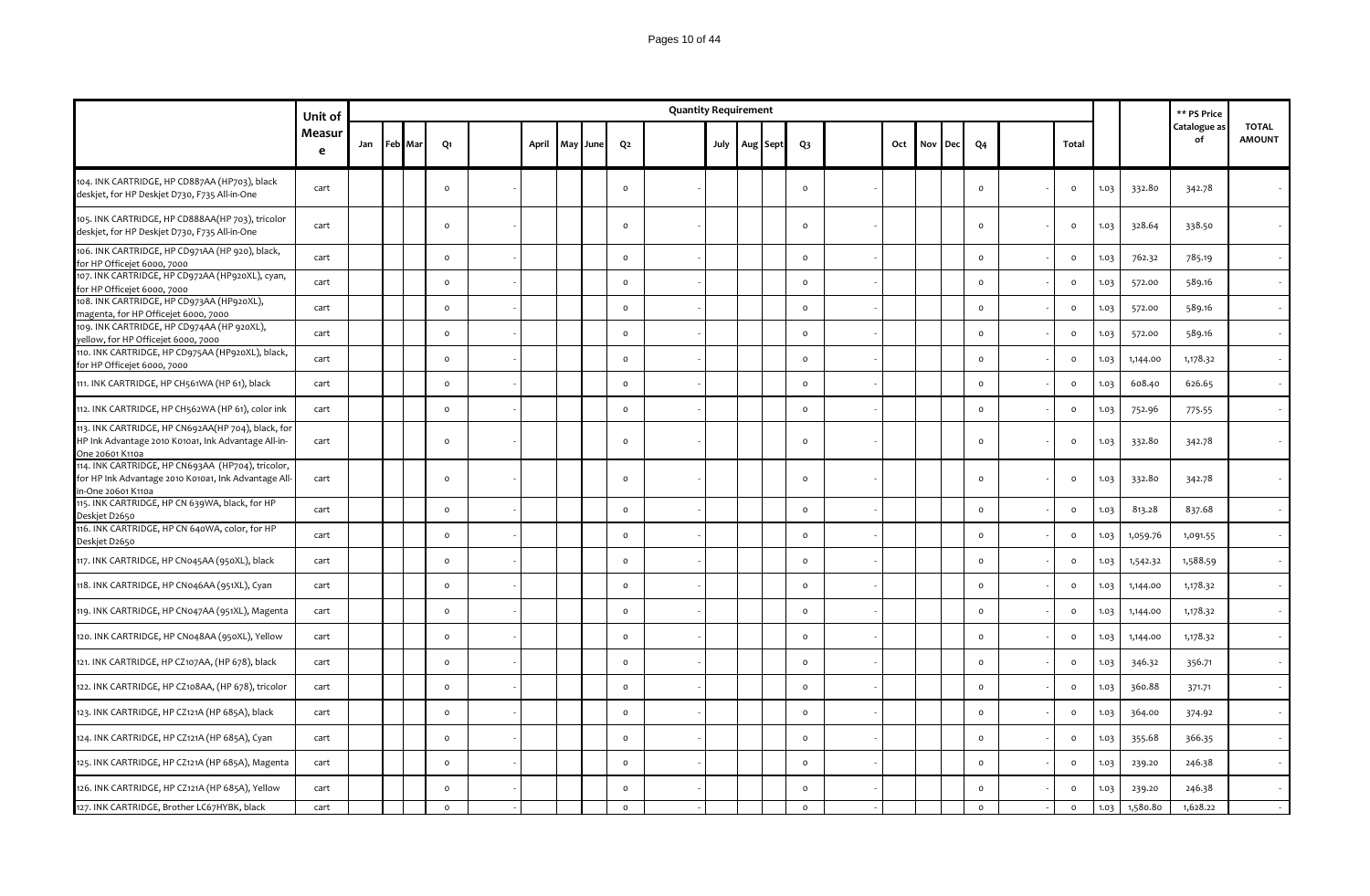|                                                                                                | Unit of     |    |             |          |          |       |          |              | <b>Quantity Requirement</b> |      |          |                |          |     |     |     |              |          |              |      |          | ** PS Price        |                               |
|------------------------------------------------------------------------------------------------|-------------|----|-------------|----------|----------|-------|----------|--------------|-----------------------------|------|----------|----------------|----------|-----|-----|-----|--------------|----------|--------------|------|----------|--------------------|-------------------------------|
|                                                                                                | Measur<br>e |    | Jan Feb Mar | Q1       |          | April | May June | Q2           |                             | July | Aug Sept | $Q_3$          |          | Oct | Nov | Dec | Q4           |          | Total        |      |          | Catalogue as<br>of | <b>TOTAL</b><br><b>AMOUNT</b> |
| 128. INK CARTRIDGE, Brother LC67HYC, cyan                                                      | cart        |    |             | $\circ$  |          |       |          | $\circ$      |                             |      |          | $\circ$        |          |     |     |     | $\circ$      |          | $\circ$      | 1.03 | 863.20   | 889.10             |                               |
| 129. INK CARTRIDGE, Brother LC67HYM, magenta                                                   | cart        |    |             | $\circ$  |          |       |          | $\Omega$     |                             |      |          | $\circ$        |          |     |     |     | $\circ$      |          | $\circ$      | 1.03 | 863.20   | 889.10             |                               |
| 130. INK CARTRIDGE, Brother LC67HYY, yellow                                                    | cart        |    |             | $\circ$  |          |       |          | $\circ$      |                             |      |          | $\circ$        |          |     |     |     | $\circ$      |          | $\circ$      | 1.03 | 863.20   | 889.10             |                               |
| 131. INK CARTRIDGE, Brother LC67B, black                                                       | cart        |    |             | $\circ$  |          |       |          | $\circ$      |                             |      |          | $\mathsf{o}\,$ |          |     |     |     | $\circ$      |          | $\circ$      | 1.03 | 910.00   | 937.30             |                               |
| 132. INK CARTRIDGE, Brother LC67M, Magenta                                                     | cart        |    |             | $\circ$  |          |       |          | $\mathsf{o}$ |                             |      |          | $\circ$        |          |     |     |     | $\mathsf{o}$ |          | $\circ$      | 1.03 | 546.00   | 562.38             |                               |
| 133. INK CARTRIDGE, Brother LC67Y, Yellow                                                      | cart        |    |             | $\circ$  |          |       |          | $\circ$      |                             |      |          | $\circ$        |          |     |     |     | $\circ$      |          | $\circ$      | 1.03 | 546.00   | 562.38             |                               |
| 134. INK CARTRIDGE, Brother LC39BK, black                                                      | cart        |    |             | $\circ$  |          |       |          | $\circ$      |                             |      |          | $\mathsf{o}\,$ |          |     |     |     | $\circ$      |          | $\circ$      | 1.03 | 681.20   | 701.64             |                               |
| 135. INK CARTRIDGE, Brother LC39Y, yellow                                                      | cart        |    |             | $\circ$  |          |       |          | $\circ$      |                             |      |          | $\circ$        |          |     |     |     | $\circ$      |          | $\circ$      | 1.03 | 447.20   | 460.62             |                               |
| 136. INK CARTRIDGE, Brother LC39C, cyan                                                        | cart        |    |             | $\circ$  |          |       |          | $\circ$      |                             |      |          | $\mathsf{o}\,$ |          |     |     |     | $\circ$      |          | $\circ$      | 1.03 | 447.20   | 460.62             |                               |
| 137. INK CARTRIDGE, Brother LC39M, magenta                                                     | cart        |    |             | $\circ$  |          |       |          | $\circ$      |                             |      |          | $\circ$        |          |     |     |     | $\circ$      |          | $\circ$      | 1.03 | 447.20   | 460.62             |                               |
| 138. INK CARTRIDGE, Brother Part No. LC67C, Cyan                                               | cart        |    |             | $\Omega$ |          |       |          | $\circ$      |                             |      |          | $\circ$        |          |     |     |     | $\Omega$     |          | $\circ$      | 1.03 | 546.00   | 562.38             |                               |
| 139. INK CARTRIDGE, Brother Part No. LC38C, Cyan                                               | cart        |    |             | $\circ$  |          |       |          | $\Omega$     |                             |      |          | $\circ$        |          |     |     |     | $\circ$      |          | $\circ$      | 1.03 | 442.00   | 455.26             |                               |
| 140. INK CARTRIDGE, Brother Part No. LC38B, Black                                              | cart        |    |             | $\circ$  |          |       |          | $\circ$      |                             |      |          | $\circ$        |          |     |     |     | $\circ$      |          | $\circ$      | 1.03 | 670.80   | 690.92             |                               |
| 141. INK CARTRIDGE, Brother Part No. LC38M,<br>Magenta                                         | cart        |    |             | $\circ$  |          |       |          | $\circ$      |                             |      |          | $\circ$        |          |     |     |     | $\circ$      |          | $\mathsf{o}$ | 1.03 | 442.00   | 455.26             |                               |
| 142. INK CARTRIDGE, Brother Part No. LC38Y, Yellow                                             | cart        |    |             | $\circ$  |          |       |          | $\circ$      |                             |      |          | $\circ$        |          |     |     |     | $\circ$      |          | $\circ$      | 1.03 | 442.00   | 455.26             |                               |
| 143. INK CARTRIDGE, Brother Part No. LC40BK, black                                             | cart        |    |             | $\circ$  |          |       |          | $\circ$      |                             |      |          | $\circ$        |          |     |     |     | $\circ$      |          | $\circ$      | 1.03 | 644.80   | 664.14             |                               |
| 144. INK CARTRIDGE, Brother Part No. LC40C, Cyan                                               | cart        |    |             | $\circ$  |          |       |          | $\circ$      |                             |      |          | $\circ$        |          |     |     |     | $\circ$      |          | $\mathsf{o}$ | 1.03 | 364.00   | 374.92             |                               |
| 145. INK CARTRIDGE, Brother Part No. LC40M,<br>Magenta                                         | cart        |    |             | $\circ$  |          |       |          | $\circ$      |                             |      |          | $\circ$        |          |     |     |     | $\circ$      |          | $\circ$      | 1.03 | 390.00   | 401.70             |                               |
| 146. INK CARTRIDGE, Brother Part No. LC40Y, Yellow                                             | cart        |    |             | $\circ$  |          |       |          | $\circ$      |                             |      |          | $\circ$        |          |     |     |     | $\circ$      |          | $\circ$      | 1.03 | 364.00   | 374.92             |                               |
| 147. INK CARTRIDGE, Lexmark Black #14, PN<br>18C2090A                                          | cart        |    |             | $\circ$  |          |       |          | $\circ$      |                             |      |          | $\circ$        |          |     |     |     | $\circ$      |          | $\circ$      | 1.03 | 1,003.60 | 1,033.71           |                               |
| 148. INK CARTRIDGE, Lexmark Color #15, PN 18C2110A                                             | cart        |    |             | $\circ$  |          |       |          | $\circ$      |                             |      |          | $\circ$        |          |     |     |     | $\circ$      |          | $\circ$      | 1.03 | 1,245.92 | 1,283.30           |                               |
| 149. INK CARTRIDGE, Lexmark # 17, black, PN 10N0217                                            | cart        |    |             | $\circ$  |          |       |          | $\circ$      |                             |      |          | $\circ$        |          |     |     |     | $\circ$      |          | $\circ$      | 1.03 | 1,003.60 | 1,033.71           |                               |
| 150. INK CARTRIDGE, Lexmark # 27, colored, PN<br>10N0227                                       | cart        |    |             | $\circ$  |          |       |          | $\circ$      |                             |      |          | $\circ$        |          |     |     |     | $\circ$      |          | $\circ$      | 1.03 | 1,196.00 | 1,231.88           |                               |
| 151. INK CARTRIDGE, Lexmark Photo #31, PN<br>18C0031A                                          | cart        |    |             | $\circ$  |          |       |          | $\circ$      |                             |      |          | $\circ$        |          |     |     |     | $\circ$      |          | $\circ$      | 1.03 | 2,116.40 | 2,179.89           |                               |
| 152. INK CARTRIDGE, Lexmark Black #34, PN<br>18C0034A                                          | cart        |    |             | $\circ$  |          |       |          | $\circ$      |                             |      |          | $\circ$        |          |     |     |     | $\circ$      |          | $\circ$      | 1.03 | 1,695.20 | 1,746.06           |                               |
| 153. INK CARTRIDGE, Lexmark Color #35, PN<br>18C0035A                                          | cart        |    |             | $\circ$  |          |       |          | $\circ$      |                             |      |          | $\circ$        |          |     |     |     | $\circ$      |          | $\circ$      | 1.03 | 2,048.80 | 2,110.26           |                               |
| 154. INK CARTRIDGE, EPSON T6441, Black, for Epson<br>L100, L110, L200, L210, L300, L350, L355  | cart        | 10 |             | 10       | 2,624.44 | 10    |          | 10           | 2,624.44                    | 10   |          | 10             | 2,624.44 | 10  |     |     | 10           | 2,624.44 | 40           | 1.03 | 254.80   | 262.44             | 10,497.76                     |
| 155. INK CARTRIDGE, EPSON T6643, Magenta for<br>Epson L100, L110, L200, L210, L300, L350, L357 | cart        | 10 |             | 10       | 2,624.44 | 10    |          | 10           | 2,624.44                    | 10   |          | 10             | 2,624.44 | 10  |     |     | 10           | 2,624.44 | 40           | 1.03 | 254.80   | 262.44             | 10,497.76                     |
| 156. INK CARTRIDGE, EPSON T664, Yellow, for Epson<br>L100, L110, L200, L210, L300, L350, L358  | cart        | 10 |             | 10       | 2,624.44 | 10    |          | 10           | 2,624.44                    | 10   |          | 10             | 2,624.44 | 10  |     |     | 10           | 2,624.44 | 40           | 1.03 | 254.80   | 262.44             | 10,497.76                     |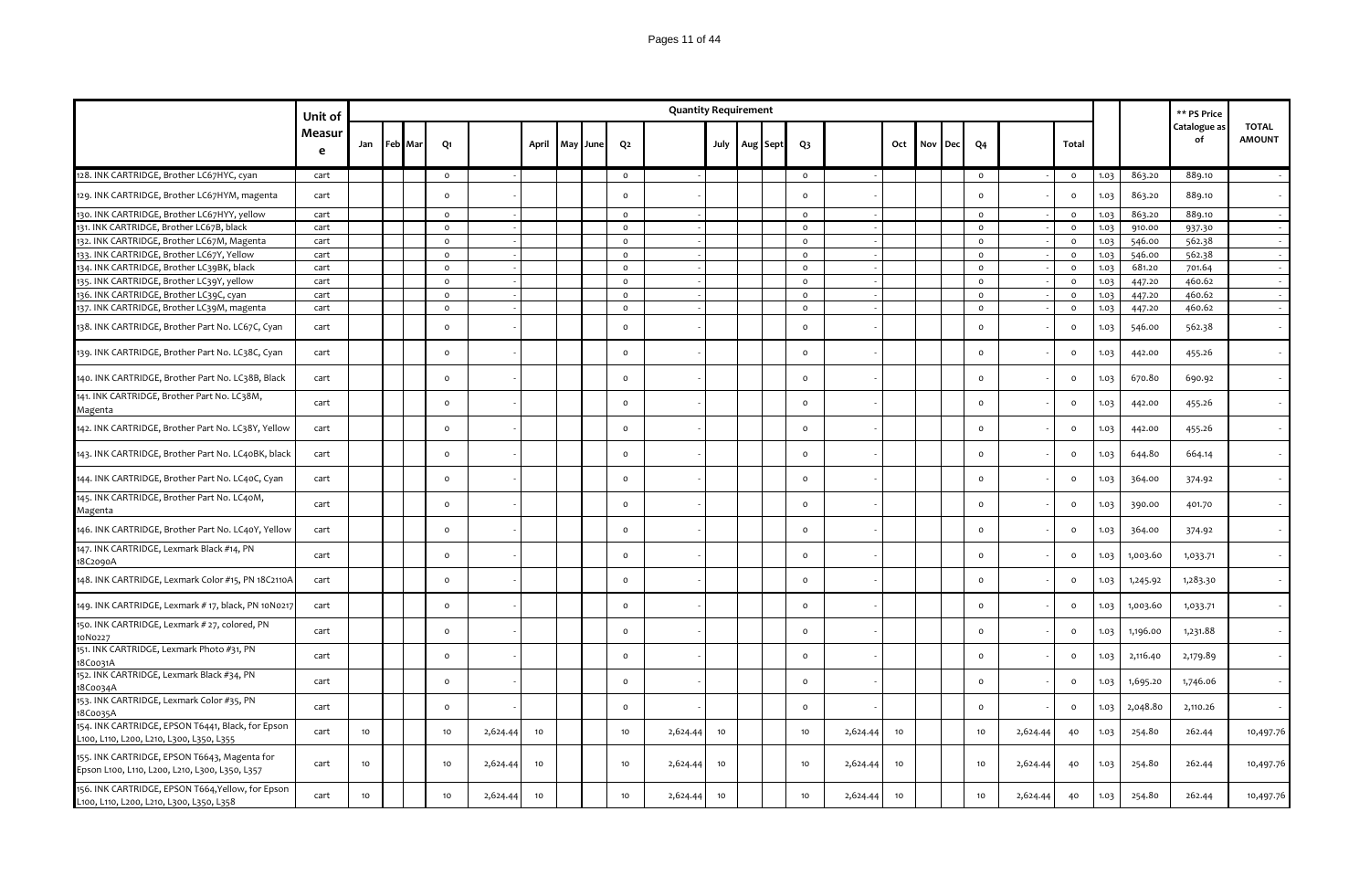|                                                                                                           | Unit of     |     |         |                     |       |          |                | <b>Quantity Requirement</b> |  |                   |                |     |     |            |                |              |      |          | ** PS Price        |                               |
|-----------------------------------------------------------------------------------------------------------|-------------|-----|---------|---------------------|-------|----------|----------------|-----------------------------|--|-------------------|----------------|-----|-----|------------|----------------|--------------|------|----------|--------------------|-------------------------------|
|                                                                                                           | Measur<br>e | Jan | Feb Mar | Q <sub>1</sub>      | April | May June | Q2             |                             |  | July   Aug   Sept | $Q_3$          | Oct | Nov | <b>Dec</b> | Q <sub>4</sub> | <b>Total</b> |      |          | Catalogue as<br>of | <b>TOTAL</b><br><b>AMOUNT</b> |
| 157. INK CARTRIDGE, Epson C13T028091, black, for<br>printer Stylus C6o/CX3100                             | cart        |     |         | $\circ$             |       |          | $\mathsf{o}\,$ |                             |  |                   | $\circ$        |     |     |            | $\circ$        | $\circ$      | 1.03 | 1,160.64 | 1,195.46           |                               |
| 158. INK CARTRIDGE, Epson C13T029091, color, for<br>printer Stylus C60/ C50/ CX3100                       | cart        |     |         | $\mathsf{o}\xspace$ |       |          | $\mathsf{o}\,$ |                             |  |                   | $\circ$        |     |     |            | $\circ$        | $\mathbf 0$  | 1.03 | 1,059.76 | 1,091.55           |                               |
| 159.INK CARTRIDGE, Epson C13T032190, black, for<br>printer Stylus C8o/C82/ CX5100                         | cart        |     |         | $\mathsf{o}$        |       |          | $\mathsf{o}\,$ |                             |  |                   | $\mathsf{o}$   |     |     |            | $\circ$        | $\circ$      | 1.03 | 1,252.16 | 1,289.72           |                               |
| 160. INK CARTRIDGE, Epson C13T032290, Cyan, for<br>printer Stylus C80                                     | cart        |     |         | $\mathsf{o}$        |       |          | $\mathsf{o}\,$ |                             |  |                   | $\circ$        |     |     |            | $\circ$        | $\circ$      | 1.03 | 598.00   | 615.94             |                               |
| 161. INK CARTRIDGE, Epson C13T032390, Magenta,<br>for printer Stylus C80                                  | cart        |     |         | $\mathsf{o}$        |       |          | $\mathsf{o}\,$ |                             |  |                   | $\circ$        |     |     |            | $\circ$        | $\circ$      | 1.03 | 598.00   | 615.94             |                               |
| 162. INK CARTRIDGE, Epson C13T032490, Yellow, for<br>printer Stylus C80                                   | cart        |     |         | $\mathsf{o}$        |       |          | $\circ$        |                             |  |                   | $\circ$        |     |     |            | $\circ$        | $\circ$      | 1.03 | 598.00   | 615.94             |                               |
| 163. INK CARTRIDGE, Epson C13T038190, black, for<br>printer Stylus C41SX/UX                               | cart        |     |         | $\mathsf{o}$        |       |          | $\mathsf{o}\,$ |                             |  |                   | $\circ$        |     |     |            | $\circ$        | $\circ$      | 1.03 | 491.92   | 506.68             |                               |
| 164. INK CARTRIDGE, EPSON PART NO. C13TO38191,<br>BLACK, (double pack), for Stylus Color C41SX &<br>C41UX | cart        |     |         | $\mathsf{o}\xspace$ |       |          | $\mathsf{o}\,$ |                             |  |                   | $\circ$        |     |     |            | $\circ$        | $\mathbf 0$  | 1.03 | 867.36   | 893.38             |                               |
| 165. INK CARTRIDGE, Epson C13TO38191, black, for<br>printer Stylus C41SX/UX (Double Pack)                 | cart        |     |         | $\circ$             |       |          | $\mathsf{o}\,$ |                             |  |                   | $\circ$        |     |     |            | $\circ$        | $\circ$      | 1.03 | 850.68   | 876.20             |                               |
| 166. INK CARTRIDGE, Epson C13TO39090, color, for<br>printer Stylus C41SX/UX                               | cart        |     |         | $\circ$             |       |          | $\circ$        |                             |  |                   | $\circ$        |     |     |            | $\circ$        | $\circ$      | 1.03 | 770.64   | 793.76             |                               |
| 167. INK CARTRIDGE, Epson C13T042290, Cyan, for<br>printer Stylus C82/CX5100                              | cart        |     |         | $\mathsf{o}\xspace$ |       |          | $\mathsf{o}\,$ |                             |  |                   | $\circ$        |     |     |            | $\circ$        | $\circ$      | 1.03 | 544.96   | 561.31             |                               |
| 168. INK CARTRIDGE, Epson C13T042390, Magenta,<br>for printer Stylus C82/CX5100                           | cart        |     |         | $\circ$             |       |          | $\mathsf{o}\,$ |                             |  |                   | $\circ$        |     |     |            | $\circ$        | $\circ$      | 1.03 | 544.96   | 561.31             |                               |
| 169. INK CARTRIDGE, Epson C13T042490, Yellow, for<br>printer Stylus C82/CX5100                            | cart        |     |         | $\mathsf{o}$        |       |          | $\mathsf{o}\,$ |                             |  |                   | $\circ$        |     |     |            | $\circ$        | $\circ$      | 1.03 | 544.96   | 561.31             |                               |
| 170. INK CARTRIDGE, Epson C13T046190, black, for<br>printer Stylus C63/C83                                | cart        |     |         | $\mathsf{o}\xspace$ |       |          | $\mathsf{o}\,$ |                             |  |                   | $\circ$        |     |     |            | $\circ$        | $\circ$      | 1.03 | 626.08   | 644.86             |                               |
| 171. INK CARTRIDGE, Epson C13T047290, Cyan, for<br>printer Stylus C63/C83                                 | cart        |     |         | $\mathsf{o}$        |       |          | $\circ$        |                             |  |                   | $\circ$        |     |     |            | $\circ$        | $\circ$      | 1.03 | 385.84   | 397.42             |                               |
| 172. INK CARTRIDGE, Epson C13T047390, Magenta,<br>for printer Stylus C63/C83                              | cart        |     |         | $\mathsf{o}$        |       |          | $\mathsf{o}\,$ |                             |  |                   | $\circ$        |     |     |            | $\mathsf{o}\,$ | $\circ$      | 1.03 | 385.84   | 397.42             |                               |
| 173. INK CARTRIDGE, Epson C13T047490, Yellow, for<br>printer Stylus C63/C83                               | cart        |     |         | $\mathsf{o}$        |       |          | $\circ$        |                             |  |                   | $\circ$        |     |     |            | $\circ$        | $\circ$      | 1.03 | 385.84   | 397.42             |                               |
| 174. INK CARTRIDGE, Epson C13T062190, black, High<br>Cap, for printer Stylus CX3700/4700/C67              | cart        |     |         | $\mathsf{o}\xspace$ |       |          | $\mathsf{o}\,$ |                             |  |                   | $\circ$        |     |     |            | $\circ$        | $\mathsf{o}$ | 1.03 | 640.64   | 659.86             |                               |
| 175. INK CARTRIDGE, Epson C13T063190, black, Std<br>Cap, for printer Stylus CX3700/4700/C67               | cart        |     |         | $\circ$             |       |          | $\mathsf{o}\,$ |                             |  |                   | $\mathsf{o}$   |     |     |            | $\mathsf{o}\,$ | $\circ$      | 1.03 | 491.92   | 506.68             |                               |
| 176. INK CARTRIDGE, Epson C13T063290, Cyan, Std<br>Cap, for printer Stylus CX3700/4700/C67                | cart        |     |         | $\mathsf{o}\xspace$ |       |          | $\mathsf{o}\,$ |                             |  |                   | $\circ$        |     |     |            | $\circ$        | $\mathbf 0$  | 1.03 | 395.20   | 407.06             |                               |
| 177. INK CARTRIDGE, Epson C13T063390, Magenta,<br>Std Cap, for printer Stylus CX3700/4700/C67             | cart        |     |         | $\mathsf{o}$        |       |          | $\circ$        |                             |  |                   | $\circ$        |     |     |            | $\circ$        | $\circ$      | 1.03 | 395.20   | 407.06             |                               |
| 178. INK CARTRIDGE, Epson C13T063490, Yellow, Std<br>Cap, for printer Stylus CX3700/4700/C67              | cart        |     |         | $\mathsf{o}\xspace$ |       |          | $\mathsf{o}\,$ |                             |  |                   | $\circ$        |     |     |            | $\circ$        | $\circ$      | 1.03 | 395.20   | 407.06             |                               |
| 179. INK CARTRIDGE, Epson C13T075190, Black, for<br>printer Stylus color C59/CX2900                       | cart        |     |         | $\mathsf{o}$        |       |          | $\mathsf{o}\,$ |                             |  |                   | $\circ$        |     |     |            | $\circ$        | $\circ$      | 1.03 | 294.32   | 303.15             |                               |
| 180. INK CARTRIDGE, Epson C13T075290, Cyan, for<br>printer Stylus color C59/CX2900                        | cart        |     |         | $\mathsf{o}$        |       |          | $\mathsf{o}\,$ |                             |  |                   | $\mathsf{o}\,$ |     |     |            | $\circ$        | $\circ$      | 1.03 | 294.32   | 303.15             |                               |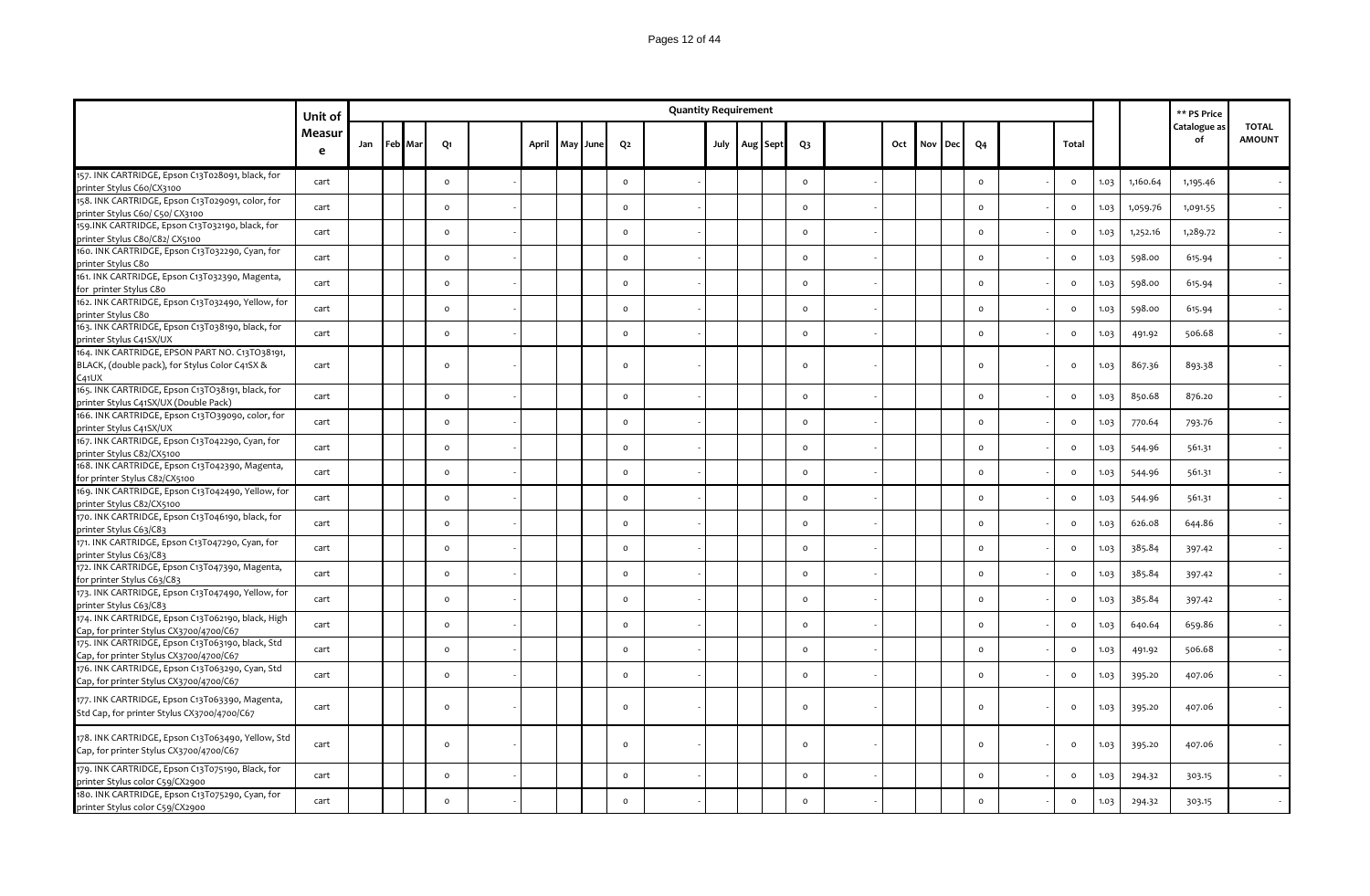### Pages 13 of 44

|                                                                                                                                                                                                                                                 | Unit of     |             |  |                |       |          |                | <b>Quantity Requirement</b> |  |               |         |     |     |            |                |                |      |        | ** PS Price        |                               |
|-------------------------------------------------------------------------------------------------------------------------------------------------------------------------------------------------------------------------------------------------|-------------|-------------|--|----------------|-------|----------|----------------|-----------------------------|--|---------------|---------|-----|-----|------------|----------------|----------------|------|--------|--------------------|-------------------------------|
|                                                                                                                                                                                                                                                 | Measur<br>e | Jan Feb Mar |  | Q1             | April | May June | Q <sub>2</sub> |                             |  | July Aug Sept | $Q_3$   | Oct | Nov | <b>Dec</b> | Q <sub>4</sub> | Total          |      |        | Catalogue as<br>of | <b>TOTAL</b><br><b>AMOUNT</b> |
| 181. INK CARTRIDGE, Epson C13T075390, Magenta,<br>for printer Stylus color C59/CX2900                                                                                                                                                           | cart        |             |  | $\circ$        |       |          | $\circ$        |                             |  |               | $\circ$ |     |     |            | $\circ$        | $\circ$        | 1.03 | 294.32 | 303.15             |                               |
| 182. INK CARTRIDGE, Epson C13T075490, Yellow, for<br>printer Stylus color C59/CX2900                                                                                                                                                            | cart        |             |  | $\circ$        |       |          | $\circ$        |                             |  |               | $\circ$ |     |     |            | $\circ$        | $\mathsf{o}\,$ | 1.03 | 294.32 | 303.15             |                               |
| 183. INK CARTRIDGE, Epson C13T103190, Black, for<br>printer Stylus T40W/TX600FW                                                                                                                                                                 | cart        |             |  | $\circ$        |       |          | $\circ$        |                             |  |               | $\circ$ |     |     |            | $\circ$        | $\circ$        | 1.03 | 866.32 | 892.31             |                               |
| 184. INK CARTRIDGE, Epson C13T103290, Cyan, for<br>printer StylusT40W/TX600FW                                                                                                                                                                   | cart        |             |  | $\circ$        |       |          | $\circ$        |                             |  |               | $\circ$ |     |     |            | $\circ$        | $\circ$        | 1.03 | 577.20 | 594.52             |                               |
| 185. INK CARTRIDGE, Epson C13T103390, Magenta,<br>for printer Stylus T40W/TX600FW                                                                                                                                                               | cart        |             |  | $\circ$        |       |          | $\circ$        |                             |  |               | $\circ$ |     |     |            | $\circ$        | $\circ$        | 1.03 | 577.20 | 594.52             |                               |
| 186. INK CARTRIDGE, Epson C13T103490, Yellow, for<br>printer Stylus T40W/TX600FW                                                                                                                                                                | cart        |             |  | $\mathsf{o}\,$ |       |          | $\circ$        |                             |  |               | $\circ$ |     |     |            | $\circ$        | $\circ$        | 1.03 | 577.20 | 594.52             |                               |
| 187. INK CARTRIDGE, Epson C13T104190, black, for<br>printer C110, CX7300/8300, TX200/400, Pigment High<br>Cap                                                                                                                                   | cart        |             |  | $\circ$        |       |          | $\circ$        |                             |  |               | $\circ$ |     |     |            | $\circ$        | $\circ$        | 1.03 | 577.20 | 594.52             |                               |
| 188. INK CARTRIDGE, Epson C13T104193, Black, for<br>printer C110, CX7300/8300, TX200/400 Pigment High<br>Cap - Double Pack                                                                                                                      | cart        |             |  | $\circ$        |       |          | $\circ$        |                             |  |               | $\circ$ |     |     |            | $\circ$        | $\circ$        | 1.03 | 962.00 | 990.86             |                               |
| 189. INK CARTRIDGE, Epson C13T105190, Black, for<br>printer Stylus T10/T11/ T13/<br>T30/T20E/C79/C90/TX100/TX110/TX111/TX200/TX210/TX<br>400/TX550W/TX300F/TX510FN/TX600FW/CX3900/CX5<br>500/CX5900/CX6900F/CX8300/CX9300F, Pigment -<br>73N    | cart        |             |  | $\circ$        |       |          | $\circ$        |                             |  |               | $\circ$ |     |     |            | $\circ$        | $\circ$        | 1.03 | 426.40 | 439.19             |                               |
| 190. INK CARTRIDGE, Epson C13T105290, Cyan, for<br>printer Stylus T10/T11/ T13/<br>T30/T20E/C79/C90/TX100/TX110/TX111/TX200/TX210/TX<br>400/TX550W/TX300F/TX510FN/TX600FW/CX3900/CX5<br>500/CX5900/CX6900F/CX8300/CX9300F, Pigment -<br>73N     | cart        |             |  | $\circ$        |       |          | $\circ$        |                             |  |               | $\circ$ |     |     |            | $\circ$        | $\circ$        | 1.03 | 426.40 | 439.19             |                               |
| 191. INK CARTRIDGE, Epson C13T105390, Magenta,<br>for printer Stylus T10/T11/ T13/<br>T30/T20E/C79/C90/TX100/TX110/TX111/TX200/<br>TX210/TX400/TX550W/<br>TX300F/TX510FN/TX600FW/CX3900/CX5500/CX5900/<br>CX6900F/CX8300/CX9300F, Pigment - 73N | cart        |             |  | $\Omega$       |       |          | $\Omega$       |                             |  |               | $\circ$ |     |     |            | $\circ$        | $\circ$        | 1.03 | 426.40 | 439.19             |                               |
| 192. INK CARTRIDGE, Epson C13T105490, Yellow, for<br>printer Stylus T10/T11/ T13/<br>T30/T20E/C79/C90/TX100/TX110/TX111/TX200/<br>TX210/TX400/TX550W/<br>TX300F/TX510FN/TX600FW/CX3900/CX5500/CX5900/<br>CX6900F/CX8300/CX9300F, Pigment - 73N  | cart        |             |  | $\circ$        |       |          | $\circ$        |                             |  |               | $\circ$ |     |     |            | $\circ$        | $\circ$        | 1.03 | 426.40 | 439.19             |                               |
| 193. INK CARTRIDGE, Epson C13T107190, Black, for<br>printer T10/T11/ T13/T20E/ TX100/TX110/TX111/CX5500)<br>Pigment - 91N                                                                                                                       | cart        |             |  | $\circ$        |       |          | $\circ$        |                             |  |               | $\circ$ |     |     |            | $\circ$        | $\circ$        | 1.03 | 284.96 | 293.51             |                               |
| 194. INK CARTRIDGE, Epson C13T107290, Cyan, for<br>printer T10/T11/ T13/T20E/ TX100/TX110/TX111/CX5500)<br>Pigment - 91N                                                                                                                        | cart        |             |  | $\circ$        |       |          | $\circ$        |                             |  |               | $\circ$ |     |     |            | $\circ$        | $\circ$        | 1.03 | 284.96 | 293.51             |                               |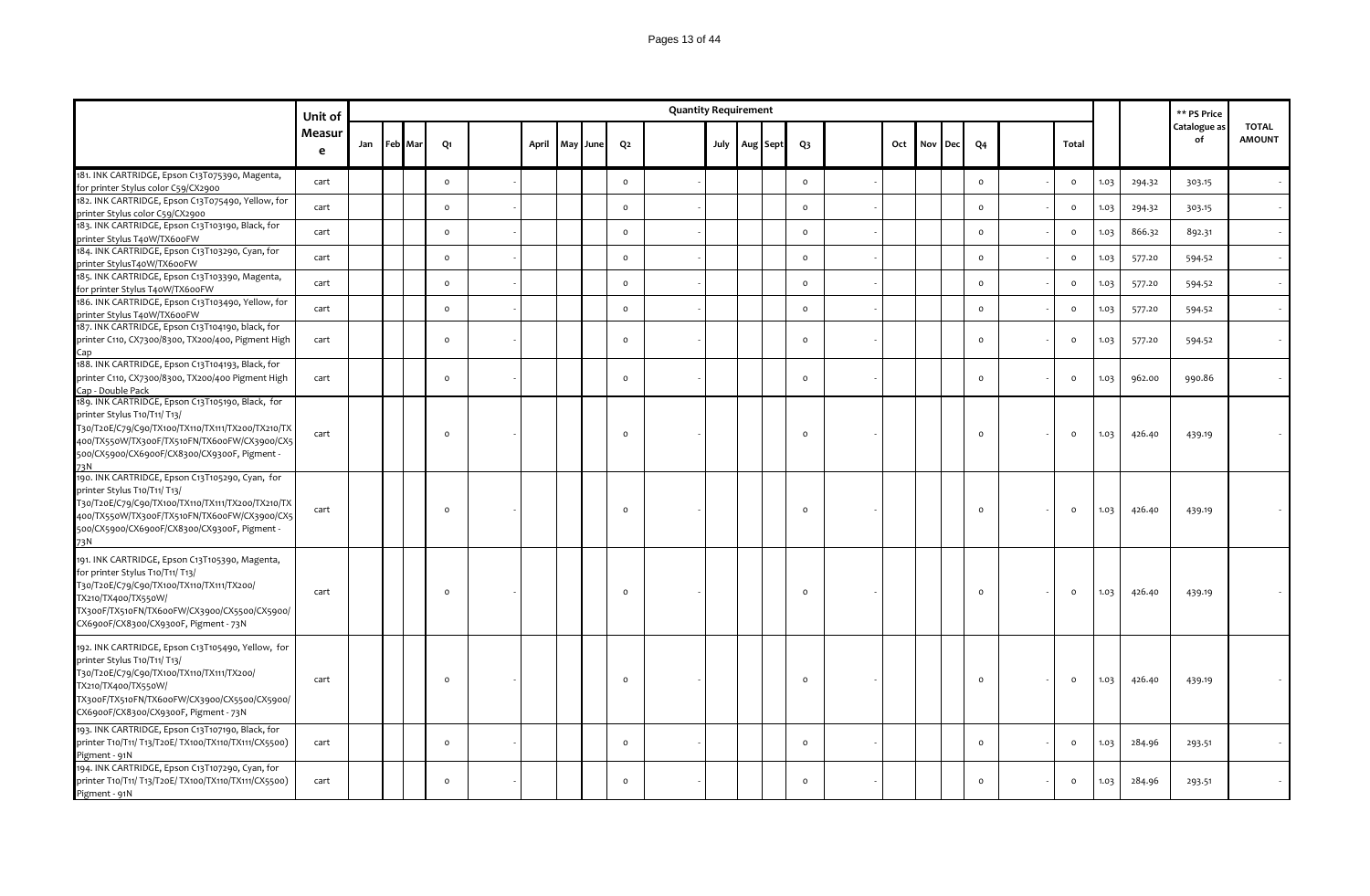|                                                                                                                            | Unit of     |             |         |       |          |                | <b>Quantity Requirement</b> |  |                   |          |     |     |     |                |              |      |        | ** PS Price        |                               |
|----------------------------------------------------------------------------------------------------------------------------|-------------|-------------|---------|-------|----------|----------------|-----------------------------|--|-------------------|----------|-----|-----|-----|----------------|--------------|------|--------|--------------------|-------------------------------|
|                                                                                                                            | Measur<br>e | Jan Feb Mar | Q1      | April | May June | Q <sub>2</sub> |                             |  | July   Aug   Sept | $Q_3$    | Oct | Nov | Dec | Q <sub>4</sub> | Total        |      |        | Catalogue as<br>of | <b>TOTAL</b><br><b>AMOUNT</b> |
| 195. CARTRIDGE, Epson C13T107390, Magenta, for<br>printer T10/T11/ T13/ T20E/TX100/TX110/TX111/CX5500)<br>Pigment - 91N    | cart        |             | $\circ$ |       |          | $\Omega$       |                             |  |                   | $\circ$  |     |     |     | $\circ$        | $\circ$      | 1.03 | 284.96 | 293.51             |                               |
| 196. INK CARTRIDGE, Epson C13T107490, Yellow, for<br>printer T10/T11/ T13/T20E/ TX100/TX110/TX111/CX5500)<br>Pigment - 91N | cart        |             | $\circ$ |       |          | $\circ$        |                             |  |                   | $\circ$  |     |     |     | $\mathsf{o}$   | $\circ$      | 1.03 | 284.96 | 293.51             |                               |
| 197. INK CARTRIDGE, Epson C13T111190, Black, for<br>printer Stylus Photo R270/ 290/390/RX590, High Cap                     | cart        |             | $\circ$ |       |          | $\Omega$       |                             |  |                   | $\circ$  |     |     |     | $\mathsf{o}$   | $\circ$      | 1.03 | 958.88 | 987.65             |                               |
| 198. INK CARTRIDGE, Epson C13T111290, Cyan, for<br>printer Stylus Photo R270/290/390/RX590, High Cap                       | cart        |             | $\circ$ |       |          | $\Omega$       |                             |  |                   | $\circ$  |     |     |     | $\circ$        | $\mathsf{o}$ | 1.03 | 958.88 | 987.65             |                               |
| 199. INK CARTRIDGE, Epson C13T111390, Magenta, for<br>printer Stylus Photo R270/ 290/390/RX590, High Cap                   | cart        |             | $\circ$ |       |          | $\circ$        |                             |  |                   | $\circ$  |     |     |     | $\mathsf{o}$   | $\circ$      | 1.03 | 958.88 | 987.65             |                               |
| 200. INK CARTRIDGE, Epson C13T111490, Yellow, for<br>printer Stylus Photo R270/ 290/390/RX590, High Cap                    | cart        |             | $\circ$ |       |          | $\circ$        |                             |  |                   | $\circ$  |     |     |     | $\circ$        | $\circ$      | 1.03 | 958.88 | 987.65             |                               |
| 201. INK CARTRIDGE, Epson C13T111590, Light Cyan,<br>for printer Stylus Photo R270/290/390/RX590, High                     | cart        |             | $\circ$ |       |          | $\circ$        |                             |  |                   | $\circ$  |     |     |     | $\mathsf{o}$   | $\mathsf{o}$ | 1.03 | 958.88 | 987.65             |                               |
| Cap<br>202. INK CARTRIDGE, Epson C13T111690, Light<br>Magenta, for printer Stylus Photo R270/<br>290/390/RX590, High Cap   | cart        |             | $\circ$ |       |          | $\mathsf{o}$   |                             |  |                   | $\circ$  |     |     |     | $\mathsf{o}$   | $\circ$      | 1.03 | 958.88 | 987.65             |                               |
| 203. INK CARTRIDGE, Epson C13T112190, Black, for<br>printer Stylus Photo R270/290/390, RX590, Std Cap                      | cart        |             | $\circ$ |       |          | $\circ$        |                             |  |                   | $\circ$  |     |     |     | $\circ$        | $\circ$      | 1.03 | 669.76 | 689.85             |                               |
| 204. INK CARTRIDGE, Epson C13T112290, Cyan, for<br>printer Stylus Photo R270/290/390, RX590, Std Cap                       | cart        |             | $\circ$ |       |          | $\circ$        |                             |  |                   | $\circ$  |     |     |     | $\circ$        | $\circ$      | 1.03 | 669.76 | 689.85             |                               |
| 205. INK CARTRIDGE, Epson C13T112390, Magenta,<br>for printer Stylus Photo R270/290/390, RX590, Std<br>Cap                 | cart        |             | $\circ$ |       |          | $\circ$        |                             |  |                   | $\circ$  |     |     |     | $\circ$        | $\circ$      | 1.03 | 669.76 | 689.85             |                               |
| 206. INK CARTRIDGE, Epson C13T112490, Yellow, for<br>printer Stylus Photo R270/290/390, RX590, Std Cap                     | cart        |             | $\circ$ |       |          | $\circ$        |                             |  |                   | $\circ$  |     |     |     | $\mathsf{o}$   | $\circ$      | 1.03 | 669.76 | 689.85             |                               |
| 207. INK CARTRIDGE, Epson C13T112590, Light Cyan,<br>for printer Stylus Photo R270/290/390, RX590, Std<br>Cap              | cart        |             | $\circ$ |       |          | $\circ$        |                             |  |                   | $\circ$  |     |     |     | $\circ$        | $\circ$      | 1.03 | 669.76 | 689.85             |                               |
| 208. INK CARTRIDGE, Epson C13T112690, Light<br>Magenta, for printer Stylus Photo R270/290/390,<br>RX590, Std Cap           | cart        |             | $\circ$ |       |          | $\circ$        |                             |  |                   | $\circ$  |     |     |     | $\mathsf{o}$   | $\circ$      | 1.03 | 669.76 | 689.85             |                               |
| 209. INK CARTRIDGE, Epson C13T141190, Black, for<br>ME 32/320/620F - 141                                                   | cart        |             | $\circ$ |       |          | $\circ$        |                             |  |                   | $\circ$  |     |     |     | $\mathsf{o}$   | $\circ$      | 1.03 | 308.88 | 318.15             |                               |
| 210. INK CARTRIDGE, Epson C13T141290, Cyan, for ME<br>32/320/620F-141                                                      | cart        |             | $\circ$ |       |          | $\mathsf{o}\,$ |                             |  |                   | $\circ$  |     |     |     | $\mathsf{o}$   | $\circ$      | 1.03 | 347.36 | 357.78             |                               |
| 211. INK CARTRIDGE, Epson C13T141390, Magenta, for<br>ME 32/320/620F - 141                                                 | cart        |             | $\circ$ |       |          | $\circ$        |                             |  |                   | $\circ$  |     |     |     | $\circ$        | $\circ$      | 1.03 | 347.46 | 357.88             |                               |
| 212. INK CARTRIDGE, Epson C13T141490, Yellow, for<br>ME 32/320/620F - 141                                                  | cart        |             | $\circ$ |       |          | $\circ$        |                             |  |                   | $\Omega$ |     |     |     | $\circ$        | $\circ$      | 1.03 | 347.36 | 357.78             |                               |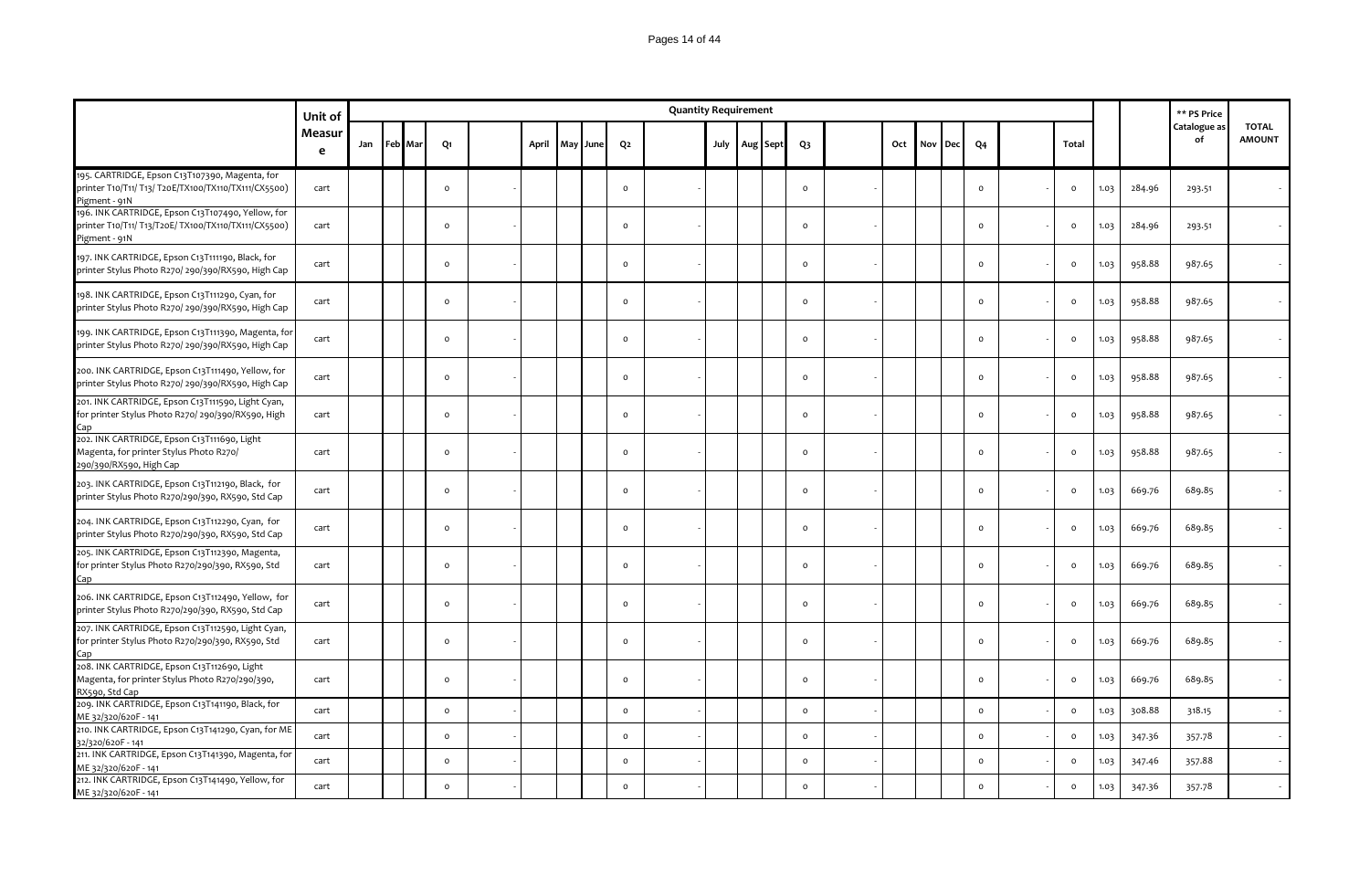|                                                                                                                                                                 | Unit of     |             |              |       |          |              | <b>Quantity Requirement</b> |  |                   |              |     |     |            |                |              |      |           | ** PS Price        |                               |
|-----------------------------------------------------------------------------------------------------------------------------------------------------------------|-------------|-------------|--------------|-------|----------|--------------|-----------------------------|--|-------------------|--------------|-----|-----|------------|----------------|--------------|------|-----------|--------------------|-------------------------------|
|                                                                                                                                                                 | Measur<br>e | Jan Feb Mar | Q1           | April | May June | Q2           |                             |  | July   Aug   Sept | $Q_3$        | Oct | Nov | <b>Dec</b> | Q <sub>4</sub> | Total        |      |           | Catalogue as<br>of | <b>TOTAL</b><br><b>AMOUNT</b> |
| 213. INK CARTRIDGE, Epson C13T143190, Black, for<br>printer ME 960FWD/900WD - 143                                                                               | cart        |             | $\mathsf{o}$ |       |          | $\mathsf{o}$ |                             |  |                   | $\circ$      |     |     |            | $\mathsf{o}$   | $\mathsf{o}$ | 1.03 | 587.60    | 605.23             |                               |
| 214. INK CARTRIDGE, Epson C13T143290, Cyan, for<br>printer ME Office 960FWD/ 900WD - 143                                                                        | cart        |             | $\circ$      |       |          | $\circ$      |                             |  |                   | $\circ$      |     |     |            | $\circ$        | $\circ$      | 1.03 | 462.80    | 476.68             |                               |
| 215. INK CARTRIDGE, Epson C13T143390, Magenta,<br>for printer ME Office 960FWD/ 900WD - 143                                                                     | cart        |             | $\circ$      |       |          | $\circ$      |                             |  |                   | $\circ$      |     |     |            | $\circ$        | $\circ$      | 1.03 | 462.80    | 476.68             |                               |
| 216. INK CARTRIDGE, Epson C13T143490, Yellow, for<br>printer ME Office 960FWD/ 900WD - 143                                                                      | cart        |             | $\mathsf{o}$ |       |          | $\circ$      |                             |  |                   | $\mathsf{o}$ |     |     |            | $\circ$        | $\mathsf{o}$ | 1.03 | 462.80    | 476.68             |                               |
| 217. INK CARTRIDGE, Epson C13T664200 (T6642),<br>Cyan, original, for Epson L100, L110, L200, L210, L300,<br>L350 and L356                                       | cart        |             | $\circ$      |       |          | $\circ$      |                             |  |                   | $\circ$      |     |     |            | $\circ$        | $\mathsf{o}$ | 1.03 | 254.80    | 262.44             |                               |
| 218. TONER CARTRIDGE, HP C4092A, black, for HP<br>Laserjet 1100 printer series, 3200 All-in-One                                                                 | cart        |             | $\mathsf{o}$ |       |          | $\circ$      |                             |  |                   | $\mathsf{o}$ |     |     |            | $\circ$        | $\mathsf{o}$ | 1.03 | 2,938.00  | 3,026.14           |                               |
| 219. TONER CARTRIDGE, HP C4096A, balck, for HP<br>Laserjet 2100, 2200 printer series                                                                            | cart        |             | $\circ$      |       |          | $\circ$      |                             |  |                   | $\mathsf{o}$ |     |     |            | $\circ$        | $\circ$      | 1.03 | 5,352.88  | 5,513.47           |                               |
| 220. TONER CARTRIDGE, HP C7115A, black, for HP<br>Laserjet 1000, 1200 printer series, 3300 mfp printer<br>series, 3380 All-in-One                               | cart        |             | $\circ$      |       |          | $\circ$      |                             |  |                   | $\circ$      |     |     |            | $\circ$        | $\mathsf{o}$ | 1.03 | 3,284.32  | 3,382.85           |                               |
| 221. TONER CARTRIDGE, HP C8543XC, high cap, black,<br>for HP Laserjet 9000, 9040, 9050, HP Laserjet<br>M9040, M9050 MFP series                                  | cart        |             | $\circ$      |       |          | $\circ$      |                             |  |                   | $\circ$      |     |     |            | $\circ$        | $\circ$      | 1.03 | 11,857.04 | 12,212.75          |                               |
| 222. TONER CARTRIDGE, HP C4127X, high cap, black,<br>for HP Laserjet 2100, 2200 printer series                                                                  | cart        |             | $\mathsf{o}$ |       |          | $\circ$      |                             |  |                   | $\circ$      |     |     |            | $\circ$        | $\circ$      | 1.03 | 7,474.48  | 7,698.71           |                               |
| 223. TONER CARTRIDGE, HP C4129X, black, HP<br>Laserjet 5000, 5100 printer series                                                                                | cart        |             | $\mathsf{o}$ |       |          | $\mathsf{o}$ |                             |  |                   | $\circ$      |     |     |            | $\circ$        | $\mathsf{o}$ | 1.03 | 9,621.04  | 9,909.67           |                               |
| 224. TONER CARTRIDGE, HP Q2613A, black, for HP<br>Laserjet 1300 printer series                                                                                  | cart        |             | $\mathsf{o}$ |       |          | $\mathsf{o}$ |                             |  |                   | $\circ$      |     |     |            | $\circ$        | $\mathsf{o}$ | 1.03 | 3,328.00  | 3,427.84           |                               |
| 225. TONER CARTRIDGE, HP Q2612A, black, for HP<br>Laserjet 1010, 1012, 1015, 1018, 1020, 1022, 3015, 3020,<br>3030, 3050, 3052, 3055, M1005, M1319f MFP Printer | cart        |             | $\circ$      |       |          | $\Omega$     |                             |  |                   | $\circ$      |     |     |            | $\Omega$       | $\mathsf{o}$ | 1.03 | 2,992.40  | 3,082.17           |                               |
| 226. TONER CARTRIDGE, HP Q5942A, black, for HP<br>Laserjet 4250, 4350 printer series                                                                            | cart        |             | $\mathsf{o}$ |       |          | $\circ$      |                             |  |                   | $\circ$      |     |     |            | $\circ$        | $\mathsf{o}$ | 1.03 | 6,225.44  | 6,412.20           |                               |
| 227. TONER CARTRIDGE, HP Q6511A                                                                                                                                 | cart        |             | $\circ$      |       |          | $\circ$      |                             |  |                   | $\circ$      |     |     |            | $\circ$        | $\mathsf{o}$ | 1.03 | 5,177.12  | 5,332.43           |                               |
| 228. TONER CARTRIDGE, HP Q7516AC, black                                                                                                                         | cart        |             | $\circ$      |       |          | $\circ$      |                             |  |                   | $\circ$      |     |     |            | $\circ$        | $\mathsf{o}$ | 1.03 | 7,807.28  | 8,041.50           | $\sim$ $\sim$                 |
| 229. TONER CARTRIDGE, HP Q7551A, black, for HP<br>Laserjet P3005, M3027, M3035 MFP Printer Series                                                               | cart        |             | $\circ$      |       |          | $\circ$      |                             |  |                   | $\circ$      |     |     |            | $\circ$        | $\mathsf{o}$ | 1.03 | 5,552.56  | 5,719.14           |                               |
| 230. TONER CARTRIDGE, HP Q1338A, black, for HP<br>Laserjet 4200 printer series                                                                                  | cart        |             | $\circ$      |       |          | $\circ$      |                             |  |                   | $\circ$      |     |     |            | $\mathsf{o}\,$ | $\mathsf{o}$ | 1.03 | 6,403.28  | 6,595.38           |                               |
| 231. TONER CARTRIDGE, HP Q3960A, black, for HP<br>Color Laserjet 2550 printer series, 2820, 2840 All-in-<br>One                                                 | cart        |             | $\circ$      |       |          | $\circ$      |                             |  |                   | $\circ$      |     |     |            | $\Omega$       | $\mathsf{o}$ | 1.03 | 3,536.00  | 3,642.08           |                               |
| 232. TONER CARTRIDGE, HP Q3961A, cyan, for HP<br>Color Laserjet 2550 printer series, 2820, 2840 All-in-<br>One                                                  | cart        |             | $\circ$      |       |          | $\circ$      |                             |  |                   | $\circ$      |     |     |            | $\Omega$       | $\circ$      | 1.03 | 4,269.20  | 4,397.28           |                               |
| 233. TONER CARTRIDGE, HP Q3962A, yellow, for HP<br>Color Laserjet 2550 printer series, 2820, 2840 All-in-<br>One                                                | cart        |             | $\circ$      |       |          | $\circ$      |                             |  |                   | $\circ$      |     |     |            | $\Omega$       | $\circ$      | 1.03 | 4,269.20  | 4,397.28           |                               |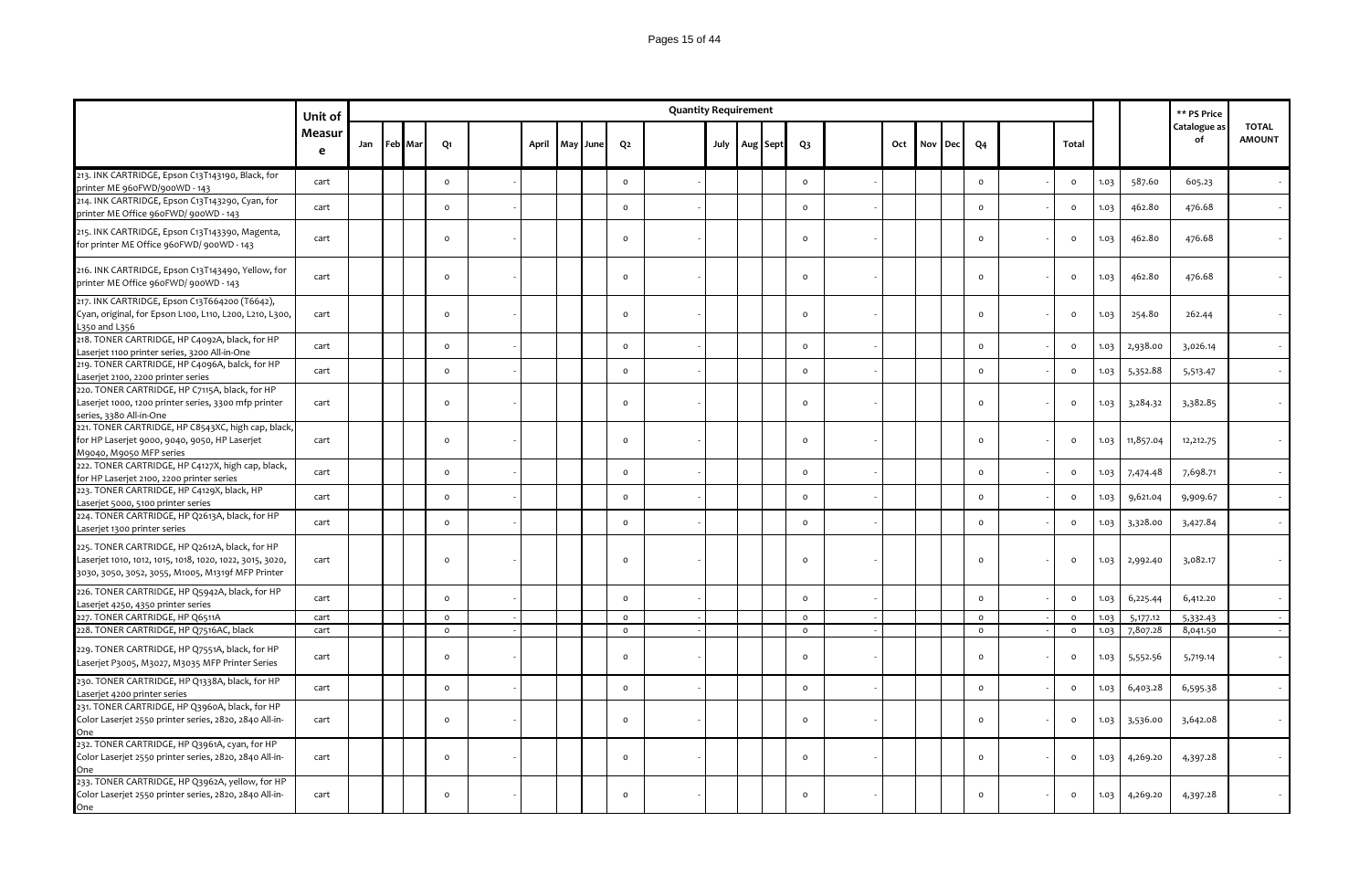|                                                                                                                                    | Unit of     |             |          |       |     |      |                | <b>Quantity Requirement</b> |      |          |          |     |     |            |                |              |      |           | ** PS Price        |                               |
|------------------------------------------------------------------------------------------------------------------------------------|-------------|-------------|----------|-------|-----|------|----------------|-----------------------------|------|----------|----------|-----|-----|------------|----------------|--------------|------|-----------|--------------------|-------------------------------|
|                                                                                                                                    | Measur<br>e | Jan Feb Mar | Q1       | April | May | June | Q <sub>2</sub> |                             | July | Aug Sept | $Q_3$    | Oct | Nov | <b>Dec</b> | Q <sub>4</sub> | Total        |      |           | Catalogue as<br>of | <b>TOTAL</b><br><b>AMOUNT</b> |
| 234. TONER CARTRIDGE, HP Q3963A, magenta, for<br>HP Color Laserjet 2550 printer series, 2820, 2840 All-<br>in-One                  | cart        |             | $\circ$  |       |     |      | $\circ$        |                             |      |          | $\circ$  |     |     |            | $\circ$        | $\circ$      | 1.03 | 4,269.20  | 4,397.28           |                               |
| 235. TONER CARTRIDGE, HP Q3971A, cyan, for HP<br>Color LaserJet 2550 Printer Series, HP Color LaserJet<br>2820, 2840 All-in-One    | cart        |             | $\circ$  |       |     |      | $\circ$        |                             |      |          | $\circ$  |     |     |            | $\circ$        | $\circ$      | 1.03 | 3,209.44  | 3,305.72           |                               |
| 236. TONER CARTRIDGE, HP Q3972A, yellow, for HP<br>Color LaserJet 2550 Printer Series, HP Color LaserJet<br>2820, 2840 All-in-One  | cart        |             | $\circ$  |       |     |      | $\circ$        |                             |      |          | $\circ$  |     |     |            | $\circ$        | $\circ$      | 1.03 | 3,209.44  | 3,305.72           |                               |
| 237. TONER CARTRIDGE, HP Q3973A, magenta, for<br>HP Color LaserJet 2550 Printer Series, HP Color<br>LaserJet 2820, 2840 All-in-One | cart        |             | $\circ$  |       |     |      | $\Omega$       |                             |      |          | $\circ$  |     |     |            | $\circ$        | $\circ$      | 1.03 | 3,209.44  | 3,305.72           |                               |
| 238. TONER CARTRIDGE, HP Q5949A, black, for HP<br>Laserjet 1160, 1320 printer series, 3390, 3392 All-in-<br>One                    | cart        |             | $\circ$  |       |     |      | $\circ$        |                             |      |          | $\circ$  |     |     |            | $\circ$        | $\circ$      | 1.03 | 3,530.80  | 3,636.72           |                               |
| 239. TONER CARTRIDGE, HP Q5950A, black, for HP<br>Color LaserJet 4700 Printer Series                                               | cart        |             | $\circ$  |       |     |      | $\circ$        |                             |      |          | $\circ$  |     |     |            | $\circ$        | $\mathsf{o}$ | 1.03 | 7,644.00  | 7,873.32           |                               |
| 240. TONER CARTRIDGE, HP Q5951A, cyan, for HP<br>Color LaserJet 4700 Printer Series                                                | cart        |             | $\circ$  |       |     |      | $\circ$        |                             |      |          | $\circ$  |     |     |            | $\mathsf{o}$   | $\circ$      | 1.03 | 10,845.12 | 11,170.47          |                               |
| 241. TONER CARTRIDGE, HP Q5952A, yellow, for HP<br>Color LaserJet 4700 Printer Series                                              | cart        |             | $\circ$  |       |     |      | $\circ$        |                             |      |          | $\circ$  |     |     |            | $\circ$        | $\mathsf{o}$ | 1.03 | 10,845.12 | 11,170.47          |                               |
| 242. TONER CARTRIDGE, HP Q5953A, magenta, for<br>HP Color LaserJet 4700 Printer Series                                             | cart        |             | $\circ$  |       |     |      | $\mathsf{o}\,$ |                             |      |          | $\circ$  |     |     |            | $\circ$        | $\mathsf{o}$ | 1.03 | 10,845.12 | 11,170.47          |                               |
| 243. TONER CARTRIDGE, HP Q7553A, black, for HP<br>Laserjet P3005, M3027, M3035 MFP Printer Series                                  | cart        |             | $\circ$  |       |     |      | $\Omega$       |                             |      |          | $\circ$  |     |     |            | $\circ$        | $\circ$      | 1.03 | 3,366.48  | 3,467.47           |                               |
| 244. TONER CARTRIDGE HP C9720A, original, black,<br>for HP Laserjet 4600/4650 printer series                                       | cart        |             | $\circ$  |       |     |      | $\circ$        |                             |      |          | $\circ$  |     |     |            | $\circ$        | $\mathsf{o}$ | 1.03 | 6,562.40  | 6,759.27           |                               |
| 245. TONER CARTRIDGE HP C9721A, original, Cyan for<br>HP Laserjet 4600/4650 printer series                                         | cart        |             | $\circ$  |       |     |      | $\mathsf{o}\,$ |                             |      |          | $\circ$  |     |     |            | $\circ$        | $\circ$      | 1.03 | 8,881.60  | 9,148.05           |                               |
| 246. TONER CARTRIDGE HP C9722A, original, Yellow<br>for HP Laserjet 4600/4650 printer series                                       | cart        |             | $\Omega$ |       |     |      | $\circ$        |                             |      |          | $\Omega$ |     |     |            | $\Omega$       | $\circ$      | 1.03 | 8,881.60  | 9,148.05           |                               |
| 247. TONER CARTRIDGE HP C9723A, original,<br>Magenta for HP Laserjet 4600/4650 printer series                                      | cart        |             | $\circ$  |       |     |      | $\circ$        |                             |      |          | $\circ$  |     |     |            | $\circ$        | $\circ$      | 1.03 | 8,881.60  | 9,148.05           |                               |
| 248. TONER CARTRIDGE, HP CB380A, black, for HP<br>Color LaserJet CP6015 printer series                                             | cart        |             | $\circ$  |       |     |      | $\circ$        |                             |      |          | $\circ$  |     |     |            | $\circ$        | $\circ$      | 1.03 | 8,745.72  | 9,008.09           |                               |
| 249. TONER CARTRIDGE, HP CB381A, cyan, for HP<br>Color LaserJet CP6015 printer series                                              | cart        |             | $\circ$  |       |     |      | $\circ$        |                             |      |          | $\circ$  |     |     |            | $\mathsf{o}$   | $\circ$      | 1.03 | 13,686.40 | 14,096.99          |                               |
| 250. TONER CARTRIDGE, HP CB382A, yellow, for HP<br>Color LaserJet CP6015 printer series                                            | cart        |             | $\circ$  |       |     |      | $\mathsf{o}$   |                             |      |          | $\circ$  |     |     |            | $\circ$        | $\mathsf{o}$ | 1.03 | 13,686.40 | 14,096.99          |                               |
| 251. TONER CARTRIDGE, HP CB383A, magenta, for HP<br>Color LaserJet CP6015 printer series                                           | cart        |             | $\circ$  |       |     |      | $\mathsf{o}\,$ |                             |      |          | $\circ$  |     |     |            | $\mathsf{o}$   | $\circ$      | 1.03 | 13,686.40 | 14,096.99          |                               |
| 252. TONER CARTRIDGE, HP CB390A, black, for HP<br>Color LaserJet CM6030/CM6040 MFP                                                 | cart        |             | $\circ$  |       |     |      | $\circ$        |                             |      |          | $\circ$  |     |     |            | $\circ$        | $\circ$      | 1.03 | 13,686.40 | 14,096.99          |                               |
| 253. TONER CARTRIDGE, HP CB435A, black, for HP<br>Laserjet P1005, P1006 printer series                                             | cart        |             | $\circ$  |       |     |      | $\circ$        |                             |      |          | $\circ$  |     |     |            | $\circ$        | $\mathsf{o}$ | 1.03 | 2,719.60  | 2,801.19           |                               |
| 254. TONER CARTRIDGE, HP CB436A, black, for HP<br>Laserjet P1505 printer series                                                    | cart        |             | $\Omega$ |       |     |      | $\circ$        |                             |      |          | $\Omega$ |     |     |            | $\Omega$       | $\circ$      | 1.03 | 2,981.68  | 3,071.13           |                               |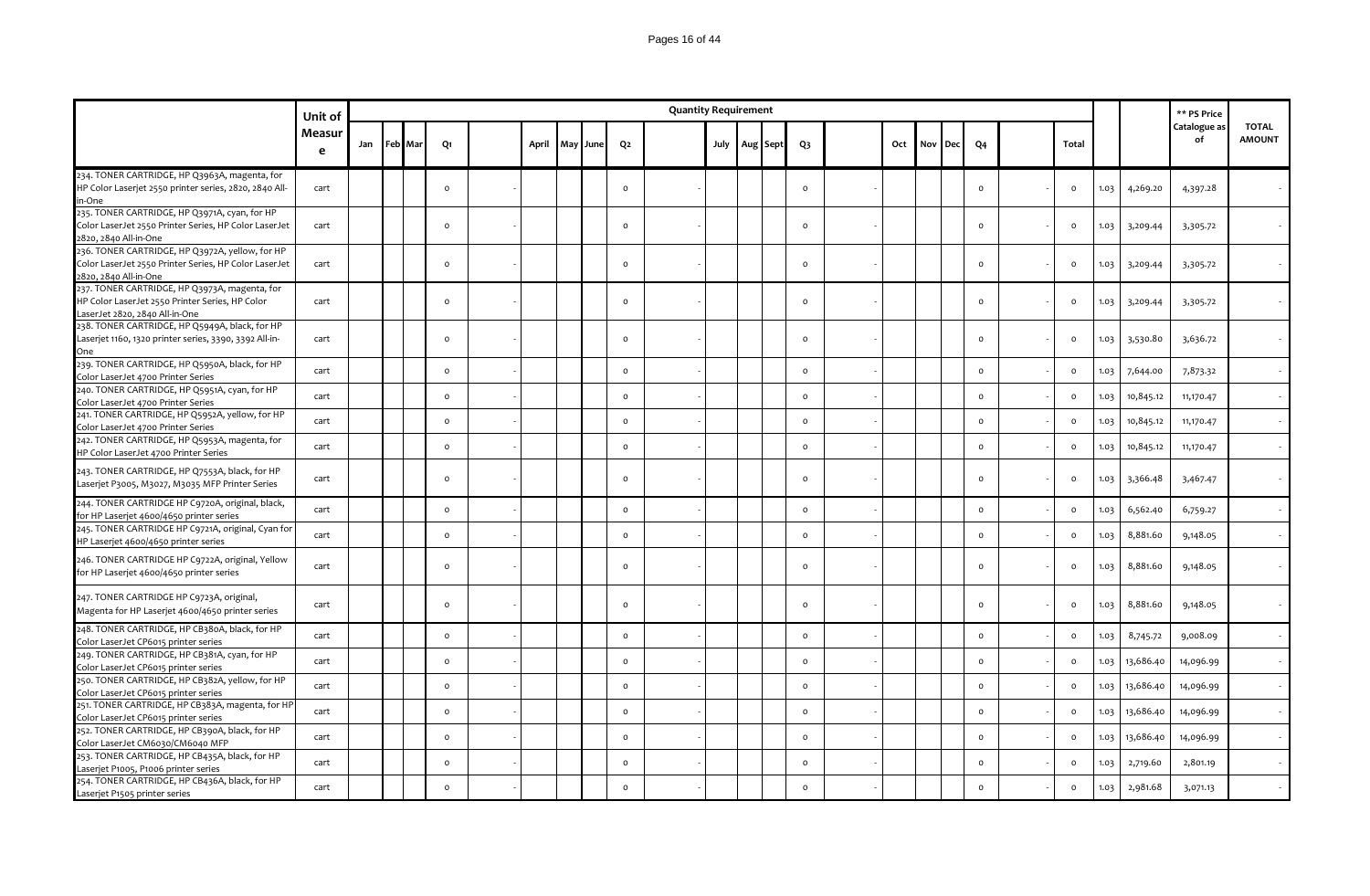|                                                                                                                        | Unit of     |             |          |       |     |      |          | <b>Quantity Requirement</b> |  |                   |                |     |     |     |                |              |      |           | ** PS Price        |                               |
|------------------------------------------------------------------------------------------------------------------------|-------------|-------------|----------|-------|-----|------|----------|-----------------------------|--|-------------------|----------------|-----|-----|-----|----------------|--------------|------|-----------|--------------------|-------------------------------|
|                                                                                                                        | Measur<br>e | Jan Feb Mar | Q1       | April | May | June | Q2       |                             |  | July   Aug   Sept | $Q_3$          | Oct | Nov | Dec | Q <sub>4</sub> | Total        |      |           | Catalogue as<br>of | <b>TOTAL</b><br><b>AMOUNT</b> |
| 255. TONER CARTRIDGE, HP CB540A, black, for HP<br>Color LaserJet CP1215, CP1510 printer series, CM1312<br><b>MFP</b>   | cart        |             | $\circ$  |       |     |      | $\circ$  |                             |  |                   | $\circ$        |     |     |     | $\circ$        | $\circ$      | 1.03 | 2,943.20  | 3,031.50           |                               |
| 256. TONER CARTRIDGE, HP CB541A, cyan, for HP<br>Color LaserJet CP1215, CP1510 printer series, CM1312<br><b>MFP</b>    | cart        |             | $\circ$  |       |     |      | $\circ$  |                             |  |                   | $\circ$        |     |     |     | $\Omega$       | $\circ$      | 1.03 | 2,704.00  | 2,785.12           |                               |
| 257. TONER CARTRIDGE, HP CB542A, yellow, for HP<br>Color LaserJet CP1215, CP1510 printer series, CM1312<br>MFP         | cart        |             | $\circ$  |       |     |      | $\circ$  |                             |  |                   | $\circ$        |     |     |     | $\circ$        | $\circ$      | 1.03 | 2,704.00  | 2,785.12           |                               |
| 258. TONER CARTRIDGE, HP CB543A, magenta, for<br>HP Color LaserJet CP1215, CP1510 printer series,<br><b>CM1312 MFP</b> | cart        |             | $\circ$  |       |     |      | $\circ$  |                             |  |                   | $\circ$        |     |     |     | $\circ$        | $\circ$      | 1.03 | 2,704.00  | 2,785.12           |                               |
| 259. TONER CARTRIDGE, HP CC364A, black, for HP<br>LaserJet P4014, P4015, P4515 printer series                          | cart        |             | $\circ$  |       |     |      | $\circ$  |                             |  |                   | $\mathsf{o}\,$ |     |     |     | $\circ$        | $\circ$      | 1.03 | 6,448.00  | 6,641.44           |                               |
| 260. TONER CARTRIDGE, HP CC364XC, high cap,<br>black, for HP LaserJet P4015, P4515 printer series                      | cart        |             | $\circ$  |       |     |      | $\circ$  |                             |  |                   | $\circ$        |     |     |     | $\circ$        | $\circ$      | 1.03 | 11,824.80 | 12,179.54          |                               |
| 261. TONER CARTRIDGE, HP CC530A, black, for HP<br>Color LaserJet CP2025 printer series                                 | cart        |             | $\circ$  |       |     |      | $\circ$  |                             |  |                   | $\Omega$       |     |     |     | $\circ$        | $\circ$      | 1.03 | 5,163.60  | 5,318.51           |                               |
| 262. TONER CARTRIDGE, HP CC531A, cyan, for HP<br>Color LaserJet CP2025 printer series                                  | cart        |             | $\circ$  |       |     |      | $\circ$  |                             |  |                   | $\Omega$       |     |     |     | $\circ$        | $\circ$      | 1.03 | 4,843.28  | 4,988.58           |                               |
| 263. TONER CARTRIDGE, HP CC532A, yellow, for HP<br>Color LaserJet CP2025 printer series                                | cart        |             | $\circ$  |       |     |      | $\circ$  |                             |  |                   | $\circ$        |     |     |     | $\circ$        | $\circ$      | 1.03 | 4,843.28  | 4,988.58           |                               |
| 264. TONER CARTRIDGE, HP CC533A, magenta, for<br>HP Color LaserJet CP2025 printer series                               | cart        |             | $\circ$  |       |     |      | $\circ$  |                             |  |                   | $\circ$        |     |     |     | $\circ$        | $\circ$      | 1.03 | 4,843.28  | 4,988.58           |                               |
| 265. TONER CARTRIDGE, HP CE250A, black, for HP<br>Color LaserJet CP3520 printer series                                 | cart        |             | $\circ$  |       |     |      | $\circ$  |                             |  |                   | $\circ$        |     |     |     | $\circ$        | $\circ$      | 1.03 | 5,357.04  | 5,517.75           |                               |
| 266. TONER CARTRIDGE, HP CE251A, cyan, for HP<br>Color LaserJet CP3520 printer series                                  | cart        |             | $\circ$  |       |     |      | $\circ$  |                             |  |                   | $\circ$        |     |     |     | $\circ$        | $\circ$      | 1.03 | 10,551.84 | 10,868.40          |                               |
| 267. TONER CARTRIDGE, HP CE252A, yellow, for HP<br>Color LaserJet CP3520 printer series                                | cart        |             | $\circ$  |       |     |      | $\Omega$ |                             |  |                   | $\Omega$       |     |     |     | $\circ$        | $\circ$      | 1.03 | 10,551.84 | 10,868.40          |                               |
| 268. TONER CARTRIDGE, HP CE253A, magenta, for<br>HP Color LaserJet CP3520 printer series                               | cart        |             | $\circ$  |       |     |      | $\circ$  |                             |  |                   | $\circ$        |     |     |     | $\circ$        | $\circ$      | 1.03 | 10,551.84 | 10,868.40          |                               |
| 269. TONER CARTRIDGE, HP CE255A, black, for HP<br>LaserJet P3010 printer series                                        | cart        |             | $\circ$  |       |     |      | $\circ$  |                             |  |                   | $\mathsf{o}\,$ |     |     |     | $\circ$        | $\circ$      | 1.03 | 6,355.44  | 6,546.10           |                               |
| 270. TONER CARTRIDGE, HP CE255X, black, for HP<br>LaserJet P3010 printer series                                        | cart        |             | $\circ$  |       |     |      | $\circ$  |                             |  |                   | $\circ$        |     |     |     | $\circ$        | $\circ$      | 1.03 | 8,982.48  | 9,251.95           |                               |
| 271. TONER CARTRIDGE, HP CE260A, black, for HP<br>Color LaserJet Enterprise CP4020 Printer Series                      | cart        |             | $\circ$  |       |     |      | $\circ$  |                             |  |                   | $\circ$        |     |     |     | $\circ$        | $\circ$      | 1.03 | 6,614.40  | 6,812.83           |                               |
| 272. TONER CARTRIDGE, HP CE261A, cyan, for HP<br>Color LaserJet Enterprise CP4020 Printer Series                       | cart        |             | $\circ$  |       |     |      | $\circ$  |                             |  |                   | $\circ$        |     |     |     | $\circ$        | $\mathsf{o}$ | 1.03 | 11,404.64 | 11,746.78          |                               |
| 273. TONER CARTRIDGE, HP CE262A, yellow, for HP<br>Color LaserJet Enterprise CP4020 Printer Series                     | cart        |             | $\circ$  |       |     |      | $\Omega$ |                             |  |                   | $\Omega$       |     |     |     | $\circ$        | $\circ$      | 1.03 | 11,404.64 | 11,746.78          |                               |
| 274. TONER CARTRIDGE, HP CE263A, magenta, for<br>HP Color LaserJet Enterprise CP4020 Printer Series                    | cart        |             | $\Omega$ |       |     |      | $\circ$  |                             |  |                   | $\Omega$       |     |     |     | $\circ$        | $\circ$      | 1.03 | 11,404.64 | 11,746.78          |                               |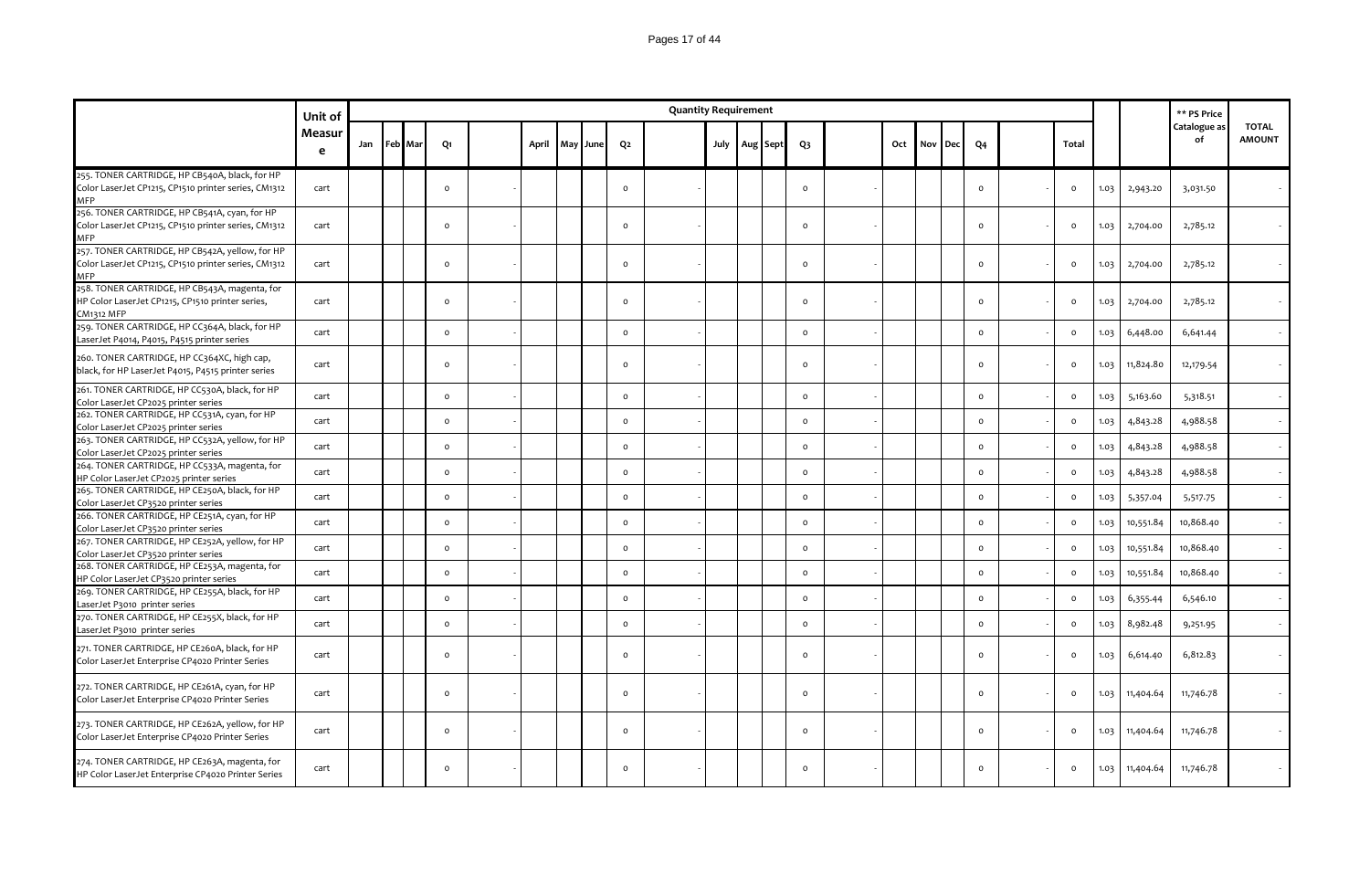|                                                                                                                                         | Unit of      |     |         |                      |       |          |                    | <b>Quantity Requirement</b> |  |               |                      |     |     |     |                    |                              |              |                      | ** PS Price          |                               |
|-----------------------------------------------------------------------------------------------------------------------------------------|--------------|-----|---------|----------------------|-------|----------|--------------------|-----------------------------|--|---------------|----------------------|-----|-----|-----|--------------------|------------------------------|--------------|----------------------|----------------------|-------------------------------|
|                                                                                                                                         | Measur<br>e  | Jan | Feb Mar | Q1                   | April | May June | Q2                 |                             |  | July Aug Sept | $Q_3$                | Oct | Nov | Dec | Q <sub>4</sub>     | Total                        |              |                      | Catalogue as<br>of   | <b>TOTAL</b><br><b>AMOUNT</b> |
| 275. TONER CARTRIDGE, HP CE270A, black, for HP<br>Color LaserJet Enterprise CP5520 Printer Series                                       | cart         |     |         | $\circ$              |       |          | $\circ$            |                             |  |               | $\circ$              |     |     |     | $\circ$            | $\mathsf{o}$                 | 1.03         | 10,110.88            | 10,414.21            |                               |
| 276. TONER CARTRIDGE, HP CE271A, cyan, for HP<br>Color LaserJet Enterprise CP5520 Printer Series                                        | cart         |     |         | $\Omega$             |       |          | $\Omega$           |                             |  |               | $\Omega$             |     |     |     | $\circ$            | $\circ$                      | 1.03         | 16,488.16            | 16,982.80            |                               |
| 277. TONER CARTRIDGE, HP CE272A, yellow, for HP<br>Color LaserJet Enterprise CP5520 Printer Series                                      | cart         |     |         | $\Omega$             |       |          | $\mathsf{o}$       |                             |  |               | $\circ$              |     |     |     | $\circ$            | $\mathsf{o}$                 | 1.03         | 16,488.16            | 16,982.80            |                               |
| 278. TONER CARTRIDGE, HP CE273A, magenta, for HP<br>Color LaserJet Enterprise CP5520 Printer Series                                     | cart         |     |         | $\circ$              |       |          | $\Omega$           |                             |  |               | $\circ$              |     |     |     | $\circ$            | $\mathsf{o}$                 | 1.03         | 16,488.16            | 16,982.80            |                               |
| 279. TONER CARTRIDGE, HP CE278A, black, for HP<br>LaserJet P1566, P1606dn, M1536dnf printer                                             | cart         |     |         | $\mathsf{o}\,$       |       |          | $\mathsf{o}$       |                             |  |               | $\circ$              |     |     |     | $\mathsf{o}$       | $\mathsf{o}$                 | 1.03         | 3,070.08             | 3,162.18             |                               |
| 280. TONER CARTRIDGE, HP CE285A, black, for HP<br>LaserJet P1102, P1102w, printer<br>281. TONER CARTRIDGE, HP CE310A, black, for HP     | cart         |     |         | $\circ$              |       |          | $\mathsf{o}$       |                             |  |               | $\Omega$             |     |     |     | $\circ$            | $\mathsf{o}$                 | 1.03         | 2,707.12             | 2,788.33             |                               |
| Color LaserJet Pro CP1020 Printer Series<br>282. TONER CARTRIDGE, HP CE311A, cyan, for HP                                               | cart<br>cart |     |         | $\Omega$<br>$\Omega$ |       |          | $\circ$<br>$\circ$ |                             |  |               | $\Omega$<br>$\Omega$ |     |     |     | $\circ$<br>$\circ$ | $\mathsf{o}$<br>$\mathsf{o}$ | 1.03         | 2,252.64             | 2,320.22<br>2,528.03 |                               |
| Color LaserJet Pro CP1020 Printer Series<br>283. TONER CARTRIDGE, HP CE312A, yellow, for HP<br>Color LaserJet Pro CP1020 Printer Series | cart         |     |         | $\circ$              |       |          | $\mathsf{o}$       |                             |  |               | $\circ$              |     |     |     | $\circ$            | $\mathsf{o}$                 | 1.03<br>1.03 | 2,454.40<br>2,454.40 | 2,528.03             |                               |
| 284. TONER CARTRIDGE, HP CE313A, magenta, for HP<br>Color LaserJet Pro CP1020 Printer Series                                            | cart         |     |         | $\circ$              |       |          | $\circ$            |                             |  |               | $\circ$              |     |     |     | $\circ$            | $\mathsf{o}$                 | 1.03         | 2,454.40             | 2,528.03             |                               |
| 285. TONER CARTRIDGE, HP CE320A, black, for HP<br>Color LaserJet Pro CP1520, CM1415 Color MFP Printer<br>Series                         | cart         |     |         | $\circ$              |       |          | $\circ$            |                             |  |               | $\circ$              |     |     |     | $\circ$            | $\circ$                      | 1.03         | 2,893.28             | 2,980.08             |                               |
| 286. TONER CARTRIDGE, HP CE321A, cyan, for HP<br>Color LaserJet Pro CP1520, CM1415 Color MFP Printer<br>Series                          | cart         |     |         | $\Omega$             |       |          | $\circ$            |                             |  |               | $\Omega$             |     |     |     | $\circ$            | $\mathsf{o}$                 | 1.03         | 2,797.60             | 2,881.53             |                               |
| 287. TONER CARTRIDGE, HP CE322A, yellow, for HP<br>Color LaserJet Pro CP1520, CM1415 Color MFP Printer<br>Series                        | cart         |     |         | $\Omega$             |       |          | $\circ$            |                             |  |               | $\Omega$             |     |     |     | $\Omega$           | $\circ$                      | 1.03         | 2,746.64             | 2,829.04             |                               |
| 288. TONER CARTRIDGE, HP CE323A, magenta, for<br>HP Color LaserJet Pro CP1520, CM1415 Color MFP<br><b>Printer Series</b>                | cart         |     |         | $\circ$              |       |          | $\circ$            |                             |  |               | $\circ$              |     |     |     | $\circ$            | $\mathsf{o}$                 | 1.03         | 2,797.60             | 2,881.53             |                               |
| 289. TONER CARTRIDGE, HP CE390A, black, for HP<br>Laserjet Enterprise 600, M601, 600, M602, 600,<br>M603, M4555 MFP Series              | cart         |     |         | $\Omega$             |       |          | $\circ$            |                             |  |               | $\Omega$             |     |     |     | $\circ$            | $\mathsf{o}$                 | 1.03         | 7,280.00             | 7,498.40             |                               |
| 290. TONER CARTRIDGE, HP CE390X, high cap, black,<br>for HP Laserjet Enterprise 600, M601, 600, M602,<br>600, M603, M4555 MFP Series    | cart         |     |         | $\circ$              |       |          | $\circ$            |                             |  |               | $\Omega$             |     |     |     | $\circ$            | $\mathsf{o}$                 | 1.03         | 12,155.52            | 12,520.19            |                               |
| 291. TONER CARTRIDGE, HP CE400A, black, for HP<br>Laserjet Enterprise 500 Color M551 Series                                             | cart         |     |         | $\circ$              |       |          | $\circ$            |                             |  |               | $\circ$              |     |     |     | $\circ$            | $\mathsf{o}$                 | 1.03         | 6,595.68             | 6,793.55             |                               |
| 292. TONER CARTRIDGE, HP CE401A, cyan, for HP<br>Laserjet Enterprise 500 Color M551 Series                                              | cart         |     |         | $\circ$              |       |          | $\mathsf{o}$       |                             |  |               | $\Omega$             |     |     |     | $\circ$            | $\mathsf{o}$                 | 1.03         | 9,655.36             | 9,945.02             |                               |
| 293. TONER CARTRIDGE, HP CE402A, yellow, for HP<br>Laserjet Enterprise 500 Color M551 Series                                            | cart         |     |         | $\Omega$             |       |          | $\Omega$           |                             |  |               | $\Omega$             |     |     |     | $\circ$            | $\Omega$                     | 1.03         | 9,655.36             | 9,945.02             |                               |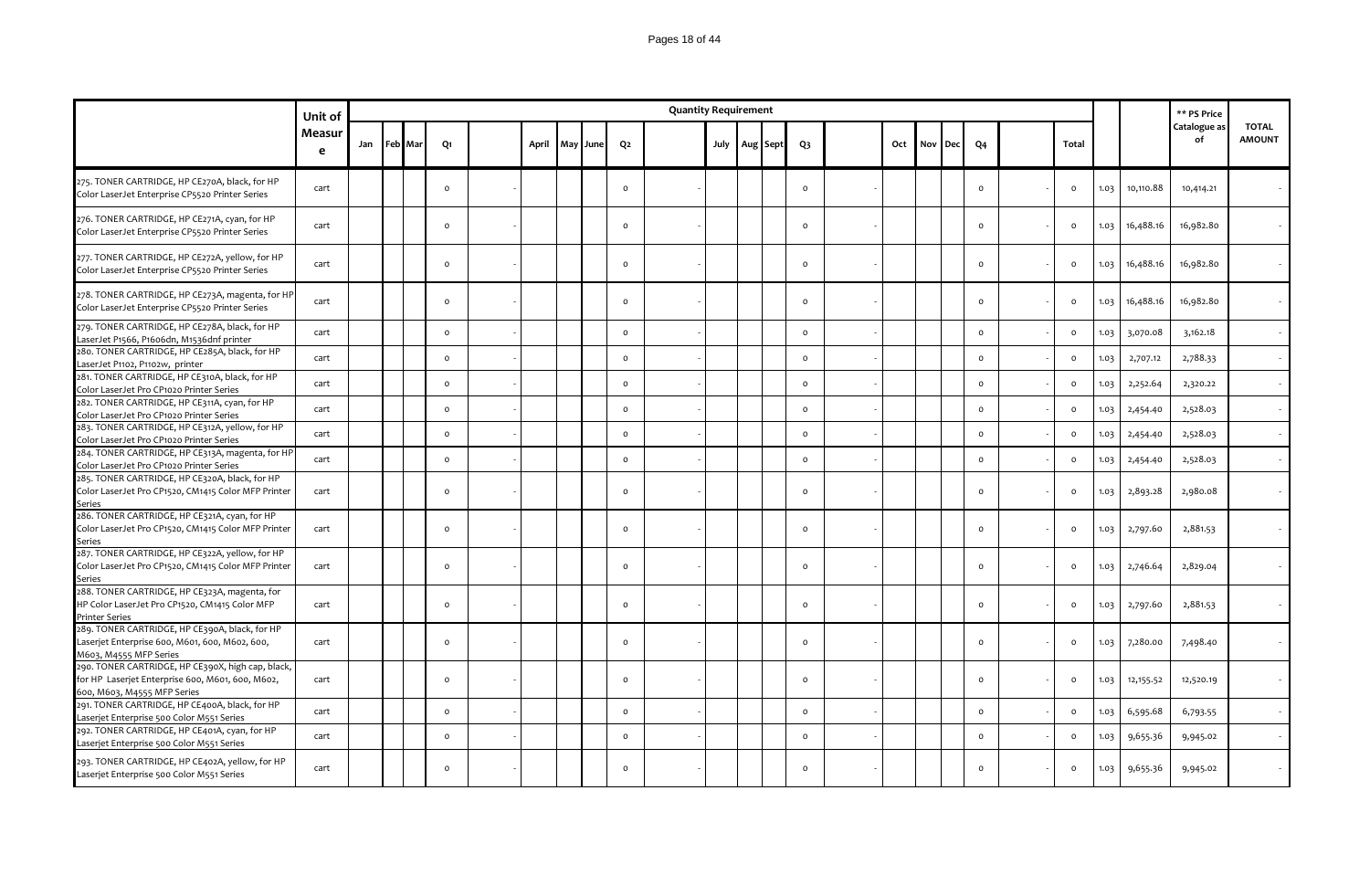|                                                                                                                      | Unit of     |             |          |       |          |                | <b>Quantity Requirement</b> |  |                   |          |     |     |     |                |              |      |           | ** PS Price        |                               |
|----------------------------------------------------------------------------------------------------------------------|-------------|-------------|----------|-------|----------|----------------|-----------------------------|--|-------------------|----------|-----|-----|-----|----------------|--------------|------|-----------|--------------------|-------------------------------|
|                                                                                                                      | Measur<br>e | Jan Feb Mar | Q1       | April | May June | Q <sub>2</sub> |                             |  | July   Aug   Sept | $Q_3$    | Oct | Nov | Dec | Q <sub>4</sub> | Total        |      |           | Catalogue as<br>of | <b>TOTAL</b><br><b>AMOUNT</b> |
| 294. TONER CARTRIDGE, HP CE403A, magenta, for<br>HP Laserjet Enterprise 500 Color M551 Series                        | cart        |             | $\circ$  |       |          | $\circ$        |                             |  |                   | $\circ$  |     |     |     | $\mathsf{o}$   | $\circ$      | 1.03 | 9,655.36  | 9,945.02           |                               |
| 295. TONER CARTRIDGE, HP CE505A, black, for HP<br>LaserJet P2035, P2055 printer series                               | cart        |             | $\circ$  |       |          | $\circ$        |                             |  |                   | $\circ$  |     |     |     | $\mathsf{o}$   | $\mathsf{o}$ | 1.03 | 3,660.80  | 3,770.62           |                               |
| 296. TONER CARTRIDGE, HP CE505XC, high cap,<br>black, for HP LaserJet P2055 printer series                           | cart        |             | $\circ$  |       |          | $\circ$        |                             |  |                   | $\circ$  |     |     |     | $\mathsf{o}$   | $\circ$      | 1.03 | 6,721.52  | 6,923.17           |                               |
| 297. TONER CARTRIDGE, HP CE740A, black, for HP<br>Color Laserjet Professional CP5220, Printer Series                 | cart        |             | $\circ$  |       |          | $\circ$        |                             |  |                   | $\Omega$ |     |     |     | $\circ$        | $\circ$      | 1.03 | 6,191.12  | 6,376.85           |                               |
| 298. TONER CARTRIDGE, HP CE741A, cyan, for HP<br>Color Laserjet Professional CP5220, Printer Series                  | cart        |             | $\circ$  |       |          | $\circ$        |                             |  |                   | $\circ$  |     |     |     | $\circ$        | $\circ$      | 1.03 | 10,981.36 | 11,310.80          |                               |
| 299. TONER CARTRIDGE, HP CE742A, yellow, for HP<br>Color Laserjet Professional CP5220, Printer Series                | cart        |             | $\circ$  |       |          | $\circ$        |                             |  |                   | $\circ$  |     |     |     | $\mathsf{o}$   | $\circ$      | 1.03 | 10,981.36 | 11,310.80          |                               |
| 300. TONER CARTRIDGE, HP CE743A, magenta, for<br>HP Color Laserjet Professional CP5220, Printer Series               | cart        |             | $\circ$  |       |          | $\circ$        |                             |  |                   | $\circ$  |     |     |     | $\circ$        | $\circ$      | 1.03 | 10,981.36 | 11,310.80          |                               |
| 301. TONER CARTRIDGE, HP CE410A (HP #305), black                                                                     | cart        |             | $\circ$  |       |          | $\circ$        |                             |  |                   | $\circ$  |     |     |     | $\mathsf{o}$   | $\circ$      | 1.03 | 3,640.00  | 3,749.20           |                               |
| 302. TONER CARTRIDGE, HP CE411A (HP #305), Cyan                                                                      | cart        |             | $\circ$  |       |          | $\circ$        |                             |  |                   | $\circ$  |     |     |     | $\mathsf{o}$   | $\circ$      | 1.03 | 5,392.40  | 5,554.17           |                               |
| 303. TONER CARTRIDGE, HP CE412A (HP #305),<br>Yellow                                                                 | cart        |             | $\circ$  |       |          | $\circ$        |                             |  |                   | $\circ$  |     |     |     | $\mathsf{o}$   | $\mathsf{o}$ | 1.03 | 5,392.40  | 5,554.17           |                               |
| 304. TONER CARTRIDGE, HP CE413A (HP #305),<br>Magenta                                                                | cart        |             | $\circ$  |       |          | $\circ$        |                             |  |                   | $\circ$  |     |     |     | $\circ$        | $\circ$      | 1.03 | 5,392.40  | 5,554.17           |                               |
| 305. TONER CARTRIDGE, HP CF210A, (#131), black                                                                       | cart        |             | $\circ$  |       |          | $\circ$        |                             |  |                   | $\circ$  |     |     |     | $\circ$        | $\circ$      | 1.03 | 2,981.68  | 3,071.13           |                               |
| 306. TONER CARTRIDGE, HP CF211A, (#131), Cyan                                                                        | cart        |             | $\circ$  |       |          | $\circ$        |                             |  |                   | $\circ$  |     |     |     | $\circ$        | $\circ$      | 1.03 | 3,732.56  | 3,844.54           |                               |
| 307. TONER CARTRIDGE, HP CF212A, (#131), Yellow                                                                      | cart        |             | $\circ$  |       |          | $\circ$        |                             |  |                   | $\circ$  |     |     |     | $\circ$        | $\circ$      | 1.03 | 4,031.04  | 4,151.97           |                               |
| 308. TONER CARTRIDGE, HP CF213A, (#131), Magenta                                                                     | cart        |             | $\circ$  |       |          | $\mathsf{o}$   |                             |  |                   | $\circ$  |     |     |     | $\mathsf{o}$   | $\mathsf{o}$ | 1.03 | 4,031.64  | 4,152.59           |                               |
| 309. TONER CARTRIDGE, HP Q1339A, black, HP<br>Laserjet 4300 printer series                                           | cart        |             | $\circ$  |       |          | $\circ$        |                             |  |                   | $\circ$  |     |     |     | $\circ$        | $\mathsf{o}$ | 1.03 | 8,754.72  | 9,017.36           |                               |
| 310. TONER CARTRIDGE, HP Q2624A                                                                                      | cart        |             | $\circ$  |       |          | $\circ$        |                             |  |                   | $\circ$  |     |     |     | $\circ$        | $\circ$      | 1.03 | 3,560.96  | 3,667.79           |                               |
| 311. TONER CARTRIDGE, HP Q5942A, original black,<br>for HP Laserjet 4250/4350 printer series                         | cart        |             | $\circ$  |       |          | $\circ$        |                             |  |                   | $\circ$  |     |     |     | $\circ$        | $\circ$      | 1.03 | 6,225.44  | 6,412.20           |                               |
| 312. TONER CARTRIDGE, HP Q6000A, black, for HP<br>Color LaserJet 1600, 2600n, 2605, CM1015MFP,<br>CM1017MFP Printer  | cart        |             | $\circ$  |       |          | $\circ$        |                             |  |                   | $\circ$  |     |     |     | $\circ$        | $\circ$      | 1.03 | 3,176.16  | 3,271.44           |                               |
| 313. TONER CARTRIDGE, HP Q6001A, cyan, for HP<br>Color LaserJet 1600, 2600n, 2605, CM1015MFP,<br>CM1017MFP Printer   | cart        |             | $\circ$  |       |          | $\circ$        |                             |  |                   | $\circ$  |     |     |     | $\circ$        | $\circ$      | 1.03 | 3,614.00  | 3,722.42           |                               |
| 314. TONER CARTRIDGE, HP Q6002A, yellow, for HP<br>Color LaserJet 1600, 2600n, 2605, CM1015MFP,<br>CM1017MFP Printer | cart        |             | $\Omega$ |       |          | $\Omega$       |                             |  |                   | $\circ$  |     |     |     | $\Omega$       | $\circ$      | 1.03 | 3,614.00  | 3,722.42           |                               |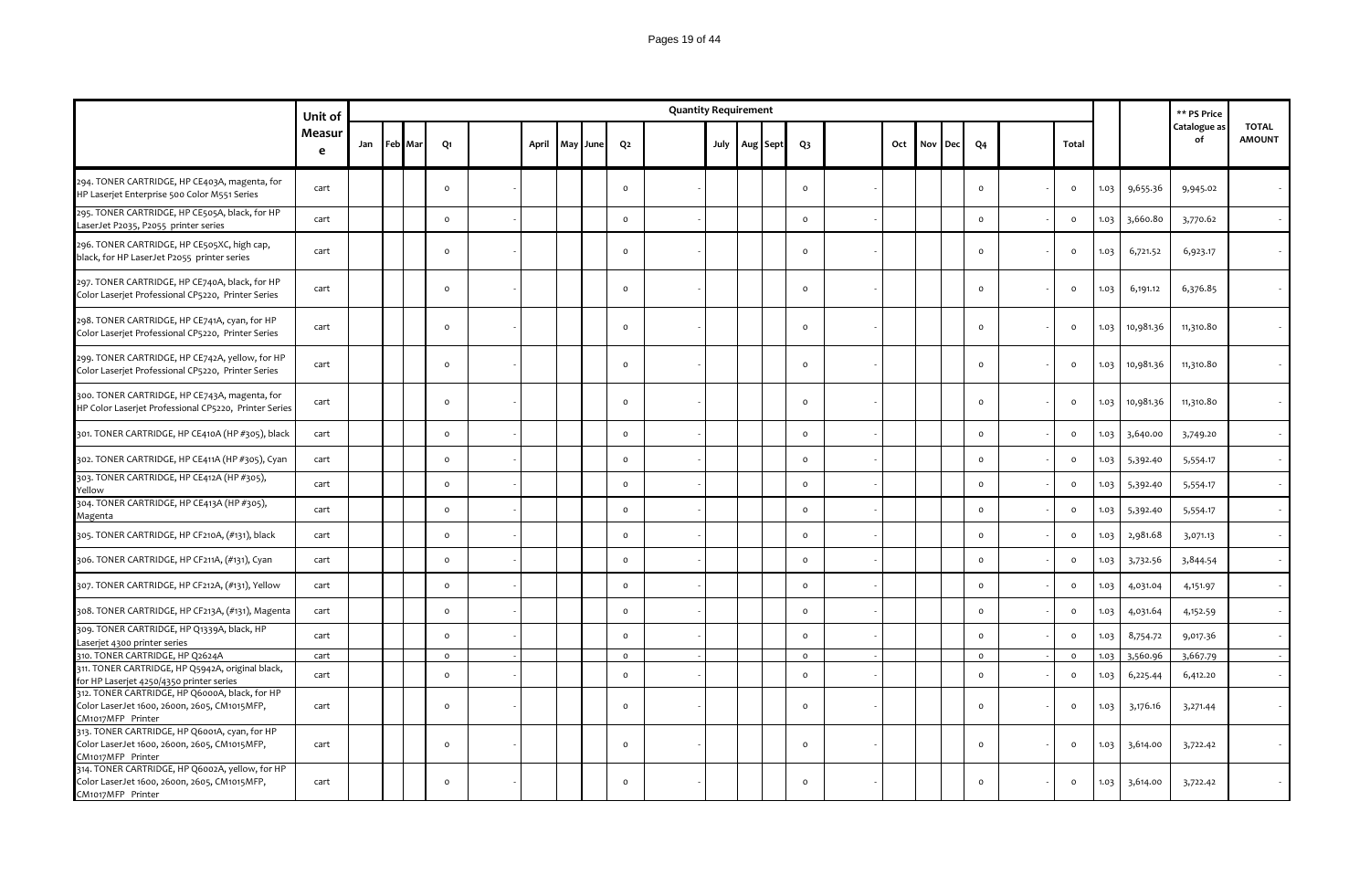|                                                                                                                       | Unit of     |     |         |                |                |  |                     | <b>Quantity Requirement</b> |  |                   |          |     |     |     |              |              |      |           | ** PS Price        |                               |
|-----------------------------------------------------------------------------------------------------------------------|-------------|-----|---------|----------------|----------------|--|---------------------|-----------------------------|--|-------------------|----------|-----|-----|-----|--------------|--------------|------|-----------|--------------------|-------------------------------|
|                                                                                                                       | Measur<br>e | Jan | Feb Mar | Q1             | April May June |  | Q2                  |                             |  | July   Aug   Sept | Q3       | Oct | Nov | Dec | Q4           | Total        |      |           | Catalogue as<br>of | <b>TOTAL</b><br><b>AMOUNT</b> |
| 315. TONER CARTRIDGE, HP Q6003A, magenta, for<br>HP Color LaserJet 1600, 2600n, 2605, CM1015MFP,<br>CM1017MFP Printer | cart        |     |         | $\circ$        |                |  | $\circ$             |                             |  |                   | $\circ$  |     |     |     | $\circ$      | $\circ$      | 1.03 | 3,614.00  | 3,722.42           |                               |
| 316. TONER CARTRIDGE, HP Q6460A, black, for HP<br>Color LaserJet 4730MFP, CM4730 Printer Series                       | cart        |     |         | $\Omega$       |                |  | $\circ$             |                             |  |                   | $\circ$  |     |     |     | $\circ$      | $\circ$      | 1.03 | 6,043.44  | 6,224.74           |                               |
| 317. TONER CARTRIDGE, HP Q6461A, cyan, for HP<br>Color LaserJet 4730MFP, CM4730 Printer Series                        | cart        |     |         | $\Omega$       |                |  | $\circ$             |                             |  |                   | $\circ$  |     |     |     | $\circ$      | $\circ$      | 1.03 | 13,001.04 | 13,391.07          |                               |
| 318. TONER CARTRIDGE, HP Q6462A, yellow, for HP<br>Color LaserJet 4730MFP, CM4730 Printer Series                      | cart        |     |         | $\circ$        |                |  | $\circ$             |                             |  |                   | $\circ$  |     |     |     | $\circ$      | $\circ$      | 1.03 | 13,001.04 | 13,391.07          |                               |
| 319. TONER CARTRIDGE, HP Q6463A, magenta, for<br>HP Color LaserJet 4730MFP, CM4730 Printer Series                     | cart        |     |         | $\circ$        |                |  | $\circ$             |                             |  |                   | $\circ$  |     |     |     | $\circ$      | $\mathsf{o}$ | 1.03 | 13,001.04 | 13,391.07          |                               |
| 320. TONER CARTRIDGE, HP Q6470A, black, for HP<br>Color LaserJet 3600 Printer Series                                  | cart        |     |         | $\circ$        |                |  | $\circ$             |                             |  |                   | $\circ$  |     |     |     | $\circ$      | $\circ$      | 1.03 | 5,526.56  | 5,692.36           |                               |
| 321. TONER CARTRIDGE, HP Q6471A, cyan, for HP<br>Color LaserJet 3600 Printer Series                                   | cart        |     |         | $\Omega$       |                |  | $\mathsf{o}\,$      |                             |  |                   | $\circ$  |     |     |     | $\circ$      | $\mathsf{o}$ | 1.03 | 5,495.36  | 5,660.22           |                               |
| 322. TONER CARTRIDGE, HP Q6472A, yellow, for HP<br>Color LaserJet 3600 Printer Series                                 | cart        |     |         | $\circ$        |                |  | $\circ$             |                             |  |                   | $\circ$  |     |     |     | $\circ$      | $\circ$      | 1.03 | 5,844.80  | 6,020.14           |                               |
| 323. TONER CARTRIDGE, HP Q6473A, magenta, for<br>HP Color LaserJet 3600 Printer Series                                | cart        |     |         | $\circ$        |                |  | $\circ$             |                             |  |                   | $\circ$  |     |     |     | $\circ$      | $\circ$      | 1.03 | 5,844.80  | 6,020.14           |                               |
| 324. TONER CARTRIDGE, HP Q7570A, black, HP<br>Laserjet M5025, M5035 MFP Printer Series                                | cart        |     |         | $\Omega$       |                |  | $\circ$             |                             |  |                   | $\circ$  |     |     |     | $\circ$      | $\mathsf{o}$ | 1.03 | 7,415.20  | 7,637.66           |                               |
| 325. TONER CARTRIDGE, HP Q7581A, cyan, for HP<br>Color LaserJet 3800, CP3505 Printer Series                           | cart        |     |         | $\circ$        |                |  | $\circ$             |                             |  |                   | $\circ$  |     |     |     | $\circ$      | $\mathsf{o}$ | 1.03 | 7,114.64  | 7,328.08           |                               |
| 326. TONER CARTRIDGE, HP Q7582A, yellow, for HP<br>Color LaserJet 3800, CP3505 Printer Series                         | cart        |     |         | $\Omega$       |                |  | $\mathsf{o}$        |                             |  |                   | $\circ$  |     |     |     | $\circ$      | $\mathsf{o}$ | 1.03 | 7,114.64  | 7,328.08           |                               |
| 327. TONER CARTRIDGE, HP Q7583A, magenta, for<br>HP Color LaserJet 3800, CP3505 Printer Series                        | cart        |     |         | $\Omega$       |                |  | $\circ$             |                             |  |                   | $\circ$  |     |     |     | $\circ$      | $\mathsf{o}$ | 1.03 | 7,114.64  | 7,328.08           |                               |
| 328. TONER CARTRIDGE, Brother TN-155BK, black                                                                         | cart        |     |         | $\Omega$       |                |  | $\circ$             |                             |  |                   | $\circ$  |     |     |     | $\circ$      | $\circ$      | 1.03 | 4,576.00  | 4,713.28           |                               |
| 329. TONER CARTRIDGE, Brother TN-155M, magenta                                                                        | cart        |     |         | $\circ$        |                |  | $\circ$             |                             |  |                   | $\circ$  |     |     |     | $\circ$      | $\circ$      | 1.03 | 6,136.00  | 6,320.08           |                               |
| 330. TONER CARTRIDGE, Brother TN-155Y, yellow                                                                         | cart        |     |         | $\circ$        |                |  | $\circ$             |                             |  |                   | $\circ$  |     |     |     | $\circ$      | $\circ$      | 1.03 | 6,136.00  | 6,320.08           |                               |
| 331. TONER CARTRIDGE, Brother TN-155C, cyan                                                                           | cart        |     |         | $\circ$        |                |  | $\mathsf{o}$        |                             |  |                   | $\circ$  |     |     |     | $\circ$      | $\circ$      | 1.03 | 6,136.00  | 6,320.08           |                               |
| 332. TONER CARTRIDGE, Brother TN-2025                                                                                 | cart        |     |         | $\mathsf{o}\,$ |                |  | $\mathsf{o}\xspace$ |                             |  |                   | $\circ$  |     |     |     | $\mathsf{o}$ | $\mathsf{o}$ | 1.03 | 2,844.40  | 2,929.73           |                               |
| 333. TONER CARTRIDGE, Brother TN-2130                                                                                 | cart        |     |         | $\circ$        |                |  | $\circ$             |                             |  |                   | $\circ$  |     |     |     | $\circ$      | $\circ$      | 1.03 | 1,820.00  | 1,874.60           |                               |
| 334. TONER CARTRIDGE, Brother TN-2150                                                                                 | cart        |     |         | $\mathsf{o}\,$ |                |  | $\mathsf{o}$        |                             |  |                   | $\circ$  |     |     |     | $\mathsf{o}$ | $\mathsf{o}$ | 1.03 | 2,860.00  | 2,945.80           |                               |
| 335. TONER CARTRIDGE, Brother TN3060                                                                                  | cart        |     |         | $\mathsf{o}\,$ |                |  | $\mathsf{o}$        |                             |  |                   | $\circ$  |     |     |     | $\circ$      | $\circ$      | 1.03 | 5,033.60  | 5,184.61           |                               |
| 336. TONER CARTRIDGE, Brother Part No. TN-150BK,<br>black                                                             | cart        |     |         | $\circ$        |                |  | $\circ$             |                             |  |                   | $\circ$  |     |     |     | $\circ$      | $\circ$      | 1.03 | 3,239.60  | 3,336.79           |                               |
| 337. TONER CARTRIDGE, Brother Part No. TN-150C,<br>Cyan                                                               | cart        |     |         | $\circ$        |                |  | $\circ$             |                             |  |                   | $\circ$  |     |     |     | $\circ$      | $\circ$      | 1.03 | 3,707.60  | 3,818.83           |                               |
| 338. TONER CARTRIDGE, Brother Part No. TN-150M,<br>Magenta                                                            | cart        |     |         | $\Omega$       |                |  | $\circ$             |                             |  |                   | $\Omega$ |     |     |     | $\circ$      | $\mathsf{o}$ | 1.03 | 3,707.60  | 3,818.83           |                               |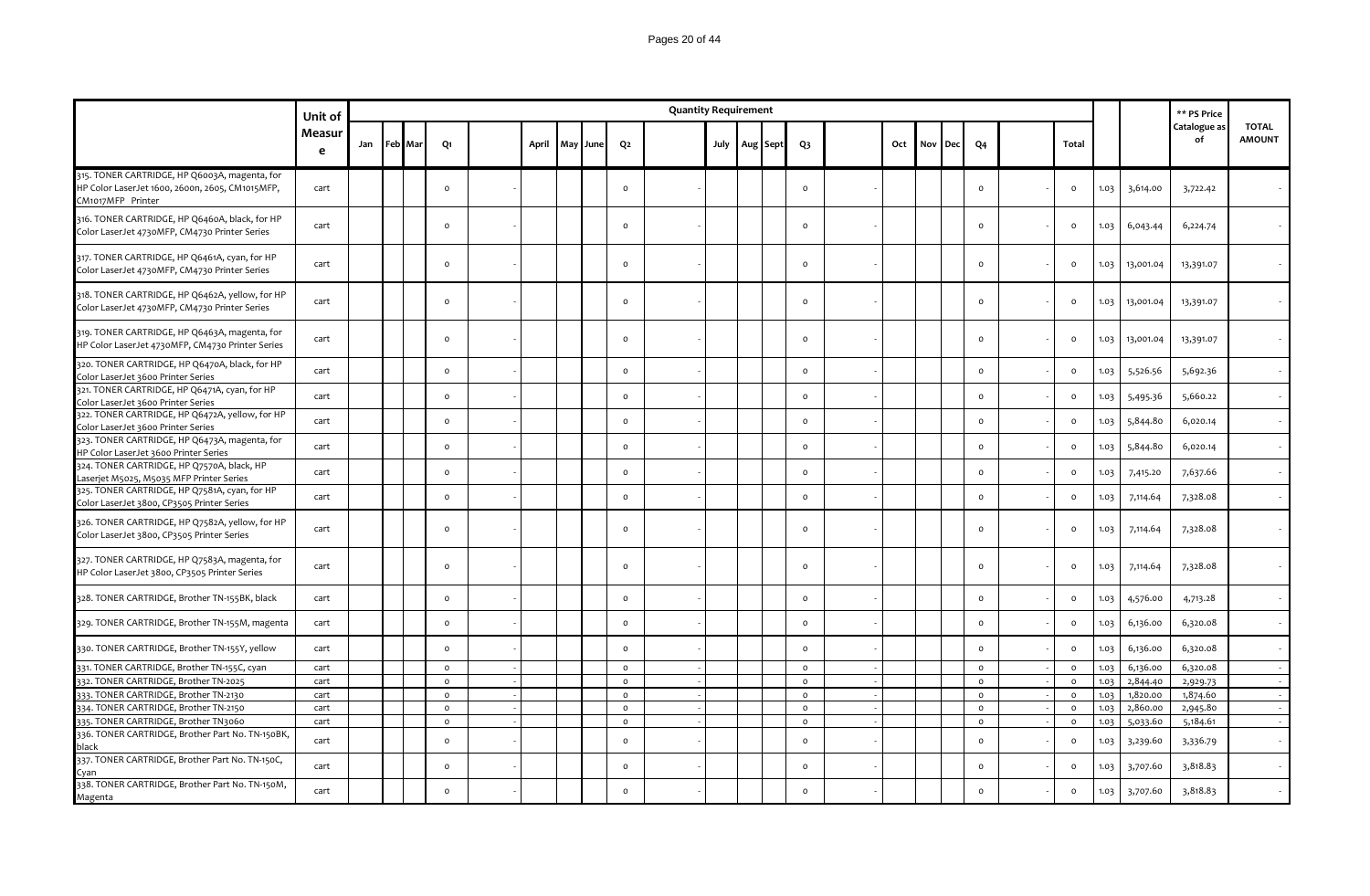### Pages 21 of 44

|                                                                                                                            | Unit of     |     |                |                |       |     |      |                | <b>Quantity Requirement</b> |      |          |              |     |     |            |              |                |      |           | ** PS Price        |                               |
|----------------------------------------------------------------------------------------------------------------------------|-------------|-----|----------------|----------------|-------|-----|------|----------------|-----------------------------|------|----------|--------------|-----|-----|------------|--------------|----------------|------|-----------|--------------------|-------------------------------|
|                                                                                                                            | Measur<br>e | Jan | <b>Feb</b> Mar | Q1             | April | May | June | Q <sub>2</sub> |                             | July | Aug Sept | $Q_3$        | Oct | Nov | <b>Dec</b> | Q4           | Total          |      |           | Catalogue as<br>of | <b>TOTAL</b><br><b>AMOUNT</b> |
| 339. TONER CARTRIDGE, Brother Part No. TN-150Y,<br>Yellow                                                                  | cart        |     |                | $\circ$        |       |     |      | $\circ$        |                             |      |          | $\circ$      |     |     |            | $\circ$      | $\circ$        | 1.03 | 3,707.60  | 3,818.83           |                               |
| 340. TONER CARTRIDGE, Brother Part No. TN3030                                                                              | cart        |     |                | $\circ$        |       |     |      | $\mathsf{o}$   |                             |      |          | $\mathsf{o}$ |     |     |            | $\circ$      | $\circ$        | 1.03 | 3,536.00  | 3,642.08           |                               |
| 341. TONER CARTRIDGE, TN-3250, low yield, for<br>Brother HL5350DN                                                          | cart        |     |                | $\circ$        |       |     |      | $\circ$        |                             |      |          | $\mathsf{o}$ |     |     |            | $\circ$      | $\mathsf{o}\,$ | 1.03 | 3,489.20  | 3,593.88           |                               |
| 342. TONER CARTRIDGE, Brother Part No. TN3145,<br>Black                                                                    | cart        |     |                | $\mathsf{o}\,$ |       |     |      | $\circ$        |                             |      |          | $\circ$      |     |     |            | $\circ$      | $\mathsf{o}\,$ | 1.03 | 2,943.20  | 3,031.50           |                               |
| 343. TONER CARTRIDGE, Brother Part No. TN3290,<br>Black                                                                    | cart        |     |                | $\circ$        |       |     |      | $\circ$        |                             |      |          | $\circ$      |     |     |            | $\circ$      | $\circ$        | 1.03 | 4,710.16  | 4,851.46           |                               |
| 344. TONER CARTRIDGE, Brother Part No. TN3350,<br>Black                                                                    | cart        |     |                | $\circ$        |       |     |      | $\circ$        |                             |      |          | $\circ$      |     |     |            | $\circ$      | $\circ$        | 1.03 | 4,971.20  | 5,120.34           |                               |
| 345. TONER CARTRIDGE, Brother Part No. TN4100,<br>Black                                                                    | cart        |     |                | $\circ$        |       |     |      | $\mathsf{o}$   |                             |      |          | $\circ$      |     |     |            | $\circ$      | $\circ$        | 1.03 | 4,831.84  | 4,976.80           |                               |
| 346. TONER CARTRIDGE, Brother TN-2260, black,<br>original, for HL2240D, 2270DW, DCP7065, MFC7360,<br>7470D, 7860DW         | cart        |     |                | $\circ$        |       |     |      | $\circ$        |                             |      |          | $\circ$      |     |     |            | $\circ$      | $\circ$        | 1.03 | 1,695.20  | 1,746.06           |                               |
| 347. TONER CARTRIDGE, TN-3320, for printer 5450DN                                                                          | cart        |     |                | $\circ$        |       |     |      | $\circ$        |                             |      |          | $\circ$      |     |     |            | $\circ$      | $\mathsf{o}\,$ | 1.03 | 3,336.32  | 3,436.41           |                               |
| 348. TONER CARTRIDGE, Fuji Xerox 106R02625, for<br>Phaser 4600 DN (4K pages)                                               | cart        |     |                | $\circ$        |       |     |      | $\circ$        |                             |      |          | $\circ$      |     |     |            | $\mathsf{o}$ | $\circ$        | 1.03 | 11,901.76 | 12,258.81          |                               |
| 349. TONER CARTRIDGE, Fuji Xerox CT201160, for DP-<br>C2255 Heavy Duty A3 size, black (15k pages)                          | cart        |     |                | $\circ$        |       |     |      | $\circ$        |                             |      |          | $\circ$      |     |     |            | $\circ$      | $\circ$        | 1.03 | 8,958.56  | 9,227.32           |                               |
| 350. TONER CARTRIDGE, Fuji Xerox CT350567, for DP<br>C3290 FS Multifunction Device, Black                                  | cart        |     |                | $\circ$        |       |     |      | $\circ$        |                             |      |          | $\circ$      |     |     |            | $\circ$      | $\mathsf{o}\,$ | 1.03 | 7,623.20  | 7,851.90           |                               |
| 351. TONER CARTRIDGE, Fuji Xerox CT350670, for DP-<br>3300DX Full Color Laser Printer, black (6k pages,<br>standard yield) | cart        |     |                | $\circ$        |       |     |      | $\circ$        |                             |      |          | $\circ$      |     |     |            | $\circ$      | $\circ$        | 1.03 | 4,923.36  | 5,071.06           |                               |
| 352. TONER CARTRIDGE, Fuji Xerox CWAA0762, for<br>Phaser 3435D (4K pages, standard yield)                                  | cart        |     |                | $\circ$        |       |     |      | $\circ$        |                             |      |          | $\circ$      |     |     |            | $\circ$      | $\circ$        | 1.03 | 5,683.60  | 5,854.11           |                               |
| 353. TONER CARTRIDGE, Lexmark 34217HR(12A8400)                                                                             | cart        |     |                | $\circ$        |       |     |      | $\circ$        |                             |      |          | $\circ$      |     |     |            | $\circ$      | $\mathsf{o}\,$ | 1.03 | 4,712.24  | 4,853.61           |                               |
| 354. TONER CARTRIDGE, Lexmark 1382920                                                                                      | cart        |     |                | $\circ$        |       |     |      | $\circ$        |                             |      |          | $\circ$      |     |     |            | $\circ$      | $\circ$        | 1.03 | 14,478.80 | 14,913.16          |                               |
| 355. TONER CARTRIDGE, Lexmark X340A11G                                                                                     | cart        |     |                | $\circ$        |       |     |      | $\circ$        |                             |      |          | $\circ$      |     |     |            | $\circ$      | $\circ$        | 1.03 | 6,084.00  | 6,266.52           |                               |
| 356. TONER CARTRIDGE, Lexmark E360H11P                                                                                     | cart        |     |                | $\circ$        |       |     |      | $\circ$        |                             |      |          | $\circ$      |     |     |            | $\circ$      | $\circ$        | 1.03 | 8,874.32  | 9,140.55           |                               |
| 357. TONER CARTRIDGE, Lexmark E450A11P                                                                                     | cart        |     |                | $\circ$        |       |     |      | $\circ$        |                             |      |          | $\circ$      |     |     |            | $\circ$      | $\circ$        | 1.03 | 6,815.12  | 7,019.57           |                               |
| 358. TONER CARTRIDGE, Lexmark T650A11P                                                                                     | cart        |     |                | $\circ$        |       |     |      | $\circ$        |                             |      |          | $\circ$      |     |     |            | $\circ$      | $\circ$        | 1.03 | 9,630.40  | 9,919.31           |                               |
| 359. TONER CARTRIDGE, Developer, Epson                                                                                     | cart        |     |                | $\mathsf{o}\,$ |       |     |      | $\circ$        |                             |      |          | $\circ$      |     |     |            | $\circ$      | $\mathsf{o}\,$ | 1.03 | 3,112.02  | 3,205.38           |                               |
| C13SO50005, for printer EPL-5500<br>360. TONER CARTRIDGE, Developer, Epson<br>C13SO50010, for printer EPL-5700L/5800       | cart        |     |                | $\circ$        |       |     |      | $\circ$        |                             |      |          | $\circ$      |     |     |            | $\circ$      | $\circ$        | 1.03 | 5,195.84  | 5,351.72           |                               |
| 361. TONER CARTRIDGE, Developer, Epson<br>C13S050087, for printer EPL-5900/5900L                                           | cart        |     |                | $\mathsf{o}$   |       |     |      | $\circ$        |                             |      |          | $\mathsf{o}$ |     |     |            | $\circ$      | $\circ$        | 1.03 | 5,296.72  | 5,455.62           |                               |
| 362. TONER CARTRIDGE, Developer, Epson<br>C13S050166, 6K, for printer EPL-6200                                             | cart        |     |                | $\Omega$       |       |     |      | $\circ$        |                             |      |          | $\circ$      |     |     |            | $\circ$      | $\circ$        | 1.03 | 5,512.16  | 5,677.52           |                               |
| 363. TONER CARTRIDGE, Developer, Epson<br>C13S050167, 3K, for printer EPL-6200/6200L                                       | cart        |     |                | $\Omega$       |       |     |      | $\circ$        |                             |      |          | $\circ$      |     |     |            | $\Omega$     | $\Omega$       | 1.03 | 3,270.80  | 3,368.92           |                               |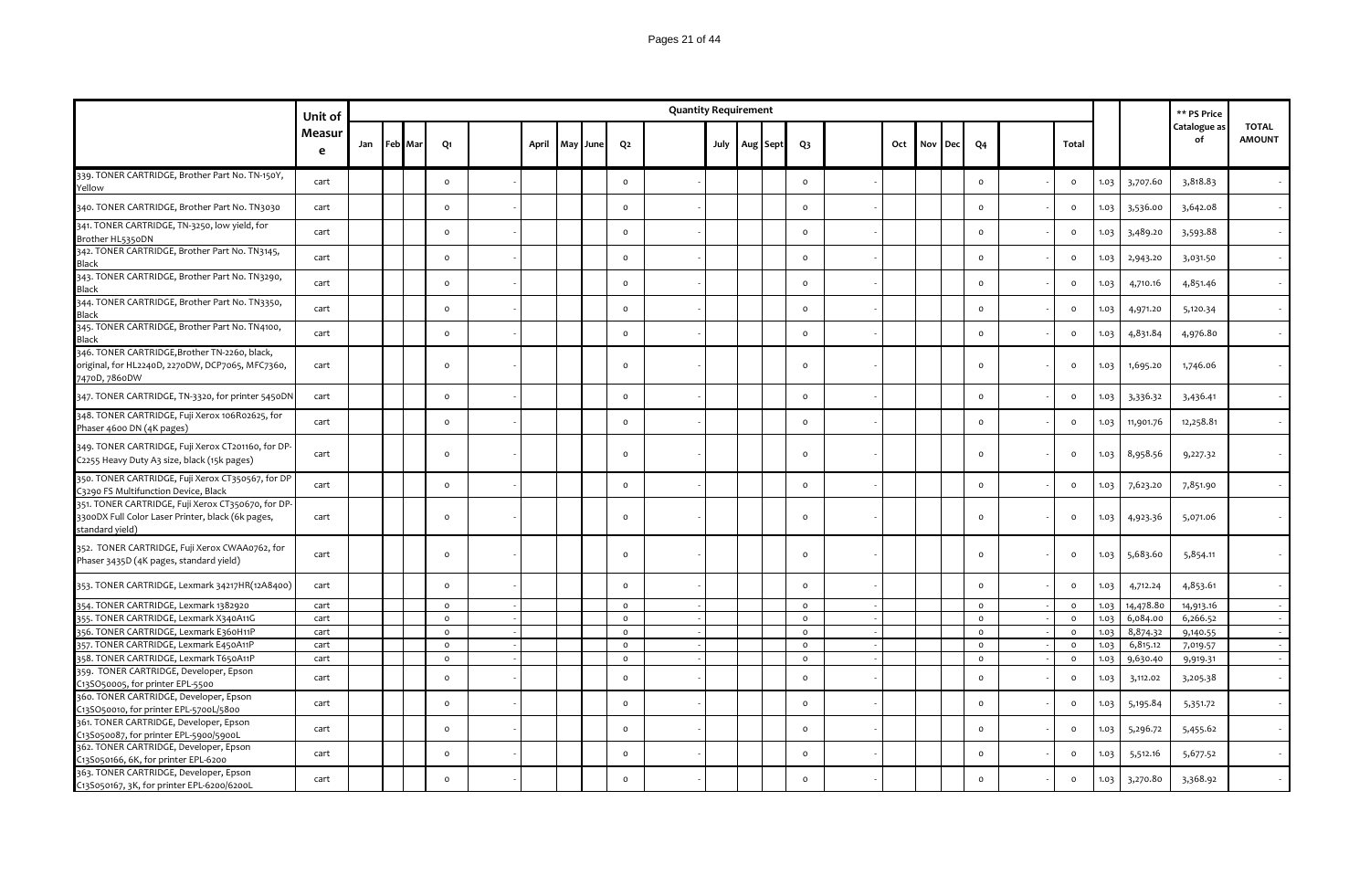|                                                                                                                             | Unit of     |             |  |                |       |          |                     | <b>Quantity Requirement</b> |  |                   |                     |     |     |            |                     |                |      |          | ** PS Price        |                               |
|-----------------------------------------------------------------------------------------------------------------------------|-------------|-------------|--|----------------|-------|----------|---------------------|-----------------------------|--|-------------------|---------------------|-----|-----|------------|---------------------|----------------|------|----------|--------------------|-------------------------------|
|                                                                                                                             | Measur<br>e | Jan Feb Mar |  | Q1             | April | May June | Q <sub>2</sub>      |                             |  | July   Aug   Sept | $Q_3$               | Oct | Nov | <b>Dec</b> | Q <sub>4</sub>      | Total          |      |          | Catalogue as<br>of | <b>TOTAL</b><br><b>AMOUNT</b> |
| 364.TONER CARTRIDGE, Epson C13S050440, Std Cap,<br>for printer AL-M2010D/DN                                                 | cart        |             |  | $\mathsf{o}\,$ |       |          | $\mathsf{o}\xspace$ |                             |  |                   | $\mathsf{o}\xspace$ |     |     |            | $\mathsf{o}\xspace$ | $\circ$        | 1.03 | 5,681.52 | 5,851.97           |                               |
| 365. TONER CARTRIDGE, Developer, Epson<br>C13S050520, 1.8K, for printer AL-M1200                                            | cart        |             |  | $\circ$        |       |          | $\mathsf{o}\,$      |                             |  |                   | $\mathsf{o}$        |     |     |            | $\circ$             | $\circ$        | 1.03 | 3,611.92 | 3,720.28           |                               |
| 366. TONER CARTRIDGE, Developer, Epson<br>C13S050521, 3.2K, for printer AL-M1200                                            | cart        |             |  | $\circ$        |       |          | $\circ$             |                             |  |                   | $\circ$             |     |     |            | $\circ$             | $\circ$        | 1.03 | 5,340.40 | 5,500.61           |                               |
| 367. TONER CARTRIDGE, Samsung Part No.<br>MLD3050B for printer ML-D3050 / ML-D3051                                          | cart        |             |  | $\circ$        |       |          | $\mathsf{o}\,$      |                             |  |                   | $\mathsf{o}$        |     |     |            | $\circ$             | $\mathsf{o}\,$ | 1.03 | 6,656.00 | 6,855.68           |                               |
| 368. TONER CARTRIDGE, Samsung Part No.<br>MLTD105L, for printer ML 2580n                                                    | cart        |             |  | $\circ$        |       |          | $\circ$             |                             |  |                   | $\circ$             |     |     |            | $\circ$             | $\circ$        | 1.03 | 2,860.00 | 2,945.80           |                               |
| 369. TONER CARTRIDGE, Samsung Part No. ML<br>D2850B, for printer ML D2851ND                                                 | cart        |             |  | $\circ$        |       |          | $\circ$             |                             |  |                   | $\circ$             |     |     |            | $\circ$             | $\circ$        | 1.03 | 4,888.00 | 5,034.64           |                               |
| 370. TONER CARTRIDGE, Samsung Part No. MLTD104<br>S, for Samsung ML 1660                                                    | cart        |             |  | $\circ$        |       |          | $\mathsf{o}$        |                             |  |                   | $\mathsf{o}$        |     |     |            | $\mathsf{o}$        | $\circ$        | 1.03 | 2,496.00 | 2,570.88           |                               |
| 371.TONER CARTRIDGE, Samsung MLT-D205E, Black,<br>original, for ML-3310ND, ML-3710ND, SCX-4833FR,<br>SCX-5637FR, SCX-5737FW | cart        |             |  | $\circ$        |       |          | $\circ$             |                             |  |                   | $\circ$             |     |     |            | $\circ$             | $\circ$        | 1.03 | 8,008.00 | 8,248.24           |                               |
| 372. TONER CARTRIDGE, Samsung Part No. MLTD103-                                                                             | cart        |             |  | $\circ$        |       |          | $\circ$             |                             |  |                   | $\circ$             |     |     |            | $\circ$             | $\circ$        | 1.03 | 2,912.00 | 2,999.36           |                               |
| 373. TONER CARTRIDGE, Samsung ML-2250D5                                                                                     | cart        |             |  | $\circ$        |       |          | $\circ$             |                             |  |                   | $\circ$             |     |     |            | $\circ$             | $\circ$        | 1.03 | 4,784.00 | 4,927.52           |                               |
| 374. TONER CARTRIDGE, Samsung ML-2010D3                                                                                     | cart        |             |  | $\circ$        |       |          | $\circ$             |                             |  |                   | $\circ$             |     |     |            | $\circ$             | $\circ$        | 1.03 | 3,120.00 | 3,213.60           |                               |
| 375. TONER CARTRIDGE, Samsung MLTD101S                                                                                      | cart        |             |  | $\circ$        |       |          | $\circ$             |                             |  |                   | $\mathsf{o}$        |     |     |            | $\circ$             | $\circ$        | 1.03 | 3,120.00 | 3,213.60           |                               |
| 376. TONER CARTRIDGE, Samsung MLTD205L                                                                                      | cart        |             |  | $\circ$        |       |          | $\mathsf{o}\xspace$ |                             |  |                   | $\mathsf{o}\xspace$ |     |     |            | $\circ$             | $\circ$        | 1.03 | 4,784.00 | 4,927.52           |                               |
| 377. TONER CARTRIDGE, Samsung Part No. SCX-<br>D655A for printer model MFP 6545                                             | cart        |             |  | $\circ$        |       |          | $\circ$             |                             |  |                   | $\mathsf{o}$        |     |     |            | $\circ$             | $\circ$        | 1.03 | 4,212.00 | 4,338.36           |                               |
| 378. TONER CARTRIDGE, Samsung CLT-508L, Cyan,<br>original, for CLP-620ND, CLP-670N, CLP-670ND                               | cart        |             |  | $\circ$        |       |          | $\Omega$            |                             |  |                   | $\circ$             |     |     |            | $\circ$             | $\circ$        | 1.03 | 5,616.00 | 5,784.48           |                               |
| 379. TONER CARTRIDGE, Samsung CLT-K508L,<br>Magenta, original, for CLP-620ND, CLP-620ND, CLP-<br>670N                       | cart        |             |  | $\circ$        |       |          | $\Omega$            |                             |  |                   | $\circ$             |     |     |            | $\circ$             | $\circ$        | 1.03 | 5,044.00 | 5,195.32           |                               |
| 380. TONER CARTRIDGE, Samsung CLT-M508L, Black,<br>original, for CLP-620ND, CLP-670N, CLP-670ND                             | cart        |             |  | $\circ$        |       |          | $\circ$             |                             |  |                   | $\circ$             |     |     |            | $\circ$             | $\circ$        | 1.03 | 5,616.00 | 5,784.48           |                               |
| 381. TONER CARTRIDGE, Samsung CLT-Y508L,<br>Yellow, original, for CLP-620ND, CLP-670N, CLP-<br>670ND                        | cart        |             |  | $\circ$        |       |          | $\circ$             |                             |  |                   | $\circ$             |     |     |            | $\circ$             | $\circ$        | 1.03 | 5,616.00 | 5,784.48           |                               |
| 382. TONER CARTRIDGE, for Kyocera Mita KM-<br>1505/1510/1810                                                                | cart        |             |  | $\circ$        |       |          | $\circ$             |                             |  |                   | $\circ$             |     |     |            | $\circ$             | $\circ$        | 1.03 | 3,843.84 | 3,959.16           |                               |
| 383. TONER CARTRIDGE, TK 100, for Kyocera Mita<br>KM-1500                                                                   | cart        |             |  | $\circ$        |       |          | $\mathsf{o}$        |                             |  |                   | $\mathsf{o}$        |     |     |            | $\circ$             | $\mathsf{o}\,$ | 1.03 | 2,899.31 | 2,986.29           |                               |
| 384. TONER CARTRIDGE, Kyocera TK-120, original, for<br>Kyocera Laser Printer model FS1030D                                  | cart        |             |  | $\circ$        |       |          | $\circ$             |                             |  |                   | $\mathsf{o}$        |     |     |            | $\circ$             | $\circ$        | 1.03 | 5,357.04 | 5,517.75           |                               |
| 385. TONER CARTRIDGE, Kyocera Mita TK330, for<br>printer FS4000DN                                                           | cart        |             |  | $\circ$        |       |          | $\Omega$            |                             |  |                   | $\circ$             |     |     |            | $\circ$             | $\Omega$       | 1.03 | 8,042.32 | 8,283.59           |                               |
| 386. TONER CARTRIDGE, Kyocera Mita TK364 for<br>printer FS4020DN                                                            | cart        |             |  | $\circ$        |       |          | $\mathsf{o}$        |                             |  |                   | $\mathsf{o}$        |     |     |            | $\circ$             | $\circ$        | 1.03 | 8,320.00 | 8,569.60           |                               |
| 387. TONER CARTRIDGE, Kyocera Mita TK174                                                                                    | cart        |             |  | $\circ$        |       |          | $\circ$             |                             |  |                   | $\circ$             |     |     |            | $\circ$             | $\circ$        | 1.03 | 5,546.32 | 5,712.71           |                               |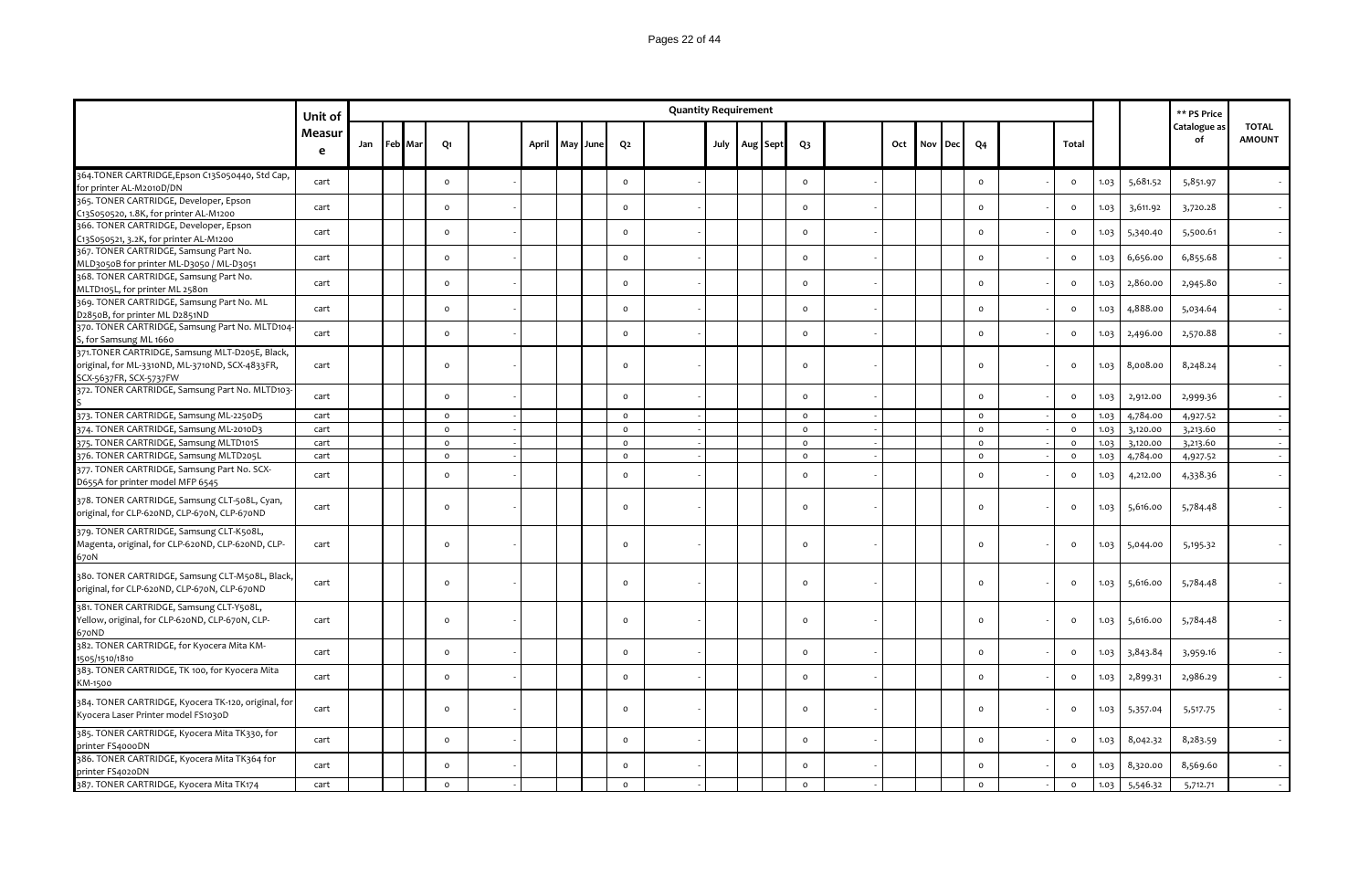|                                                                                                                                                                                                                                                                          | Unit of     |     |         |          |  |                |                | <b>Quantity Requirement</b> |  |               |                |     |            |     |                |              |      |           | ** PS Price        |                               |
|--------------------------------------------------------------------------------------------------------------------------------------------------------------------------------------------------------------------------------------------------------------------------|-------------|-----|---------|----------|--|----------------|----------------|-----------------------------|--|---------------|----------------|-----|------------|-----|----------------|--------------|------|-----------|--------------------|-------------------------------|
|                                                                                                                                                                                                                                                                          | Measur<br>e | Jan | Feb Mar | Q1       |  | April May June | Q <sub>2</sub> |                             |  | July Aug Sept | Q <sub>3</sub> | Oct | <b>Nov</b> | Dec | Q <sub>4</sub> | Total        |      |           | Catalogue as<br>of | <b>TOTAL</b><br><b>AMOUNT</b> |
| 388. TONER CARTRIDGE, Kyocera Mita TK 564C, for<br>Printer FS-C5300DN                                                                                                                                                                                                    | cart        |     |         | $\circ$  |  |                | $\circ$        |                             |  |               | $\circ$        |     |            |     | $\circ$        | $\circ$      | 1.03 | 10,538.32 | 10,854.47          |                               |
| 389. TONER CARTRIDGE, Kyocera Mita TK 564K, for<br>Printer FS-C5300DN                                                                                                                                                                                                    | cart        |     |         | $\circ$  |  |                | $\circ$        |                             |  |               | $\circ$        |     |            |     | $\circ$        | $\mathsf{o}$ | 1.03 | 8,098.78  | 8,341.74           |                               |
| 390. TONER CARTRIDGE, Kypcera Mita TK 564Y, for<br>Printer FS-C5300DN                                                                                                                                                                                                    | cart        |     |         | $\circ$  |  |                | $\circ$        |                             |  |               | $\circ$        |     |            |     | $\circ$        | $\circ$      | 1.03 | 10,538.32 | 10,854.47          |                               |
| 391. RIBBON CARTRIDGE, Lexmark 11A3550 for<br>Printer Models 23xx series                                                                                                                                                                                                 | cart        |     |         | $\circ$  |  |                | $\Omega$       |                             |  |               | $\Omega$       |     |            |     | $\Omega$       | $\mathsf{o}$ | 1.03 | 1,164.80  | 1,199.74           |                               |
| 392. RIBBON CARTRIDGE, Epson C13SO15505 for<br>printer DFX-9000                                                                                                                                                                                                          | cart        |     |         | $\circ$  |  |                | $\circ$        |                             |  |               | $\circ$        |     |            |     | $\Omega$       | $\circ$      | 1.03 | 1,151.28  | 1,185.82           |                               |
| 393. RIBBON CARTRIDGE, Epson C13SO15506(7753)<br>Fabric, for printer LQ 300/300+II & 580                                                                                                                                                                                 | cart        |     |         | $\circ$  |  |                | $\circ$        |                             |  |               | $\circ$        |     |            |     | $\Omega$       | $\circ$      | 1.03 | 121.68    | 125.33             |                               |
| 394. RIBBON CARTRIDGE, Epson<br>C13SO15508(S015016), black, for printer LQ<br>670/680/680Pro                                                                                                                                                                             | cart        |     |         | $\circ$  |  |                | $\circ$        |                             |  |               | $\circ$        |     |            |     | $\circ$        | $\mathsf{o}$ | 1.03 | 351.52    | 362.07             |                               |
| 395. RIBBON CARTRIDGE, Epson C13SO15568, Color,<br>for printer LX-300                                                                                                                                                                                                    | cart        |     |         | $\circ$  |  |                | $\circ$        |                             |  |               | $\circ$        |     |            |     | $\circ$        | $\mathsf{o}$ | 1.03 | 1,248.00  | 1,285.44           |                               |
| 396. RIBBON CARTRIDGE, Epson C13SO15577(#8766),<br>for printer DFX-5000+/8000/8500 Black Ribbon<br>(S015055)                                                                                                                                                             | cart        |     |         | $\circ$  |  |                | $\Omega$       |                             |  |               | $\Omega$       |     |            |     | $\Omega$       | $\circ$      | 1.03 | 958.88    | 987.65             |                               |
| 397. RIBBON CARTRIDGE, Epson C13SO15587, black<br>for printer DLQ-3000/3000+/3500                                                                                                                                                                                        | cart        |     |         | $\circ$  |  |                | $\circ$        |                             |  |               | $\circ$        |     |            |     | $\Omega$       | $\mathsf{o}$ | 1.03 | 1,050.40  | 1,081.91           |                               |
| 398. RIBBON CARTRIDGE, Epson<br>C13SO15589(S015337), for printer LQ-590                                                                                                                                                                                                  | cart        |     |         | $\circ$  |  |                | $\circ$        |                             |  |               | $\circ$        |     |            |     | $\circ$        | $\mathsf{o}$ | 1.03 | 380.64    | 392.06             |                               |
| 399. RIBBON CARTRIDGE, Epson Part No.<br>C13SO15632, black for printer LX310                                                                                                                                                                                             | cart        |     |         | $\circ$  |  |                | $\Omega$       |                             |  |               | $\circ$        |     |            |     | $\Omega$       | $\circ$      | 1.03 | 75.92     | 78.20              |                               |
| 400. RIBBON, Epson RN 8755                                                                                                                                                                                                                                               | cart        |     |         | $\circ$  |  |                | $\circ$        |                             |  |               | $\circ$        |     |            |     | $\circ$        | $\circ$      | 1.03 | 84.76     | 87.30              |                               |
| 401. RIBBON, Epson RN 8750                                                                                                                                                                                                                                               | cart        |     |         | $\circ$  |  |                | $\circ$        |                             |  |               | $\circ$        |     |            |     | $\circ$        | $\circ$      | 1.03 | 76.75     | 79.05              |                               |
| 402. RIBBON, Epson RN 7754                                                                                                                                                                                                                                               | cart        |     |         | $\circ$  |  |                | $\circ$        |                             |  |               | $\circ$        |     |            |     | $\circ$        | $\circ$      | 1.03 | 130.00    | 133.90             |                               |
| 403. RIBBON, Epson RN SO 15083/SO 15086                                                                                                                                                                                                                                  | cart        |     |         | $\circ$  |  |                | $\circ$        |                             |  |               | $\circ$        |     |            |     | $\circ$        | $\circ$      | 1.03 | 724.88    | 746.63             |                               |
| 404. RIBBON, Epson RN SO 15327                                                                                                                                                                                                                                           | cart        |     |         | $\circ$  |  |                | $\circ$        |                             |  |               | $\circ$        |     |            |     | $\circ$        | $\circ$      | 1.03 | 334.88    | 344.93             |                               |
| 405. RIBBON CARTRIDGE, for Fujitsu DL3850                                                                                                                                                                                                                                | cart        |     |         | $\circ$  |  |                | $\circ$        |                             |  |               | $\circ$        |     |            |     | $\circ$        | $\circ$      | 1.03 | 447.20    | 460.62             |                               |
| 406. PRINTHEAD, HP 11, black, C4810A, 8 ml, for HP<br>Officejet 9110, 9120, 9130 All-in-One, HP Business<br>Inkjet 1100+ printer series, 1200+ printer series, 2230,<br>2280 printer series 2300 printer series, 2600 printer<br>series, HP Colour Printer cp1700 series | cart        |     |         | $\circ$  |  |                | $\Omega$       |                             |  |               | $\Omega$       |     |            |     | $\circ$        | $\circ$      | 1.03 | 1,466.40  | 1,510.39           |                               |
| 407. PRINTHEAD, HP 11, cyan, C4811A, 8 ml, HP<br>Officejet 9110, 9120, 9130 All-in-One, HP Business<br>Inkjet 1100+ printer series, 1200+ printer series, 2230,<br>2280 printer series 2300 printer series, 2600 printer<br>series, HP Colour Printer cp1700 series      | cart        |     |         | $\Omega$ |  |                |                |                             |  |               |                |     |            |     | $\Omega$       | $\circ$      | 1.03 | 1,617.20  | 1,665.72           |                               |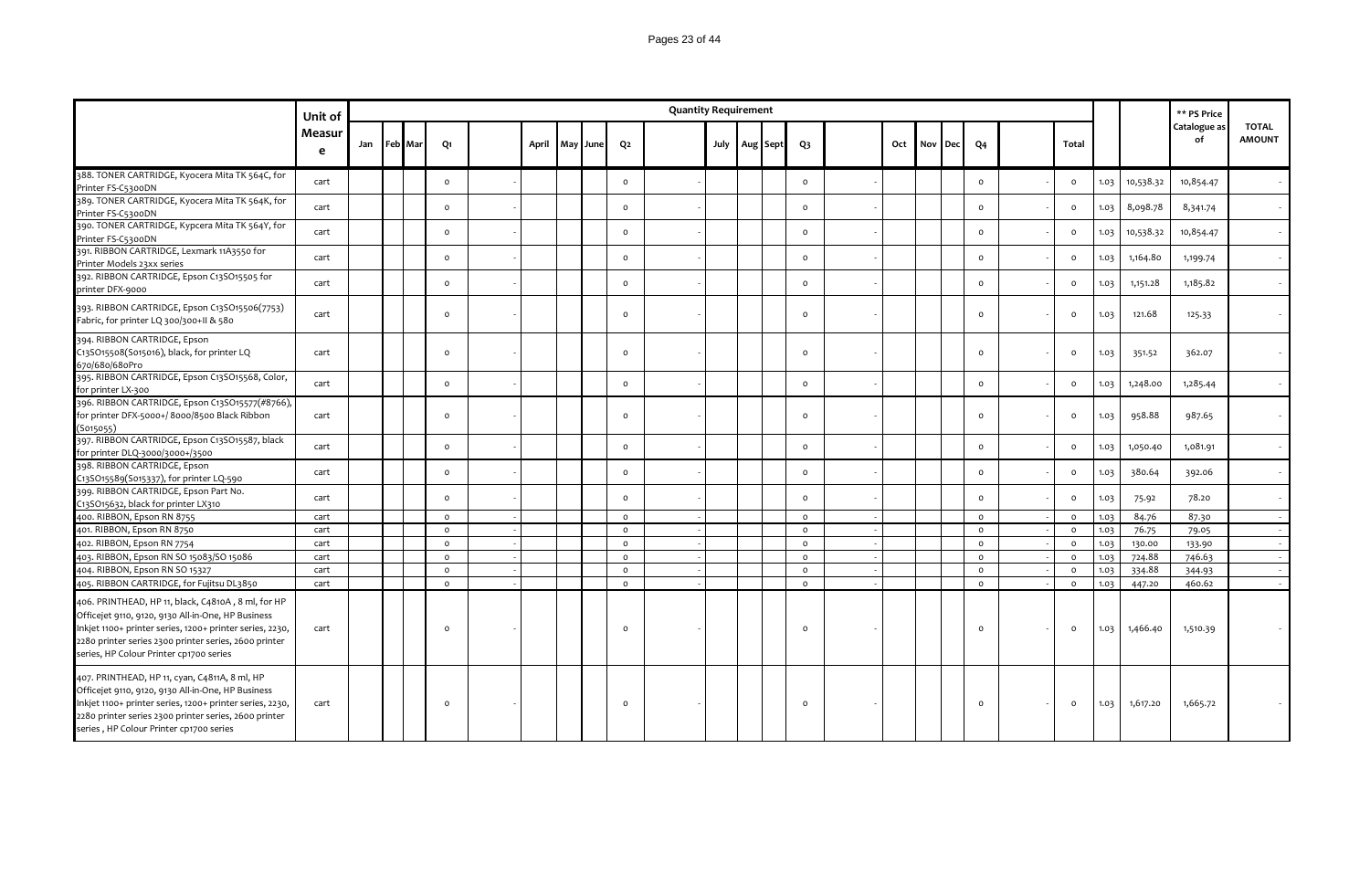|                                                                                                                                                                                                                                                                                                        | Unit of     |                |         |                |        |                |          |                | <b>Quantity Requirement</b> |                |          |                |        |                |     |     |                |        |                |      |          | ** PS Price        |                               |
|--------------------------------------------------------------------------------------------------------------------------------------------------------------------------------------------------------------------------------------------------------------------------------------------------------|-------------|----------------|---------|----------------|--------|----------------|----------|----------------|-----------------------------|----------------|----------|----------------|--------|----------------|-----|-----|----------------|--------|----------------|------|----------|--------------------|-------------------------------|
|                                                                                                                                                                                                                                                                                                        | Measur<br>e | Jan            | Feb Mar | Q1             |        | April          | May June | Q <sub>2</sub> |                             | July           | Aug Sept | $Q_3$          |        | Oct            | Nov | Dec | Q <sub>4</sub> |        | Total          |      |          | Catalogue as<br>of | <b>TOTAL</b><br><b>AMOUNT</b> |
| 408. PRINTHEAD, HP 11, magenta C4812A, 8 ml, HP<br>Officejet 9110, 9120, 9130 All-in-One, HP Business<br>Inkjet 1100+ printer series, 1200+ printer series, 2230,<br>2280 printer series 2300 printer series, 2600 printer<br>series, HP Colour Printer cp1700 series                                  | cart        |                |         | $\circ$        |        |                |          | $\Omega$       |                             |                |          | $\Omega$       |        |                |     |     | $\circ$        |        | $\circ$        | 1.03 | 1,466.40 | 1,510.39           |                               |
| 409. PRINTHEAD, HP 11, yellow C4813A, 8 ml, HP<br>Officejet 9110, 9120, 9130 All-in-One, HP Business<br>Inkjet 1100+ printer series, 1200+ printer series, 2230,<br>2280 printer series 2300 printer series, 2600 printer<br>series, HP Colour Printer cp1700 series                                   | cart        |                |         | $\circ$        |        |                |          | $\mathsf{o}$   |                             |                |          | $\Omega$       |        |                |     |     | $\circ$        |        | $\circ$        | 1.03 | 1,466.40 | 1,510.39           |                               |
| 410. Photoconductor Kit, Lexmark PN 12A8302                                                                                                                                                                                                                                                            | cart        |                |         | $\circ$        |        |                |          | $\circ$        |                             |                |          | $\circ$        |        |                |     |     | $\circ$        |        | $\circ$        | 1.03 | 4,201.60 | 4,327.65           |                               |
| 411. Photoconductor Kit, Lexmark PN E260X22G                                                                                                                                                                                                                                                           | cart        |                |         | $\circ$        |        |                |          | $\mathsf{o}$   |                             |                |          | $\mathsf{o}\,$ |        |                |     |     | $\Omega$       |        | $\mathsf{o}\,$ | 1.03 | 2,340.00 | 2,410.20           |                               |
| 412. Photoconductor Kit, Lexmark PN E250X22G                                                                                                                                                                                                                                                           | cart        |                |         | $\circ$        |        |                |          | $\circ$        |                             |                |          | $\circ$        |        |                |     |     | $\circ$        |        | $\circ$        | 1.03 | 2,340.00 | 2,410.20           |                               |
| 413. Photoconductor Kit, HP CE3114A, color, HP<br>Laserjet M175nw, Laserjet Pro CP1025nw/M275                                                                                                                                                                                                          | cart        |                |         | $\circ$        |        |                |          | $\circ$        |                             |                |          | $\circ$        |        |                |     |     | $\circ$        |        | $\circ$        | 1.03 | 3,785.60 | 3,899.17           |                               |
| 414. PHOTOCONDUCTOR UNIT, Epson C13S051099,<br>for printer EPL 6200/6200L                                                                                                                                                                                                                              | cart        |                |         | $\circ$        |        |                |          | $\circ$        |                             |                |          | $\circ$        |        |                |     |     | $\circ$        |        | $\circ$        | 1.03 | 3,458.00 | 3,561.74           |                               |
| 415. MOUSE, optical, USB connection type                                                                                                                                                                                                                                                               | piece       |                |         | $\circ$        |        |                |          | $\circ$        |                             |                |          | $\circ$        |        |                |     |     | $\circ$        |        | $\circ$        | 1.03 | 144.04   | 148.36             |                               |
| <b>COMMON OFFICE SUPPLIES</b>                                                                                                                                                                                                                                                                          |             |                |         |                |        |                |          |                |                             |                |          |                |        |                |     |     |                |        |                |      |          |                    |                               |
| 1. ACETATE, gauge #3, 50m in length                                                                                                                                                                                                                                                                    | roll        |                |         | $\circ$        |        |                |          | $\circ$        |                             |                |          | $\mathsf{o}$   |        |                |     |     | $\mathsf{o}$   |        | $\circ$        | 1.03 | 621.92   | 640.58             |                               |
| 2. AIR FRESHENER, 28 om L/can                                                                                                                                                                                                                                                                          | can         | $\overline{1}$ |         | $\overline{1}$ | 83.55  | $\overline{1}$ |          | $\overline{1}$ | 83.55                       | $\overline{1}$ |          | $\overline{1}$ | 83.55  | $\overline{1}$ |     |     | $\overline{1}$ | 83.55  | $\overline{4}$ | 1.03 | 81.12    | 83.55              | 334.21                        |
| 3. ALCOHOL, 70%, ethyl                                                                                                                                                                                                                                                                                 | bottle      | $\overline{3}$ |         | $\overline{3}$ | 115.13 |                |          | $\circ$        |                             | $\overline{3}$ |          | $\overline{3}$ | 115.13 |                |     |     | $\circ$        |        | 6              | 1.03 | 37.26    | 38.38              | 230.27                        |
| 4. AUDIO CASSETTE TAPE, 90min. recording time                                                                                                                                                                                                                                                          | piece       |                |         | $\circ$        |        |                |          | $\circ$        |                             |                |          | $\circ$        |        |                |     |     | $\circ$        |        | $\circ$        | 1.03 | 22.88    | 23.57              |                               |
| 5. BINDER, 3-ring, D-type, A4, 64mm(2.5"), with<br>insert clear-view pocket on front, back and spine for<br>label                                                                                                                                                                                      | pair        |                |         | $\circ$        |        |                |          | $\circ$        |                             |                |          | $\Omega$       |        |                |     |     | $\circ$        |        | $\circ$        | 1.03 | 111.49   | 114.83             |                               |
| 6. BINDER, 3-ring, D-type, legal, 64MM(2.5"), with<br>insert clear-view pocket on front, back and spine for<br>label                                                                                                                                                                                   | pair        |                |         | $\circ$        |        |                |          | $\circ$        |                             |                |          | $\Omega$       |        |                |     |     | $\circ$        |        | $\circ$        | 1.03 | 117.78   | 121.31             |                               |
| 7. CARBON FILM, polyethylene, 210mm x 297mm(A-<br>4), 100s/box                                                                                                                                                                                                                                         | box         |                |         | $\circ$        |        |                |          | $\circ$        |                             |                |          | $\circ$        |        |                |     |     | $\circ$        |        | $\circ$        | 1.03 | 223.60   | 230.31             |                               |
| 8. CARBON FILM, polyehtylene, 216mm x 330mm,<br>100s/box                                                                                                                                                                                                                                               | box         |                |         | $\circ$        |        |                |          | $\circ$        |                             |                |          | $\circ$        |        |                |     |     | $\circ$        |        | $\circ$        | 1.03 | 253.92   | 261.54             |                               |
| 9. CARTOLINA, assorted color, 20s/pack                                                                                                                                                                                                                                                                 | pack        |                |         | $\circ$        |        |                |          | $\circ$        |                             |                |          | $\circ$        |        |                |     |     | $\circ$        |        | $\circ$        | 1.03 | 70.72    | 72.84              |                               |
| 10. CARTOLINA, white, 20s/pack                                                                                                                                                                                                                                                                         | pack        | 12             |         | 12             | 642.72 | 12             |          | 12             | 642.72                      | 12             |          | 12             | 642.72 | 12             |     |     | 12             | 642.72 | 48             | 1.03 | 52.00    | 53.56              | 2,570.88                      |
| 11. CHALK, white, dustless, 100 pcs/box                                                                                                                                                                                                                                                                | box         |                |         | $\circ$        |        |                |          | $\circ$        |                             |                |          | $\circ$        |        |                |     |     | $\circ$        |        | $\circ$        | 1.03 | 25.86    | 26.64              |                               |
| 12. CLEARBOOK, A4 SIZE, for 210mm x 297mm (A4<br>size) documents, refillable, plastic, overall size (min)<br>of cover 302mm(L) x 242mm(W) and 0.48mm<br>thickness, assorted colors(black, blue, red, yellow),<br>0.06mm(min) thickness of pocket, with twenty(20)<br>clear transparent plastic pockets | piece       |                |         | $\circ$        |        |                |          | $\circ$        |                             |                |          | $\Omega$       |        |                |     |     | $\circ$        |        | $\circ$        | 1.03 | 37.44    | 38.56              |                               |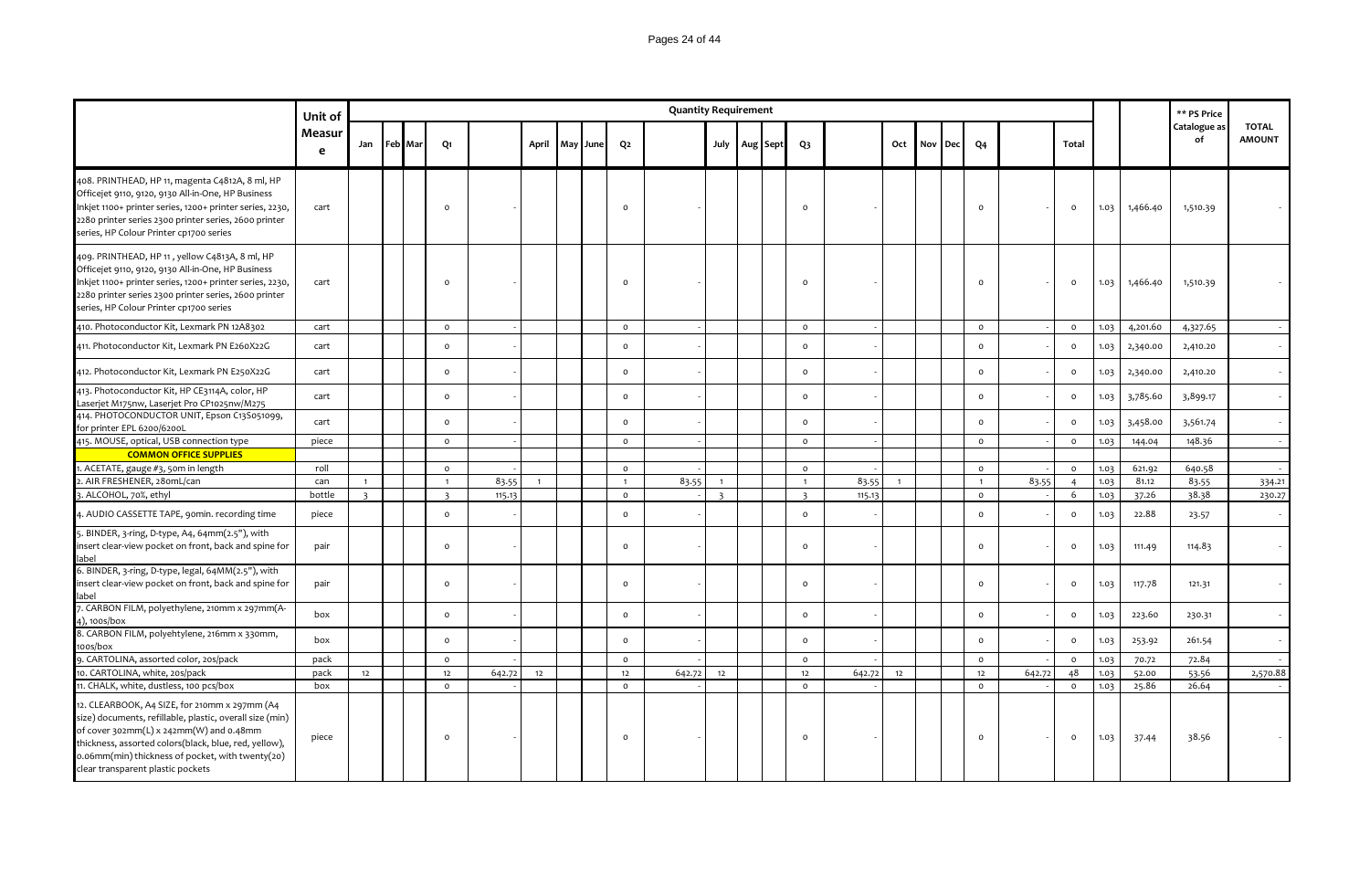|                                                                                                                                                                                                                                                                                                           | Unit of     |    |             |                |        |                |          |                | <b>Quantity Requirement</b> |                |                   |              |        |                |         |     |                         |        |                |      |        | ** PS Price        |                               |
|-----------------------------------------------------------------------------------------------------------------------------------------------------------------------------------------------------------------------------------------------------------------------------------------------------------|-------------|----|-------------|----------------|--------|----------------|----------|----------------|-----------------------------|----------------|-------------------|--------------|--------|----------------|---------|-----|-------------------------|--------|----------------|------|--------|--------------------|-------------------------------|
|                                                                                                                                                                                                                                                                                                           | Measur<br>e |    | Jan Feb Mar | Q1             |        | April          | May June | Q <sub>2</sub> |                             |                | July   Aug   Sept | $Q_3$        |        |                | Oct Nov | Dec | Q <sub>4</sub>          |        | Total          |      |        | Catalogue as<br>of | <b>TOTAL</b><br><b>AMOUNT</b> |
| 13. CLEARBOOK, LEGAL SIZE, for 216mm x 330mm<br>(legal size) documents, refillable, plastic, overall<br>size(min) of cover 353mm(L) x 242mm(W) and<br>0.48mm thickness, assorted colors(black, blue, red,<br>yellow), 0.06mm(min thickness of pocket, with<br>twenty(20) clear transparent plastic pocket | piece       |    |             | $\circ$        |        |                |          | $\circ$        |                             |                |                   | $\circ$      |        |                |         |     | $\circ$                 |        | $\circ$        | 1.03 | 41.60  | 42.85              |                               |
| 14. CLIP, backfold, 19mm, 12s/box                                                                                                                                                                                                                                                                         | box         |    |             | $\circ$        |        |                |          | $\circ$        |                             |                |                   | $\circ$      |        |                |         |     | $\circ$                 |        | $\circ$        | 1.03 | 7.28   | 7.50               |                               |
| 15. CLIP, backfold, 25mm, 12s/box                                                                                                                                                                                                                                                                         | box         |    |             | $\circ$        |        |                |          | $\mathsf{o}$   |                             |                |                   | $\circ$      |        |                |         |     | $\circ$                 |        | $\circ$        | 1.03 | 10.92  | 11.25              | $\sim$                        |
| 16. CLIP, backfold, 32mm, 12s/box                                                                                                                                                                                                                                                                         | box         |    |             | $\circ$        |        |                |          | $\circ$        |                             |                |                   | $\circ$      |        |                |         |     | $\circ$                 |        | $\circ$        | 1.03 | 16.33  | 16.82              | $\sim$                        |
| 17. CLIP, backfold, 50mm, 12s/box                                                                                                                                                                                                                                                                         | box         |    |             | $\mathsf{o}$   |        |                |          | $\circ$        |                             |                |                   | $\circ$      |        |                |         |     | $\circ$                 |        | $\circ$        | 1.03 | 39.00  | 40.17              | $\sim$                        |
| 18. CLIP, bulldog, 73mm (3")                                                                                                                                                                                                                                                                              | piece       |    |             | $\circ$        |        |                |          | $\Omega$       |                             |                |                   | $\circ$      |        |                |         |     | $\circ$                 |        | $\circ$        | 1.03 | 8.32   | 8.57               | $\sim$                        |
| 19. COLUMNAR PAD, 14 cols, 50 gsm min.                                                                                                                                                                                                                                                                    | pad         |    |             | $\mathsf{o}\,$ |        |                |          | $\circ$        |                             |                |                   | $\circ$      |        |                |         |     | $\mathsf{o}\xspace$     |        | $\mathsf{o}\,$ | 1.03 | 36.40  | 37.49              |                               |
| 20. COLUMNAR PAD, 16 cols, 50 gsm min.                                                                                                                                                                                                                                                                    | pad         |    |             | $\circ$        |        |                |          | $\circ$        |                             |                |                   | $\circ$      |        |                |         |     | $\circ$                 |        | $\circ$        | 1.03 | 35.86  | 36.94              | $\sim$                        |
| 21. COLUMNAR PAD, 18 cols, 50 gsm min.                                                                                                                                                                                                                                                                    | pad         |    |             | $\circ$        |        |                |          | $\circ$        |                             |                |                   | $\circ$      |        |                |         |     | $\circ$                 |        | $\circ$        | 1.03 | 55.12  | 56.77              | $\sim$                        |
| 22. COLUMNAR NOTEBOOK, 12 cols                                                                                                                                                                                                                                                                            | piece       |    |             | $\circ$        |        |                |          | $\circ$        |                             |                |                   | $\circ$      |        |                |         |     | $\circ$                 |        | $\circ$        | 1.03 | 20.80  | 21.42              | $\sim$                        |
| 23. CORRECTION TAPE, disposable, usable length of<br>6 meters(min), 5mm width                                                                                                                                                                                                                             | pair        | 47 |             | 47             | 583.34 | 42             |          | 42             | 521.28                      | 47             |                   | 47           | 583.34 | 42             |         |     | 42                      | 521.28 | 178            | 1.03 | 12.05  | 12.41              | 2,209.25                      |
| 24. DATA FILE BOX, (5"x9"x15-3/4")                                                                                                                                                                                                                                                                        | box         | 8  |             | 8              | 574.58 | $\overline{3}$ |          | $\overline{3}$ | 215.47                      | 8              |                   | 8            | 574.58 | $\overline{3}$ |         |     | $\overline{\mathbf{3}}$ | 215.47 | 22             | 1.03 | 69.73  | 71.82              | 1,580.08                      |
| 25. DATA FOLDER, w/ finger ring, (3" x 9" x 15")                                                                                                                                                                                                                                                          | piece       |    |             | $\circ$        |        |                |          | $\circ$        |                             |                |                   | $\circ$      |        |                |         |     | $\circ$                 |        | $\circ$        | 1.03 | 76.95  | 79.26              |                               |
| 26. EDP BINDER, TB, for 11" X 9-1/2" CCF                                                                                                                                                                                                                                                                  | piece       |    |             | $\circ$        |        |                |          | $\mathsf{o}$   |                             |                |                   | $\circ$      |        |                |         |     | $\circ$                 |        | $\mathsf{o}\,$ | 1.03 | 38.32  | 39.47              | $\sim$                        |
| 27. EDP BINDER, TB, for 11" X 14-7/8" CCF, plastic,<br>spring rod type, assorted colors                                                                                                                                                                                                                   | piece       |    |             | $\mathsf{o}\,$ |        |                |          | $\circ$        |                             |                |                   | $\circ$      |        |                |         |     | $\mathsf{o}\,$          |        | $\mathsf{o}\,$ | 1.03 | 41.60  | 42.85              |                               |
| 28. ENVELOPE, documentary (10"x15"), 500s/box                                                                                                                                                                                                                                                             | box         |    |             | $\circ$        |        |                |          | $\circ$        |                             |                |                   | $\circ$      |        |                |         |     | $\mathsf{o}\,$          |        | $\circ$        | 1.03 | 507.40 | 522.62             |                               |
| 29. ENVELOPE, expanding, kraft, legal size, 100s/box                                                                                                                                                                                                                                                      | box         |    |             | $\circ$        |        |                |          | $\circ$        |                             |                |                   | $\circ$      |        |                |         |     | $\circ$                 |        | $\mathsf{o}\,$ | 1.03 | 600.88 | 618.91             |                               |
| 30. ENVELOPE, mailing white, 500s/box                                                                                                                                                                                                                                                                     | box         |    |             | $\circ$        |        |                |          | $\circ$        |                             |                |                   | $\circ$      |        |                |         |     | $\circ$                 |        | $\circ$        | 1.03 | 139.36 | 143.54             | $\sim$                        |
| 31. ENVELOPE, mailing white with window, 500s                                                                                                                                                                                                                                                             | box         |    |             | $\circ$        |        |                |          | $\circ$        |                             |                |                   | $\circ$      |        |                |         |     | $\circ$                 |        | $\mathsf{o}\,$ | 1.03 | 195.36 | 201.22             |                               |
| 32. ENVELOPE, pay, kraft, (4"x7-1/2"), 500s/box                                                                                                                                                                                                                                                           | box         |    |             | $\circ$        |        |                |          | $\circ$        |                             |                |                   | $\circ$      |        |                |         |     | $\circ$                 |        | $\circ$        | 1.03 | 108.68 | 111.94             | $\sim$                        |
| 33. ENVELOPE, expanding, plastic, legal size                                                                                                                                                                                                                                                              | piece       |    |             | $\circ$        |        |                |          | $\circ$        |                             |                |                   | $\circ$      |        |                |         |     | $\circ$                 |        | $\circ$        | 1.03 | 29.12  | 29.99              |                               |
| 34. ENVELOPE, documentary, A4, 500s/box                                                                                                                                                                                                                                                                   | box         |    |             | $\circ$        |        |                |          | $\circ$        |                             |                |                   | $\circ$      |        |                |         |     | $\circ$                 |        | $\circ$        | 1.03 | 403.52 | 415.63             |                               |
| 35. ERASER, felt, for blackboard/whiteboard                                                                                                                                                                                                                                                               | piece       | 4  |             | $\overline{4}$ | 40.62  |                |          | $\circ$        |                             | $\overline{1}$ |                   | $\mathbf{1}$ | 10.16  |                |         |     | $\mathsf{o}\,$          |        | $\overline{5}$ | 1.03 | 9.86   | 10.16              | 50.78                         |
| 36. ERASER, rubber                                                                                                                                                                                                                                                                                        | piece       |    |             | $\circ$        |        |                |          | $\circ$        |                             |                |                   | $\circ$      |        |                |         |     | $\circ$                 |        | $\circ$        | 1.03 | 2.16   | 2.22               |                               |
| 37. FILE ORGANIZER, expanding, legal, plastic,<br>assorted colors                                                                                                                                                                                                                                         | piece       |    |             | $\circ$        |        |                |          | $\circ$        |                             |                |                   | $\circ$      |        |                |         |     | $\mathsf{o}\,$          |        | $\circ$        | 1.03 | 72.49  | 74.66              |                               |
| 38. FILE TAB DIVIDER, A4, for 210mm x 297mm (A4<br>size) documents, bristol board, 297mm x 210mm Leaf<br>Size(min), 65mm x 12mm Tab Size, 153 gsm., 0.22mm<br>(min) thickness, five (5) colors per set                                                                                                    | set         |    |             | $\circ$        |        |                |          | $\circ$        |                             |                |                   | $\circ$      |        |                |         |     | $\circ$                 |        | $\circ$        | 1.03 | 10.92  | 11.25              |                               |
| 39. FILE TAB DIVIDER, LEGAL SIZE, for 216mm x<br>330mm (legal size) documents, bristol board, 330mm<br>x 2216mm Leaf size, 68mm x 15mm Tab size, 153<br>GSM. 0.22mm (min) thickness, five(5) colors per set                                                                                               | set         |    |             | $\Omega$       |        |                |          | $\Omega$       |                             |                |                   | $\circ$      |        |                |         |     | $\Omega$                |        | $\circ$        | 1.03 | 16.64  | 17.14              |                               |
| 40. FOLDER, pressboard, plain, legal, 100s/box                                                                                                                                                                                                                                                            | pack        |    |             | $\circ$        |        |                |          | $\circ$        |                             |                |                   | $\circ$      |        |                |         |     | $\circ$                 |        | $\circ$        | 1.03 | 935.89 | 963.97             |                               |
| 41. FOLDER, tagboard, legal size, 100s/box                                                                                                                                                                                                                                                                | pack        |    |             | $\circ$        |        |                |          | $\circ$        |                             |                |                   | $\circ$      |        |                |         |     | $\circ$                 |        | $\Omega$       | 1.03 | 273.52 | 281.73             |                               |
| 42. FOLDER, tagboard, A4 size, 100s/box                                                                                                                                                                                                                                                                   | pack        |    |             | $\Omega$       |        |                |          | $\circ$        |                             |                |                   | $\Omega$     |        |                |         |     | $\circ$                 |        | $\circ$        | 1.03 | 243.82 | 251.13             | $\sim$                        |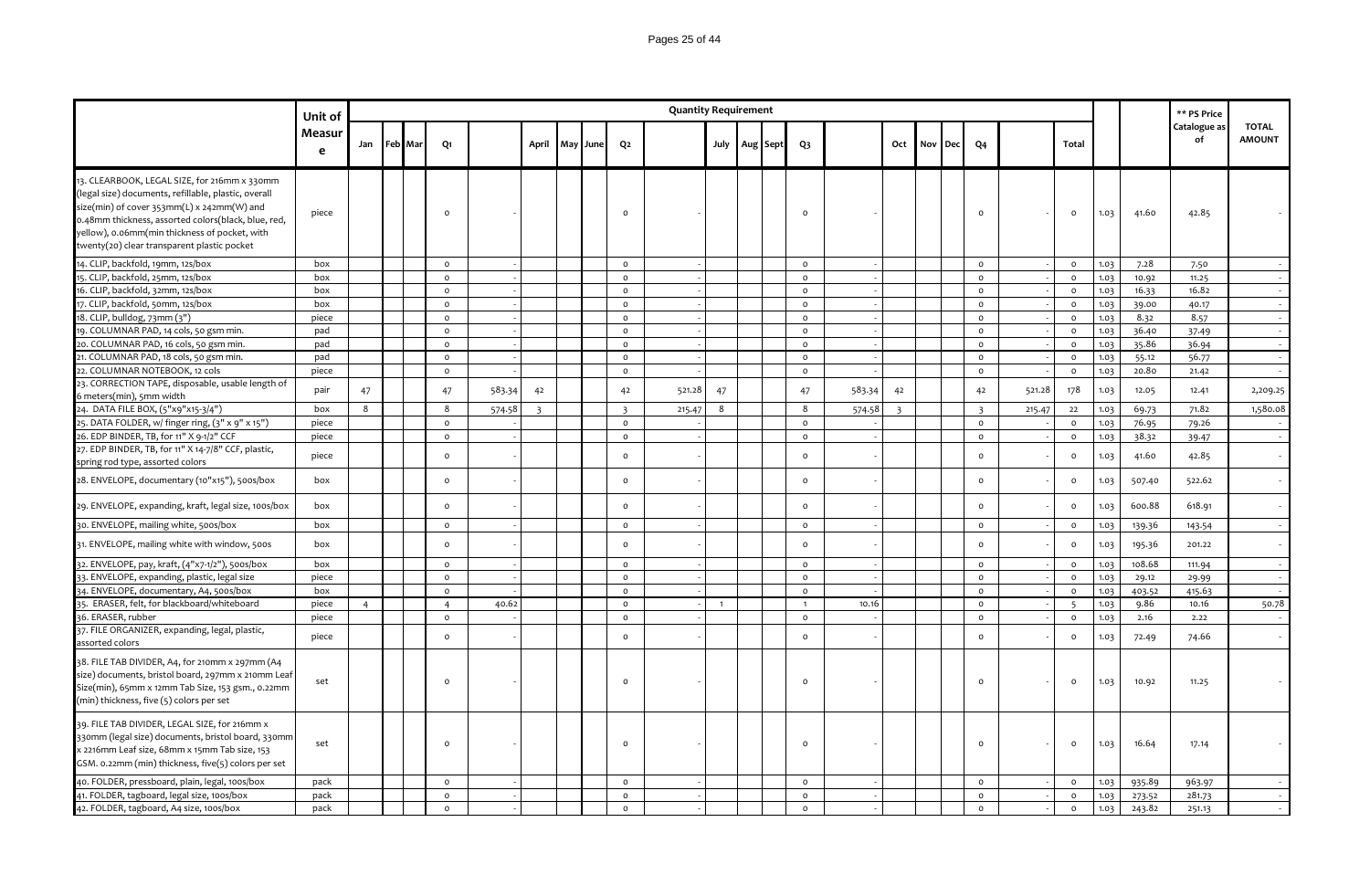|                                                             | Unit of     |             |          |        |                |  |          | <b>Quantity Requirement</b> |    |                   |         |        |             |         |          |      |        | ** PS Price        |                               |
|-------------------------------------------------------------|-------------|-------------|----------|--------|----------------|--|----------|-----------------------------|----|-------------------|---------|--------|-------------|---------|----------|------|--------|--------------------|-------------------------------|
|                                                             | Measur<br>e | Jan Feb Mar | Q1       |        | April May June |  | Q2       |                             |    | July   Aug   Sept | $Q_3$   |        | Oct Nov Dec | Q4      | Total    |      |        | Catalogue as<br>οf | <b>TOTAL</b><br><b>AMOUNT</b> |
| 43. FOLDER, morocco/fancy, legal size, 50s/pack             | pack        |             | $\Omega$ |        |                |  | $\Omega$ |                             |    |                   | $\circ$ |        |             | $\circ$ | $\Omega$ | 1.03 | 291.20 | 299.94             | $\sim$ $-$                    |
| 44. FOLDER, morocco/fancy, A4 size, 50s/pack                | bundle      |             | $\circ$  |        |                |  | $\circ$  |                             |    |                   | $\circ$ |        |             | $\circ$ | $\Omega$ | 1.03 | 234.00 | 241.02             | $\sim$                        |
| 45. FOLDER, clear plastic, L-type, A4 size, 50s/pack        | pack        |             | $\circ$  |        |                |  | $\circ$  |                             |    |                   | $\circ$ |        |             | $\circ$ | $\Omega$ | 1.03 | 154.96 | 159.61             | $\sim$ $-$                    |
| 46. FOLDER, clear plastic, L-type, legal size, 50s/pack     | pack        |             | $\circ$  |        |                |  | $\circ$  |                             |    |                   | $\circ$ |        |             | $\circ$ | $\Omega$ | 1.03 | 175.76 | 181.03             | $\sim$                        |
| 47. GLUE, all purpose, 300 grams min.                       | jar         |             | $\circ$  |        |                |  | $\circ$  |                             |    |                   | $\circ$ |        |             | $\circ$ | $\Omega$ | 1.03 | 47.82  | 49.25              | $\sim$                        |
| 48. ILLUSTRATION BOARD, (30"x40"), 2 ply                    | piece       |             | $\circ$  |        |                |  | $\circ$  |                             |    |                   | $\circ$ |        |             | $\circ$ | $\Omega$ | 1.03 | 39.00  | 40.17              |                               |
| 49. INDEX CARD,3"x 5", ruled both sides, 500s/pack          | pack        |             | $\circ$  |        |                |  | $\circ$  |                             |    |                   | $\circ$ |        |             | $\circ$ | $\Omega$ | 1.03 | 51.27  | 52.81              | $\sim$                        |
| 50. INDEX CARD, 5" x 8", ruled both sides, 500s/pack        | pack        |             | $\circ$  |        |                |  | $\circ$  |                             |    |                   | $\circ$ |        |             | $\circ$ | $\Omega$ | 1.03 | 139.34 | 143.52             | $\sim$                        |
| 51. INDEX CARD BOX, 4-3/8"x5-5/8" x 4"(3" x 5")             | box         |             | $\circ$  |        |                |  | $\circ$  |                             |    |                   | $\circ$ |        |             | $\circ$ | $\Omega$ | 1.03 | 36.40  | 37.49              | $\sim$                        |
| 52. INDEX CARD BOX, 5-3/8"x8-7/8" x 6"(5" x 8")             | box         |             | $\circ$  |        |                |  | $\circ$  |                             |    |                   | $\circ$ |        |             | $\circ$ | $\Omega$ | 1.03 | 49.40  | 50.88              | $\sim$ $-$                    |
| 53. INDEX TAB, self-adhesive, 5 set/box, assorted<br>colors | box         |             | $\circ$  |        |                |  | $\circ$  |                             |    |                   | $\circ$ |        |             | $\circ$ | $\Omega$ | 1.03 | 50.84  | 52.37              | $\sim$                        |
| 54. LEAD, for mechanical pencil, 0.5mm, 12 pcs/tube         | tube        |             | 5        | 101.04 |                |  | $\circ$  |                             | -5 |                   | 5       | 101.04 |             | $\circ$ | 10       | 1.03 | 19.62  | 20.21              | 202.09                        |
| 55. LOOSELEAF COVER, 216mm x 355mm, 50<br>pcs/bundle        | bundle      |             | $\circ$  |        |                |  | $\circ$  |                             |    |                   | $\circ$ |        |             | $\circ$ | $\circ$  | 1.03 | 539.24 | 555.42             |                               |
| 56. MANILA PAPER, 1200mm x 900mm, 60gsm.,                   | cloove      |             |          |        |                |  |          |                             |    |                   | $\sim$  |        |             | $\sim$  | $\sim$   | 1021 | 24.62  | 25.27              |                               |

| 55. LOOSELEAF COVER, 216mm x 355mm, 50<br>pcs/bundle                                              | bundle |  | $\Omega$ |  | $\Omega$ |  | $\Omega$ |  | $\Omega$ | $\Omega$ | 1.03 | 539.24 | 555.42 |  |
|---------------------------------------------------------------------------------------------------|--------|--|----------|--|----------|--|----------|--|----------|----------|------|--------|--------|--|
| 56. MANILA PAPER, 1200mm x 900mm, 60gsm.,<br>0.14mm thickness, pale yellow, 10 sheets per sleeves | sleeve |  | $\Omega$ |  | $\Omega$ |  | $\Omega$ |  | $\Omega$ | $\circ$  | 1.03 | 24.63  | 25.37  |  |
| 57. MAGAZINE FILE BOX, 110mm x 220mm x 265mm,<br>with open end                                    | piece  |  | $\Omega$ |  | $\Omega$ |  | $\Omega$ |  | $\Omega$ | $\circ$  | 1.03 | 43.84  | 45.16  |  |
| 58. MAGAZINE FILE BOX, 112mm x 200mm x 240mm,<br>with open end                                    | piece  |  | $\Omega$ |  | $\Omega$ |  | $\Omega$ |  | $\Omega$ | $\circ$  | 1.03 | 34.32  | 35.35  |  |
| 59. MAP PIN, round head, 100s/case                                                                | case   |  | $\circ$  |  | $\circ$  |  | $\Omega$ |  | $\circ$  | $\Omega$ | 1.03 | 40.35  | 41.56  |  |
| 60. MARKER, fluorescent, 3 colors/set                                                             | set    |  | $\Omega$ |  | $\Omega$ |  | $\Omega$ |  | $\circ$  | $\Omega$ | 1.03 | 32.95  | 33.94  |  |
| 61. MARKING PEN, whiteboard, bullet type, black                                                   | piece  |  | $\Omega$ |  | $\Omega$ |  | $\Omega$ |  | $\Omega$ | $\circ$  | 1.03 | 12.27  | 12.64  |  |
| 62. MARKING PEN, whiteboard, bullet type, blue                                                    | piece  |  | $\Omega$ |  | $\Omega$ |  | $\Omega$ |  | $\Omega$ | $\Omega$ | 1.03 | 12.27  | 12.64  |  |
| 63. MARKING PEN, whiteboard, bullet type, red                                                     | piece  |  | $\circ$  |  | $\circ$  |  | $\Omega$ |  | $\circ$  | $\Omega$ | 1.03 | 12.27  | 12.64  |  |
| 64. MARKER, permanent, bullet type, black                                                         | piece  |  | $\Omega$ |  | $\circ$  |  | $\Omega$ |  | $\circ$  | $\Omega$ | 1.03 | 12.15  | 12.51  |  |
| 65. MARKER, permanent, bullet type, blue                                                          | piece  |  | $\Omega$ |  | $\Omega$ |  | $\Omega$ |  | $\Omega$ | $\Omega$ | 1.03 | 12.15  | 12.51  |  |
| 66. MARKER, permanent, bullet type, red                                                           | piece  |  | $\Omega$ |  | $\circ$  |  | $\Omega$ |  | $\circ$  | $\Omega$ | 1.03 | 12.15  | 12.51  |  |
| 67. MARKER, permanent, chisel type, black                                                         | piece  |  | $\Omega$ |  | $\circ$  |  | $\Omega$ |  | $\circ$  | $\Omega$ | 1.03 | 12.15  | 12.51  |  |
| 68. MARKER, permanent, chisel type, blue                                                          | piece  |  | $\Omega$ |  | $\circ$  |  | $\Omega$ |  | $\circ$  | $\Omega$ | 1.03 | 12.15  | 12.51  |  |
| 69. MARKER, permanent, chisel type, red                                                           | piece  |  | $\Omega$ |  | $\circ$  |  | $\Omega$ |  | $\circ$  | $\Omega$ | 1.03 | 12.15  | 12.51  |  |
| 70. NOTE BOOK, stenographer's, 40 leaves, ruled<br>both sides                                     | piece  |  | $\Omega$ |  | $\Omega$ |  | $\Omega$ |  | $\Omega$ | $\circ$  | 1.03 | 8.84   | 9.11   |  |
| 71. NOTE PAD, (3"x3"), 100 sheets/pad                                                             | pad    |  | $\Omega$ |  | $\circ$  |  | $\Omega$ |  | $\circ$  | $\Omega$ | 1.03 | 38.15  | 39.29  |  |
| 72. NOTE PAD, (3"x4"), 100 sheets/pad                                                             | pad    |  | $\Omega$ |  | $\circ$  |  | $\Omega$ |  | $\circ$  | $\circ$  | 1.03 | 53.96  | 55.58  |  |
| 73. NOTE PAD, (2"x2"), 400 sheets/pad                                                             | pad    |  | $\circ$  |  | $\circ$  |  | $\Omega$ |  | $\circ$  | $\Omega$ | 1.03 | 98.78  | 101.74 |  |
| 74. NOTE PAD, (2"x3"), 100 sheets/pad                                                             | pad    |  | $\Omega$ |  | $\circ$  |  | $\Omega$ |  | $\circ$  | $\Omega$ | 1.03 | 31.18  | 32.12  |  |
| 75. OIL, for general purpose, 120 mL                                                              | bottle |  | $\Omega$ |  | $\Omega$ |  | $\Omega$ |  | $\Omega$ | $\Omega$ | 1.03 | 36.90  | 38.01  |  |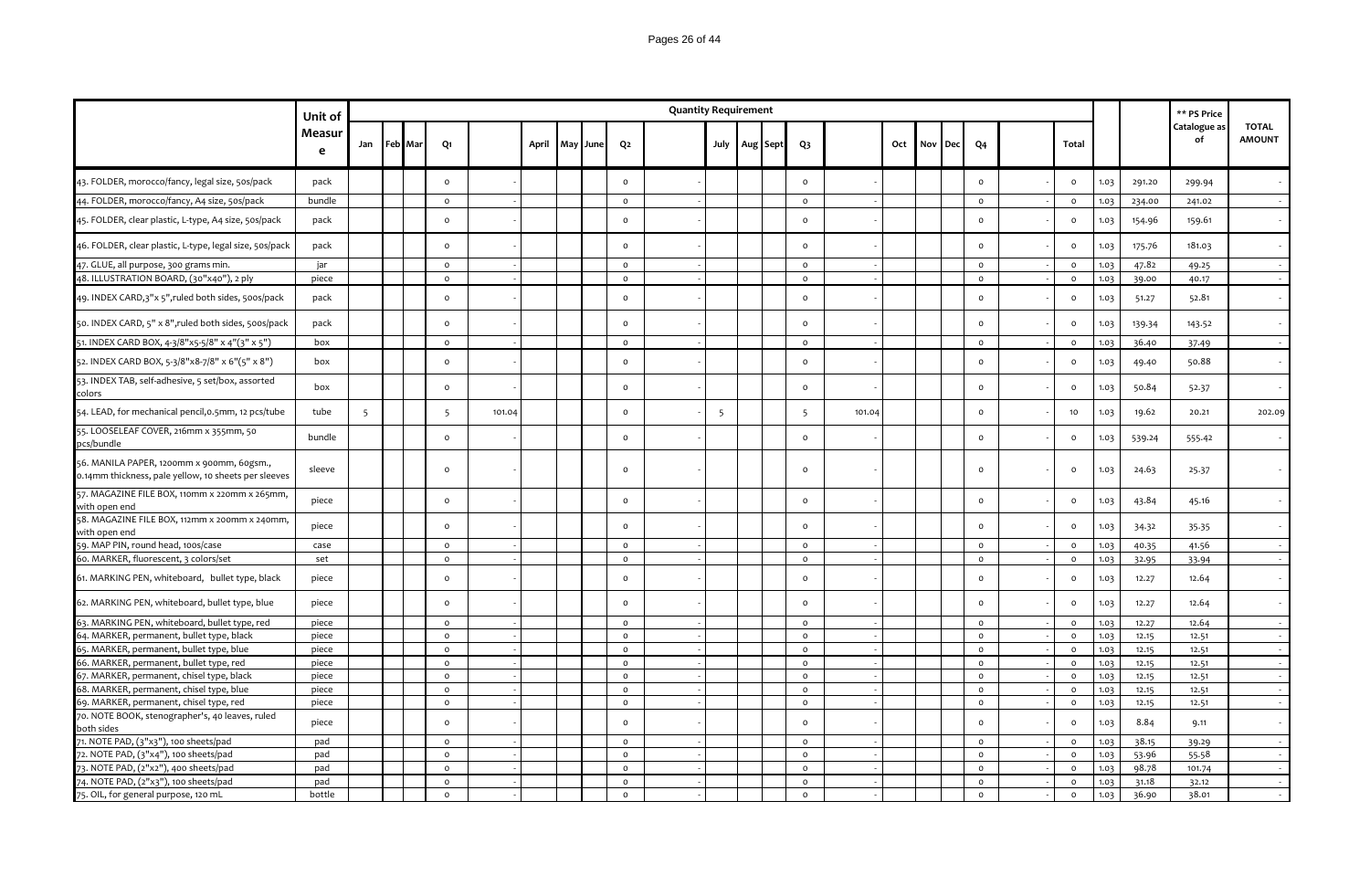|                                                                              | Unit of     |                |             |                 |          |       |          |                | <b>Quantity Requirement</b> |                |                   |                |          |          |     |     |              |          |              |      |        | ** PS Price        |                               |
|------------------------------------------------------------------------------|-------------|----------------|-------------|-----------------|----------|-------|----------|----------------|-----------------------------|----------------|-------------------|----------------|----------|----------|-----|-----|--------------|----------|--------------|------|--------|--------------------|-------------------------------|
|                                                                              | Measur<br>e |                | Jan Feb Mar | Q1              |          | April | May June | Q2             |                             |                | July   Aug   Sept | $Q_3$          |          | Oct      | Nov | Dec | Q4           |          | Total        |      |        | Catalogue as<br>of | <b>TOTAL</b><br><b>AMOUNT</b> |
| 76. PAPER, bond, Premium Grade, 210mm x 297mm<br>(A4), 70 gsm                | ream        |                |             | $\circ$         |          |       |          | $\mathsf{o}\,$ |                             |                |                   | $\mathsf{o}\,$ |          |          |     |     | $\circ$      |          | $\circ$      | 1.03 | 97.66  | 100.59             |                               |
| 77. PAPER, mimeo, Groundwood, 210mm x 297mm<br>(A4), 60gsm                   | ream        |                |             | $\circ$         |          |       |          | $\Omega$       |                             |                |                   | $\Omega$       |          |          |     |     | $\circ$      |          | $\circ$      | 1.03 | 85.68  | 88.25              |                               |
| 78. PAPER, mimeograph, Whitewove, 210mm x<br>297mm, 70 gsm., 480 sheets ream | ream        |                |             | $\circ$         |          |       |          | $\circ$        |                             |                |                   | $\circ$        |          |          |     |     | $\circ$      |          | $\circ$      | 1.03 | 102.86 | 105.95             |                               |
| 79. PAPER, multicopy, 210mm x 297mm(A4), 80gsm                               | ream        |                |             | $\circ$         |          |       |          | $\circ$        |                             |                |                   | $\mathsf{o}\,$ |          |          |     |     | $\circ$      |          | $\circ$      | 1.03 | 116.62 | 120.12             |                               |
| 80. PAPER, for Plain Paper Copier, 210mm x 297mm<br>(A4) 70gsm               | ream        |                |             | $\circ$         |          |       |          | $\circ$        |                             |                |                   | $\Omega$       |          |          |     |     | $\circ$      |          | $\circ$      | 1.03 | 102.30 | 105.37             |                               |
| 81. PAPER, for Plain Paper Copier, 254mm<br>356mm(B4), 70gsm                 | ream        |                |             | $\circ$         |          |       |          | $\mathsf{o}$   |                             |                |                   | $\circ$        |          |          |     |     | $\circ$      |          | $\circ$      | 1.03 | 148.72 | 153.18             |                               |
| 82. PAPER, ruled pad, 216mmx330mm, 90 sheets/pad                             | pad         |                |             | $\circ$         |          |       |          | $\circ$        |                             |                |                   | $\circ$        |          |          |     |     | $\circ$      |          | $\circ$      | 1.03 | 17.47  | 17.99              |                               |
| 83. PAPER, thermal, 210mmx30M, 1/2" core                                     | roll        |                |             | $\circ$         |          |       |          | $\circ$        |                             |                |                   | $\circ$        |          |          |     |     | $\mathsf{o}$ |          | $\circ$      | 1.03 | 34.32  | 35.35              |                               |
| 84. PAPER, thermal, 216mmx30M, 1/2" core                                     | roll        |                |             | $\circ$         |          |       |          | $\circ$        |                             |                |                   | $\circ$        |          |          |     |     | $\circ$      |          | $\circ$      | 1.03 | 35.05  | 36.10              |                               |
| 85. PARCHMENT PAPER, A4 size, 80<br>gsm,100sheets/pack                       | ream        |                |             | $\circ$         |          |       |          | $\circ$        |                             |                |                   | $\circ$        |          |          |     |     | $\circ$      |          | $\circ$      | 1.03 | 88.40  | 91.05              |                               |
| 86. PAPER FASTENER, for paper, metal, 50 sets/box                            | box         |                |             | $\circ$         |          |       |          | $\circ$        |                             |                |                   | $\circ$        |          |          |     |     | $\circ$      |          | $\circ$      | 1.03 | 65.50  | 67.47              |                               |
| 87. PAPER CLIP, gem type,jumbo, 48mm, 100s/box                               | box         | 15             |             | 15 <sub>1</sub> | 208.88   | 9     |          | 9              | 125.33                      | 15             |                   | 15             | 208.88   | 9        |     |     | -9           | 125.33   | 48           | 1.03 | 13.52  | 13.93              | 668.43                        |
| 88. PAPER CLIP, gem type, 32mm, 100s/box                                     | box         | 15             |             | 15              | 94.55    | 9     |          | 9              | 56.73                       | 15             |                   | 15             | 94.55    | $\Omega$ |     |     | 9            | 56.73    | 48           | 1.03 | 6.12   | 6.30               | 302.57                        |
| 89. PENCIL, lead, w/eraser, one(1) dozen per box                             | box         | 35             |             | 35              | 707.30   | 20    |          | 20             | 404.17                      | 35             |                   | 35             | 707.30   | 20       |     |     | 20           | 404.17   | 110          | 1.03 | 19.62  | 20.21              | 2,222.95                      |
| 90. PENCIL, mechanical, for 0.5mm lead                                       | piece       |                |             | $\circ$         |          |       |          | $\circ$        |                             |                |                   | $\circ$        |          |          |     |     | $\circ$      |          | $\circ$      | 1.03 | 22.88  | 23.57              |                               |
| 91. PHILIPPINE NATIONAL FLAG, Type I, 1828mm x<br>914.4mm, 100% cotton       | piece       |                |             | $\mathsf{o}\,$  |          |       |          | $\mathsf{o}\,$ |                             |                |                   | $\mathsf{o}\,$ |          |          |     |     | $\circ$      |          | $\circ$      | 1.03 | 299.52 | 308.51             |                               |
| 92. PUSH PIN, flat head type, assorted colors,<br>100s/case                  | case        | $\overline{4}$ |             | $\overline{4}$  | 78.61    |       |          | $\mathsf{o}\,$ |                             | $\overline{4}$ |                   | $\overline{4}$ | 78.61    |          |     |     | $\circ$      |          | 8            | 1.03 | 19.08  | 19.65              | 157.22                        |
| 93. RECORD BOOK, 300 pages, smythe sewn                                      | book        | 20             |             | 20              | 1,116.11 | 15    |          | 15             | 837.08                      | 20             |                   | 20             | 1,116.11 | 25       |     |     | 25           | 1,395.14 | 80           | 1.03 | 54.18  | 55.81              | 4,464.43                      |
| 94. RECORD BOOK, 500 pages, smythe sewn                                      | book        | $\overline{2}$ |             | $\overline{2}$  | 178.91   | 12    |          | 12             | 1,073.47                    | $\overline{2}$ |                   | $\overline{2}$ | 178.91   | 20       |     |     | 20           | 1,789.11 | 36           | 1.03 | 86.85  | 89.46              | 3,220.40                      |
| 95. RIBBON, nylon, manual typewriter                                         | spool       |                |             | $\circ$         |          |       |          | $\circ$        |                             |                |                   | $\circ$        |          |          |     |     | $\circ$      |          | $\circ$      | 1.03 | 16.12  | 16.60              |                               |
| 96. RIBBON CARTRIDGE, fabric, Iwata E2A time<br>recorder                     | piece       |                |             | $\Omega$        |          |       |          | $\circ$        |                             |                |                   | $\mathsf{o}\,$ |          |          |     |     | $\circ$      |          | $\circ$      | 1.03 | 468.00 | 482.04             |                               |
| 97. RING BINDER, 6mm x 1.12m, plastic, 10<br>pcs/bundle                      | bundle      |                |             | $\Omega$        |          |       |          | $\circ$        |                             |                |                   | $\circ$        |          |          |     |     | $\circ$      |          | $\circ$      | 1.03 | 33.27  | 34.27              |                               |
| 98. RING BINDER, 8mm x 1.12m, plastic, 10<br>pcs/bundle                      | bundle      |                |             | $\circ$         |          |       |          | $\circ$        |                             |                |                   | $\circ$        |          |          |     |     | $\circ$      |          | $\mathsf{o}$ | 1.03 | 36.39  | 37.48              |                               |
| 99. RING BINDER, 10mm x 1.12m, plastic, 10<br>pcs/bundle                     | bundle      |                |             | $\circ$         |          |       |          | $\circ$        |                             |                |                   | $\mathsf{o}\,$ |          |          |     |     | $\circ$      |          | $\mathsf{o}$ | 1.03 | 44.19  | 45.52              |                               |
| 100. RING BINDER, 11mm x 1.12m, plastic, 10<br>pcs/bundle                    | bundle      |                |             | $\circ$         |          |       |          | $\circ$        |                             |                |                   | $\circ$        |          |          |     |     | $\circ$      |          | $\circ$      | 1.03 | 53.04  | 54.63              |                               |
| 101. RING BINDER, 12.7mm x 1.12m (1/2"x44"), plastic                         | piece       |                |             | $\circ$         |          |       |          | $\Omega$       |                             |                |                   | $\circ$        |          |          |     |     | $\circ$      |          | $\circ$      | 1.03 | 53.04  | 54.63              |                               |
| 102. RING BINDER, 14mm x 1.12m, plastic, 10<br>pcs/bundle                    | bundle      |                |             | $\circ$         |          |       |          | $\circ$        |                             |                |                   | $\circ$        |          |          |     |     | $\circ$      |          | $\circ$      | 1.03 | 74.35  | 76.58              |                               |
| 103. RING BINDER, 16mm x 1.12m, plastic, 10<br>pcs/bundle                    | bundle      |                |             | $\Omega$        |          |       |          | $\Omega$       |                             |                |                   | $\Omega$       |          |          |     |     | $\circ$      |          | $\circ$      | 1.03 | 91.00  | 93.73              |                               |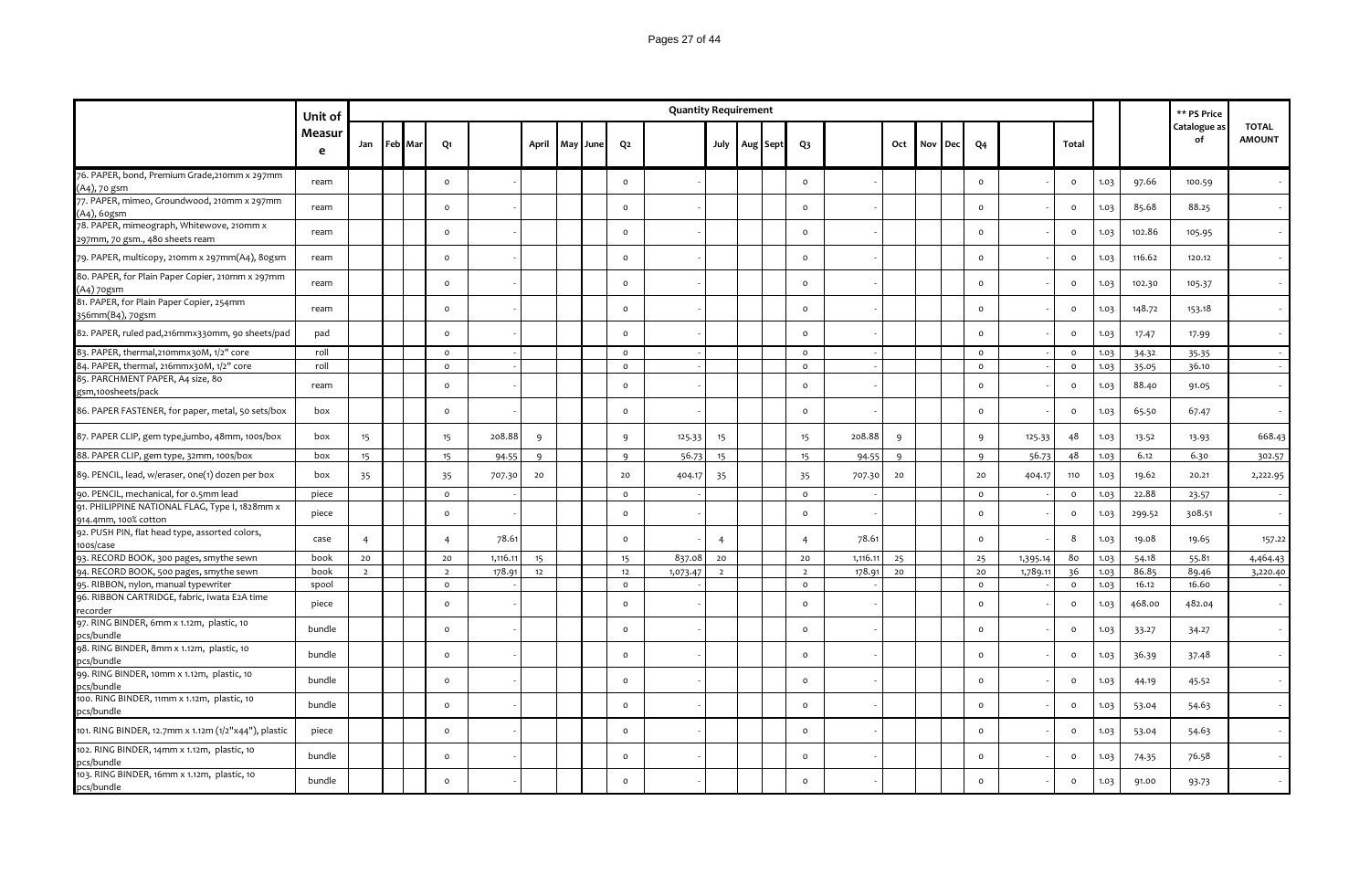|                                                                                                                                                                                                                                                                                                                                      | Unit of     |     |                |                |        |       |     |      |          | <b>Quantity Requirement</b> |    |                   |                |        |    |         |     |                |        |                |      |        | ** PS Price        |                               |
|--------------------------------------------------------------------------------------------------------------------------------------------------------------------------------------------------------------------------------------------------------------------------------------------------------------------------------------|-------------|-----|----------------|----------------|--------|-------|-----|------|----------|-----------------------------|----|-------------------|----------------|--------|----|---------|-----|----------------|--------|----------------|------|--------|--------------------|-------------------------------|
|                                                                                                                                                                                                                                                                                                                                      | Measur<br>e | Jan | <b>Feb</b> Mar | Q <sub>1</sub> |        | April | May | June | Q2       |                             |    | July   Aug   Sept | Q <sub>3</sub> |        |    | Oct Nov | Dec | Q <sub>4</sub> |        | Total          |      |        | Catalogue as<br>of | <b>TOTAL</b><br><b>AMOUNT</b> |
| 104. RING BINDER, 19mm x 1.12m(3/4"x44"), plastic,<br>10 pcs/ bundle                                                                                                                                                                                                                                                                 | bundle      |     |                | $\circ$        |        |       |     |      | $\circ$  |                             |    |                   | $\circ$        |        |    |         |     | $\circ$        |        | $\mathsf{o}\,$ | 1.03 | 100.36 | 103.37             |                               |
| 105. RING BINDER, 22mm x 1.12m, plastic, 10<br>pcs/bundle                                                                                                                                                                                                                                                                            | bundle      |     |                | $\circ$        |        |       |     |      | $\circ$  |                             |    |                   | $\circ$        |        |    |         |     | $\circ$        |        | $\mathsf{o}\,$ | 1.03 | 148.19 | 152.64             |                               |
| 106. RING BINDER, 25mm x 1.12m (1"x44"), plastic, 10<br>pcs/bundle                                                                                                                                                                                                                                                                   | bundle      |     |                | $\circ$        |        |       |     |      | $\circ$  |                             |    |                   | $\circ$        |        |    |         |     | $\circ$        |        | $\mathsf{o}\,$ | 1.03 | 113.88 | 117.30             |                               |
| 107. RING BINDER, 28mm x 1.12m, plastic, 10<br>pcs/bundle                                                                                                                                                                                                                                                                            | piece       |     |                | $\circ$        |        |       |     |      | $\circ$  |                             |    |                   | $\circ$        |        |    |         |     | $\circ$        |        | $\mathsf{o}\,$ | 1.03 | 227.23 | 234.05             |                               |
| 108. RING BINDER, 32mm x 1.12m, plastic, 10<br>pcs/bundle                                                                                                                                                                                                                                                                            | piece       |     |                | $\circ$        |        |       |     |      | $\circ$  |                             |    |                   | $\mathsf{o}\,$ |        |    |         |     | $\circ$        |        | $\mathsf{o}\,$ | 1.03 | 256.87 | 264.58             |                               |
| 109. RING BINDER, 50mm x 1.12m(2" x 44"), plastic,<br>10 pcs/bundle                                                                                                                                                                                                                                                                  | piece       |     |                | $\circ$        |        |       |     |      | $\circ$  |                             |    |                   | $\circ$        |        |    |         |     | $\circ$        |        | $\mathsf{o}\,$ | 1.03 | 204.88 | 211.03             |                               |
| 110. RUBBER BAND, 1.0mm min thickness, min.<br>350grams/box or approx 220pcs                                                                                                                                                                                                                                                         | box         |     |                | $\circ$        |        |       |     |      | $\circ$  |                             |    |                   | $\circ$        |        |    |         |     | $\circ$        |        | $\mathsf{o}\,$ | 1.03 | 105.85 | 109.03             |                               |
| 111. RULER, plastic, 300mm                                                                                                                                                                                                                                                                                                           | piece       |     |                | $\circ$        |        |       |     |      | $\circ$  |                             |    |                   | $\circ$        |        |    |         |     | $\circ$        |        | $\mathsf{o}\,$ | 1.03 | 2.08   | 2.14               |                               |
| 112. RULER, plastic, 450mm                                                                                                                                                                                                                                                                                                           | piece       |     |                | $\circ$        |        |       |     |      | $\circ$  |                             |    |                   | $\circ$        |        |    |         |     | $\circ$        |        | $\circ$        | 1.03 | 14.25  | 14.68              |                               |
| 113. SCHOOL FORM, DEPED FORM 1 (SCHOOL<br>REGISTER), 8 sheets with 6-half sheet inserts in<br>between each sheet/16 pages with 6 inserts (6 half-<br>sheet per insert), with "DepEd Form 1 School<br>Register" printed on the outer cover, saddle stitch<br>binding, soft cover in uncoated, glossy or matte<br>finish cover, 0.26mm | piece       |     |                | $\circ$        |        |       |     |      | $\circ$  |                             |    |                   | $\circ$        |        |    |         |     | $\circ$        |        | $\circ$        | 1.03 | 30.04  | 30.94              |                               |
| 114. SCHOOL FORM, DEPED FORM 137-E (Grade 1 to<br>K12), Bristol board size (min): 214mm (W) x 340mm<br>(L), Thickness (min) 0.25mm, Weight (min) 220gsm,<br>Offset (back to back) printing, 100s/ pack                                                                                                                               | pack        |     |                | $\circ$        |        |       |     |      | $\Omega$ |                             |    |                   | $\circ$        |        |    |         |     | $\circ$        |        | $\mathsf{o}\,$ | 1.03 | 186.16 | 191.74             |                               |
| 115. SCHOOL FORM, DEPED FORM 1 (SF1), Bristol<br>Board, 214mmx340mm, min 220gsm, offset printing,<br>100 pcs/pack                                                                                                                                                                                                                    | pack        |     |                | $\circ$        |        |       |     |      | $\circ$  |                             |    |                   | $\circ$        |        |    |         |     | $\circ$        |        | $\mathsf{o}\,$ | 1.03 | 186.16 | 191.74             |                               |
| 116. SIGN PEN, black                                                                                                                                                                                                                                                                                                                 | piece       | 20  |                | 20             | 906.61 | 20    |     |      | 20       | 906.61                      | 20 |                   | 20             | 906.61 | 20 |         |     | 20             | 906.61 | 80             | 1.03 | 44.01  | 45.33              | 3,626.42                      |
| 117. SIGN PEN, blue                                                                                                                                                                                                                                                                                                                  | piece       | 6   |                | 6              | 271.98 | 6     |     |      | 6        | 271.98                      | 6  |                   | 6              | 271.98 | 6  |         |     | 6              | 271.98 | 24             | 1.03 | 44.01  | 45.33              | 1,087.93                      |
| 118. SIGN PEN, red                                                                                                                                                                                                                                                                                                                   | piece       |     |                | $\circ$        |        |       |     |      | $\circ$  |                             |    |                   | $\circ$        |        |    |         |     | $\circ$        |        | $\circ$        | 1.03 | 44.01  | 45.33              |                               |
| 119. STAMP PAD INK, violet, 50mL                                                                                                                                                                                                                                                                                                     | bottle      |     |                | $\circ$        |        |       |     |      | $\circ$  |                             |    |                   | $\circ$        |        |    |         |     | $\circ$        |        | $\mathsf{o}\,$ | 1.03 | 20.80  | 21.42              |                               |
| 120. STAMP PAD, felt pad, min 60mm x 100mm                                                                                                                                                                                                                                                                                           | piece       |     |                | $\circ$        |        |       |     |      | $\Omega$ |                             |    |                   | $\mathsf{o}\,$ |        |    |         |     | $\circ$        |        | $\mathsf{o}\,$ | 1.03 | 20.80  | 21.42              |                               |
| 121. STAPLE WIRE, (26/16)standard, 5000 pcs/box                                                                                                                                                                                                                                                                                      | box         |     |                | $\circ$        |        |       |     |      | $\circ$  |                             |    |                   | $\mathsf{o}\,$ |        |    |         |     | $\circ$        |        | $\mathsf{o}\,$ | 1.03 | 23.80  | 24.51              |                               |
| 122. STAPLE WIRE, HEAVY DUTY, 23/13, for use with<br>heavy duty staplers, metal, non-rust, chisel point.<br>0.60mm thickness, 13mm width, 13mm leg length,<br>100 staples per strip, 1,000 staples per box, 40-90<br>sheets of 70gsm bond paper                                                                                      | box         |     |                | $\circ$        |        |       |     |      | $\circ$  |                             |    |                   | $\circ$        |        |    |         |     | $\circ$        |        | $\circ$        | 1.03 | 23.92  | 24.64              |                               |
| 123. STAPLE WIRE, HEAVY DUTY, 23/17, for heavy<br>duty staplers, metal, non-rust, chisel point, o.6omm<br>thickness, 13mm width, 17mm Leg Length, 100<br>staples per trip, 1,000 staples per box, 90-135 sheets<br>of 70 gsm bond paper                                                                                              | box         |     |                | $\circ$        |        |       |     |      | $\circ$  |                             |    |                   | $\circ$        |        |    |         |     | $\circ$        |        | $\circ$        | 1.03 | 30.68  | 31.60              |                               |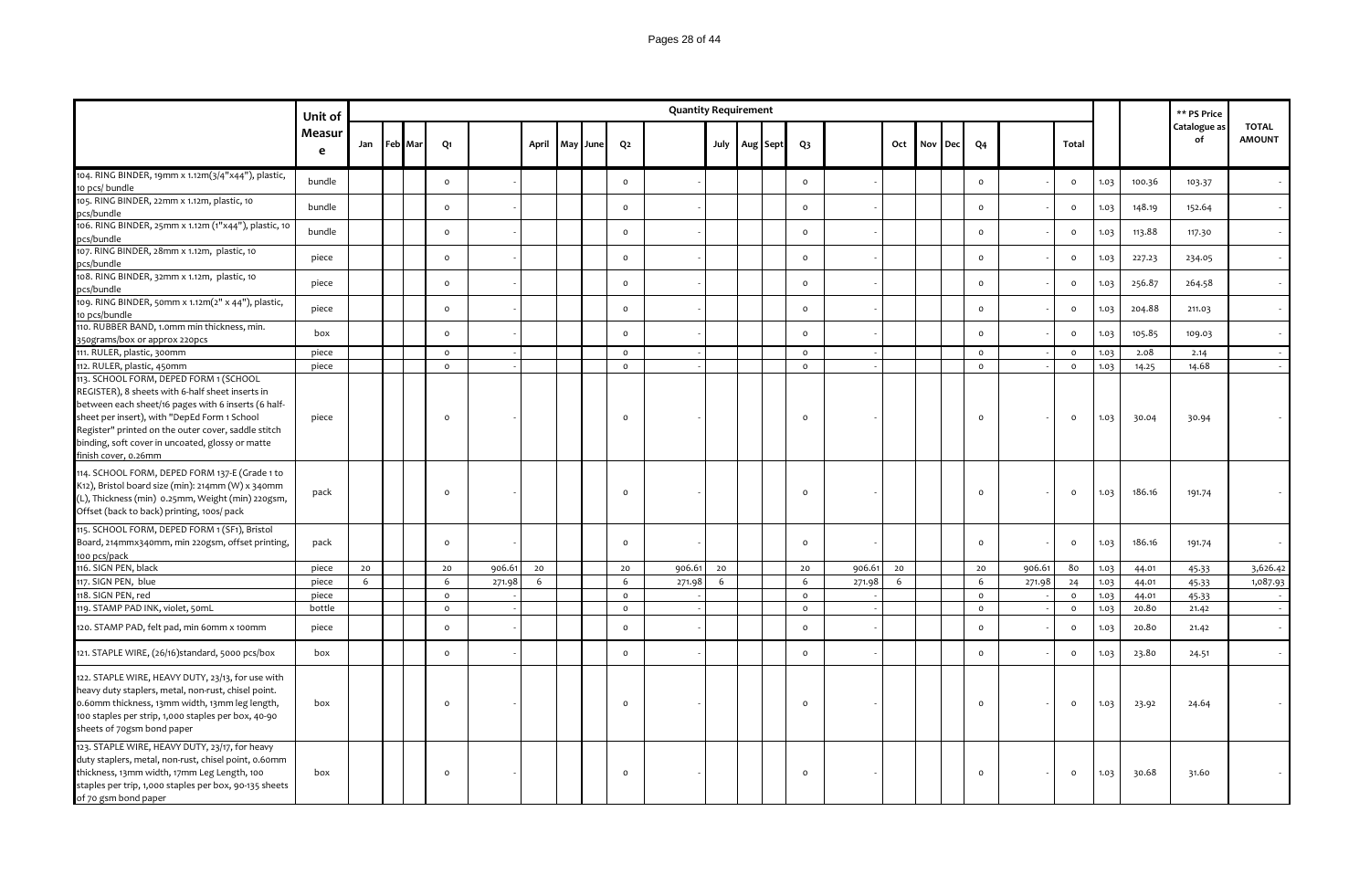|                                                                                                                                                                                                       | Unit of     |                |             |                         |          |                |     |      |                         | <b>Quantity Requirement</b> |                         |          |                     |        |                         |     |     |                |        |                |      |          | ** PS Price        |                               |
|-------------------------------------------------------------------------------------------------------------------------------------------------------------------------------------------------------|-------------|----------------|-------------|-------------------------|----------|----------------|-----|------|-------------------------|-----------------------------|-------------------------|----------|---------------------|--------|-------------------------|-----|-----|----------------|--------|----------------|------|----------|--------------------|-------------------------------|
|                                                                                                                                                                                                       | Measur<br>e |                | Jan Feb Mar | Q1                      |          | April          | May | June | Q2                      |                             | July                    | Aug Sept | Q <sub>3</sub>      |        | Oct                     | Nov | Dec | Q4             |        | Total          |      |          | Catalogue as<br>of | <b>TOTAL</b><br><b>AMOUNT</b> |
| 124. STENCIL PAPER, ordinary, universal, 24 pcs/quire                                                                                                                                                 | quire       |                |             | $\circ$                 |          |                |     |      | $\circ$                 |                             |                         |          | $\mathsf{o}\,$      |        |                         |     |     | $\circ$        |        | $\circ$        | 1.03 | 182.00   | 187.46             |                               |
| 125. TAPE, adding machine, GSP bond                                                                                                                                                                   | roll        |                |             | $\circ$                 |          |                |     |      | $\circ$                 |                             |                         |          | $\mathsf{o}\,$      |        |                         |     |     | $\circ$        |        | $\circ$        | 1.03 | 7.70     | 7.93               |                               |
| 126. TAPE, masking, 24mm, 50 meters length                                                                                                                                                            | roll        |                |             | $\circ$                 |          |                |     |      | $\circ$                 |                             |                         |          | $\circ$             |        |                         |     |     | $\circ$        |        | $\circ$        | 1.03 | 53.04    | 54.63              |                               |
| 127. TAPE, masking, 48mm, 50 meters length                                                                                                                                                            | roll        |                |             | $\circ$                 |          |                |     |      | $\circ$                 |                             |                         |          | $\circ$             |        |                         |     |     | $\circ$        |        | $\circ$        | 1.03 | 102.96   | 106.05             |                               |
| 128. TAPE, transparent, 24mm, 50 meters                                                                                                                                                               | roll        |                |             | $\circ$                 |          |                |     |      | $\circ$                 |                             |                         |          | $\mathsf{o}\xspace$ |        |                         |     |     | $\mathsf{o}$   |        | $\circ$        | 1.03 | 17.37    | 17.89              |                               |
| 129. TAPE, transparent, 48mm, 50 meters                                                                                                                                                               | roll        |                |             | $\circ$                 |          |                |     |      | $\circ$                 |                             |                         |          | $\circ$             |        |                         |     |     | $\circ$        |        | $\circ$        | 1.03 | 33.28    | 34.28              |                               |
| 130. TAPE, packaging, 48mm, 50 meters length                                                                                                                                                          | roll        |                |             | $\circ$                 |          |                |     |      | $\circ$                 |                             |                         |          | $\circ$             |        |                         |     |     | $\circ$        |        | $\circ$        | 1.03 | 33.28    | 34.28              |                               |
| 131. TIME CARD, for Amano Bundy Clock, 100s/bndl                                                                                                                                                      | bundle      |                |             | $\circ$                 |          |                |     |      | $\Omega$                |                             |                         |          | $\circ$             |        |                         |     |     | $\circ$        |        | $\circ$        | 1.03 | 67.46    | 69.48              |                               |
| 132. TIME CARD, for Kitano Time Recorder, 100s/bndl                                                                                                                                                   | bundle      |                |             | $\circ$                 |          |                |     |      | $\mathsf{o}\,$          |                             |                         |          | $\mathsf{o}\,$      |        |                         |     |     | $\circ$        |        | $\circ$        | 1.03 | 83.20    | 85.70              |                               |
| 133. TOILET TISSUE, 12 rolls/pack                                                                                                                                                                     | pack        |                |             | $\circ$                 |          |                |     |      | $\mathsf{o}$            |                             |                         |          | $\circ$             |        |                         |     |     | $\mathsf{o}$   |        | $\circ$        | 1.03 | 75.57    | 77.84              |                               |
| 134. TWINE, plastic, one kilo per roll                                                                                                                                                                | roll        |                |             | $\circ$                 |          |                |     |      | $\circ$                 |                             |                         |          | $\circ$             |        |                         |     |     | $\circ$        |        | $\circ$        | 1.03 | 45.39    | 46.75              |                               |
| 135. WRAPPING PAPER, kraft, 65gsm, approx. 40m                                                                                                                                                        | roll        |                |             | $\Omega$                |          |                |     |      | $\circ$                 |                             |                         |          | $\mathsf{o}\,$      |        |                         |     |     | $\circ$        |        | $\circ$        | 1.03 | 112.32   | 115.69             |                               |
| <b>COMMON OFFICE DEVICES</b>                                                                                                                                                                          |             |                |             |                         |          |                |     |      |                         |                             |                         |          |                     |        |                         |     |     |                |        |                |      |          |                    |                               |
| BLADE, heavy duty cutter, 10 pcs./pack                                                                                                                                                                | pack        | $\overline{3}$ |             | $\overline{3}$          | 23.95    | $\overline{1}$ |     |      | $\overline{1}$          | 7.98                        | $\overline{\mathbf{z}}$ |          | $\overline{z}$      | 23.95  |                         |     |     | $\circ$        |        | $\overline{7}$ | 1.03 | 7.75     | 7.98               | 55.88                         |
| 2. CUTTER, heavy duty                                                                                                                                                                                 | piece       | $\overline{7}$ |             | $\overline{7}$          | 157.47   | $\overline{2}$ |     |      | $\overline{2}$          | 44.99                       | $\overline{2}$          |          | $\overline{2}$      | 44.99  | $\overline{7}$          |     |     | $\overline{7}$ | 157.47 | 18             | 1.03 | 21.84    | 22.50              | 404.91                        |
| 3. LASER POINTER, PEN TYPE, metal, for<br>presentation, green and red color, 50mW laser<br>power, beam light, continuous light, single-point,<br>uses 2 x LR6 1.5V AA or AAA batteries, button switch | piece       |                |             | $\circ$                 |          |                |     |      | $\circ$                 |                             |                         |          | $\circ$             |        |                         |     |     | $\circ$        |        | $\circ$        | 1.03 | 550.04   | 566.54             |                               |
| 4. PEA WHISTLE, STAINLESS STEEL, 40mm (min)<br>length, sound ball made of plastic material, with<br>attachment ring                                                                                   | piece       |                |             | $\circ$                 |          |                |     |      | $\circ$                 |                             |                         |          | $\circ$             |        |                         |     |     | $\circ$        |        | $\circ$        | 1.03 | 29.12    | 29.99              |                               |
| 5. PUNCHER, heavy duty                                                                                                                                                                                | piece       | 6              |             | 6                       | 642.60   |                |     |      | $\mathsf{o}$            |                             | $\overline{2}$          |          | $\overline{2}$      | 214.20 |                         |     |     | $\circ$        |        | 8              | 1.03 | 103.98   | 107.10             | 856.80                        |
| 6. SCISSORS, (6")                                                                                                                                                                                     | pair        | $\overline{7}$ |             | $\overline{7}$          | 111.97   |                |     |      | $\circ$                 |                             | $\overline{4}$          |          | $\overline{4}$      | 63.98  |                         |     |     | $\circ$        |        | 11             | 1.03 | 15.53    | 16.00              | 175.95                        |
| SHARPENER, single cutterhead                                                                                                                                                                          | piece       | $\mathbf{1}$   |             | $\overline{1}$          | 182.10   |                |     |      | $\circ$                 |                             |                         |          | $\circ$             |        |                         |     |     | $\circ$        |        | $\overline{1}$ | 1.03 | 176.80   | 182.10             | 182.10                        |
| 8. STAMPING DATER, self-inking stamp                                                                                                                                                                  | piece       | $\mathbf{1}$   |             | $\overline{1}$          | 492.73   |                |     |      | $\mathsf{o}\,$          |                             |                         |          | $\mathsf{o}\,$      |        |                         |     |     | $\circ$        |        | $\overline{1}$ | 1.03 | 478.38   | 492.73             | 492.73                        |
| 9. STAPLER, heavy duty, standard                                                                                                                                                                      | piece       | $\overline{2}$ |             | $\overline{2}$          | 223.84   |                |     |      | $\mathsf{o}$            |                             |                         |          | $\circ$             |        |                         |     |     | $\mathsf{o}$   |        | $\overline{2}$ | 1.03 | 108.66   | 111.92             | 223.84                        |
| 10. STAPLER, binder type, heavy duty for high<br>volume stapling, 25-153 sheets of 70gsm bond paper<br>stapling capacity, min 100 staples, with adjustable<br>stapler guide                           | piece       |                |             | $\circ$                 |          |                |     |      | $\circ$                 |                             |                         |          | $\circ$             |        |                         |     |     | $\circ$        |        | $\circ$        | 1.03 | 1,059.76 | 1,091.55           |                               |
| 11. STAPLE REMOVER, plier type                                                                                                                                                                        | piece       |                |             | $\circ$                 |          |                |     |      | $\circ$                 |                             |                         |          | $\circ$             |        |                         |     |     | $\circ$        |        | $\circ$        | 1.03 | 17.44    | 17.96              |                               |
| 12. TAPE DISPENSER, heavy duty, for 24mm(1")                                                                                                                                                          | piece       |                |             | $\circ$                 |          |                |     |      | $\circ$                 |                             |                         |          | $\mathsf{o}\,$      |        |                         |     |     | $\mathsf{o}$   |        | $\circ$        | 1.03 | 33.28    | 34.28              |                               |
| 13. TAPE DISPENSER, handheld, for 48mm width<br>packaging tape                                                                                                                                        | piece       |                |             | $\circ$                 |          |                |     |      | $\circ$                 |                             |                         |          | $\mathsf{o}\,$      |        |                         |     |     | $\circ$        |        | $\circ$        | 1.03 | 30.67    | 31.59              |                               |
| 4. WASTE BASKET, plastic                                                                                                                                                                              | piece       |                |             | $\circ$                 |          |                |     |      | $\circ$                 |                             |                         |          | $\circ$             |        |                         |     |     | $\circ$        |        | $\circ$        | 1.03 | 27.04    | 27.85              |                               |
| <b>COMMON JANITORIAL SUPPLIES</b>                                                                                                                                                                     |             |                |             |                         |          |                |     |      |                         |                             |                         |          |                     |        |                         |     |     |                |        |                |      |          |                    |                               |
| BATHROOM SOAP, 90gms.                                                                                                                                                                                 | piece       | 12             |             | 12                      | 263.52   | 12             |     |      | 12                      | 263.5                       | 12                      |          | 12                  | 263.52 | 12                      |     |     | 12             | 263.52 | 48             | 1.03 | 21.32    | 21.96              | 1,054.06                      |
| . BROOM, soft (tambo)                                                                                                                                                                                 | piece       | 10             |             | 10                      | 1,017.64 | $\overline{4}$ |     |      | $\overline{4}$          | 407.06                      | $\overline{4}$          |          | $\overline{4}$      | 407.06 | $\overline{4}$          |     |     | $\overline{4}$ | 407.06 | 22             | 1.03 | 98.80    | 101.76             | 2,238.81                      |
| . BROOM, STICK (tingting)                                                                                                                                                                             | piece       | 10             |             | 10                      | 246.38   |                |     |      | $\circ$                 |                             |                         |          | $\circ$             |        |                         |     |     | $\circ$        |        | 10             | 1.03 | 23.92    | 24.64              | 246.38                        |
| . CLEANSER, scouring powder, 350gms.                                                                                                                                                                  | canister    |                |             | $\circ$                 |          |                |     |      | $\circ$                 |                             |                         |          | $\circ$             |        |                         |     |     | $\circ$        |        | $\circ$        | 1.03 | 14.40    | 14.83              |                               |
| . DETERGENT POWDER, all purpose, 500gms.                                                                                                                                                              | pouch       | $\overline{3}$ |             | $\overline{\mathbf{3}}$ | 77.13    | $\overline{3}$ |     |      | $\overline{\mathbf{3}}$ | 77.13                       | $\overline{3}$          |          | $\overline{3}$      | 77.13  | $\overline{\mathbf{z}}$ |     |     | $\overline{3}$ | 77.13  | 12             | 1.03 | 24.96    | 25.71              | 308.51                        |
| 6. DETERGENT BAR, min 392 grams net mass, four(4)<br>pcs per bar                                                                                                                                      | bar         |                |             | $\circ$                 |          |                |     |      | $\circ$                 |                             |                         |          | $\circ$             |        |                         |     |     | $\circ$        |        | $\circ$        | 1.03 | 17.32    | 17.84              |                               |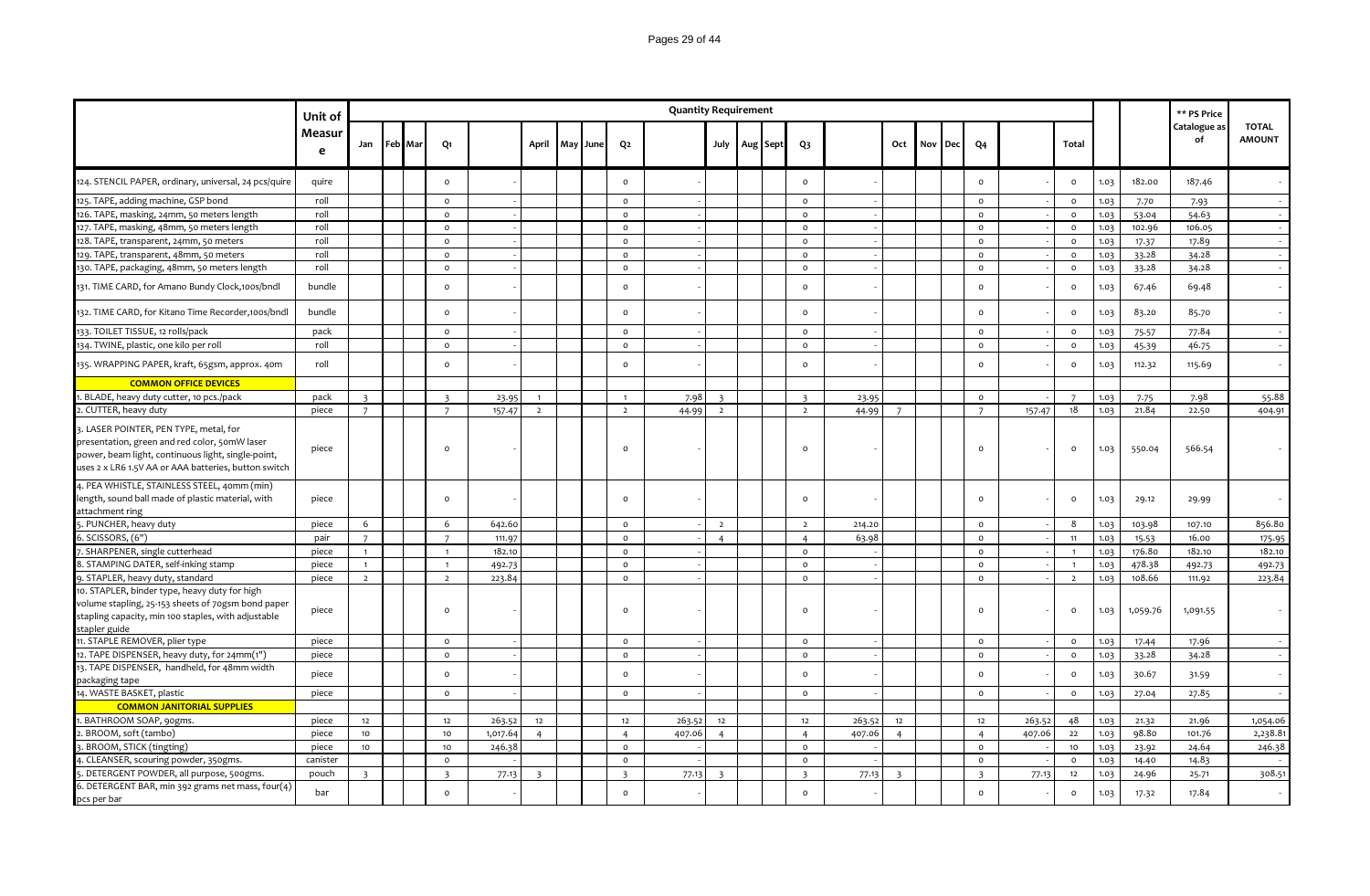|                                                                                                                                                                          | Unit of     |                |                |                |          |  |                |                | <b>Quantity Requirement</b> |      |          |          |     |     |            |                     |                |      |          | ** PS Price        |                               |
|--------------------------------------------------------------------------------------------------------------------------------------------------------------------------|-------------|----------------|----------------|----------------|----------|--|----------------|----------------|-----------------------------|------|----------|----------|-----|-----|------------|---------------------|----------------|------|----------|--------------------|-------------------------------|
|                                                                                                                                                                          | Measur<br>e | Jan            | <b>Feb</b> Mar | Q1             |          |  | April May June | Q <sub>2</sub> |                             | July | Aug Sept | $Q_3$    | Oct | Nov | <b>Dec</b> | Q <sub>4</sub>      | <b>Total</b>   |      |          | Catalogue as<br>of | <b>TOTAL</b><br><b>AMOUNT</b> |
| 7. DISINFECTANT SPRAY, 400 grams net content                                                                                                                             | can         | 5              |                | 5              | 589.16   |  |                | $\circ$        |                             |      |          | $\circ$  |     |     |            | $\mathsf{o}$        | 5              | 1.03 | 114.40   | 117.83             | 589.16                        |
| 8. DUST PAN, non-rigid plastic, with detachable<br>handle                                                                                                                | piece       |                |                | $\circ$        |          |  |                | $\mathsf{o}\,$ |                             |      |          | $\circ$  |     |     |            | $\circ$             | $\circ$        | 1.03 | 36.28    | 37.37              | $\sim$                        |
| 9. FLOOR WAX, paste, natural, 2kgs.                                                                                                                                      | can         |                |                | $\circ$        |          |  |                | $\circ$        |                             |      |          | $\circ$  |     |     |            | $\circ$             | $\circ$        | 1.03 | 223.60   | 230.31             | $\sim$                        |
| 10. FLOOR WAX, paste, red, 2kgs.                                                                                                                                         | can         |                |                | $\circ$        |          |  |                | $\mathsf{o}\,$ |                             |      |          | $\circ$  |     |     |            | $\mathsf{o}$        | $\circ$        | 1.03 | 218.40   | 224.95             |                               |
| 11. FLOOR WAX, liquid type, 3.75-5.0L/ plastic<br>container                                                                                                              | container   |                |                | $\circ$        |          |  |                | $\mathsf{o}\,$ |                             |      |          | $\circ$  |     |     |            | $\circ$             | $\circ$        | 1.03 | 370.50   | 381.62             |                               |
| 12. FURNITURE CLEANER, 300mL/can min                                                                                                                                     | can         | 5              |                | $5^{\circ}$    | 436.51   |  |                | $\circ$        |                             |      |          | $\circ$  |     |     |            | $\circ$             | $5^{\circ}$    | 1.03 | 84.76    | 87.30              | 436.51                        |
| 13. INSECTICIDE, 600mL/can                                                                                                                                               | can         |                |                | $\circ$        |          |  |                | $\circ$        |                             |      |          | $\circ$  |     |     |            | $\circ$             | $\circ$        | 1.03 | 117.52   | 121.05             | $\sim$                        |
| 14. MOP BUCKET, heavy duty, hard plastic, min:<br>370mm(L), 475mm(W), 245mm(H); 30L capacity,<br>with 4 wheel ball caster, with squeezer, with<br>precautionary markings | piece       | $\overline{2}$ |                | $\overline{2}$ | 3,856.32 |  |                | $\circ$        |                             |      |          | $\circ$  |     |     |            | $\circ$             | $\overline{2}$ | 1.03 | 1,872.00 | 1,928.16           | 3,856.32                      |
| 15. MOPHANDLE, screw type, aluminum handle                                                                                                                               | piece       | 2              |                | $\overline{2}$ | 257.09   |  |                | $\circ$        |                             |      |          | $\circ$  |     |     |            | $\circ$             | $\overline{2}$ | 1.03 | 124.80   | 128.54             | 257.09                        |
| 16. MOPHANDLE, screw type, wooden handle                                                                                                                                 | piece       |                |                | $\circ$        |          |  |                | $\circ$        |                             |      |          | $\circ$  |     |     |            | $\circ$             |                | 1.03 | 93.60    | 96.41              |                               |
| 17. MOPHEAD, 100% rayon, 400g                                                                                                                                            | piece       | 10             |                | 10             | 856.96   |  |                | $\circ$        |                             |      |          | $\circ$  |     |     |            | $\mathsf{o}$        | 10             | 1.03 | 83.20    | 85.70              | 856.96                        |
| 18. RAG, COTTON, (7") in diameter, assorted colors                                                                                                                       | kilo        | $\overline{5}$ |                | 5              | 224.95   |  |                | $\mathsf{o}\,$ |                             |      |          | $\circ$  |     |     |            | $\circ$             | 5              | 1.03 | 43.68    | 44.99              | 224.95                        |
| 19. SCOURING PAD, economy size                                                                                                                                           | pack        |                |                | $\circ$        |          |  |                | $\circ$        |                             |      |          | $\circ$  |     |     |            | $\circ$             | $\circ$        | 1.03 | 117.36   | 120.88             |                               |
| 20. TOILET BOWL & URINAL CLEANER, 900ml                                                                                                                                  | bottle      | 12             |                | 12             | 514.18   |  |                | $\circ$        |                             |      |          | $\circ$  |     |     |            | $\circ$             | 12             | 1.03 | 41.60    | 42.85              | 514.18                        |
| 21. TOILET DEODORANT CAKE, deoderizer/moth<br>proofer 50gms, 3 pcs/pack                                                                                                  | box         | 12             |                | 12             | 289.22   |  |                | $\circ$        |                             |      |          | $\circ$  |     |     |            | $\circ$             | 12             | 1.03 | 23.40    | 24.10              | 289.22                        |
| 22. TRASHBAG, plastic, black, (XL), 10 pcs per pack<br>per roll                                                                                                          | roll        | 5              |                | 5              | 743.66   |  |                | $\mathsf{o}\,$ |                             |      |          | $\Omega$ |     |     |            | $\mathsf{o}$        | 5              | 1.03 | 144.40   | 148.73             | 743.66                        |
| <b>LEGAL SIZE PAPER</b>                                                                                                                                                  |             |                |                |                |          |  |                |                |                             |      |          |          |     |     |            |                     |                |      |          |                    |                               |
| 1. PAPER, bond, Premium Grade                                                                                                                                            | ream        |                |                | $\circ$        |          |  |                | $\circ$        |                             |      |          | $\circ$  |     |     |            | $\circ$             | $\circ$        | 1.03 | 109.02   | 112.29             | $\sim$                        |
| 2. PAPER, mimeograph, Groundwood                                                                                                                                         | ream        |                |                | $\circ$        |          |  |                | $\circ$        |                             |      |          | $\circ$  |     |     |            | $\mathsf{o}\xspace$ | $\circ$        | 1.03 | 92.46    | 95.23              | $\sim$                        |
| 3. PAPER, mimeograph, Whitewove                                                                                                                                          | ream        |                |                | $\circ$        |          |  |                | $\circ$        |                             |      |          | $\circ$  |     |     |            | $\circ$             | $\circ$        | 1.03 | 112.84   | 116.23             | $\sim$                        |
| 4. PAPER, for Plain Paper Copier                                                                                                                                         | ream        |                |                | $\circ$        |          |  |                | $\circ$        |                             |      |          | $\circ$  |     |     |            | $\circ$             | $\mathsf{o}$   | 1.03 | 112.99   | 116.38             | $\sim$                        |
| 5. PAPER, multicopy, legal, for laser printing                                                                                                                           | ream        |                |                | $\circ$        |          |  |                | $\circ$        |                             |      |          | $\circ$  |     |     |            | $\circ$             | $\circ$        | 1.03 | 131.06   | 134.99             | $\sim$                        |
| <b>COMMON OFFICE EQUIPMENT</b>                                                                                                                                           |             |                |                |                |          |  |                |                |                             |      |          |          |     |     |            |                     |                |      |          |                    |                               |
| 1. AIRPOT, 3.8 liters, w/ dispenser                                                                                                                                      | unit        |                |                | $\circ$        |          |  |                | $\circ$        |                             |      |          | $\circ$  |     |     |            | $\circ$             | $\circ$        | 1.03 | 1,248.00 | 1,285.44           | $\sim$                        |
| 2. CALCULATOR, desktop, heavy duty printing, 12<br>digits, two(2) color print/illuminated display, AC<br>power source, Canon                                             | unit        |                |                | $\Omega$       |          |  |                | $\circ$        |                             |      |          | $\Omega$ |     |     |            | $\circ$             | $\circ$        | 1.03 | 1,944.80 | 2,003.14           |                               |
| 3. CALCULATOR, desktop, mini-printer type,12 digits,<br>AC/DC power source, with ink roller & adaptor                                                                    | unit        |                |                | $\circ$        |          |  |                | $\mathsf{o}\,$ |                             |      |          | $\circ$  |     |     |            | $\mathsf{o}\,$      | $\circ$        | 1.03 | 930.80   | 958.72             |                               |
| 4. CALCULATOR, scientific, 10 digits, casedot matirx,<br>solar/ cell type power source                                                                                   | unit        |                |                | $\circ$        |          |  |                | $\mathsf{o}\,$ |                             |      |          | $\circ$  |     |     |            | $\circ$             | $\circ$        | 1.03 | 413.92   | 426.34             |                               |
| 5. CALCULATOR, compact, electronic, LCD, desktop,<br>display, 12 digits, two-way power source                                                                            | unit        |                |                | $\circ$        |          |  |                | $\circ$        |                             |      |          | $\circ$  |     |     |            | $\circ$             | $\circ$        | 1.03 | 148.72   | 153.18             |                               |
| 6. CHAIR, monobloc, without armrest, beige                                                                                                                               | unit        |                |                | $\circ$        |          |  |                | $\circ$        |                             |      |          | $\circ$  |     |     |            | $\circ$             | $\circ$        | 1.03 | 280.80   | 289.22             |                               |
| 7. CHAIR, monobloc, without armrest, white                                                                                                                               | unit        |                |                | $\Omega$       |          |  |                | $\Omega$       |                             |      |          | $\circ$  |     |     |            | $\Omega$            | $\circ$        | 1.03 | 280.80   | 289.22             |                               |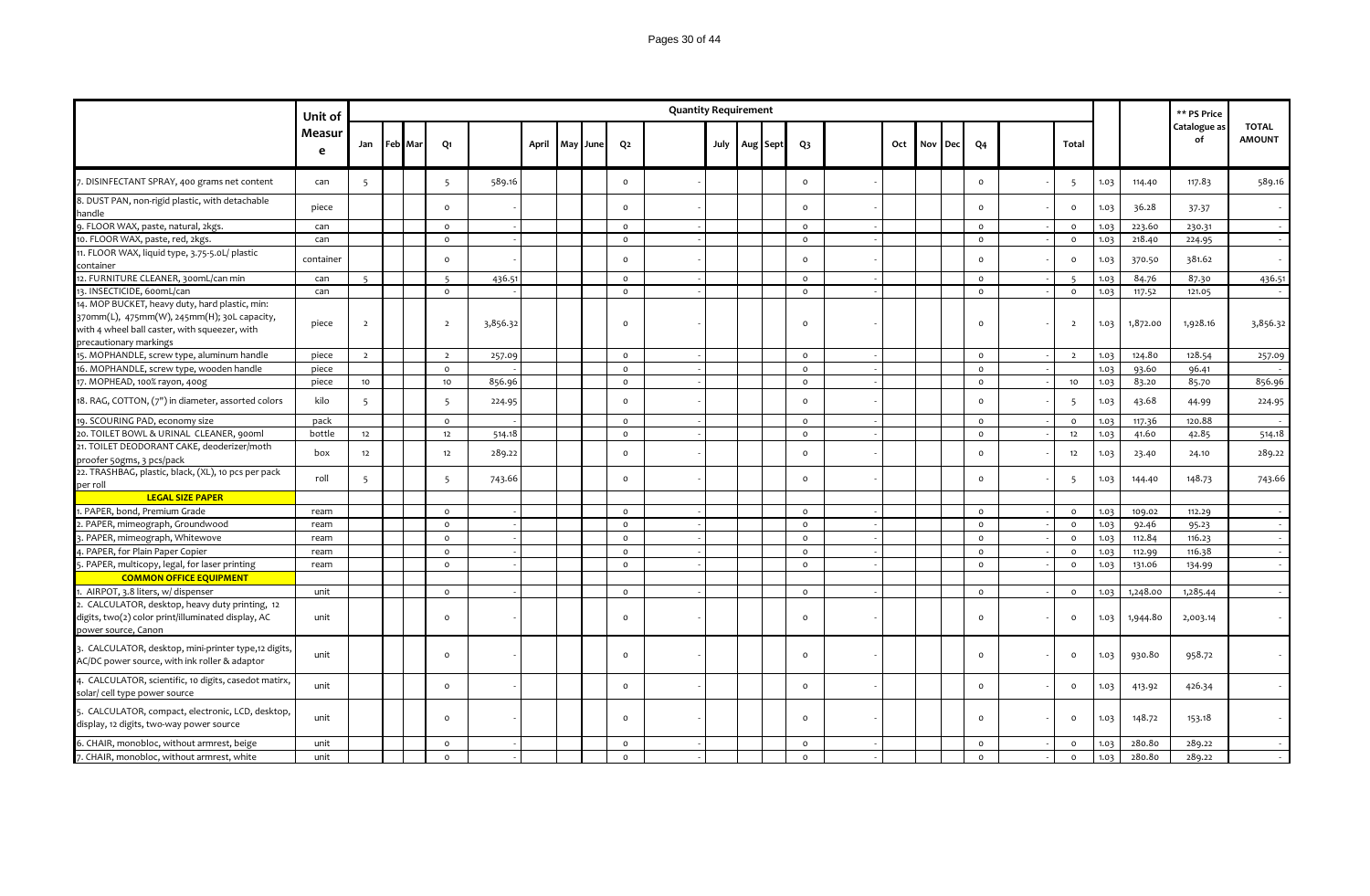|                                                                                                                                                                                                                                                          | Unit of                |             |          |       |     |      |                | <b>Quantity Requirement</b> |  |               |                     |     |     |            |              |          |      |           | ** PS Price        |                               |
|----------------------------------------------------------------------------------------------------------------------------------------------------------------------------------------------------------------------------------------------------------|------------------------|-------------|----------|-------|-----|------|----------------|-----------------------------|--|---------------|---------------------|-----|-----|------------|--------------|----------|------|-----------|--------------------|-------------------------------|
|                                                                                                                                                                                                                                                          | Measur<br>$\mathbf{e}$ | Jan Feb Mar | Q1       | April | May | June | Q <sub>2</sub> |                             |  | July Aug Sept | Q <sub>3</sub>      | Oct | Nov | <b>Dec</b> | Q4           | Total    |      |           | Catalogue as<br>of | <b>TOTAL</b><br><b>AMOUNT</b> |
| 8. DIGITAL VOICE RECORDER, 4GB, memory, stereo<br>channel, MP3, WMA, recording and playback format,<br>with earphone jack, built-in microphone, with USB<br>cable, rechargeable batteries, instructional manual,<br>carrying pouch, hand strap, earphone | unit                   |             | $\Omega$ |       |     |      | $\Omega$       |                             |  |               | $\circ$             |     |     |            | $\circ$      | $\circ$  | 1.03 | 6,188.00  | 6,373.64           |                               |
| 9. DOCUMENT CAMERA, w/ DVI port, four (4),<br>reference points demarcate viewing area, 16 times,<br>(1600%) consecutive zoom, PC and Doc Cam VS                                                                                                          | unit                   |             | $\circ$  |       |     |      | $\Omega$       |                             |  |               | $\circ$             |     |     |            | $\circ$      | $\circ$  | 1.03 | 25,168.00 | 25,923.04          |                               |
| 10. ELECTRIC FAN, orbit type                                                                                                                                                                                                                             | unit                   |             | $\circ$  |       |     |      | $\circ$        |                             |  |               | $\circ$             |     |     |            | $\circ$      | $\circ$  | 1.03 | 1,245.92  | 1,283.30           |                               |
| 11. ELECTRIC FAN, with stand                                                                                                                                                                                                                             | unit                   |             | $\circ$  |       |     |      | $\circ$        |                             |  |               | $\circ$             |     |     |            | $\circ$      | $\circ$  | 1.03 | 819.52    | 844.11             |                               |
| 12. ELECTRIC FAN, wall type                                                                                                                                                                                                                              | unit                   |             | $\circ$  |       |     |      | $\circ$        |                             |  |               | $\mathsf{o}\xspace$ |     |     |            | $\circ$      | $\circ$  | 1.03 | 933.92    | 961.94             |                               |
| 13. ELECTRIC FAN, industrial, 18" metal blade                                                                                                                                                                                                            | unit                   |             | $\circ$  |       |     |      | $\circ$        |                             |  |               | $\circ$             |     |     |            | $\circ$      | $\circ$  | 1.03 | 1,037.92  | 1,069.06           |                               |
| 14. FACSIMILE TRANSCEIVER, uses thermal paper,<br>50m/roll, for documents 216mm x 600mm, 15 sec,<br>transmission speed, running width 2018mm,<br>document feeder holds 10 pages, with automatic<br>paper cutter, redial, and fax/tel switchover          | unit                   |             | $\circ$  |       |     |      | $\circ$        |                             |  |               | $\circ$             |     |     |            | $\circ$      | $\circ$  | 1.03 | 3,502.72  | 3,607.80           |                               |
| 15. FIRE EXTINGUISHER, dry chemical, for ABC class,<br>of fire, stored pressure type, non-electrical<br>conductor, non-toxic, non-corrosive, 4.5kg (10lbs.),<br>brand new                                                                                | unit                   |             | $\Omega$ |       |     |      | $\Omega$       |                             |  |               | $\circ$             |     |     |            | $\circ$      | $\circ$  | 1.03 | 1,295.84  | 1,334.72           |                               |
| 16. FIRE EXTINGUISHER, pure HCFC 123, with fire<br>rating of 1A, 1BC for ABC class of fire, stored pressure<br>type, non-electrical conductor, 4.5kg (10 lbs),<br>brand new                                                                              | unit                   |             | $\circ$  |       |     |      | $\Omega$       |                             |  |               | $\circ$             |     |     |            | $\circ$      | $\circ$  | 1.03 | 3,939.52  | 4,057.71           |                               |
| 17. MEGAPHONE, portable sound system, all ABS<br>resin body, 330mm length, 200mm Horn Diameter,<br>16 watts(min), 300 meters(min), rechargeable, with<br>buyilt-in siren, red or blue color                                                              | unit                   |             | $\circ$  |       |     |      | $\circ$        |                             |  |               | $\circ$             |     |     |            | $\circ$      | $\circ$  | 1.03 | 2,704.00  | 2,785.12           |                               |
| 18. MULTIMEDIA PROJECTOR, 3000 ansi Lumens,<br>3600 hours lamp life, supports SVGA to SXGA,<br>(compressed) resolution                                                                                                                                   | unit                   |             | $\circ$  |       |     |      | $\Omega$       |                             |  |               | $\mathsf{o}$        |     |     |            | $\circ$      | $\circ$  | 1.03 | 18,616.00 | 19,174.48          |                               |
| 19. PAPER TRIMMER/CUTTING MACHINE, 350MM<br>cutting size, 30 sheets cutting cap., automatic<br>clamping, stationery blade guard, A4-A6 format<br>indications                                                                                             | unit                   |             | $\circ$  |       |     |      | $\Omega$       |                             |  |               | $\circ$             |     |     |            | $\mathsf{o}$ | $\circ$  | 1.03 | 8,398.00  | 8,649.94           |                               |
| 20. PAPER SHREDDER, 220mm feed opening, 4mm<br>shred width, 0.06m/sec shred speed, 6-8 sheets<br>performance, approx 5kg in weight                                                                                                                       | unit                   |             | $\circ$  |       |     |      | $\Omega$       |                             |  |               | $\circ$             |     |     |            | $\circ$      | $\circ$  | 1.03 | 3,120.00  | 3,213.60           |                               |
| 21. PRINTER, automatic data processing, impact, dot<br>matrix, 9-pins, 136 columns, complete w/ ribbons,<br>cables and manual                                                                                                                            | unit                   |             | $\circ$  |       |     |      | $\Omega$       |                             |  |               | $\circ$             |     |     |            | $\circ$      | $\circ$  | 1.03 | 16,640.00 | 17,139.20          |                               |
| 22. PRINTER, impact dot matrix, 9-pin, 80 columns,<br>with ribbon, cables and manual, ribbons, cables and<br>manual, LX-310+ II                                                                                                                          | unit                   |             | $\circ$  |       |     |      | $\Omega$       |                             |  |               | $\circ$             |     |     |            | $\Omega$     | $\Omega$ | 1.03 | 5,831.52  | 6,006.47           |                               |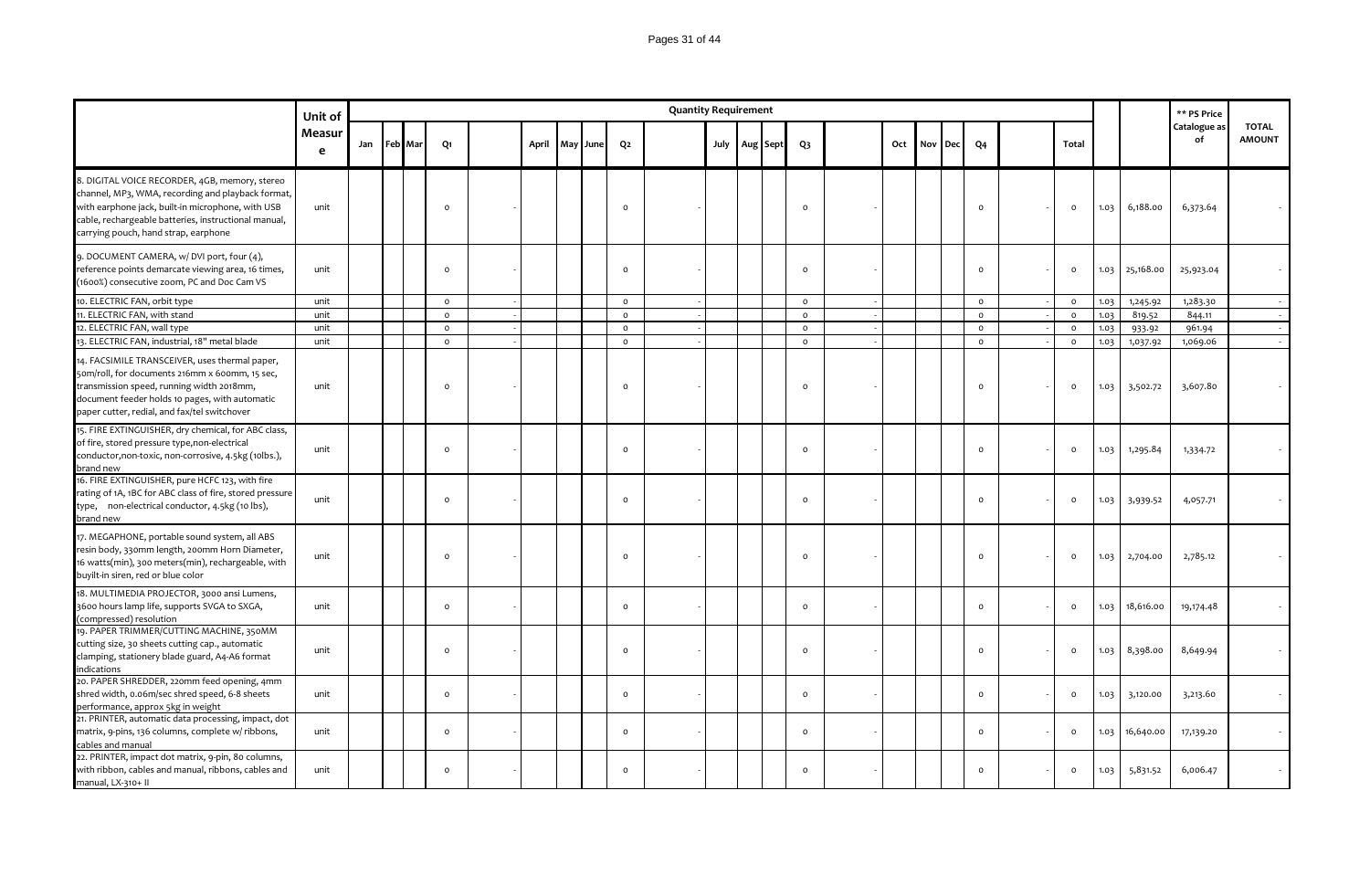|                                                                                                                                                                                                                                                                                                                | Unit of     |                                  |         |                                  |                      |       |     |      |                         | <b>Quantity Requirement</b> |      |          |                                            |        |     |     |            |                         |        |                                  |              |                      | ** PS Price          |                               |
|----------------------------------------------------------------------------------------------------------------------------------------------------------------------------------------------------------------------------------------------------------------------------------------------------------------|-------------|----------------------------------|---------|----------------------------------|----------------------|-------|-----|------|-------------------------|-----------------------------|------|----------|--------------------------------------------|--------|-----|-----|------------|-------------------------|--------|----------------------------------|--------------|----------------------|----------------------|-------------------------------|
|                                                                                                                                                                                                                                                                                                                | Measur<br>e | Jan                              | Feb Mar | Q1                               |                      | April | May | June | Q <sub>2</sub>          |                             | July | Aug Sept | Q3                                         |        | Oct | Nov | <b>Dec</b> | Q4                      |        | Total                            |              |                      | Catalogue as<br>of   | <b>TOTAL</b><br><b>AMOUNT</b> |
| 23. PRINTER, laser, 24ppm printing speed, 1200 x<br>1200 dpi, with power cord, interface cable, software<br>drivers and complete documentation                                                                                                                                                                 | unit        |                                  |         | $\circ$                          |                      |       |     |      | $\Omega$                |                             |      |          | $\circ$                                    |        |     |     |            | $\circ$                 |        | $\circ$                          | 1.03         | 1,653.60             | 1,703.21             |                               |
| 24. PRINTER, impact dot matrix, 24-pins, 136<br>columns, 480 cps print speed, parallel or USB<br>interface, manual/tractor feeder paper handling,<br>220VAC/60Hz, with power cable, data cable,<br>software driver (if any), manual and ribbon cartridge                                                       | unit        |                                  |         | $\Omega$                         |                      |       |     |      | $\Omega$                |                             |      |          | $\Omega$                                   |        |     |     |            | $\circ$                 |        | $\circ$                          | 1.03         | 18,417.17            | 18,969.69            |                               |
| 25. PRINTER, inkjet, wireless capable, 55 ppm speed<br>with 2.0" MGD display, 512 MB memory, 500 sheets<br>input tray, duplex printing capable                                                                                                                                                                 | unit        |                                  |         | $\circ$                          |                      |       |     |      | $\Omega$                |                             |      |          | $\circ$                                    |        |     |     |            | $\circ$                 |        |                                  | 1.03         | 23,600.00            | 24,308.00            |                               |
| 26. PUNCHING/BINDING MACHINE, two(2) hand lever<br>system, 34cm or 13" (24 holes) punching, width<br>adjustable to any format, binds 425 sheets, or up to<br>2" thick, all metal construction                                                                                                                  | unit        |                                  |         | $\circ$                          |                      |       |     |      | $\circ$                 |                             |      |          | $\circ$                                    |        |     |     |            | $\circ$                 |        | $\circ$                          | 1.03         | 10,398.96            | 10,710.93            |                               |
| 27. TABLE, monobloc, square, 36" X 36", white,<br>four(4) seater, for indoor and outdoor use                                                                                                                                                                                                                   | unit        |                                  |         | $\circ$                          |                      |       |     |      | $\circ$                 |                             |      |          | $\mathsf{o}$                               |        |     |     |            | $\circ$                 |        | $\circ$                          | 1.03         | 1,232.40             | 1,269.37             |                               |
| 28. TABLE, monobloc, square, 36" X 36", beige,<br>four(4) seater, for indoor and outdoor use                                                                                                                                                                                                                   | unit        |                                  |         | $\circ$                          |                      |       |     |      | $\Omega$                |                             |      |          | $\mathsf{o}\xspace$                        |        |     |     |            | $\circ$                 |        | $\circ$                          | 1.03         | 1,233.40             | 1,270.40             |                               |
| 29. ELECTRONIC TIME RECORDER, (bundy clock),<br>electronic, compact design with large clock face, 2-<br>color ribbon, with dot matrix printer, wall or desk<br>mount, 220 volts                                                                                                                                | unit        |                                  |         | $\circ$                          |                      |       |     |      | $\Omega$                |                             |      |          | $\circ$                                    |        |     |     |            | $\circ$                 |        | $\circ$                          | 1.03         | 3,056.44             | 3,148.13             |                               |
| 30. WIRELESS-N ROUTER, 300 MBPS, 2.4GHz<br>Frequency Band, Standard IEEE 802.11G, IEEE 802.11n,<br>IEEE 802.3u, IEEE 802.3, Microsoft Windows<br>2000/XP/Vista/XP SP3/7 System Requirements, FCC<br>Class B, Wifi Certification, 4 x 10/100 ports, 1 x 10/100<br>WAN port, WPA, WPA2, NAT, SPI, VPN pass thru, | unit        |                                  |         | $\circ$                          |                      |       |     |      | $\circ$                 |                             |      |          | $\circ$                                    |        |     |     |            | $\circ$                 |        | $\mathbf 0$                      | 1.03         | 1,037.92             | 1,069.06             |                               |
| <b>HANDBOOKS ON PROCUREMENT</b>                                                                                                                                                                                                                                                                                |             |                                  |         |                                  |                      |       |     |      |                         |                             |      |          |                                            |        |     |     |            |                         |        |                                  |              |                      |                      |                               |
| HANDBOOK ON PHILIPPINE GOVERNMENT<br>PROCUREMENT-RA 9184(6th Edition), 6" x 9", 300                                                                                                                                                                                                                            | piece       |                                  |         | $\circ$                          |                      |       |     |      | $\Omega$                |                             |      |          | $\mathsf{o}$                               |        |     |     |            | $\mathsf{o}$            |        | $\circ$                          | 1.03         | 28.90                | 29.77                |                               |
|                                                                                                                                                                                                                                                                                                                |             |                                  |         |                                  |                      |       |     |      |                         |                             |      |          |                                            |        |     |     |            |                         |        |                                  |              |                      |                      |                               |
| <b>Office Equipment and Accessories</b>                                                                                                                                                                                                                                                                        |             |                                  |         |                                  |                      |       |     |      |                         |                             |      |          |                                            |        |     |     |            |                         |        |                                  |              |                      |                      |                               |
| 1. Battery Charger                                                                                                                                                                                                                                                                                             | pc.         | 5                                |         | 5                                | 5,000.00             |       |     |      | $\circ$                 |                             |      |          | $\mathsf{o}\xspace$                        |        |     |     |            | $\circ$                 |        | $\overline{5}$                   | 1.03         | 970.87               | 1,000.00             | 5,000.00                      |
| 2. Battery Charger (for 2A & 3A)                                                                                                                                                                                                                                                                               | pcs.        | $\overline{1}$                   |         | $\mathbf{1}$                     | 1,500.00             |       |     |      | $\circ$                 |                             |      |          | $\circ$                                    |        |     |     |            | $\circ$                 |        | $\overline{1}$                   | 1.03         | 1,456.31             | 1,500.00             | 1,500.00                      |
| 3. Belden UTP Cat5e                                                                                                                                                                                                                                                                                            | boxes       | $\overline{1}$                   |         | $\overline{1}$                   | 9,000.00             |       |     |      | $\circ$                 |                             |      |          | $\circ$                                    |        |     |     |            | $\circ$                 |        | $\mathbf{1}$                     | 1.03         | 8,737.86             | 9,000.00             | 9,000.00                      |
| 4. Panasonic Eneloop Pro AA(4X) & Charger                                                                                                                                                                                                                                                                      | set         | $\overline{1}$                   |         | $\overline{1}$                   | 3,150.00             |       |     |      | $\circ$                 |                             |      |          | $\circ$                                    |        |     |     |            | $\circ$                 |        | $\overline{1}$                   | 1.03         | 3,058.25             | 3,150.00             | 3,150.00                      |
| 5.Push Cart<br>6.Sony NP-FW50 Battery                                                                                                                                                                                                                                                                          | pc<br>pcs.  | $\overline{1}$<br>$\overline{1}$ |         | $\overline{1}$<br>$\overline{1}$ | 7,000.00<br>5,000.00 |       |     |      | $\mathsf{o}$<br>$\circ$ |                             |      |          | $\mathsf{o}\xspace$<br>$\mathsf{o}\xspace$ |        |     |     |            | $\circ$<br>$\mathsf{o}$ |        | $\overline{1}$<br>$\overline{1}$ | 1.03<br>1.03 | 6,796.12<br>4,854.37 | 7,000.00<br>5,000.00 | 7,000.00<br>5,000.00          |
| 7. Stanley 3 pc Basic Plier Set                                                                                                                                                                                                                                                                                | pcs.        | $\overline{1}$                   |         | $\overline{1}$                   | 2,000.00             |       |     |      | $\circ$                 |                             |      |          | $\circ$                                    |        |     |     |            | $\circ$                 |        | $\overline{1}$                   | 1.03         | 1,941.75             | 2,000.00             | 2,000.00                      |
| 8. Stanley Precision Screwdriver (6pcs) Set                                                                                                                                                                                                                                                                    | set         | $\overline{1}$                   |         | $\overline{1}$                   | 800.00               |       |     |      | $\circ$                 |                             |      |          | $\circ$                                    |        |     |     |            | $\circ$                 |        | $\overline{1}$                   | 1.03         | 776.70               | 800.00               | 800.00                        |
| <b>Office Supplies</b>                                                                                                                                                                                                                                                                                         |             |                                  |         |                                  |                      |       |     |      |                         |                             |      |          |                                            |        |     |     |            |                         |        |                                  |              |                      |                      |                               |
| 1. A3 Paper, subs 20                                                                                                                                                                                                                                                                                           | reams       | $\overline{1}$                   |         | $\overline{1}$                   | 305.00               |       |     |      | $\circ$                 |                             |      |          | $\mathsf{o}$                               |        |     |     |            | $\overline{1}$          | 305.00 | $\overline{2}$                   | 1.03         | 296.12               | 305.00               | 610.01                        |
| 2. Ballpen, Black                                                                                                                                                                                                                                                                                              | pcs.        | 69                               |         | 69                               | 414.34               | 69    |     |      | 69                      | 414.34                      | 69   |          | 69                                         | 414.34 | 69  |     |            | 69                      | 414.34 | 276                              | 1.03         | 5.83                 | 6.00                 | 1,657.35                      |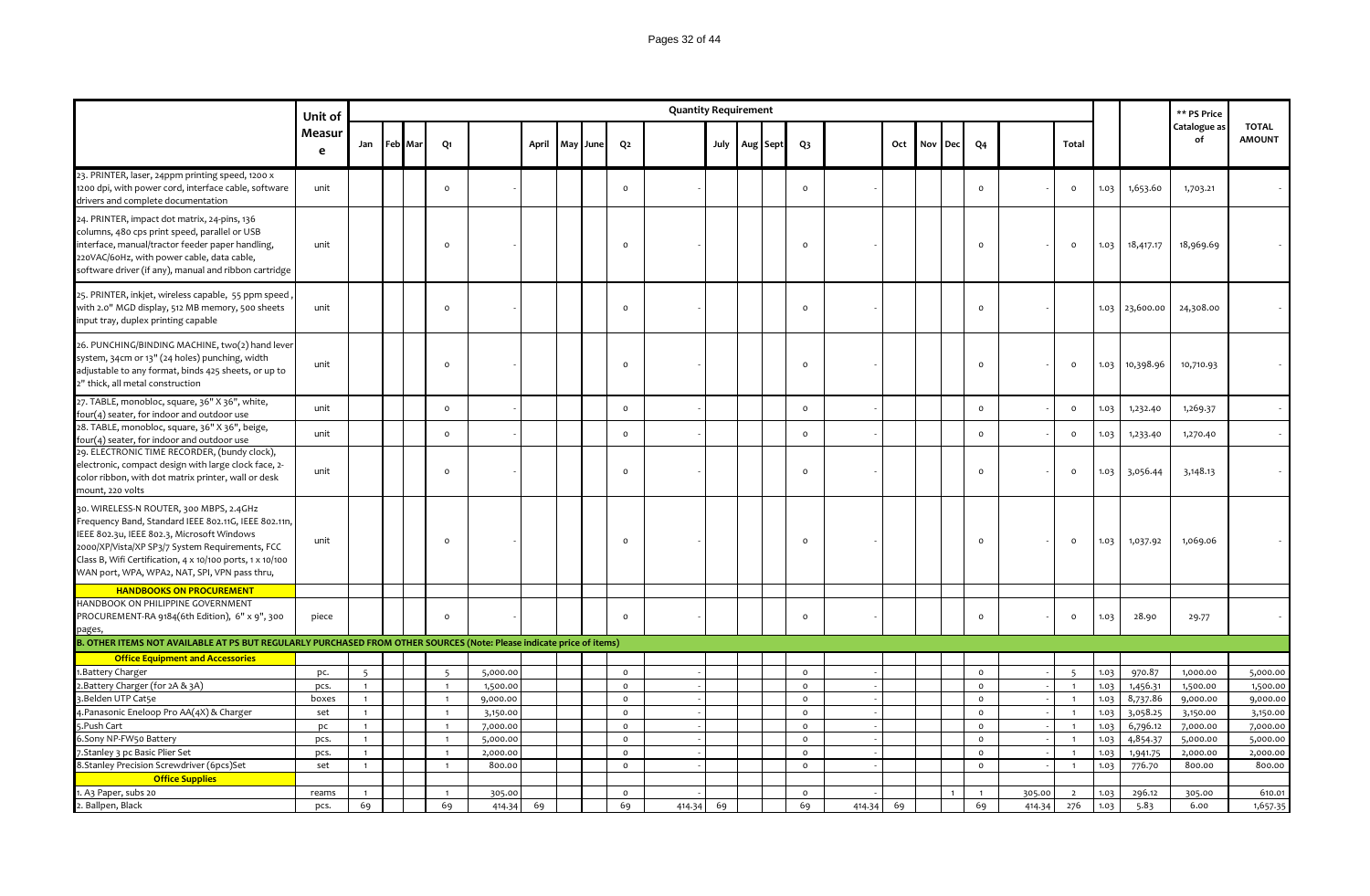### Pages 33 of 44

| Catalogue as<br><b>TOTAL</b><br>Measur<br><b>AMOUNT</b><br>of<br>April<br>Oct<br>Feb Mar<br>Q1<br>Q <sub>2</sub><br>July<br>Q3<br>Dec<br>Q <sub>4</sub><br>Total<br>Jan<br>May<br>June<br>Aug Sept<br>Nov<br>e<br>3. Ballpen, Blue<br>576.47<br>24<br>144.12<br>24<br>24<br>144.12<br>24<br>24<br>144.12<br>24<br>24<br>144.12<br>96<br>1.03<br>5.83<br>6.00<br>pcs.<br>24<br>28<br>28<br>28<br>28<br>1. Battery Black 2A,<br>30<br>30<br>600.08<br>30<br>30<br>600.08<br>560.07<br>560.07<br>116<br>1.03<br>19.42<br>20.00<br>2,320.30<br>pcs.<br>5. Battery 2A, rechargeable 1.2v<br>12<br>2,160.03<br>$12$<br>12<br>2,160.03<br>720.01<br>174.76<br>180.00<br>5,760.09<br>pcs.<br>12<br>$\overline{4}$<br>$\overline{4}$<br>$\overline{4}$<br>$\overline{4}$<br>720.01<br>32<br>1.03<br>2,880.3<br>Battery, Black 3A<br>24<br>24<br>24<br>24<br>24<br>24<br>96<br>24<br>720.09<br>720.09<br>24<br>720.09<br>720.09<br>1.03<br>29.13<br>30.00<br>pcs.<br>7. Battery, 3A, rechargeable 12v<br>10<br>10<br>$\circ$<br>10<br>pcs.<br>1,999.95<br>10<br>1,999.95<br>$\circ$<br>20<br>1.03<br>194.17<br>200.00<br>3,999.90<br>8. Book Cover Binding Paper<br>20<br>20<br>20<br>20<br>20<br>80<br>pcs.<br>1,100.04<br>20<br>1,100.04<br>20<br>1,100.04<br>20<br>1,100.04<br>1.03<br>53.40<br>55.00<br>4,400.16<br>76<br>76<br>13,680.2<br>76<br>76<br>13,680.21<br>76<br>13,680.2<br>76<br>13,680.2<br>9. Book Paper Long, subs. 20<br>76<br>76<br>1.03<br>174.76<br>180.00<br>54,720.85<br>reams<br>304<br>78<br>78<br>78<br>78<br>78<br>78<br>10. Boook Paper Short, subs. 20<br>78<br>12,480.02<br>12,480.02<br>78<br>12,480.02<br>12,480.02<br>reams<br>312<br>1.03<br>155-34<br>160.00<br>49,920.06<br>310.68<br>1,280.00<br>11. Carbon Paper, Long, Film<br>320.00<br>1.03<br>320.00<br>320.00<br>320.00<br>320.00<br>pcs.<br>$\mathbf{1}$<br>$\mathbf{1}$<br>$\overline{1}$<br>$\overline{1}$<br>$\mathbf{1}$<br>$\overline{1}$<br>$\overline{1}$<br>$\overline{4}$<br>$\overline{1}$<br>288.24<br>12<br>5.83<br>12. Cartolina, Golden Yellow<br>12<br>12<br>72.06<br>12<br>72.06<br>12<br>72.06<br>12<br>12<br>72.06<br>48<br>1.03<br>6.00<br>pcs.<br>12<br>38.83<br>13. Chip Board No. 25<br>20<br>20<br>799.98<br>20<br>20<br>20<br>20<br>20<br>80<br>pcs.<br>799.98<br>20<br>799.98<br>799.98<br>1.03<br>40.00<br>3,199.92<br>12<br>$\circ$<br>38.83<br>14. Clearbook, Long<br>12<br>479.99<br>12<br>12<br>479.99<br>$\mathsf{o}$<br>24<br>1.03<br>40.00<br>959.98<br>pcs.<br>15. Clearbook, Short,<br>18<br>665.99<br>333.00<br>$\circ$<br>$\mathbf{q}$<br>333.00<br>$\circ$<br>1.03<br>35.92<br>37.00<br>pcs.<br>Q<br>q<br>$\mathbf{q}$<br>16. Cord 4mm (36yards/roll)<br>rolls<br>$\overline{3}$<br>$\mathsf{o}$<br>$\overline{\mathbf{3}}$<br>$\mathsf{o}$<br>6<br>1.03<br>58.25<br>60.00<br>$\overline{\mathbf{3}}$<br>179.99<br>$\overline{3}$<br>179.99<br>359.99<br>17. Double Sided Tape 1" (no foam)<br>$\overline{\mathbf{z}}$<br>$\overline{\mathbf{3}}$<br>74.99<br>$\overline{\mathbf{3}}$<br>74.99<br>74.99<br>1.03<br>24.27<br>25.00<br>299.98<br>pcs.<br>$\overline{\mathbf{z}}$<br>74.99<br>$\overline{\mathbf{3}}$<br>$\overline{\mathbf{z}}$<br>12<br>18. Double Sided Tape 1/2" (no foam)<br>$\overline{3}$<br>$\overline{\mathbf{3}}$<br>37.51<br>$\overline{3}$<br>$\overline{\mathbf{3}}$<br>37.51<br>$\overline{\mathbf{3}}$<br>$\overline{\mathbf{3}}$<br>37.51<br>12.14<br>150.05<br>pcs.<br>$\overline{\mathbf{z}}$<br>37.51<br>$\overline{3}$<br>12<br>1.03<br>12.50<br>19. Electronic Calculator Paper Tape<br>$\mathsf{q}$<br>36<br>1.03<br>16.00<br>575.96<br>pcs.<br>9<br>Q<br>143.99<br>$\mathbf{q}$<br>143.99<br>Q<br>$\mathbf{q}$<br>143.99<br>$\mathbf{q}$<br>$\mathbf{q}$<br>143.99<br>15.53<br>8<br>20. Electronic Calculator Ribbon<br>80.00<br>$\circ$<br>160.00<br>pcs.<br>$\circ$<br>$\overline{4}$<br>$\overline{4}$<br>$\overline{4}$<br>$\overline{4}$<br>80.00<br>1.03<br>19.42<br>20.00<br>21. ENVELOPE, Long, Brown<br>288<br>90<br>179.84<br>54<br>54<br>90<br>179.84<br>54<br>54<br>575.48<br>pcs.<br>90<br>107.90<br>90<br>107.90<br>1.03<br>1.94<br>2.00<br>78<br>78<br>78<br>22. NVELOPE, Short, Brown<br>136.50<br>42<br>78<br>42<br>73.50<br>136.50<br>42<br>42<br>73.50<br>240<br>1.03<br>1.70<br>419.99<br>pcs.<br>1.75<br>287.99<br>23. Exp Kraft Envelope Long with garter<br>287.99<br>24<br>24<br>287.99<br>24<br>24<br>24<br>287.99<br>11.65<br>24<br>24<br>24<br>96<br>1.03<br>12.00<br>1,151.95<br>pcs.<br>$\circ$<br>24. Fingertip Moistener<br>$\overline{\mathbf{z}}$<br>$\overline{3}$<br>$\overline{3}$<br>$\mathsf{o}$<br>6<br>1.03<br>24.27<br>pcs.<br>75.00<br>$\overline{\mathbf{z}}$<br>75.00<br>25.00<br>149.99<br>84<br>25. FOLDER, Palstic Long<br>27<br>27<br>162.13<br>15<br>27<br>27<br>162.13<br>15<br>1.03<br>5.83<br>6.00<br>504.41<br>pcs.<br>15<br>90.07<br>15<br>90.07<br>26. Folder, Long, Green, Cardboard, with out tab,<br>360.00<br>24<br>360.00<br>24<br>360.00<br>360.00<br>96<br>1.03<br>14.56<br>pcs.<br>24<br>24<br>24<br>24<br>24<br>24<br>15.00<br>1,439.99<br>Expandable<br>27. FOLDER, Sliding, Plastic, Short<br>6<br>6<br>4.85<br>6<br>30.00<br>$\mathsf{o}$<br>6<br>30.00<br>$\circ$<br>1.03<br>5.00<br>60.00<br>pcs.<br>12<br>28. FOLDER, Sliding, Short<br>12<br>12<br>12<br>12<br>4.85<br>239.78<br>12<br>12<br>59.95<br>12<br>12<br>59.95<br>48<br>1.03<br>5.00<br>pcs.<br>59.95<br>59.95<br>29. FOLDER, Short, Plastic<br>27<br>27<br>134.88<br>27<br>134.88<br>4.85<br>15<br>15<br>15<br>15<br>84<br>1.03<br>419.62<br>pcs.<br>74.93<br>27<br>74.93<br>5.00<br>30. FOLDER, Long 14 pts.<br>1,066.84<br>791.88<br>292<br>292<br>1,605.76<br>1,066.84<br>144<br>824<br>5.34<br>5.50<br>4,531.32<br>194<br>194<br>194<br>194<br>144<br>1.03<br>pcs.<br>31. FOLDER, Short 14 pts.<br>569.49<br>569.49<br>1.03<br>4.85<br>2,277.95<br>pcs.<br>114<br>114<br>569.49<br>114<br>114<br>569.49<br>114<br>114<br>114<br>114<br>456<br>5.00<br>288.00<br>32. FOLDER, Sliding, Long<br>48<br>5.83<br>12<br>72.00<br>12<br>12<br>12<br>12<br>12<br>1.03<br>6.00<br>pcs.<br>12<br>72.00<br>12<br>72.00<br>72.00<br>6<br>6<br>6<br>33. FOLDER, Sliding, Plastic, Long<br>36.03<br>$\mathsf{o}$<br>36.03<br>$\mathsf{o}$<br>5.83<br>6.00<br>72.06<br>pcs.<br>6<br>12<br>1.03<br>34.Gel Ink Pen, Black<br>12<br>12<br>240.03<br>12<br>12<br>240.03<br>12<br>12<br>240.03<br>48<br>1.03<br>19.42<br>960.12<br>pcs.<br>12<br>240.03<br>12<br>20.00<br>35. Gel Ink Pen, Blue<br>48<br>960.12<br>12<br>12<br>240.03<br>12<br>12<br>12<br>240.03<br>12<br>12<br>1.03<br>19.42<br>20.00<br>pcs.<br>240.03<br>12<br>240.03<br>36. Gel Ink Pen, Green<br>pcs.<br>$\circ$<br>$\circ$<br>$\circ$<br>$\circ$<br>1.03<br>19.42<br>20.00<br>$\circ$<br>37. Gel Ink Pen, Red<br>16<br>$\overline{7}$<br>$\overline{7}$<br>1.03<br>19.42<br>pcs.<br>$\overline{7}$<br>140.02<br>$\overline{1}$<br>20.00<br>$\overline{7}$<br>140.02<br>$\overline{1}$<br>20.00<br>20.00<br>320.04<br>38. Gel Ink Pen, Violet<br>12<br>$\circ$<br>12<br>480.06<br>pcs.<br>12<br>240.03<br>12<br>240.03<br>$\circ$<br>24<br>1.03<br>19.42<br>20.00<br>39. Gel Pen Refill, Black<br>$\circ$<br>$\circ$<br>$\circ$<br>$\circ$<br>1.03<br>12.62<br>pcs.<br>$\circ$<br>13.00<br>40.Gel Pen Refill, Blue<br>$\circ$<br>$\circ$<br>$\circ$<br>2.62<br>pcs.<br>$\circ$<br>1.03<br>2.70<br>$\circ$<br>41. Gel Pen Refill, Green<br>$\mathsf{o}\,$<br>$\circ$<br>$\circ$<br>$\mathsf{o}$<br>1.03<br>12.62<br>pcs.<br>$\circ$<br>13.00<br>$\mathsf{o}$<br>42. Glue<br>$\circ$<br>1.03<br>67.96<br>galons<br>70.00<br>70.00<br>140.00<br>$\overline{1}$<br>$\overline{2}$<br>70.00<br>$\mathbf{1}$<br>$\mathbf{1}$<br>$\overline{1}$<br>43. Glue (Big)<br>$\circ$<br>2,700.00<br>pcs.<br>$\overline{3}$<br>2,700.00<br>$\overline{3}$<br>$\overline{3}$<br>$\circ$<br>-6<br>1.03<br>873.79<br>900.00<br>5,400.00<br>$\overline{3}$<br>44. Glue Gun (Heavy Duty)<br>$\mathsf{o}\,$<br>$\mathsf{o}$<br>$\circ$<br>$\mathsf{o}$<br>1.03<br>360.00<br>pcs.<br>$\Omega$<br>349.51<br>45. Masking Tape 1"<br>rolls<br>17<br>14<br>17<br>14<br>1,860.24<br>510.07<br>14<br>420.05<br>17<br>510.07<br>420.05<br>62<br>1.03<br>29.13<br>17<br>14<br>30.00<br>46. Masking Tape 2"<br>rolls<br>25<br>25<br>1,249.98<br>22<br>22<br>1,099.98<br>25<br>25<br>1,249.98<br>22<br>22<br>1.03<br>48.54<br>4,699.93<br>1,099.98<br>94<br>50.00<br>47. Paper Clip Vinyl Coated Large<br>$\mathsf{o}\,$<br>$\Omega$<br>$\circ$<br>$\circ$<br>1.03<br>boxes<br>$\Omega$<br>19.42<br>20.00<br>48. Paper Clip Vinyl Coated Small<br>boxes<br>$\circ$<br>$\circ$<br>$\circ$<br>$\circ$<br>1.03<br>9.71<br>10.00<br>$\Omega$<br>38<br>49. Paper Fastener, Plastic<br>249.98<br>$\mathbf{q}$<br>224.98<br>224.98<br>10<br>10<br>$\alpha$<br>10<br>10 <sub>10</sub><br>249.98<br>$\mathbf{q}$<br>$\mathbf{q}$<br>1.03<br>24.27<br>949.93<br>boxes<br>25.00 | Unit of |  |  |  |  | <b>Quantity Requirement</b> |  |  |  |  |  |  | ** PS Price |  |
|-----------------------------------------------------------------------------------------------------------------------------------------------------------------------------------------------------------------------------------------------------------------------------------------------------------------------------------------------------------------------------------------------------------------------------------------------------------------------------------------------------------------------------------------------------------------------------------------------------------------------------------------------------------------------------------------------------------------------------------------------------------------------------------------------------------------------------------------------------------------------------------------------------------------------------------------------------------------------------------------------------------------------------------------------------------------------------------------------------------------------------------------------------------------------------------------------------------------------------------------------------------------------------------------------------------------------------------------------------------------------------------------------------------------------------------------------------------------------------------------------------------------------------------------------------------------------------------------------------------------------------------------------------------------------------------------------------------------------------------------------------------------------------------------------------------------------------------------------------------------------------------------------------------------------------------------------------------------------------------------------------------------------------------------------------------------------------------------------------------------------------------------------------------------------------------------------------------------------------------------------------------------------------------------------------------------------------------------------------------------------------------------------------------------------------------------------------------------------------------------------------------------------------------------------------------------------------------------------------------------------------------------------------------------------------------------------------------------------------------------------------------------------------------------------------------------------------------------------------------------------------------------------------------------------------------------------------------------------------------------------------------------------------------------------------------------------------------------------------------------------------------------------------------------------------------------------------------------------------------------------------------------------------------------------------------------------------------------------------------------------------------------------------------------------------------------------------------------------------------------------------------------------------------------------------------------------------------------------------------------------------------------------------------------------------------------------------------------------------------------------------------------------------------------------------------------------------------------------------------------------------------------------------------------------------------------------------------------------------------------------------------------------------------------------------------------------------------------------------------------------------------------------------------------------------------------------------------------------------------------------------------------------------------------------------------------------------------------------------------------------------------------------------------------------------------------------------------------------------------------------------------------------------------------------------------------------------------------------------------------------------------------------------------------------------------------------------------------------------------------------------------------------------------------------------------------------------------------------------------------------------------------------------------------------------------------------------------------------------------------------------------------------------------------------------------------------------------------------------------------------------------------------------------------------------------------------------------------------------------------------------------------------------------------------------------------------------------------------------------------------------------------------------------------------------------------------------------------------------------------------------------------------------------------------------------------------------------------------------------------------------------------------------------------------------------------------------------------------------------------------------------------------------------------------------------------------------------------------------------------------------------------------------------------------------------------------------------------------------------------------------------------------------------------------------------------------------------------------------------------------------------------------------------------------------------------------------------------------------------------------------------------------------------------------------------------------------------------------------------------------------------------------------------------------------------------------------------------------------------------------------------------------------------------------------------------------------------------------------------------------------------------------------------------------------------------------------------------------------------------------------------------------------------------------------------------------------------------------------------------------------------------------------------------------------------------------------------------------------------------------------------------------------------------------------------------------------------------------------------------------------------------------------------------------------------------------------------------------------------------------------------------------------------------------------------------------------------------------------------------------------------------------------------------------------------------------------------------------------------------------------------------------------------------------------------------------------------------------------------------------------------------------------------------------------------------------------------------------------------------------------------------------------------------------------------------------------------------------------------------------------------------------------------------------------------------------------------------------------------------------------------------------------------------------------------------------------------------------------------------------------------------------------------------------------------------------------------------------------------------------------------------------------------------------------------------------------------------------------------------------------------------------------------------------------------------------------------------------------------------------------------------------------------------------------------------------------------------------------------------------------------------------------------------------------------------------------------------------------------------------------------------------------------------------------------------------------------------------------------------------------------------|---------|--|--|--|--|-----------------------------|--|--|--|--|--|--|-------------|--|
|                                                                                                                                                                                                                                                                                                                                                                                                                                                                                                                                                                                                                                                                                                                                                                                                                                                                                                                                                                                                                                                                                                                                                                                                                                                                                                                                                                                                                                                                                                                                                                                                                                                                                                                                                                                                                                                                                                                                                                                                                                                                                                                                                                                                                                                                                                                                                                                                                                                                                                                                                                                                                                                                                                                                                                                                                                                                                                                                                                                                                                                                                                                                                                                                                                                                                                                                                                                                                                                                                                                                                                                                                                                                                                                                                                                                                                                                                                                                                                                                                                                                                                                                                                                                                                                                                                                                                                                                                                                                                                                                                                                                                                                                                                                                                                                                                                                                                                                                                                                                                                                                                                                                                                                                                                                                                                                                                                                                                                                                                                                                                                                                                                                                                                                                                                                                                                                                                                                                                                                                                                                                                                                                                                                                                                                                                                                                                                                                                                                                                                                                                                                                                                                                                                                                                                                                                                                                                                                                                                                                                                                                                                                                                                                                                                                                                                                                                                                                                                                                                                                                                                                                                                                                                                                                                                                                                                                                                                                                                                                                                                                                                                                                                                                                                                                                                                                                                                                                                                                                                                                                                                                                                                                                                                                                                                                                                                                                                         |         |  |  |  |  |                             |  |  |  |  |  |  |             |  |
|                                                                                                                                                                                                                                                                                                                                                                                                                                                                                                                                                                                                                                                                                                                                                                                                                                                                                                                                                                                                                                                                                                                                                                                                                                                                                                                                                                                                                                                                                                                                                                                                                                                                                                                                                                                                                                                                                                                                                                                                                                                                                                                                                                                                                                                                                                                                                                                                                                                                                                                                                                                                                                                                                                                                                                                                                                                                                                                                                                                                                                                                                                                                                                                                                                                                                                                                                                                                                                                                                                                                                                                                                                                                                                                                                                                                                                                                                                                                                                                                                                                                                                                                                                                                                                                                                                                                                                                                                                                                                                                                                                                                                                                                                                                                                                                                                                                                                                                                                                                                                                                                                                                                                                                                                                                                                                                                                                                                                                                                                                                                                                                                                                                                                                                                                                                                                                                                                                                                                                                                                                                                                                                                                                                                                                                                                                                                                                                                                                                                                                                                                                                                                                                                                                                                                                                                                                                                                                                                                                                                                                                                                                                                                                                                                                                                                                                                                                                                                                                                                                                                                                                                                                                                                                                                                                                                                                                                                                                                                                                                                                                                                                                                                                                                                                                                                                                                                                                                                                                                                                                                                                                                                                                                                                                                                                                                                                                                                         |         |  |  |  |  |                             |  |  |  |  |  |  |             |  |
|                                                                                                                                                                                                                                                                                                                                                                                                                                                                                                                                                                                                                                                                                                                                                                                                                                                                                                                                                                                                                                                                                                                                                                                                                                                                                                                                                                                                                                                                                                                                                                                                                                                                                                                                                                                                                                                                                                                                                                                                                                                                                                                                                                                                                                                                                                                                                                                                                                                                                                                                                                                                                                                                                                                                                                                                                                                                                                                                                                                                                                                                                                                                                                                                                                                                                                                                                                                                                                                                                                                                                                                                                                                                                                                                                                                                                                                                                                                                                                                                                                                                                                                                                                                                                                                                                                                                                                                                                                                                                                                                                                                                                                                                                                                                                                                                                                                                                                                                                                                                                                                                                                                                                                                                                                                                                                                                                                                                                                                                                                                                                                                                                                                                                                                                                                                                                                                                                                                                                                                                                                                                                                                                                                                                                                                                                                                                                                                                                                                                                                                                                                                                                                                                                                                                                                                                                                                                                                                                                                                                                                                                                                                                                                                                                                                                                                                                                                                                                                                                                                                                                                                                                                                                                                                                                                                                                                                                                                                                                                                                                                                                                                                                                                                                                                                                                                                                                                                                                                                                                                                                                                                                                                                                                                                                                                                                                                                                                         |         |  |  |  |  |                             |  |  |  |  |  |  |             |  |
|                                                                                                                                                                                                                                                                                                                                                                                                                                                                                                                                                                                                                                                                                                                                                                                                                                                                                                                                                                                                                                                                                                                                                                                                                                                                                                                                                                                                                                                                                                                                                                                                                                                                                                                                                                                                                                                                                                                                                                                                                                                                                                                                                                                                                                                                                                                                                                                                                                                                                                                                                                                                                                                                                                                                                                                                                                                                                                                                                                                                                                                                                                                                                                                                                                                                                                                                                                                                                                                                                                                                                                                                                                                                                                                                                                                                                                                                                                                                                                                                                                                                                                                                                                                                                                                                                                                                                                                                                                                                                                                                                                                                                                                                                                                                                                                                                                                                                                                                                                                                                                                                                                                                                                                                                                                                                                                                                                                                                                                                                                                                                                                                                                                                                                                                                                                                                                                                                                                                                                                                                                                                                                                                                                                                                                                                                                                                                                                                                                                                                                                                                                                                                                                                                                                                                                                                                                                                                                                                                                                                                                                                                                                                                                                                                                                                                                                                                                                                                                                                                                                                                                                                                                                                                                                                                                                                                                                                                                                                                                                                                                                                                                                                                                                                                                                                                                                                                                                                                                                                                                                                                                                                                                                                                                                                                                                                                                                                                         |         |  |  |  |  |                             |  |  |  |  |  |  |             |  |
|                                                                                                                                                                                                                                                                                                                                                                                                                                                                                                                                                                                                                                                                                                                                                                                                                                                                                                                                                                                                                                                                                                                                                                                                                                                                                                                                                                                                                                                                                                                                                                                                                                                                                                                                                                                                                                                                                                                                                                                                                                                                                                                                                                                                                                                                                                                                                                                                                                                                                                                                                                                                                                                                                                                                                                                                                                                                                                                                                                                                                                                                                                                                                                                                                                                                                                                                                                                                                                                                                                                                                                                                                                                                                                                                                                                                                                                                                                                                                                                                                                                                                                                                                                                                                                                                                                                                                                                                                                                                                                                                                                                                                                                                                                                                                                                                                                                                                                                                                                                                                                                                                                                                                                                                                                                                                                                                                                                                                                                                                                                                                                                                                                                                                                                                                                                                                                                                                                                                                                                                                                                                                                                                                                                                                                                                                                                                                                                                                                                                                                                                                                                                                                                                                                                                                                                                                                                                                                                                                                                                                                                                                                                                                                                                                                                                                                                                                                                                                                                                                                                                                                                                                                                                                                                                                                                                                                                                                                                                                                                                                                                                                                                                                                                                                                                                                                                                                                                                                                                                                                                                                                                                                                                                                                                                                                                                                                                                                         |         |  |  |  |  |                             |  |  |  |  |  |  |             |  |
|                                                                                                                                                                                                                                                                                                                                                                                                                                                                                                                                                                                                                                                                                                                                                                                                                                                                                                                                                                                                                                                                                                                                                                                                                                                                                                                                                                                                                                                                                                                                                                                                                                                                                                                                                                                                                                                                                                                                                                                                                                                                                                                                                                                                                                                                                                                                                                                                                                                                                                                                                                                                                                                                                                                                                                                                                                                                                                                                                                                                                                                                                                                                                                                                                                                                                                                                                                                                                                                                                                                                                                                                                                                                                                                                                                                                                                                                                                                                                                                                                                                                                                                                                                                                                                                                                                                                                                                                                                                                                                                                                                                                                                                                                                                                                                                                                                                                                                                                                                                                                                                                                                                                                                                                                                                                                                                                                                                                                                                                                                                                                                                                                                                                                                                                                                                                                                                                                                                                                                                                                                                                                                                                                                                                                                                                                                                                                                                                                                                                                                                                                                                                                                                                                                                                                                                                                                                                                                                                                                                                                                                                                                                                                                                                                                                                                                                                                                                                                                                                                                                                                                                                                                                                                                                                                                                                                                                                                                                                                                                                                                                                                                                                                                                                                                                                                                                                                                                                                                                                                                                                                                                                                                                                                                                                                                                                                                                                                         |         |  |  |  |  |                             |  |  |  |  |  |  |             |  |
|                                                                                                                                                                                                                                                                                                                                                                                                                                                                                                                                                                                                                                                                                                                                                                                                                                                                                                                                                                                                                                                                                                                                                                                                                                                                                                                                                                                                                                                                                                                                                                                                                                                                                                                                                                                                                                                                                                                                                                                                                                                                                                                                                                                                                                                                                                                                                                                                                                                                                                                                                                                                                                                                                                                                                                                                                                                                                                                                                                                                                                                                                                                                                                                                                                                                                                                                                                                                                                                                                                                                                                                                                                                                                                                                                                                                                                                                                                                                                                                                                                                                                                                                                                                                                                                                                                                                                                                                                                                                                                                                                                                                                                                                                                                                                                                                                                                                                                                                                                                                                                                                                                                                                                                                                                                                                                                                                                                                                                                                                                                                                                                                                                                                                                                                                                                                                                                                                                                                                                                                                                                                                                                                                                                                                                                                                                                                                                                                                                                                                                                                                                                                                                                                                                                                                                                                                                                                                                                                                                                                                                                                                                                                                                                                                                                                                                                                                                                                                                                                                                                                                                                                                                                                                                                                                                                                                                                                                                                                                                                                                                                                                                                                                                                                                                                                                                                                                                                                                                                                                                                                                                                                                                                                                                                                                                                                                                                                                         |         |  |  |  |  |                             |  |  |  |  |  |  |             |  |
|                                                                                                                                                                                                                                                                                                                                                                                                                                                                                                                                                                                                                                                                                                                                                                                                                                                                                                                                                                                                                                                                                                                                                                                                                                                                                                                                                                                                                                                                                                                                                                                                                                                                                                                                                                                                                                                                                                                                                                                                                                                                                                                                                                                                                                                                                                                                                                                                                                                                                                                                                                                                                                                                                                                                                                                                                                                                                                                                                                                                                                                                                                                                                                                                                                                                                                                                                                                                                                                                                                                                                                                                                                                                                                                                                                                                                                                                                                                                                                                                                                                                                                                                                                                                                                                                                                                                                                                                                                                                                                                                                                                                                                                                                                                                                                                                                                                                                                                                                                                                                                                                                                                                                                                                                                                                                                                                                                                                                                                                                                                                                                                                                                                                                                                                                                                                                                                                                                                                                                                                                                                                                                                                                                                                                                                                                                                                                                                                                                                                                                                                                                                                                                                                                                                                                                                                                                                                                                                                                                                                                                                                                                                                                                                                                                                                                                                                                                                                                                                                                                                                                                                                                                                                                                                                                                                                                                                                                                                                                                                                                                                                                                                                                                                                                                                                                                                                                                                                                                                                                                                                                                                                                                                                                                                                                                                                                                                                                         |         |  |  |  |  |                             |  |  |  |  |  |  |             |  |
|                                                                                                                                                                                                                                                                                                                                                                                                                                                                                                                                                                                                                                                                                                                                                                                                                                                                                                                                                                                                                                                                                                                                                                                                                                                                                                                                                                                                                                                                                                                                                                                                                                                                                                                                                                                                                                                                                                                                                                                                                                                                                                                                                                                                                                                                                                                                                                                                                                                                                                                                                                                                                                                                                                                                                                                                                                                                                                                                                                                                                                                                                                                                                                                                                                                                                                                                                                                                                                                                                                                                                                                                                                                                                                                                                                                                                                                                                                                                                                                                                                                                                                                                                                                                                                                                                                                                                                                                                                                                                                                                                                                                                                                                                                                                                                                                                                                                                                                                                                                                                                                                                                                                                                                                                                                                                                                                                                                                                                                                                                                                                                                                                                                                                                                                                                                                                                                                                                                                                                                                                                                                                                                                                                                                                                                                                                                                                                                                                                                                                                                                                                                                                                                                                                                                                                                                                                                                                                                                                                                                                                                                                                                                                                                                                                                                                                                                                                                                                                                                                                                                                                                                                                                                                                                                                                                                                                                                                                                                                                                                                                                                                                                                                                                                                                                                                                                                                                                                                                                                                                                                                                                                                                                                                                                                                                                                                                                                                         |         |  |  |  |  |                             |  |  |  |  |  |  |             |  |
|                                                                                                                                                                                                                                                                                                                                                                                                                                                                                                                                                                                                                                                                                                                                                                                                                                                                                                                                                                                                                                                                                                                                                                                                                                                                                                                                                                                                                                                                                                                                                                                                                                                                                                                                                                                                                                                                                                                                                                                                                                                                                                                                                                                                                                                                                                                                                                                                                                                                                                                                                                                                                                                                                                                                                                                                                                                                                                                                                                                                                                                                                                                                                                                                                                                                                                                                                                                                                                                                                                                                                                                                                                                                                                                                                                                                                                                                                                                                                                                                                                                                                                                                                                                                                                                                                                                                                                                                                                                                                                                                                                                                                                                                                                                                                                                                                                                                                                                                                                                                                                                                                                                                                                                                                                                                                                                                                                                                                                                                                                                                                                                                                                                                                                                                                                                                                                                                                                                                                                                                                                                                                                                                                                                                                                                                                                                                                                                                                                                                                                                                                                                                                                                                                                                                                                                                                                                                                                                                                                                                                                                                                                                                                                                                                                                                                                                                                                                                                                                                                                                                                                                                                                                                                                                                                                                                                                                                                                                                                                                                                                                                                                                                                                                                                                                                                                                                                                                                                                                                                                                                                                                                                                                                                                                                                                                                                                                                                         |         |  |  |  |  |                             |  |  |  |  |  |  |             |  |
|                                                                                                                                                                                                                                                                                                                                                                                                                                                                                                                                                                                                                                                                                                                                                                                                                                                                                                                                                                                                                                                                                                                                                                                                                                                                                                                                                                                                                                                                                                                                                                                                                                                                                                                                                                                                                                                                                                                                                                                                                                                                                                                                                                                                                                                                                                                                                                                                                                                                                                                                                                                                                                                                                                                                                                                                                                                                                                                                                                                                                                                                                                                                                                                                                                                                                                                                                                                                                                                                                                                                                                                                                                                                                                                                                                                                                                                                                                                                                                                                                                                                                                                                                                                                                                                                                                                                                                                                                                                                                                                                                                                                                                                                                                                                                                                                                                                                                                                                                                                                                                                                                                                                                                                                                                                                                                                                                                                                                                                                                                                                                                                                                                                                                                                                                                                                                                                                                                                                                                                                                                                                                                                                                                                                                                                                                                                                                                                                                                                                                                                                                                                                                                                                                                                                                                                                                                                                                                                                                                                                                                                                                                                                                                                                                                                                                                                                                                                                                                                                                                                                                                                                                                                                                                                                                                                                                                                                                                                                                                                                                                                                                                                                                                                                                                                                                                                                                                                                                                                                                                                                                                                                                                                                                                                                                                                                                                                                                         |         |  |  |  |  |                             |  |  |  |  |  |  |             |  |
|                                                                                                                                                                                                                                                                                                                                                                                                                                                                                                                                                                                                                                                                                                                                                                                                                                                                                                                                                                                                                                                                                                                                                                                                                                                                                                                                                                                                                                                                                                                                                                                                                                                                                                                                                                                                                                                                                                                                                                                                                                                                                                                                                                                                                                                                                                                                                                                                                                                                                                                                                                                                                                                                                                                                                                                                                                                                                                                                                                                                                                                                                                                                                                                                                                                                                                                                                                                                                                                                                                                                                                                                                                                                                                                                                                                                                                                                                                                                                                                                                                                                                                                                                                                                                                                                                                                                                                                                                                                                                                                                                                                                                                                                                                                                                                                                                                                                                                                                                                                                                                                                                                                                                                                                                                                                                                                                                                                                                                                                                                                                                                                                                                                                                                                                                                                                                                                                                                                                                                                                                                                                                                                                                                                                                                                                                                                                                                                                                                                                                                                                                                                                                                                                                                                                                                                                                                                                                                                                                                                                                                                                                                                                                                                                                                                                                                                                                                                                                                                                                                                                                                                                                                                                                                                                                                                                                                                                                                                                                                                                                                                                                                                                                                                                                                                                                                                                                                                                                                                                                                                                                                                                                                                                                                                                                                                                                                                                                         |         |  |  |  |  |                             |  |  |  |  |  |  |             |  |
|                                                                                                                                                                                                                                                                                                                                                                                                                                                                                                                                                                                                                                                                                                                                                                                                                                                                                                                                                                                                                                                                                                                                                                                                                                                                                                                                                                                                                                                                                                                                                                                                                                                                                                                                                                                                                                                                                                                                                                                                                                                                                                                                                                                                                                                                                                                                                                                                                                                                                                                                                                                                                                                                                                                                                                                                                                                                                                                                                                                                                                                                                                                                                                                                                                                                                                                                                                                                                                                                                                                                                                                                                                                                                                                                                                                                                                                                                                                                                                                                                                                                                                                                                                                                                                                                                                                                                                                                                                                                                                                                                                                                                                                                                                                                                                                                                                                                                                                                                                                                                                                                                                                                                                                                                                                                                                                                                                                                                                                                                                                                                                                                                                                                                                                                                                                                                                                                                                                                                                                                                                                                                                                                                                                                                                                                                                                                                                                                                                                                                                                                                                                                                                                                                                                                                                                                                                                                                                                                                                                                                                                                                                                                                                                                                                                                                                                                                                                                                                                                                                                                                                                                                                                                                                                                                                                                                                                                                                                                                                                                                                                                                                                                                                                                                                                                                                                                                                                                                                                                                                                                                                                                                                                                                                                                                                                                                                                                                         |         |  |  |  |  |                             |  |  |  |  |  |  |             |  |
|                                                                                                                                                                                                                                                                                                                                                                                                                                                                                                                                                                                                                                                                                                                                                                                                                                                                                                                                                                                                                                                                                                                                                                                                                                                                                                                                                                                                                                                                                                                                                                                                                                                                                                                                                                                                                                                                                                                                                                                                                                                                                                                                                                                                                                                                                                                                                                                                                                                                                                                                                                                                                                                                                                                                                                                                                                                                                                                                                                                                                                                                                                                                                                                                                                                                                                                                                                                                                                                                                                                                                                                                                                                                                                                                                                                                                                                                                                                                                                                                                                                                                                                                                                                                                                                                                                                                                                                                                                                                                                                                                                                                                                                                                                                                                                                                                                                                                                                                                                                                                                                                                                                                                                                                                                                                                                                                                                                                                                                                                                                                                                                                                                                                                                                                                                                                                                                                                                                                                                                                                                                                                                                                                                                                                                                                                                                                                                                                                                                                                                                                                                                                                                                                                                                                                                                                                                                                                                                                                                                                                                                                                                                                                                                                                                                                                                                                                                                                                                                                                                                                                                                                                                                                                                                                                                                                                                                                                                                                                                                                                                                                                                                                                                                                                                                                                                                                                                                                                                                                                                                                                                                                                                                                                                                                                                                                                                                                                         |         |  |  |  |  |                             |  |  |  |  |  |  |             |  |
|                                                                                                                                                                                                                                                                                                                                                                                                                                                                                                                                                                                                                                                                                                                                                                                                                                                                                                                                                                                                                                                                                                                                                                                                                                                                                                                                                                                                                                                                                                                                                                                                                                                                                                                                                                                                                                                                                                                                                                                                                                                                                                                                                                                                                                                                                                                                                                                                                                                                                                                                                                                                                                                                                                                                                                                                                                                                                                                                                                                                                                                                                                                                                                                                                                                                                                                                                                                                                                                                                                                                                                                                                                                                                                                                                                                                                                                                                                                                                                                                                                                                                                                                                                                                                                                                                                                                                                                                                                                                                                                                                                                                                                                                                                                                                                                                                                                                                                                                                                                                                                                                                                                                                                                                                                                                                                                                                                                                                                                                                                                                                                                                                                                                                                                                                                                                                                                                                                                                                                                                                                                                                                                                                                                                                                                                                                                                                                                                                                                                                                                                                                                                                                                                                                                                                                                                                                                                                                                                                                                                                                                                                                                                                                                                                                                                                                                                                                                                                                                                                                                                                                                                                                                                                                                                                                                                                                                                                                                                                                                                                                                                                                                                                                                                                                                                                                                                                                                                                                                                                                                                                                                                                                                                                                                                                                                                                                                                                         |         |  |  |  |  |                             |  |  |  |  |  |  |             |  |
|                                                                                                                                                                                                                                                                                                                                                                                                                                                                                                                                                                                                                                                                                                                                                                                                                                                                                                                                                                                                                                                                                                                                                                                                                                                                                                                                                                                                                                                                                                                                                                                                                                                                                                                                                                                                                                                                                                                                                                                                                                                                                                                                                                                                                                                                                                                                                                                                                                                                                                                                                                                                                                                                                                                                                                                                                                                                                                                                                                                                                                                                                                                                                                                                                                                                                                                                                                                                                                                                                                                                                                                                                                                                                                                                                                                                                                                                                                                                                                                                                                                                                                                                                                                                                                                                                                                                                                                                                                                                                                                                                                                                                                                                                                                                                                                                                                                                                                                                                                                                                                                                                                                                                                                                                                                                                                                                                                                                                                                                                                                                                                                                                                                                                                                                                                                                                                                                                                                                                                                                                                                                                                                                                                                                                                                                                                                                                                                                                                                                                                                                                                                                                                                                                                                                                                                                                                                                                                                                                                                                                                                                                                                                                                                                                                                                                                                                                                                                                                                                                                                                                                                                                                                                                                                                                                                                                                                                                                                                                                                                                                                                                                                                                                                                                                                                                                                                                                                                                                                                                                                                                                                                                                                                                                                                                                                                                                                                                         |         |  |  |  |  |                             |  |  |  |  |  |  |             |  |
|                                                                                                                                                                                                                                                                                                                                                                                                                                                                                                                                                                                                                                                                                                                                                                                                                                                                                                                                                                                                                                                                                                                                                                                                                                                                                                                                                                                                                                                                                                                                                                                                                                                                                                                                                                                                                                                                                                                                                                                                                                                                                                                                                                                                                                                                                                                                                                                                                                                                                                                                                                                                                                                                                                                                                                                                                                                                                                                                                                                                                                                                                                                                                                                                                                                                                                                                                                                                                                                                                                                                                                                                                                                                                                                                                                                                                                                                                                                                                                                                                                                                                                                                                                                                                                                                                                                                                                                                                                                                                                                                                                                                                                                                                                                                                                                                                                                                                                                                                                                                                                                                                                                                                                                                                                                                                                                                                                                                                                                                                                                                                                                                                                                                                                                                                                                                                                                                                                                                                                                                                                                                                                                                                                                                                                                                                                                                                                                                                                                                                                                                                                                                                                                                                                                                                                                                                                                                                                                                                                                                                                                                                                                                                                                                                                                                                                                                                                                                                                                                                                                                                                                                                                                                                                                                                                                                                                                                                                                                                                                                                                                                                                                                                                                                                                                                                                                                                                                                                                                                                                                                                                                                                                                                                                                                                                                                                                                                                         |         |  |  |  |  |                             |  |  |  |  |  |  |             |  |
|                                                                                                                                                                                                                                                                                                                                                                                                                                                                                                                                                                                                                                                                                                                                                                                                                                                                                                                                                                                                                                                                                                                                                                                                                                                                                                                                                                                                                                                                                                                                                                                                                                                                                                                                                                                                                                                                                                                                                                                                                                                                                                                                                                                                                                                                                                                                                                                                                                                                                                                                                                                                                                                                                                                                                                                                                                                                                                                                                                                                                                                                                                                                                                                                                                                                                                                                                                                                                                                                                                                                                                                                                                                                                                                                                                                                                                                                                                                                                                                                                                                                                                                                                                                                                                                                                                                                                                                                                                                                                                                                                                                                                                                                                                                                                                                                                                                                                                                                                                                                                                                                                                                                                                                                                                                                                                                                                                                                                                                                                                                                                                                                                                                                                                                                                                                                                                                                                                                                                                                                                                                                                                                                                                                                                                                                                                                                                                                                                                                                                                                                                                                                                                                                                                                                                                                                                                                                                                                                                                                                                                                                                                                                                                                                                                                                                                                                                                                                                                                                                                                                                                                                                                                                                                                                                                                                                                                                                                                                                                                                                                                                                                                                                                                                                                                                                                                                                                                                                                                                                                                                                                                                                                                                                                                                                                                                                                                                                         |         |  |  |  |  |                             |  |  |  |  |  |  |             |  |
|                                                                                                                                                                                                                                                                                                                                                                                                                                                                                                                                                                                                                                                                                                                                                                                                                                                                                                                                                                                                                                                                                                                                                                                                                                                                                                                                                                                                                                                                                                                                                                                                                                                                                                                                                                                                                                                                                                                                                                                                                                                                                                                                                                                                                                                                                                                                                                                                                                                                                                                                                                                                                                                                                                                                                                                                                                                                                                                                                                                                                                                                                                                                                                                                                                                                                                                                                                                                                                                                                                                                                                                                                                                                                                                                                                                                                                                                                                                                                                                                                                                                                                                                                                                                                                                                                                                                                                                                                                                                                                                                                                                                                                                                                                                                                                                                                                                                                                                                                                                                                                                                                                                                                                                                                                                                                                                                                                                                                                                                                                                                                                                                                                                                                                                                                                                                                                                                                                                                                                                                                                                                                                                                                                                                                                                                                                                                                                                                                                                                                                                                                                                                                                                                                                                                                                                                                                                                                                                                                                                                                                                                                                                                                                                                                                                                                                                                                                                                                                                                                                                                                                                                                                                                                                                                                                                                                                                                                                                                                                                                                                                                                                                                                                                                                                                                                                                                                                                                                                                                                                                                                                                                                                                                                                                                                                                                                                                                                         |         |  |  |  |  |                             |  |  |  |  |  |  |             |  |
|                                                                                                                                                                                                                                                                                                                                                                                                                                                                                                                                                                                                                                                                                                                                                                                                                                                                                                                                                                                                                                                                                                                                                                                                                                                                                                                                                                                                                                                                                                                                                                                                                                                                                                                                                                                                                                                                                                                                                                                                                                                                                                                                                                                                                                                                                                                                                                                                                                                                                                                                                                                                                                                                                                                                                                                                                                                                                                                                                                                                                                                                                                                                                                                                                                                                                                                                                                                                                                                                                                                                                                                                                                                                                                                                                                                                                                                                                                                                                                                                                                                                                                                                                                                                                                                                                                                                                                                                                                                                                                                                                                                                                                                                                                                                                                                                                                                                                                                                                                                                                                                                                                                                                                                                                                                                                                                                                                                                                                                                                                                                                                                                                                                                                                                                                                                                                                                                                                                                                                                                                                                                                                                                                                                                                                                                                                                                                                                                                                                                                                                                                                                                                                                                                                                                                                                                                                                                                                                                                                                                                                                                                                                                                                                                                                                                                                                                                                                                                                                                                                                                                                                                                                                                                                                                                                                                                                                                                                                                                                                                                                                                                                                                                                                                                                                                                                                                                                                                                                                                                                                                                                                                                                                                                                                                                                                                                                                                                         |         |  |  |  |  |                             |  |  |  |  |  |  |             |  |
|                                                                                                                                                                                                                                                                                                                                                                                                                                                                                                                                                                                                                                                                                                                                                                                                                                                                                                                                                                                                                                                                                                                                                                                                                                                                                                                                                                                                                                                                                                                                                                                                                                                                                                                                                                                                                                                                                                                                                                                                                                                                                                                                                                                                                                                                                                                                                                                                                                                                                                                                                                                                                                                                                                                                                                                                                                                                                                                                                                                                                                                                                                                                                                                                                                                                                                                                                                                                                                                                                                                                                                                                                                                                                                                                                                                                                                                                                                                                                                                                                                                                                                                                                                                                                                                                                                                                                                                                                                                                                                                                                                                                                                                                                                                                                                                                                                                                                                                                                                                                                                                                                                                                                                                                                                                                                                                                                                                                                                                                                                                                                                                                                                                                                                                                                                                                                                                                                                                                                                                                                                                                                                                                                                                                                                                                                                                                                                                                                                                                                                                                                                                                                                                                                                                                                                                                                                                                                                                                                                                                                                                                                                                                                                                                                                                                                                                                                                                                                                                                                                                                                                                                                                                                                                                                                                                                                                                                                                                                                                                                                                                                                                                                                                                                                                                                                                                                                                                                                                                                                                                                                                                                                                                                                                                                                                                                                                                                                         |         |  |  |  |  |                             |  |  |  |  |  |  |             |  |
|                                                                                                                                                                                                                                                                                                                                                                                                                                                                                                                                                                                                                                                                                                                                                                                                                                                                                                                                                                                                                                                                                                                                                                                                                                                                                                                                                                                                                                                                                                                                                                                                                                                                                                                                                                                                                                                                                                                                                                                                                                                                                                                                                                                                                                                                                                                                                                                                                                                                                                                                                                                                                                                                                                                                                                                                                                                                                                                                                                                                                                                                                                                                                                                                                                                                                                                                                                                                                                                                                                                                                                                                                                                                                                                                                                                                                                                                                                                                                                                                                                                                                                                                                                                                                                                                                                                                                                                                                                                                                                                                                                                                                                                                                                                                                                                                                                                                                                                                                                                                                                                                                                                                                                                                                                                                                                                                                                                                                                                                                                                                                                                                                                                                                                                                                                                                                                                                                                                                                                                                                                                                                                                                                                                                                                                                                                                                                                                                                                                                                                                                                                                                                                                                                                                                                                                                                                                                                                                                                                                                                                                                                                                                                                                                                                                                                                                                                                                                                                                                                                                                                                                                                                                                                                                                                                                                                                                                                                                                                                                                                                                                                                                                                                                                                                                                                                                                                                                                                                                                                                                                                                                                                                                                                                                                                                                                                                                                                         |         |  |  |  |  |                             |  |  |  |  |  |  |             |  |
|                                                                                                                                                                                                                                                                                                                                                                                                                                                                                                                                                                                                                                                                                                                                                                                                                                                                                                                                                                                                                                                                                                                                                                                                                                                                                                                                                                                                                                                                                                                                                                                                                                                                                                                                                                                                                                                                                                                                                                                                                                                                                                                                                                                                                                                                                                                                                                                                                                                                                                                                                                                                                                                                                                                                                                                                                                                                                                                                                                                                                                                                                                                                                                                                                                                                                                                                                                                                                                                                                                                                                                                                                                                                                                                                                                                                                                                                                                                                                                                                                                                                                                                                                                                                                                                                                                                                                                                                                                                                                                                                                                                                                                                                                                                                                                                                                                                                                                                                                                                                                                                                                                                                                                                                                                                                                                                                                                                                                                                                                                                                                                                                                                                                                                                                                                                                                                                                                                                                                                                                                                                                                                                                                                                                                                                                                                                                                                                                                                                                                                                                                                                                                                                                                                                                                                                                                                                                                                                                                                                                                                                                                                                                                                                                                                                                                                                                                                                                                                                                                                                                                                                                                                                                                                                                                                                                                                                                                                                                                                                                                                                                                                                                                                                                                                                                                                                                                                                                                                                                                                                                                                                                                                                                                                                                                                                                                                                                                         |         |  |  |  |  |                             |  |  |  |  |  |  |             |  |
|                                                                                                                                                                                                                                                                                                                                                                                                                                                                                                                                                                                                                                                                                                                                                                                                                                                                                                                                                                                                                                                                                                                                                                                                                                                                                                                                                                                                                                                                                                                                                                                                                                                                                                                                                                                                                                                                                                                                                                                                                                                                                                                                                                                                                                                                                                                                                                                                                                                                                                                                                                                                                                                                                                                                                                                                                                                                                                                                                                                                                                                                                                                                                                                                                                                                                                                                                                                                                                                                                                                                                                                                                                                                                                                                                                                                                                                                                                                                                                                                                                                                                                                                                                                                                                                                                                                                                                                                                                                                                                                                                                                                                                                                                                                                                                                                                                                                                                                                                                                                                                                                                                                                                                                                                                                                                                                                                                                                                                                                                                                                                                                                                                                                                                                                                                                                                                                                                                                                                                                                                                                                                                                                                                                                                                                                                                                                                                                                                                                                                                                                                                                                                                                                                                                                                                                                                                                                                                                                                                                                                                                                                                                                                                                                                                                                                                                                                                                                                                                                                                                                                                                                                                                                                                                                                                                                                                                                                                                                                                                                                                                                                                                                                                                                                                                                                                                                                                                                                                                                                                                                                                                                                                                                                                                                                                                                                                                                                         |         |  |  |  |  |                             |  |  |  |  |  |  |             |  |
|                                                                                                                                                                                                                                                                                                                                                                                                                                                                                                                                                                                                                                                                                                                                                                                                                                                                                                                                                                                                                                                                                                                                                                                                                                                                                                                                                                                                                                                                                                                                                                                                                                                                                                                                                                                                                                                                                                                                                                                                                                                                                                                                                                                                                                                                                                                                                                                                                                                                                                                                                                                                                                                                                                                                                                                                                                                                                                                                                                                                                                                                                                                                                                                                                                                                                                                                                                                                                                                                                                                                                                                                                                                                                                                                                                                                                                                                                                                                                                                                                                                                                                                                                                                                                                                                                                                                                                                                                                                                                                                                                                                                                                                                                                                                                                                                                                                                                                                                                                                                                                                                                                                                                                                                                                                                                                                                                                                                                                                                                                                                                                                                                                                                                                                                                                                                                                                                                                                                                                                                                                                                                                                                                                                                                                                                                                                                                                                                                                                                                                                                                                                                                                                                                                                                                                                                                                                                                                                                                                                                                                                                                                                                                                                                                                                                                                                                                                                                                                                                                                                                                                                                                                                                                                                                                                                                                                                                                                                                                                                                                                                                                                                                                                                                                                                                                                                                                                                                                                                                                                                                                                                                                                                                                                                                                                                                                                                                                         |         |  |  |  |  |                             |  |  |  |  |  |  |             |  |
|                                                                                                                                                                                                                                                                                                                                                                                                                                                                                                                                                                                                                                                                                                                                                                                                                                                                                                                                                                                                                                                                                                                                                                                                                                                                                                                                                                                                                                                                                                                                                                                                                                                                                                                                                                                                                                                                                                                                                                                                                                                                                                                                                                                                                                                                                                                                                                                                                                                                                                                                                                                                                                                                                                                                                                                                                                                                                                                                                                                                                                                                                                                                                                                                                                                                                                                                                                                                                                                                                                                                                                                                                                                                                                                                                                                                                                                                                                                                                                                                                                                                                                                                                                                                                                                                                                                                                                                                                                                                                                                                                                                                                                                                                                                                                                                                                                                                                                                                                                                                                                                                                                                                                                                                                                                                                                                                                                                                                                                                                                                                                                                                                                                                                                                                                                                                                                                                                                                                                                                                                                                                                                                                                                                                                                                                                                                                                                                                                                                                                                                                                                                                                                                                                                                                                                                                                                                                                                                                                                                                                                                                                                                                                                                                                                                                                                                                                                                                                                                                                                                                                                                                                                                                                                                                                                                                                                                                                                                                                                                                                                                                                                                                                                                                                                                                                                                                                                                                                                                                                                                                                                                                                                                                                                                                                                                                                                                                                         |         |  |  |  |  |                             |  |  |  |  |  |  |             |  |
|                                                                                                                                                                                                                                                                                                                                                                                                                                                                                                                                                                                                                                                                                                                                                                                                                                                                                                                                                                                                                                                                                                                                                                                                                                                                                                                                                                                                                                                                                                                                                                                                                                                                                                                                                                                                                                                                                                                                                                                                                                                                                                                                                                                                                                                                                                                                                                                                                                                                                                                                                                                                                                                                                                                                                                                                                                                                                                                                                                                                                                                                                                                                                                                                                                                                                                                                                                                                                                                                                                                                                                                                                                                                                                                                                                                                                                                                                                                                                                                                                                                                                                                                                                                                                                                                                                                                                                                                                                                                                                                                                                                                                                                                                                                                                                                                                                                                                                                                                                                                                                                                                                                                                                                                                                                                                                                                                                                                                                                                                                                                                                                                                                                                                                                                                                                                                                                                                                                                                                                                                                                                                                                                                                                                                                                                                                                                                                                                                                                                                                                                                                                                                                                                                                                                                                                                                                                                                                                                                                                                                                                                                                                                                                                                                                                                                                                                                                                                                                                                                                                                                                                                                                                                                                                                                                                                                                                                                                                                                                                                                                                                                                                                                                                                                                                                                                                                                                                                                                                                                                                                                                                                                                                                                                                                                                                                                                                                                         |         |  |  |  |  |                             |  |  |  |  |  |  |             |  |
|                                                                                                                                                                                                                                                                                                                                                                                                                                                                                                                                                                                                                                                                                                                                                                                                                                                                                                                                                                                                                                                                                                                                                                                                                                                                                                                                                                                                                                                                                                                                                                                                                                                                                                                                                                                                                                                                                                                                                                                                                                                                                                                                                                                                                                                                                                                                                                                                                                                                                                                                                                                                                                                                                                                                                                                                                                                                                                                                                                                                                                                                                                                                                                                                                                                                                                                                                                                                                                                                                                                                                                                                                                                                                                                                                                                                                                                                                                                                                                                                                                                                                                                                                                                                                                                                                                                                                                                                                                                                                                                                                                                                                                                                                                                                                                                                                                                                                                                                                                                                                                                                                                                                                                                                                                                                                                                                                                                                                                                                                                                                                                                                                                                                                                                                                                                                                                                                                                                                                                                                                                                                                                                                                                                                                                                                                                                                                                                                                                                                                                                                                                                                                                                                                                                                                                                                                                                                                                                                                                                                                                                                                                                                                                                                                                                                                                                                                                                                                                                                                                                                                                                                                                                                                                                                                                                                                                                                                                                                                                                                                                                                                                                                                                                                                                                                                                                                                                                                                                                                                                                                                                                                                                                                                                                                                                                                                                                                                         |         |  |  |  |  |                             |  |  |  |  |  |  |             |  |
|                                                                                                                                                                                                                                                                                                                                                                                                                                                                                                                                                                                                                                                                                                                                                                                                                                                                                                                                                                                                                                                                                                                                                                                                                                                                                                                                                                                                                                                                                                                                                                                                                                                                                                                                                                                                                                                                                                                                                                                                                                                                                                                                                                                                                                                                                                                                                                                                                                                                                                                                                                                                                                                                                                                                                                                                                                                                                                                                                                                                                                                                                                                                                                                                                                                                                                                                                                                                                                                                                                                                                                                                                                                                                                                                                                                                                                                                                                                                                                                                                                                                                                                                                                                                                                                                                                                                                                                                                                                                                                                                                                                                                                                                                                                                                                                                                                                                                                                                                                                                                                                                                                                                                                                                                                                                                                                                                                                                                                                                                                                                                                                                                                                                                                                                                                                                                                                                                                                                                                                                                                                                                                                                                                                                                                                                                                                                                                                                                                                                                                                                                                                                                                                                                                                                                                                                                                                                                                                                                                                                                                                                                                                                                                                                                                                                                                                                                                                                                                                                                                                                                                                                                                                                                                                                                                                                                                                                                                                                                                                                                                                                                                                                                                                                                                                                                                                                                                                                                                                                                                                                                                                                                                                                                                                                                                                                                                                                                         |         |  |  |  |  |                             |  |  |  |  |  |  |             |  |
|                                                                                                                                                                                                                                                                                                                                                                                                                                                                                                                                                                                                                                                                                                                                                                                                                                                                                                                                                                                                                                                                                                                                                                                                                                                                                                                                                                                                                                                                                                                                                                                                                                                                                                                                                                                                                                                                                                                                                                                                                                                                                                                                                                                                                                                                                                                                                                                                                                                                                                                                                                                                                                                                                                                                                                                                                                                                                                                                                                                                                                                                                                                                                                                                                                                                                                                                                                                                                                                                                                                                                                                                                                                                                                                                                                                                                                                                                                                                                                                                                                                                                                                                                                                                                                                                                                                                                                                                                                                                                                                                                                                                                                                                                                                                                                                                                                                                                                                                                                                                                                                                                                                                                                                                                                                                                                                                                                                                                                                                                                                                                                                                                                                                                                                                                                                                                                                                                                                                                                                                                                                                                                                                                                                                                                                                                                                                                                                                                                                                                                                                                                                                                                                                                                                                                                                                                                                                                                                                                                                                                                                                                                                                                                                                                                                                                                                                                                                                                                                                                                                                                                                                                                                                                                                                                                                                                                                                                                                                                                                                                                                                                                                                                                                                                                                                                                                                                                                                                                                                                                                                                                                                                                                                                                                                                                                                                                                                                         |         |  |  |  |  |                             |  |  |  |  |  |  |             |  |
|                                                                                                                                                                                                                                                                                                                                                                                                                                                                                                                                                                                                                                                                                                                                                                                                                                                                                                                                                                                                                                                                                                                                                                                                                                                                                                                                                                                                                                                                                                                                                                                                                                                                                                                                                                                                                                                                                                                                                                                                                                                                                                                                                                                                                                                                                                                                                                                                                                                                                                                                                                                                                                                                                                                                                                                                                                                                                                                                                                                                                                                                                                                                                                                                                                                                                                                                                                                                                                                                                                                                                                                                                                                                                                                                                                                                                                                                                                                                                                                                                                                                                                                                                                                                                                                                                                                                                                                                                                                                                                                                                                                                                                                                                                                                                                                                                                                                                                                                                                                                                                                                                                                                                                                                                                                                                                                                                                                                                                                                                                                                                                                                                                                                                                                                                                                                                                                                                                                                                                                                                                                                                                                                                                                                                                                                                                                                                                                                                                                                                                                                                                                                                                                                                                                                                                                                                                                                                                                                                                                                                                                                                                                                                                                                                                                                                                                                                                                                                                                                                                                                                                                                                                                                                                                                                                                                                                                                                                                                                                                                                                                                                                                                                                                                                                                                                                                                                                                                                                                                                                                                                                                                                                                                                                                                                                                                                                                                                         |         |  |  |  |  |                             |  |  |  |  |  |  |             |  |
|                                                                                                                                                                                                                                                                                                                                                                                                                                                                                                                                                                                                                                                                                                                                                                                                                                                                                                                                                                                                                                                                                                                                                                                                                                                                                                                                                                                                                                                                                                                                                                                                                                                                                                                                                                                                                                                                                                                                                                                                                                                                                                                                                                                                                                                                                                                                                                                                                                                                                                                                                                                                                                                                                                                                                                                                                                                                                                                                                                                                                                                                                                                                                                                                                                                                                                                                                                                                                                                                                                                                                                                                                                                                                                                                                                                                                                                                                                                                                                                                                                                                                                                                                                                                                                                                                                                                                                                                                                                                                                                                                                                                                                                                                                                                                                                                                                                                                                                                                                                                                                                                                                                                                                                                                                                                                                                                                                                                                                                                                                                                                                                                                                                                                                                                                                                                                                                                                                                                                                                                                                                                                                                                                                                                                                                                                                                                                                                                                                                                                                                                                                                                                                                                                                                                                                                                                                                                                                                                                                                                                                                                                                                                                                                                                                                                                                                                                                                                                                                                                                                                                                                                                                                                                                                                                                                                                                                                                                                                                                                                                                                                                                                                                                                                                                                                                                                                                                                                                                                                                                                                                                                                                                                                                                                                                                                                                                                                                         |         |  |  |  |  |                             |  |  |  |  |  |  |             |  |
|                                                                                                                                                                                                                                                                                                                                                                                                                                                                                                                                                                                                                                                                                                                                                                                                                                                                                                                                                                                                                                                                                                                                                                                                                                                                                                                                                                                                                                                                                                                                                                                                                                                                                                                                                                                                                                                                                                                                                                                                                                                                                                                                                                                                                                                                                                                                                                                                                                                                                                                                                                                                                                                                                                                                                                                                                                                                                                                                                                                                                                                                                                                                                                                                                                                                                                                                                                                                                                                                                                                                                                                                                                                                                                                                                                                                                                                                                                                                                                                                                                                                                                                                                                                                                                                                                                                                                                                                                                                                                                                                                                                                                                                                                                                                                                                                                                                                                                                                                                                                                                                                                                                                                                                                                                                                                                                                                                                                                                                                                                                                                                                                                                                                                                                                                                                                                                                                                                                                                                                                                                                                                                                                                                                                                                                                                                                                                                                                                                                                                                                                                                                                                                                                                                                                                                                                                                                                                                                                                                                                                                                                                                                                                                                                                                                                                                                                                                                                                                                                                                                                                                                                                                                                                                                                                                                                                                                                                                                                                                                                                                                                                                                                                                                                                                                                                                                                                                                                                                                                                                                                                                                                                                                                                                                                                                                                                                                                                         |         |  |  |  |  |                             |  |  |  |  |  |  |             |  |
|                                                                                                                                                                                                                                                                                                                                                                                                                                                                                                                                                                                                                                                                                                                                                                                                                                                                                                                                                                                                                                                                                                                                                                                                                                                                                                                                                                                                                                                                                                                                                                                                                                                                                                                                                                                                                                                                                                                                                                                                                                                                                                                                                                                                                                                                                                                                                                                                                                                                                                                                                                                                                                                                                                                                                                                                                                                                                                                                                                                                                                                                                                                                                                                                                                                                                                                                                                                                                                                                                                                                                                                                                                                                                                                                                                                                                                                                                                                                                                                                                                                                                                                                                                                                                                                                                                                                                                                                                                                                                                                                                                                                                                                                                                                                                                                                                                                                                                                                                                                                                                                                                                                                                                                                                                                                                                                                                                                                                                                                                                                                                                                                                                                                                                                                                                                                                                                                                                                                                                                                                                                                                                                                                                                                                                                                                                                                                                                                                                                                                                                                                                                                                                                                                                                                                                                                                                                                                                                                                                                                                                                                                                                                                                                                                                                                                                                                                                                                                                                                                                                                                                                                                                                                                                                                                                                                                                                                                                                                                                                                                                                                                                                                                                                                                                                                                                                                                                                                                                                                                                                                                                                                                                                                                                                                                                                                                                                                                         |         |  |  |  |  |                             |  |  |  |  |  |  |             |  |
|                                                                                                                                                                                                                                                                                                                                                                                                                                                                                                                                                                                                                                                                                                                                                                                                                                                                                                                                                                                                                                                                                                                                                                                                                                                                                                                                                                                                                                                                                                                                                                                                                                                                                                                                                                                                                                                                                                                                                                                                                                                                                                                                                                                                                                                                                                                                                                                                                                                                                                                                                                                                                                                                                                                                                                                                                                                                                                                                                                                                                                                                                                                                                                                                                                                                                                                                                                                                                                                                                                                                                                                                                                                                                                                                                                                                                                                                                                                                                                                                                                                                                                                                                                                                                                                                                                                                                                                                                                                                                                                                                                                                                                                                                                                                                                                                                                                                                                                                                                                                                                                                                                                                                                                                                                                                                                                                                                                                                                                                                                                                                                                                                                                                                                                                                                                                                                                                                                                                                                                                                                                                                                                                                                                                                                                                                                                                                                                                                                                                                                                                                                                                                                                                                                                                                                                                                                                                                                                                                                                                                                                                                                                                                                                                                                                                                                                                                                                                                                                                                                                                                                                                                                                                                                                                                                                                                                                                                                                                                                                                                                                                                                                                                                                                                                                                                                                                                                                                                                                                                                                                                                                                                                                                                                                                                                                                                                                                                         |         |  |  |  |  |                             |  |  |  |  |  |  |             |  |
|                                                                                                                                                                                                                                                                                                                                                                                                                                                                                                                                                                                                                                                                                                                                                                                                                                                                                                                                                                                                                                                                                                                                                                                                                                                                                                                                                                                                                                                                                                                                                                                                                                                                                                                                                                                                                                                                                                                                                                                                                                                                                                                                                                                                                                                                                                                                                                                                                                                                                                                                                                                                                                                                                                                                                                                                                                                                                                                                                                                                                                                                                                                                                                                                                                                                                                                                                                                                                                                                                                                                                                                                                                                                                                                                                                                                                                                                                                                                                                                                                                                                                                                                                                                                                                                                                                                                                                                                                                                                                                                                                                                                                                                                                                                                                                                                                                                                                                                                                                                                                                                                                                                                                                                                                                                                                                                                                                                                                                                                                                                                                                                                                                                                                                                                                                                                                                                                                                                                                                                                                                                                                                                                                                                                                                                                                                                                                                                                                                                                                                                                                                                                                                                                                                                                                                                                                                                                                                                                                                                                                                                                                                                                                                                                                                                                                                                                                                                                                                                                                                                                                                                                                                                                                                                                                                                                                                                                                                                                                                                                                                                                                                                                                                                                                                                                                                                                                                                                                                                                                                                                                                                                                                                                                                                                                                                                                                                                                         |         |  |  |  |  |                             |  |  |  |  |  |  |             |  |
|                                                                                                                                                                                                                                                                                                                                                                                                                                                                                                                                                                                                                                                                                                                                                                                                                                                                                                                                                                                                                                                                                                                                                                                                                                                                                                                                                                                                                                                                                                                                                                                                                                                                                                                                                                                                                                                                                                                                                                                                                                                                                                                                                                                                                                                                                                                                                                                                                                                                                                                                                                                                                                                                                                                                                                                                                                                                                                                                                                                                                                                                                                                                                                                                                                                                                                                                                                                                                                                                                                                                                                                                                                                                                                                                                                                                                                                                                                                                                                                                                                                                                                                                                                                                                                                                                                                                                                                                                                                                                                                                                                                                                                                                                                                                                                                                                                                                                                                                                                                                                                                                                                                                                                                                                                                                                                                                                                                                                                                                                                                                                                                                                                                                                                                                                                                                                                                                                                                                                                                                                                                                                                                                                                                                                                                                                                                                                                                                                                                                                                                                                                                                                                                                                                                                                                                                                                                                                                                                                                                                                                                                                                                                                                                                                                                                                                                                                                                                                                                                                                                                                                                                                                                                                                                                                                                                                                                                                                                                                                                                                                                                                                                                                                                                                                                                                                                                                                                                                                                                                                                                                                                                                                                                                                                                                                                                                                                                                         |         |  |  |  |  |                             |  |  |  |  |  |  |             |  |
|                                                                                                                                                                                                                                                                                                                                                                                                                                                                                                                                                                                                                                                                                                                                                                                                                                                                                                                                                                                                                                                                                                                                                                                                                                                                                                                                                                                                                                                                                                                                                                                                                                                                                                                                                                                                                                                                                                                                                                                                                                                                                                                                                                                                                                                                                                                                                                                                                                                                                                                                                                                                                                                                                                                                                                                                                                                                                                                                                                                                                                                                                                                                                                                                                                                                                                                                                                                                                                                                                                                                                                                                                                                                                                                                                                                                                                                                                                                                                                                                                                                                                                                                                                                                                                                                                                                                                                                                                                                                                                                                                                                                                                                                                                                                                                                                                                                                                                                                                                                                                                                                                                                                                                                                                                                                                                                                                                                                                                                                                                                                                                                                                                                                                                                                                                                                                                                                                                                                                                                                                                                                                                                                                                                                                                                                                                                                                                                                                                                                                                                                                                                                                                                                                                                                                                                                                                                                                                                                                                                                                                                                                                                                                                                                                                                                                                                                                                                                                                                                                                                                                                                                                                                                                                                                                                                                                                                                                                                                                                                                                                                                                                                                                                                                                                                                                                                                                                                                                                                                                                                                                                                                                                                                                                                                                                                                                                                                                         |         |  |  |  |  |                             |  |  |  |  |  |  |             |  |
|                                                                                                                                                                                                                                                                                                                                                                                                                                                                                                                                                                                                                                                                                                                                                                                                                                                                                                                                                                                                                                                                                                                                                                                                                                                                                                                                                                                                                                                                                                                                                                                                                                                                                                                                                                                                                                                                                                                                                                                                                                                                                                                                                                                                                                                                                                                                                                                                                                                                                                                                                                                                                                                                                                                                                                                                                                                                                                                                                                                                                                                                                                                                                                                                                                                                                                                                                                                                                                                                                                                                                                                                                                                                                                                                                                                                                                                                                                                                                                                                                                                                                                                                                                                                                                                                                                                                                                                                                                                                                                                                                                                                                                                                                                                                                                                                                                                                                                                                                                                                                                                                                                                                                                                                                                                                                                                                                                                                                                                                                                                                                                                                                                                                                                                                                                                                                                                                                                                                                                                                                                                                                                                                                                                                                                                                                                                                                                                                                                                                                                                                                                                                                                                                                                                                                                                                                                                                                                                                                                                                                                                                                                                                                                                                                                                                                                                                                                                                                                                                                                                                                                                                                                                                                                                                                                                                                                                                                                                                                                                                                                                                                                                                                                                                                                                                                                                                                                                                                                                                                                                                                                                                                                                                                                                                                                                                                                                                                         |         |  |  |  |  |                             |  |  |  |  |  |  |             |  |
|                                                                                                                                                                                                                                                                                                                                                                                                                                                                                                                                                                                                                                                                                                                                                                                                                                                                                                                                                                                                                                                                                                                                                                                                                                                                                                                                                                                                                                                                                                                                                                                                                                                                                                                                                                                                                                                                                                                                                                                                                                                                                                                                                                                                                                                                                                                                                                                                                                                                                                                                                                                                                                                                                                                                                                                                                                                                                                                                                                                                                                                                                                                                                                                                                                                                                                                                                                                                                                                                                                                                                                                                                                                                                                                                                                                                                                                                                                                                                                                                                                                                                                                                                                                                                                                                                                                                                                                                                                                                                                                                                                                                                                                                                                                                                                                                                                                                                                                                                                                                                                                                                                                                                                                                                                                                                                                                                                                                                                                                                                                                                                                                                                                                                                                                                                                                                                                                                                                                                                                                                                                                                                                                                                                                                                                                                                                                                                                                                                                                                                                                                                                                                                                                                                                                                                                                                                                                                                                                                                                                                                                                                                                                                                                                                                                                                                                                                                                                                                                                                                                                                                                                                                                                                                                                                                                                                                                                                                                                                                                                                                                                                                                                                                                                                                                                                                                                                                                                                                                                                                                                                                                                                                                                                                                                                                                                                                                                                         |         |  |  |  |  |                             |  |  |  |  |  |  |             |  |
|                                                                                                                                                                                                                                                                                                                                                                                                                                                                                                                                                                                                                                                                                                                                                                                                                                                                                                                                                                                                                                                                                                                                                                                                                                                                                                                                                                                                                                                                                                                                                                                                                                                                                                                                                                                                                                                                                                                                                                                                                                                                                                                                                                                                                                                                                                                                                                                                                                                                                                                                                                                                                                                                                                                                                                                                                                                                                                                                                                                                                                                                                                                                                                                                                                                                                                                                                                                                                                                                                                                                                                                                                                                                                                                                                                                                                                                                                                                                                                                                                                                                                                                                                                                                                                                                                                                                                                                                                                                                                                                                                                                                                                                                                                                                                                                                                                                                                                                                                                                                                                                                                                                                                                                                                                                                                                                                                                                                                                                                                                                                                                                                                                                                                                                                                                                                                                                                                                                                                                                                                                                                                                                                                                                                                                                                                                                                                                                                                                                                                                                                                                                                                                                                                                                                                                                                                                                                                                                                                                                                                                                                                                                                                                                                                                                                                                                                                                                                                                                                                                                                                                                                                                                                                                                                                                                                                                                                                                                                                                                                                                                                                                                                                                                                                                                                                                                                                                                                                                                                                                                                                                                                                                                                                                                                                                                                                                                                                         |         |  |  |  |  |                             |  |  |  |  |  |  |             |  |
|                                                                                                                                                                                                                                                                                                                                                                                                                                                                                                                                                                                                                                                                                                                                                                                                                                                                                                                                                                                                                                                                                                                                                                                                                                                                                                                                                                                                                                                                                                                                                                                                                                                                                                                                                                                                                                                                                                                                                                                                                                                                                                                                                                                                                                                                                                                                                                                                                                                                                                                                                                                                                                                                                                                                                                                                                                                                                                                                                                                                                                                                                                                                                                                                                                                                                                                                                                                                                                                                                                                                                                                                                                                                                                                                                                                                                                                                                                                                                                                                                                                                                                                                                                                                                                                                                                                                                                                                                                                                                                                                                                                                                                                                                                                                                                                                                                                                                                                                                                                                                                                                                                                                                                                                                                                                                                                                                                                                                                                                                                                                                                                                                                                                                                                                                                                                                                                                                                                                                                                                                                                                                                                                                                                                                                                                                                                                                                                                                                                                                                                                                                                                                                                                                                                                                                                                                                                                                                                                                                                                                                                                                                                                                                                                                                                                                                                                                                                                                                                                                                                                                                                                                                                                                                                                                                                                                                                                                                                                                                                                                                                                                                                                                                                                                                                                                                                                                                                                                                                                                                                                                                                                                                                                                                                                                                                                                                                                                         |         |  |  |  |  |                             |  |  |  |  |  |  |             |  |
|                                                                                                                                                                                                                                                                                                                                                                                                                                                                                                                                                                                                                                                                                                                                                                                                                                                                                                                                                                                                                                                                                                                                                                                                                                                                                                                                                                                                                                                                                                                                                                                                                                                                                                                                                                                                                                                                                                                                                                                                                                                                                                                                                                                                                                                                                                                                                                                                                                                                                                                                                                                                                                                                                                                                                                                                                                                                                                                                                                                                                                                                                                                                                                                                                                                                                                                                                                                                                                                                                                                                                                                                                                                                                                                                                                                                                                                                                                                                                                                                                                                                                                                                                                                                                                                                                                                                                                                                                                                                                                                                                                                                                                                                                                                                                                                                                                                                                                                                                                                                                                                                                                                                                                                                                                                                                                                                                                                                                                                                                                                                                                                                                                                                                                                                                                                                                                                                                                                                                                                                                                                                                                                                                                                                                                                                                                                                                                                                                                                                                                                                                                                                                                                                                                                                                                                                                                                                                                                                                                                                                                                                                                                                                                                                                                                                                                                                                                                                                                                                                                                                                                                                                                                                                                                                                                                                                                                                                                                                                                                                                                                                                                                                                                                                                                                                                                                                                                                                                                                                                                                                                                                                                                                                                                                                                                                                                                                                                         |         |  |  |  |  |                             |  |  |  |  |  |  |             |  |
|                                                                                                                                                                                                                                                                                                                                                                                                                                                                                                                                                                                                                                                                                                                                                                                                                                                                                                                                                                                                                                                                                                                                                                                                                                                                                                                                                                                                                                                                                                                                                                                                                                                                                                                                                                                                                                                                                                                                                                                                                                                                                                                                                                                                                                                                                                                                                                                                                                                                                                                                                                                                                                                                                                                                                                                                                                                                                                                                                                                                                                                                                                                                                                                                                                                                                                                                                                                                                                                                                                                                                                                                                                                                                                                                                                                                                                                                                                                                                                                                                                                                                                                                                                                                                                                                                                                                                                                                                                                                                                                                                                                                                                                                                                                                                                                                                                                                                                                                                                                                                                                                                                                                                                                                                                                                                                                                                                                                                                                                                                                                                                                                                                                                                                                                                                                                                                                                                                                                                                                                                                                                                                                                                                                                                                                                                                                                                                                                                                                                                                                                                                                                                                                                                                                                                                                                                                                                                                                                                                                                                                                                                                                                                                                                                                                                                                                                                                                                                                                                                                                                                                                                                                                                                                                                                                                                                                                                                                                                                                                                                                                                                                                                                                                                                                                                                                                                                                                                                                                                                                                                                                                                                                                                                                                                                                                                                                                                                         |         |  |  |  |  |                             |  |  |  |  |  |  |             |  |
|                                                                                                                                                                                                                                                                                                                                                                                                                                                                                                                                                                                                                                                                                                                                                                                                                                                                                                                                                                                                                                                                                                                                                                                                                                                                                                                                                                                                                                                                                                                                                                                                                                                                                                                                                                                                                                                                                                                                                                                                                                                                                                                                                                                                                                                                                                                                                                                                                                                                                                                                                                                                                                                                                                                                                                                                                                                                                                                                                                                                                                                                                                                                                                                                                                                                                                                                                                                                                                                                                                                                                                                                                                                                                                                                                                                                                                                                                                                                                                                                                                                                                                                                                                                                                                                                                                                                                                                                                                                                                                                                                                                                                                                                                                                                                                                                                                                                                                                                                                                                                                                                                                                                                                                                                                                                                                                                                                                                                                                                                                                                                                                                                                                                                                                                                                                                                                                                                                                                                                                                                                                                                                                                                                                                                                                                                                                                                                                                                                                                                                                                                                                                                                                                                                                                                                                                                                                                                                                                                                                                                                                                                                                                                                                                                                                                                                                                                                                                                                                                                                                                                                                                                                                                                                                                                                                                                                                                                                                                                                                                                                                                                                                                                                                                                                                                                                                                                                                                                                                                                                                                                                                                                                                                                                                                                                                                                                                                                         |         |  |  |  |  |                             |  |  |  |  |  |  |             |  |
|                                                                                                                                                                                                                                                                                                                                                                                                                                                                                                                                                                                                                                                                                                                                                                                                                                                                                                                                                                                                                                                                                                                                                                                                                                                                                                                                                                                                                                                                                                                                                                                                                                                                                                                                                                                                                                                                                                                                                                                                                                                                                                                                                                                                                                                                                                                                                                                                                                                                                                                                                                                                                                                                                                                                                                                                                                                                                                                                                                                                                                                                                                                                                                                                                                                                                                                                                                                                                                                                                                                                                                                                                                                                                                                                                                                                                                                                                                                                                                                                                                                                                                                                                                                                                                                                                                                                                                                                                                                                                                                                                                                                                                                                                                                                                                                                                                                                                                                                                                                                                                                                                                                                                                                                                                                                                                                                                                                                                                                                                                                                                                                                                                                                                                                                                                                                                                                                                                                                                                                                                                                                                                                                                                                                                                                                                                                                                                                                                                                                                                                                                                                                                                                                                                                                                                                                                                                                                                                                                                                                                                                                                                                                                                                                                                                                                                                                                                                                                                                                                                                                                                                                                                                                                                                                                                                                                                                                                                                                                                                                                                                                                                                                                                                                                                                                                                                                                                                                                                                                                                                                                                                                                                                                                                                                                                                                                                                                                         |         |  |  |  |  |                             |  |  |  |  |  |  |             |  |
|                                                                                                                                                                                                                                                                                                                                                                                                                                                                                                                                                                                                                                                                                                                                                                                                                                                                                                                                                                                                                                                                                                                                                                                                                                                                                                                                                                                                                                                                                                                                                                                                                                                                                                                                                                                                                                                                                                                                                                                                                                                                                                                                                                                                                                                                                                                                                                                                                                                                                                                                                                                                                                                                                                                                                                                                                                                                                                                                                                                                                                                                                                                                                                                                                                                                                                                                                                                                                                                                                                                                                                                                                                                                                                                                                                                                                                                                                                                                                                                                                                                                                                                                                                                                                                                                                                                                                                                                                                                                                                                                                                                                                                                                                                                                                                                                                                                                                                                                                                                                                                                                                                                                                                                                                                                                                                                                                                                                                                                                                                                                                                                                                                                                                                                                                                                                                                                                                                                                                                                                                                                                                                                                                                                                                                                                                                                                                                                                                                                                                                                                                                                                                                                                                                                                                                                                                                                                                                                                                                                                                                                                                                                                                                                                                                                                                                                                                                                                                                                                                                                                                                                                                                                                                                                                                                                                                                                                                                                                                                                                                                                                                                                                                                                                                                                                                                                                                                                                                                                                                                                                                                                                                                                                                                                                                                                                                                                                                         |         |  |  |  |  |                             |  |  |  |  |  |  |             |  |
|                                                                                                                                                                                                                                                                                                                                                                                                                                                                                                                                                                                                                                                                                                                                                                                                                                                                                                                                                                                                                                                                                                                                                                                                                                                                                                                                                                                                                                                                                                                                                                                                                                                                                                                                                                                                                                                                                                                                                                                                                                                                                                                                                                                                                                                                                                                                                                                                                                                                                                                                                                                                                                                                                                                                                                                                                                                                                                                                                                                                                                                                                                                                                                                                                                                                                                                                                                                                                                                                                                                                                                                                                                                                                                                                                                                                                                                                                                                                                                                                                                                                                                                                                                                                                                                                                                                                                                                                                                                                                                                                                                                                                                                                                                                                                                                                                                                                                                                                                                                                                                                                                                                                                                                                                                                                                                                                                                                                                                                                                                                                                                                                                                                                                                                                                                                                                                                                                                                                                                                                                                                                                                                                                                                                                                                                                                                                                                                                                                                                                                                                                                                                                                                                                                                                                                                                                                                                                                                                                                                                                                                                                                                                                                                                                                                                                                                                                                                                                                                                                                                                                                                                                                                                                                                                                                                                                                                                                                                                                                                                                                                                                                                                                                                                                                                                                                                                                                                                                                                                                                                                                                                                                                                                                                                                                                                                                                                                                         |         |  |  |  |  |                             |  |  |  |  |  |  |             |  |
|                                                                                                                                                                                                                                                                                                                                                                                                                                                                                                                                                                                                                                                                                                                                                                                                                                                                                                                                                                                                                                                                                                                                                                                                                                                                                                                                                                                                                                                                                                                                                                                                                                                                                                                                                                                                                                                                                                                                                                                                                                                                                                                                                                                                                                                                                                                                                                                                                                                                                                                                                                                                                                                                                                                                                                                                                                                                                                                                                                                                                                                                                                                                                                                                                                                                                                                                                                                                                                                                                                                                                                                                                                                                                                                                                                                                                                                                                                                                                                                                                                                                                                                                                                                                                                                                                                                                                                                                                                                                                                                                                                                                                                                                                                                                                                                                                                                                                                                                                                                                                                                                                                                                                                                                                                                                                                                                                                                                                                                                                                                                                                                                                                                                                                                                                                                                                                                                                                                                                                                                                                                                                                                                                                                                                                                                                                                                                                                                                                                                                                                                                                                                                                                                                                                                                                                                                                                                                                                                                                                                                                                                                                                                                                                                                                                                                                                                                                                                                                                                                                                                                                                                                                                                                                                                                                                                                                                                                                                                                                                                                                                                                                                                                                                                                                                                                                                                                                                                                                                                                                                                                                                                                                                                                                                                                                                                                                                                                         |         |  |  |  |  |                             |  |  |  |  |  |  |             |  |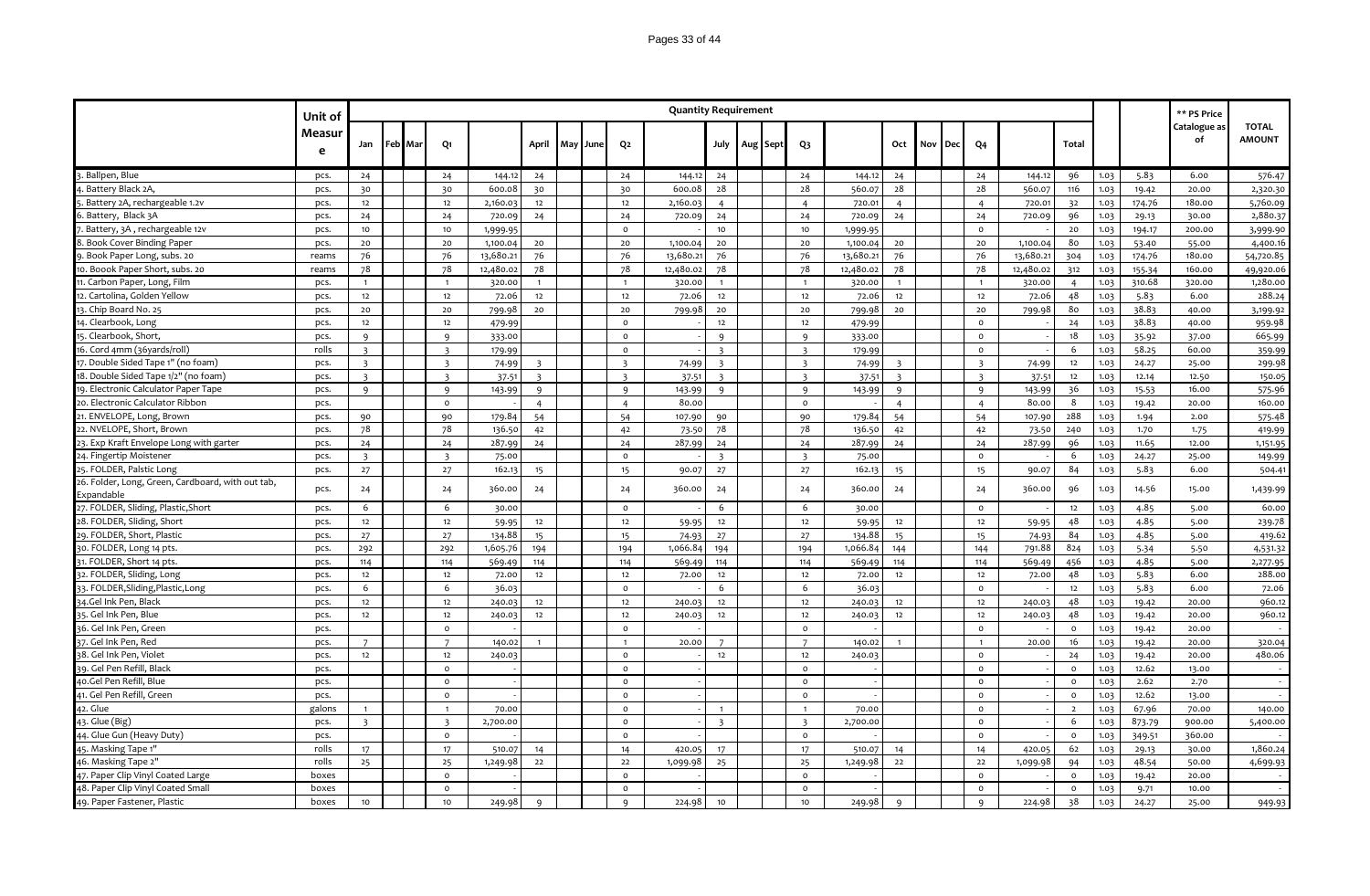|                                                     | Unit of     |                         |         |                         |           |                         |     |      |                         | <b>Quantity Requirement</b> |                         |          |                         |          |                         |     |     |                         |        |                |              |          | ** PS Price        |                               |
|-----------------------------------------------------|-------------|-------------------------|---------|-------------------------|-----------|-------------------------|-----|------|-------------------------|-----------------------------|-------------------------|----------|-------------------------|----------|-------------------------|-----|-----|-------------------------|--------|----------------|--------------|----------|--------------------|-------------------------------|
|                                                     | Measur<br>e | Jan                     | Feb Mar | Q1                      |           | April                   | May | June | Q <sub>2</sub>          |                             | July                    | Aug Sept | Q <sub>3</sub>          |          | Oct                     | Nov | Dec | Q <sub>4</sub>          |        | <b>Total</b>   |              |          | Catalogue as<br>of | <b>TOTAL</b><br><b>AMOUNT</b> |
| 50. Pentel Pen, Broad, Black                        | pcs.        | $\mathbf{R}$            |         |                         | 105.00    |                         |     |      | $\overline{\mathbf{z}}$ | 105.00                      | $\overline{\mathbf{z}}$ |          | $\overline{\mathbf{z}}$ | 105.00   | $\mathbf{R}$            |     |     |                         | 105.00 | 12             | 1.03         | 33.98    | 35.00              | 419.99                        |
| 51. Pentel Pen, Broad, Blue                         | pcs.        | $\overline{2}$          |         | $\overline{2}$          | 70.00     | $\overline{2}$          |     |      | $\overline{2}$          | 70.00                       | $\overline{2}$          |          | $\overline{2}$          | 70.00    | $\overline{2}$          |     |     | $\overline{2}$          | 70.00  | 8              | 1.03         | 33.98    | 35.00              | 280.00                        |
| 52. Pentel Pen, Broad, Red                          | pcs.        | $\mathbf{1}$            |         | $\overline{1}$          | 35.00     | $\overline{1}$          |     |      | $\overline{1}$          | 35.00                       |                         |          | $\mathbf{1}$            | 35.00    | $\mathbf{1}$            |     |     | $\overline{1}$          | 35.00  | $\overline{4}$ | 1.03         | 33.98    | 35.00              | 140.00                        |
| 53. FOLDER, Board Long                              | pcs.        | 24                      |         | 24                      | 359.92    |                         |     |      | $\circ$                 |                             | 24                      |          | 24                      | 359.92   |                         |     |     | $\circ$                 |        | 48             | 1.03         | 14.56    | 15.00              | 719.85                        |
| 54. Record Book 150 leaves                          | pcs.        | 39                      |         | 39                      | 1,170.15  | 24                      |     |      | 24                      | 720.09                      | 39                      |          | 39                      | 1,170.15 | 24                      |     |     | 24                      | 720.09 | 126            | 1.03         | 29.13    | 30.00              | 3,780.49                      |
| 55. Ring Binder, Hard Bound, Long Size 4-cm thk     | pcs.        |                         |         | $\circ$                 |           |                         |     |      | $\circ$                 |                             |                         |          | $\circ$                 |          |                         |     |     | $\Omega$                |        | $\circ$        | 1.03         | 48.54    | 50.00              |                               |
| 56. Ring Binder, Hard Bound, Long Size 6-cm thk     | pcs.        | 26                      |         | 26                      | 1,559.94  | 6                       |     |      | 6                       | 359.99                      | 6                       |          | 6                       | 359.99   | 6                       |     |     | 6                       | 359.99 | 44             | 1.03         | 58.25    | 60.00              | 2,639.89                      |
| 58. Rubber Band Jumbo                               | pcs.        | $\overline{2}$          |         | $\overline{2}$          | 40.01     |                         |     |      | $\circ$                 |                             | $\overline{2}$          |          | $\overline{2}$          | 40.01    |                         |     |     | $\mathsf{o}$            |        | $\overline{4}$ | 1.03         | 19.42    | 20.00              | 80.01                         |
| 59. Rubber Band Small                               | pcs.        | $\overline{3}$          |         | $\overline{3}$          | 45.00     | $\overline{\mathbf{3}}$ |     |      | $\overline{\mathbf{3}}$ | 45.00                       | $\overline{\mathbf{3}}$ |          | $\overline{3}$          | 45.00    | $\overline{\mathbf{3}}$ |     |     | $\overline{3}$          | 45.00  | 12             | 1.03         | 14.56    | 15.00              | 180.00                        |
| 60. Ruler, 12inches, stainless                      | pcs.        |                         |         | $\circ$                 |           |                         |     |      | $\mathsf{o}$            |                             |                         |          | $\circ$                 |          |                         |     |     | $\circ$                 |        | $\circ$        | 1.03         | 87.38    | 90.00              |                               |
| 61. Scotch Tape 1                                   | rolls       | 14                      |         | 14                      | 210.00    | 11                      |     |      | 11                      | 165.00                      | 14                      |          | 14                      | 210.00   | 11                      |     |     | 11                      | 165.00 | 50             | 1.03         | 14.56    | 15.00              | 749.99                        |
| 62. Scotch Tape 1/2                                 | rolls       | 10                      |         | 10                      | 100.01    | $\overline{7}$          |     |      | $\overline{7}$          | 70.01                       | 10                      |          | 10                      | 100.01   | $\overline{7}$          |     |     | $\overline{7}$          | 70.01  | 34             | 1.03         | 9.71     | 10.00              | 340.04                        |
| 63. Scotch Tape 2                                   | rolls       | 12                      |         | 12                      | 240.0     | 12                      |     |      | 12                      | 240.03                      | 12                      |          | 12                      | 240.03   | 12                      |     |     | 12                      | 240.03 | 48             | 1.03         | 19.42    | 20.00              | 960.12                        |
| 64. Stabilo Marker, Blue                            | pcs.        | 17 <sup>17</sup>        |         | 17                      | 594.99    | 11                      |     |      | 11                      | 384.99                      | 17                      |          | 17                      | 594.99   | 8                       |     |     | 8                       | 280.00 | 53             | 1.03         | 33.98    | 35.00              | 1,854.97                      |
| 65. Stabilo Marker, Yellow                          | pcs.        | $\overline{\mathbf{3}}$ |         | $\overline{\mathbf{3}}$ | 105.00    |                         |     |      | $\mathsf{o}$            |                             | $\overline{\mathbf{3}}$ |          | $\overline{3}$          | 105.00   |                         |     |     | $\mathsf{o}$            |        | 6              | 1.03         | 33.98    | 35.00              | 210.00                        |
| 66. Stabilo Marker, Pink                            | pcs.        | $\overline{3}$          |         | $\mathbf{R}$            | 64.26     |                         |     |      | $\mathsf{o}\,$          |                             | $\overline{\mathbf{z}}$ |          | $\overline{\mathbf{3}}$ | 64.26    |                         |     |     | $\circ$                 |        | 6              | 1.03         | 20.80    | 21.42              | 128.52                        |
| 67. Staple Wire #35                                 | boxes       | 16                      |         | 16                      | 447.99    | 14                      |     |      | 14                      | 391.99                      | 16                      |          | 16                      | 447.99   | 11                      |     |     | 11                      | 307.99 | 57             | 1.03         | 27.18    | 28.00              | 1,595.97                      |
| 68. Staple Wire with wire remover                   | pcs.        | 11                      |         | 11                      | 5,499.99  | 5                       |     |      | $5\overline{)}$         | 2,500.00                    | 6                       |          | 6                       | 2,999.99 |                         |     |     | $\circ$                 |        | 22             | 1.03         | 485.44   | 500.00             | 10,999.98                     |
| 69. Steel Ruler                                     | pcs.        | $\overline{4}$          |         | $\overline{4}$          | 1,600.00  |                         |     |      | $\circ$                 |                             | $\overline{4}$          |          | $\overline{4}$          | 1,600.00 |                         |     |     | $\circ$                 |        | 8              | 1.03         | 388.35   | 400.00             | 3,200.00                      |
| 70. Steel Tape 12m (metros)                         | pcs.        |                         |         | $\circ$                 |           |                         |     |      | $\circ$                 |                             |                         |          | $\circ$                 |          |                         |     |     | $\circ$                 |        | $\circ$        | 1.03         | 325.24   | 335.00             |                               |
| 71. Tracing Paper (90/95)                           | pcs.        | $\overline{1}$          |         | $\overline{1}$          | 180.00    |                         |     |      | $\mathsf{o}\xspace$     |                             |                         |          | $\mathbf{1}$            | 180.00   |                         |     |     | $\mathsf{o}$            |        | $\overline{2}$ | 1.03         | 174.76   | 180.00             | 360.00                        |
| 72. Triangle 30 x 60 (Big)                          | pcs.        |                         |         | $\circ$                 |           |                         |     |      | $\circ$                 |                             |                         |          | $\circ$                 |          |                         |     |     | $\mathsf{o}$            |        | $\circ$        | 1.03         | 485.44   | 500.00             |                               |
| 73. Traingle 45 (Big)                               | pcs.        |                         |         | $\mathsf{o}$            |           |                         |     |      | $\mathsf{o}\,$          |                             |                         |          | $\circ$                 |          |                         |     |     | $\circ$                 |        | $\circ$        | 1.03         | 485.44   | 500.00             |                               |
| 74. Triangular Scale                                | pcs.        |                         |         | $\mathsf{o}$            |           |                         |     |      | $\mathsf{o}\xspace$     |                             |                         |          | $\mathsf{o}$            |          |                         |     |     | $\mathsf{o}$            |        | $\circ$        | 1.03         | 485.44   | 500.00             |                               |
| 75. White Board Marker                              | pcs.        | 5                       |         | $\overline{5}$          | 225.00    | $5^{\circ}$             |     |      | $5\overline{)}$         | 225.00                      | $\mathbf{q}$            |          | 9                       | 405.00   | $\overline{7}$          |     |     | $\overline{7}$          | 315.00 | 26             | 1.03         | 43.69    | 45.00              | 1,169.99                      |
| 76. Binder Clip (32mm, 12pcs./box)                  | pcs.        | 6                       |         | 6                       | 299.98    |                         |     |      | $\mathsf{o}$            |                             | $\overline{\mathbf{3}}$ |          | $\overline{\mathbf{3}}$ | 149.99   |                         |     |     | $\circ$                 |        | $\mathsf{q}$   | 1.03         | 48.54    | 50.00              | 449.97                        |
| 77. Binder Clip (24mm, 12pcs./box)                  | pcs.        | $\overline{4}$          |         | $\overline{4}$          | 240.00    |                         |     |      | $\circ$                 |                             | $\overline{z}$          |          | $\overline{3}$          | 180.00   |                         |     |     | $\mathsf{o}$            |        | $\overline{7}$ | 1.03         | 58.25    | 60.00              | 420.00                        |
| 78. Cork Board (90m x 120cm)                        | pcs.        |                         |         | $\circ$                 |           |                         |     |      | $\circ$                 |                             |                         |          | $\circ$                 |          |                         |     |     | $\circ$                 |        | $\circ$        | 1.03         | 582.52   | 600.00             |                               |
| 79. Data Filer (box, for long size folders)         | pcs.        |                         |         | $\Omega$                |           |                         |     |      | $\mathsf{o}$            |                             |                         |          | $\Omega$                |          |                         |     |     | $\circ$                 |        | $\mathsf{o}\,$ | 1.03         | 97.09    | 100.00             |                               |
| 80. Pentel Pen Refill Ink                           | bottles     |                         |         | $\mathsf{o}$            |           |                         |     |      | $\mathsf{o}\xspace$     |                             |                         |          | $\circ$                 |          |                         |     |     | $\mathsf{o}$            |        | $\circ$        | 1.03         | 37.38    | 38.50              |                               |
| 81. Bookpaper Long S-18                             | reams       | $\overline{3}$          |         | $\overline{3}$          | 540.00    | $\overline{\mathbf{3}}$ |     |      | $\overline{\mathbf{3}}$ | 540.00                      | $\overline{\mathbf{3}}$ |          | $\overline{\mathbf{3}}$ | 2.00     | $\overline{\mathbf{3}}$ |     |     | $\overline{3}$          | 540.00 | 12             | 1.03         | 174.76   | 180.00             | 2,160.00                      |
| 82. Bookpaper Short S-18                            | reams       | $\overline{3}$          |         | $\overline{3}$          | 480.00    | $\overline{3}$          |     |      | $\overline{3}$          | 480.00                      | $\overline{\mathbf{z}}$ |          | $\overline{3}$          | 2.00     | $\overline{3}$          |     |     | $\overline{\mathbf{3}}$ | 480.00 | 12             | 1.03         | 155.34   | 160.00             | 1,919.99                      |
| 83. Stamp Pad Blue                                  | pcs.        | $\overline{1}$          |         | $\blacksquare$          | 35.00     |                         |     |      | $\circ$                 |                             |                         |          | $\circ$                 |          |                         |     |     | $\circ$                 |        | $\overline{1}$ | 1.03         | 33.98    | 35.00              | 35.00                         |
| 84. Stamp Pad Ink Blue                              | bottles     | $\overline{3}$          |         | $\overline{3}$          | 64.27     |                         |     |      | $\mathsf{o}$            |                             | $\overline{2}$          |          | $\overline{2}$          | 42.85    |                         |     |     | $\circ$                 |        | $\overline{5}$ | 1.03         | 20.80    | 21.42              | 107.12                        |
| 85. Folder Long with Tab                            | pcs.        |                         |         | $\mathsf{o}$            |           |                         |     |      | $\mathsf{o}\,$          |                             |                         |          | $\circ$                 |          |                         |     |     | $\circ$                 |        | $\mathsf{o}\,$ | 1.03         | 29.13    | 30.00              |                               |
| 86. Folder Short with Tab                           | pcs.        |                         |         | $\mathsf{o}$            |           |                         |     |      | $\mathsf{o}\xspace$     |                             |                         |          | $\Omega$                |          |                         |     |     | $\Omega$                |        | $\circ$        | 1.03         | 24.27    | 25.00              |                               |
| 87. Bondpaper with color green, long                | reams       |                         |         | $\circ$                 |           |                         |     |      | $\circ$                 |                             |                         |          | $\circ$                 |          |                         |     |     | $\circ$                 |        | $\circ$        | 1.03         | 174.76   | 180.00             |                               |
| 88. Bondpaper with color blue, long                 | reams       |                         |         | $\mathsf{o}$            |           |                         |     |      | $\mathsf{o}\,$          |                             |                         |          | $\circ$                 |          |                         |     |     | $\circ$                 |        | $\circ$        | 1.03         | 174.76   | 180.00             |                               |
| 89. PVC Printer Ribon (Colored)                     | pcs.        | $\overline{2}$          |         | $\overline{2}$          | 20,000.00 |                         |     |      | $\circ$                 |                             |                         |          | $\circ$                 |          |                         |     |     | $\circ$                 |        | $\overline{2}$ | 1.03         | 9,708.74 | 10,000.00          | 20,000.00                     |
| 90. PVC Cards                                       | pcs.        | $\overline{1}$          |         | $\overline{1}$          | 3,000.00  |                         |     |      | $\mathsf{o}\,$          |                             |                         |          | $\circ$                 |          |                         |     |     | $\circ$                 |        | $\overline{1}$ | 1.03         | 2,912.62 | 3,000.00           | 3,000.00                      |
| 91. Document File/Lever Archive File (CP350h) Color |             |                         |         |                         |           |                         |     |      |                         |                             |                         |          |                         |          |                         |     |     |                         |        |                |              |          |                    |                               |
| Green Seagull                                       | pcs.        | 20                      |         | 20                      | 3,000.00  |                         |     |      | $\circ$                 |                             |                         |          | $\Omega$                |          |                         |     |     | $\Omega$                |        | 20             | 1.03         | 145.63   | 150.00             | 3,000.00                      |
| 92. Expandable Brown Envelope                       | pcs.        | 20                      |         | 20                      | 600.00    |                         |     |      | $\circ$                 |                             |                         |          | $\circ$                 |          |                         |     |     | $\circ$                 |        | 20             | 1.03         | 29.13    | 30.00              | 600.00                        |
| Photographic or filming or video equipment          |             |                         |         |                         |           |                         |     |      |                         |                             |                         |          |                         |          |                         |     |     |                         |        |                |              |          |                    |                               |
| 1. Laminating Film 70mm x 100mm x 250microns        | boxes       |                         |         | $\Omega$                |           |                         |     |      | $\circ$                 |                             |                         |          | $\circ$                 |          |                         |     |     | $\Omega$                |        | $\circ$        | $\mathbf{1}$ | 485.44   | 500.00             |                               |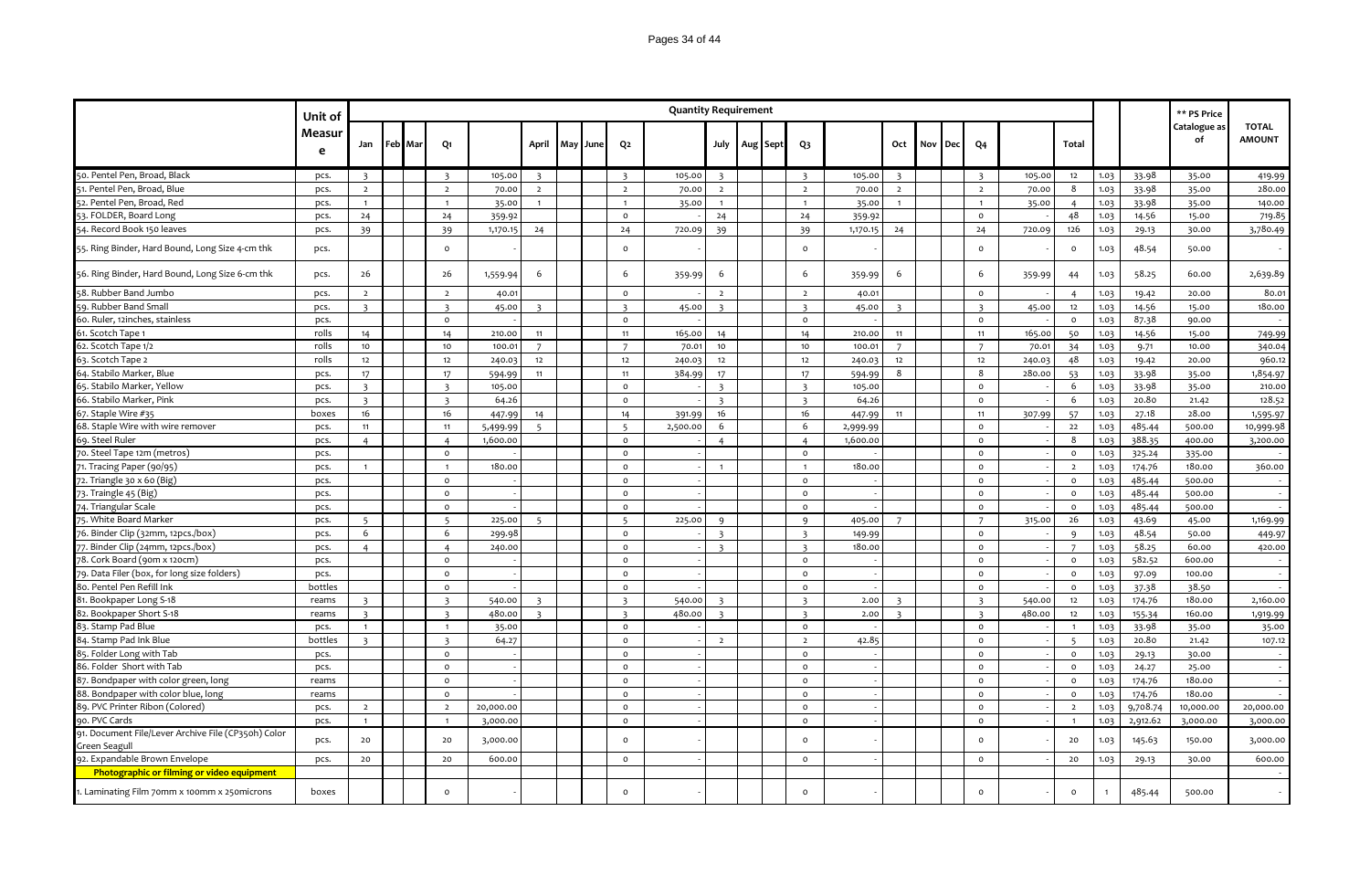|                                                   | Unit of     |                         |         |                         |           |                         |          |                     | <b>Quantity Requirement</b> |                         |  |                         |               |                         |     |            |                         |           |                         |      |          | ** PS Price        |                               |
|---------------------------------------------------|-------------|-------------------------|---------|-------------------------|-----------|-------------------------|----------|---------------------|-----------------------------|-------------------------|--|-------------------------|---------------|-------------------------|-----|------------|-------------------------|-----------|-------------------------|------|----------|--------------------|-------------------------------|
|                                                   | Measur<br>e | Jan                     | Feb Mar | Q1                      |           | April                   | May June | Q2                  |                             | July Aug Sept           |  | $Q_3$                   |               | Oct                     | Nov | <b>Dec</b> | Q <sub>4</sub>          |           | Total                   |      |          | Catalogue as<br>of | <b>TOTAL</b><br><b>AMOUNT</b> |
|                                                   |             |                         |         | $\circ$                 |           |                         |          | $\circ$             |                             |                         |  | $\circ$                 |               |                         |     |            | $\circ$                 |           | $\Omega$                |      |          |                    |                               |
|                                                   |             |                         |         | $\circ$                 |           |                         |          | $\mathsf{o}\,$      |                             |                         |  | $\mathsf{o}\xspace$     |               |                         |     |            | $\circ$                 |           | $\circ$                 |      |          |                    |                               |
|                                                   |             |                         |         | $\mathsf{o}\xspace$     |           |                         |          | $\mathsf{o}\xspace$ |                             |                         |  | $\mathsf{o}\xspace$     |               |                         |     |            | $\mathsf{o}$            |           | $\circ$                 |      |          |                    |                               |
|                                                   |             |                         |         | $\circ$                 |           |                         |          | $\mathsf{o}\xspace$ |                             |                         |  | $\circ$                 |               |                         |     |            | $\circ$                 |           | $\circ$                 |      |          |                    |                               |
|                                                   |             |                         |         | $\circ$                 |           |                         |          | $\mathsf{o}$        |                             |                         |  | $\mathsf{o}$            |               |                         |     |            | $\circ$                 |           | $\circ$                 |      |          |                    |                               |
|                                                   |             |                         |         | $\circ$                 |           |                         |          | $\circ$             |                             |                         |  | $\circ$                 |               |                         |     |            | $\circ$                 |           | $\circ$                 |      |          |                    |                               |
|                                                   |             |                         |         | $\circ$                 |           |                         |          | $\circ$             |                             |                         |  | $\circ$                 |               |                         |     |            | $\circ$                 |           | $\circ$                 |      |          |                    |                               |
|                                                   |             |                         |         | $\mathsf{o}\xspace$     |           |                         |          | $\mathsf{o}\xspace$ |                             |                         |  | $\mathsf{o}\xspace$     |               |                         |     |            | $\mathsf{o}$            |           | $\circ$                 |      |          |                    |                               |
| 10                                                |             |                         |         | $\circ$                 |           |                         |          | $\circ$             |                             |                         |  | $\circ$                 |               |                         |     |            | $\circ$                 |           | $\circ$                 |      |          |                    |                               |
| <b>Cleaning Equipment and Supplies</b>            |             |                         |         |                         |           |                         |          |                     |                             |                         |  |                         |               |                         |     |            |                         |           |                         |      |          |                    |                               |
|                                                   |             |                         |         | $\circ$                 |           |                         |          | $\circ$             |                             |                         |  | $\circ$                 |               |                         |     |            | $\circ$                 |           | $\circ$                 |      |          |                    |                               |
|                                                   |             |                         |         | $\circ$                 |           |                         |          | $\circ$             |                             |                         |  | $\circ$                 |               |                         |     |            | $\circ$                 |           | $\circ$                 |      |          |                    |                               |
|                                                   |             |                         |         | $\mathsf{o}\xspace$     |           |                         |          | $\mathsf{o}\xspace$ |                             |                         |  | $\mathsf{o}\xspace$     |               |                         |     |            | $\mathsf{o}$            |           | $\mathsf{o}\,$          |      |          |                    |                               |
|                                                   |             |                         |         | $\circ$                 |           |                         |          | $\circ$             |                             |                         |  | $\circ$                 |               |                         |     |            | $\circ$                 |           | $\Omega$                |      |          |                    |                               |
|                                                   |             |                         |         | $\circ$                 |           |                         |          | $\circ$             |                             |                         |  | $\circ$                 |               |                         |     |            | $\mathsf{o}$            |           | $\circ$                 |      |          |                    |                               |
|                                                   |             |                         |         | $\circ$                 |           |                         |          | $\circ$             |                             |                         |  | $\circ$                 |               |                         |     |            | $\circ$                 |           | $\circ$                 |      |          |                    |                               |
|                                                   |             |                         |         | $\circ$                 |           |                         |          | $\circ$             |                             |                         |  | $\circ$                 |               |                         |     |            | $\circ$                 |           | $\circ$                 |      |          |                    |                               |
|                                                   |             |                         |         | $\mathsf{o}\,$          |           |                         |          | $\mathsf{o}\xspace$ |                             |                         |  | $\mathsf{o}$            |               |                         |     |            | $\circ$                 |           | $\circ$                 |      |          |                    |                               |
|                                                   |             |                         |         | $\circ$                 |           |                         |          | $\circ$             |                             |                         |  | $\circ$                 |               |                         |     |            | $\circ$                 |           | $\circ$                 |      |          |                    |                               |
| 10                                                |             |                         |         | $\circ$                 |           |                         |          | $\circ$             |                             |                         |  | $\circ$                 |               |                         |     |            | $\circ$                 |           | $\circ$                 |      |          |                    |                               |
| <b>Paper Materials and Products</b>               |             |                         |         |                         |           |                         |          |                     |                             |                         |  |                         |               |                         |     |            |                         |           |                         |      |          |                    |                               |
| . Form: On Coll Slip (w/backprint)                | pcs.        | 3000                    |         | 3000                    | 1,499.89  | 3000                    |          | 3000                | 1,499.89 3000               |                         |  | 3000                    | 1,499.89 3000 |                         |     |            | 3000                    | 1,499.89  | 12000                   | 1.03 | 0.49     | 0.50               | 5,999.54                      |
| 2. Form: Route Slip                               | reams       |                         |         | $\circ$                 |           | 5000                    |          | 5000                | 1,374,998.50                |                         |  | $\mathsf{o}$            |               |                         |     |            | $\mathsf{o}$            |           | 5000                    | 1.03 | 266.99   | 275.00             | 1,374,998.50                  |
| . Form: Customer Ledger Card                      | pcs.        |                         |         | $\circ$                 |           | 5000                    |          | 5000                | 39,994.90                   |                         |  | $\mathsf{o}\xspace$     |               |                         |     |            | $\circ$                 |           | 5000                    | 1.03 | 7.77     | 8.00               | 39,994.90                     |
| 4. Form: Meter Readers Report (long)              | reams       | $\overline{1}$          |         | $\overline{1}$          | 290.00    |                         |          | $\mathsf{o}\,$      |                             |                         |  | $\mathsf{o}\xspace$     |               |                         |     |            | $\mathsf{o}$            |           | $\overline{1}$          | 1.03 | 281.55   | 290.00             | 290.00                        |
| 5. Form: Remittance Slips                         | reams       |                         |         | $\circ$                 |           | $\overline{\mathbf{3}}$ |          | $\overline{3}$      | 869.99                      |                         |  | $\circ$                 |               | $\overline{\mathbf{3}}$ |     |            | $\overline{3}$          | 869.99    | 6                       | 1.03 | 281.55   | 290.00             | 1,739.98                      |
| 6. Form: Reimbursement Expense Report (long)      | reams       | $\overline{2}$          |         | $\overline{2}$          | 550.00    | $\overline{2}$          |          | $\overline{2}$      | 550.00                      | $\overline{2}$          |  | $\overline{2}$          | 550.00        | $\overline{2}$          |     |            | $\overline{2}$          | 550.00    | 8                       | 1.03 | 266.99   | 275.00             | 2,200.00                      |
| 7. Form: Disbursement Vouchers                    | reams       | 6                       |         | 6                       | 1,739.98  |                         |          | $\circ$             |                             | 6                       |  | 6                       | 1,739.98      |                         |     |            | $\circ$                 |           | 12                      | 1.03 | 281.55   | 290.00             | 3,479.96                      |
| 8. Form: Service Application Form (long)          | reams       | $\overline{2}$          |         | $\overline{2}$          | 579.99    | $\overline{2}$          |          | $\overline{2}$      | 579.99                      | $\overline{2}$          |  | $\overline{2}$          | 579.99        |                         |     |            | $\circ$                 |           | 6                       | 1.03 | 281.55   | 290.00             | 1,739.98                      |
| 9. Form: Personal Information Sheet (short)       | reams       | $\overline{2}$          |         | $\overline{2}$          | 550.00    | $\overline{2}$          |          | $\overline{2}$      | 550.00                      | $\overline{2}$          |  | $\overline{2}$          | 550.00        |                         |     |            | $\circ$                 |           | 6                       | 1.03 | 266.99   | 275.00             | 1,650.00                      |
| 10. Form: Petty Cash Vouchers                     | reams       | $\overline{\mathbf{3}}$ |         | $\overline{\mathbf{3}}$ | 825.00    | $\overline{3}$          |          | $\overline{3}$      | 825.00                      | $\overline{\mathbf{3}}$ |  | $\overline{3}$          | 825.00        | $\overline{\mathbf{3}}$ |     |            | $\overline{3}$          | 825.00    | 12                      | 1.03 | 266.99   | 275.00             | 3,300.00                      |
| 11. Form: Service Orders                          | pads        | 170                     |         | 170                     | 51,000.00 |                         |          | $\mathsf{o}$        |                             |                         |  | $\mathsf{o}$            |               |                         |     |            | $\circ$                 |           | 170                     | 1.03 | 291.26   | 300.00             | 51,000.00                     |
| 12. Forms: Mailing Envelope with Mailing Addresss | boxes       |                         |         | $\mathsf{o}\,$          |           | $\overline{2}$          |          | $\overline{2}$      | 3,700.00                    |                         |  | $\mathsf{o}$            |               |                         |     |            | $\circ$                 |           | $\overline{2}$          | 1.03 | 1,796.12 | 1,850.00           | 3,700.00                      |
| 13. Form: PIWAD Stationery long size S-20         | reams       |                         |         | $\circ$                 |           |                         |          | $\circ$             |                             | $\overline{\mathbf{z}}$ |  | $\overline{\mathbf{3}}$ | 10,500.00     | $\overline{3}$          |     |            | $\overline{3}$          | 10,500.00 | 6                       | 1.03 | 3,398.06 | 3,500.00           | 21,000.00                     |
| 14. Form: PIWAD Stationery short size (conqueror) | reams       |                         |         | $\circ$                 |           |                         |          | $\circ$             |                             |                         |  | $\mathsf{o}$            |               | $\overline{\mathbf{3}}$ |     |            | $\overline{\mathbf{3}}$ | 9,900.00  | $\overline{\mathbf{3}}$ | 1.03 | 3,203.88 | 3,300.00           | 9,900.00                      |
| 15. Form: PIWAD Stationery short size (subs 20)   | reams       |                         |         | $\circ$                 |           |                         |          | $\circ$             |                             |                         |  | $\circ$                 |               |                         |     |            | $\circ$                 |           | $\circ$                 | 1.03 | 2,912.62 | 3,000.00           |                               |
| 16. Form: PIWAD Memo Pad                          | pads        | 25                      |         | 25                      | 7,249.91  |                         |          | $\circ$             |                             |                         |  | $\mathsf{o}$            |               |                         |     |            | $\circ$                 |           | 25                      | 1.03 | 281.55   | 290.00             | 7,249.91                      |
| 17. Form: PIWAD Calling Card                      | boxes       | 6                       |         | 6                       | 1,799.99  |                         |          | $\circ$             |                             |                         |  | $\circ$                 |               |                         |     |            | $\circ$                 |           | 6                       | 1.03 | 291.26   | 300.00             | 1,799.99                      |
| 18. Form: Route Slip with Control Number          | reams       | $\overline{\mathbf{3}}$ |         | $\overline{\mathbf{3}}$ | 825.00    |                         |          | $\circ$             |                             | $\overline{\mathbf{z}}$ |  | $\overline{3}$          | 825.00        |                         |     |            | $\circ$                 |           | 6                       | 1.03 | 266.99   | 275.00             | 1,650.00                      |
| 19. Forms: Application for Leave                  | reams       | $\mathbf{1}$            |         | $\overline{1}$          | 275.00    | $\overline{1}$          |          | $\overline{1}$      | 275.00                      | $\overline{1}$          |  | $\overline{1}$          | 275.00        |                         |     |            | $\overline{1}$          | 275.00    | $\overline{4}$          | 1.03 | 266.99   | 275.00             | 1,100.00                      |
| 20. Forms: Driver's Trip Ticket                   | reams       | $\overline{1}$          |         | $\overline{1}$          | 275.00    | $\overline{1}$          |          | $\overline{1}$      | 275.00                      | $\mathbf{1}$            |  | $\overline{1}$          | 275.00        |                         |     |            | $\overline{1}$          | 275.00    | $\overline{4}$          | 1.03 | 266.99   | 275.00             | 1,100.00                      |
| 21. Forms: DTR White CS Form 48                   | pcs.        | 250                     |         | 250                     | 62.50     | 250                     |          | 250                 | 62.50                       | 250                     |  | 250                     | 62.50         | 250                     |     |            | 250                     | 62.50     | 1000                    | 1.03 | 0.24     | 0.25               | 250.00                        |
| 22. Forms: Fuel Slip                              | reams       | $\overline{1}$          |         | $\overline{1}$          | 230.00    | $\mathbf{1}$            |          | $\mathbf{1}$        | 230.00                      |                         |  | $\circ$                 |               | $\overline{1}$          |     |            | $\mathbf{1}$            | 230.00    | $\overline{3}$          | 1.03 | 223.30   | 230.00             | 690.00                        |
| 23. Forms: Liquadation Report                     | reams       | $\overline{1}$          |         | $\mathbf{1}$            | 275.00    |                         |          | $\circ$             |                             |                         |  | $\circ$                 |               |                         |     |            | $\circ$                 |           | $\mathbf{1}$            | 1.03 | 266.99   | 275.00             | 275.00                        |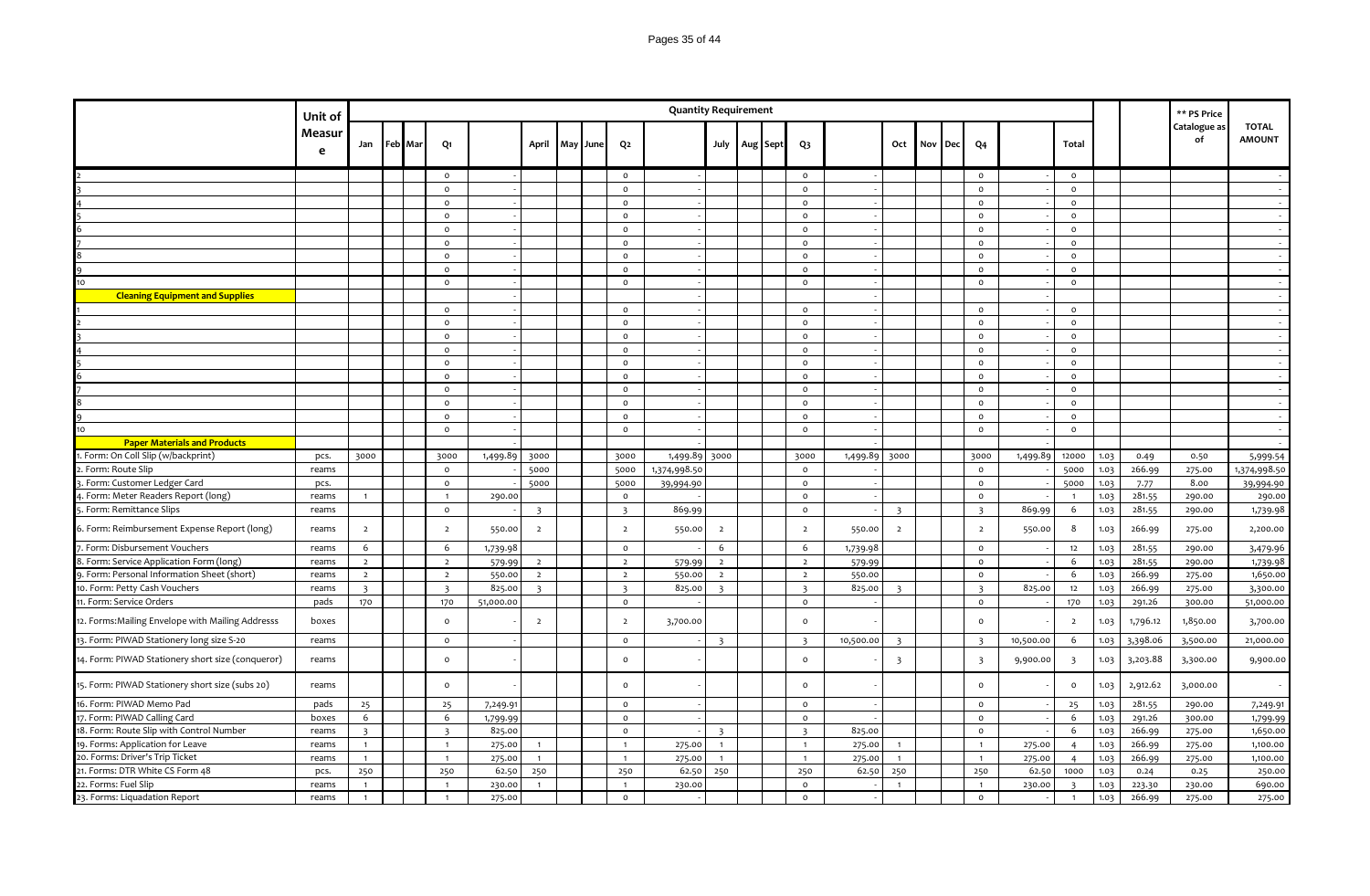|                                                                                           | Unit of     |                |                |                |           |    |                |                | <b>Quantity Requirement</b> |                |                   |                |          |                |             |                |           |                |      |          | ** PS Price        |                               |
|-------------------------------------------------------------------------------------------|-------------|----------------|----------------|----------------|-----------|----|----------------|----------------|-----------------------------|----------------|-------------------|----------------|----------|----------------|-------------|----------------|-----------|----------------|------|----------|--------------------|-------------------------------|
|                                                                                           | Measur<br>e | Jan            | <b>Feb Mar</b> | Q1             |           |    | April May June | Q <sub>2</sub> |                             |                | July   Aug   Sept | $Q_3$          |          |                | Oct Nov Dec | Q <sub>4</sub> |           | Total          |      |          | Catalogue as<br>of | <b>TOTAL</b><br><b>AMOUNT</b> |
| 24. Forms: Bin Cards                                                                      | pcs.        |                |                | $\circ$        |           |    |                | $\circ$        |                             |                |                   | $\circ$        |          |                |             | $\circ$        |           | $\circ$        | 1.03 | 10.68    | 11.00              | $\sim$ $-$                    |
| 25. Forms: Pass Slip                                                                      | reams       | $\overline{1}$ |                | $\blacksquare$ | 275.00    |    |                | $\circ$        |                             | $\overline{1}$ |                   | $\mathbf{1}$   | 275.00   |                |             | $\circ$        |           | $\overline{2}$ | 1.03 | 266.99   | 275.00             | 550.00                        |
| 26. Forms: PDS Form (long back to back)                                                   | reams       | $\overline{2}$ |                | $\overline{2}$ | 550.00    |    |                | $\circ$        |                             |                |                   | $\circ$        |          |                |             | $\circ$        |           | $\overline{2}$ | 1.03 | 266.99   | 275.00             | 550.00                        |
| 27. Forms: Requset for Overtime                                                           | reams       |                |                | $\circ$        |           |    |                | $\circ$        |                             |                |                   | $\circ$        |          |                |             | $\circ$        |           | $\circ$        | 1.03 | 266.99   | 275.00             | $\sim$                        |
| 28. Forms: Request for Use of Service Vehicle                                             | reams       | $\overline{1}$ |                | $\overline{1}$ | 275.00    |    |                | $\overline{1}$ | 275.00                      | $\blacksquare$ |                   | $\mathbf{1}$   | 275.00   | $\overline{1}$ |             | $\overline{1}$ | 275.00    | $\overline{a}$ | 1.03 | 266.99   | 275.00             | 1,100.00                      |
| 29. Forms: Requisition & Issuance Slip                                                    | reams       |                |                | $\circ$        |           |    |                | $\circ$        |                             |                |                   | $\circ$        |          |                |             | $\circ$        |           | $\circ$        | 1.03 | 266.99   | 275.00             |                               |
| 30. Forms: SALN Delcaration Form (long, Back to<br>back)                                  | reams       |                |                | $\circ$        |           |    |                | $\circ$        |                             |                |                   | $\circ$        |          |                |             | $\circ$        |           | $\circ$        | 1.03 | 266.99   | 275.00             | $\sim$                        |
| 31. Thermal Paper                                                                         | reams       | 50             |                | 50             | 15,000.00 | 50 |                | 50             | 50.00                       |                |                   | $\circ$        |          | 50             |             | 50             | 15,000.00 | 200            | 1.03 | 291.26   | 300.00             | 60,000.00                     |
| Lighting and fixtures and accessories                                                     |             |                |                | $\circ$        |           |    |                | $\circ$        |                             |                |                   | $\circ$        |          |                |             | $\circ$        |           | $\circ$        |      |          |                    | $\sim$                        |
|                                                                                           |             |                |                | $\Omega$       |           |    |                | $\circ$        |                             |                |                   | $\circ$        |          |                |             | $\circ$        |           | $\circ$        |      |          |                    | $\sim$                        |
|                                                                                           |             |                |                | $\circ$        |           |    |                | $\circ$        |                             |                |                   | $\circ$        |          |                |             | $\circ$        |           | $\circ$        |      |          |                    | $\sim$ $-$                    |
|                                                                                           |             |                |                | $\circ$        |           |    |                | $\circ$        |                             |                |                   | $\circ$        |          |                |             | $\circ$        |           | $\circ$        |      |          |                    | $\sim$                        |
|                                                                                           |             |                |                | $\circ$        |           |    |                | $\circ$        |                             |                |                   | $\circ$        |          |                |             | $\circ$        |           | $\circ$        |      |          |                    | $\sim$                        |
|                                                                                           |             |                |                | $\circ$        |           |    |                | $\circ$        |                             |                |                   | $\circ$        |          |                |             | $\circ$        |           | $\circ$        |      |          |                    | $\sim$                        |
|                                                                                           |             |                |                | $\circ$        |           |    |                | $\circ$        |                             |                |                   | $\circ$        |          |                |             | $\circ$        |           | $\circ$        |      |          |                    | $\sim$                        |
|                                                                                           |             |                |                | $\circ$        |           |    |                | $\circ$        |                             |                |                   | $\circ$        |          |                |             | $\circ$        |           | $\Omega$       |      |          |                    | $\sim$                        |
|                                                                                           |             |                |                | $\circ$        |           |    |                | $\circ$        |                             |                |                   | $\circ$        |          |                |             | $\circ$        |           | $\circ$        |      |          |                    | $\sim$                        |
|                                                                                           |             |                |                | $\circ$        |           |    |                | $\circ$        |                             |                |                   | $\circ$        |          |                |             | $\circ$        |           | $\circ$        |      |          |                    | $\sim$                        |
| ١O                                                                                        |             |                |                | $\circ$        |           |    |                | $\circ$        |                             |                |                   | $\circ$        |          |                |             | $\circ$        |           | $\circ$        |      |          |                    | $\sim$                        |
| <b>Electrical equipment and components and supplies</b>                                   |             |                |                |                |           |    |                |                |                             |                |                   |                |          |                |             |                |           |                |      |          |                    | $\sim$                        |
|                                                                                           |             |                |                | $\circ$        |           |    |                | $\circ$        |                             |                |                   | $\circ$        |          |                |             | $\circ$        |           | $\circ$        |      |          |                    | $\sim$                        |
|                                                                                           |             |                |                | $\circ$        |           |    |                | $\circ$        |                             |                |                   | $\circ$        |          |                |             | $\circ$        |           | $\Omega$       |      |          |                    | $\sim$                        |
|                                                                                           |             |                |                | $\circ$        |           |    |                | $\circ$        |                             |                |                   | $\circ$        |          |                |             | $\circ$        |           | $\circ$        |      |          |                    | $\sim$                        |
|                                                                                           |             |                |                | $\circ$        |           |    |                | $\circ$        |                             |                |                   | $\circ$        |          |                |             | $\circ$        |           | $\Omega$       |      |          |                    | $\sim$                        |
|                                                                                           |             |                |                | $\circ$        |           |    |                | $\circ$        |                             |                |                   | $\circ$        |          |                |             | $\circ$        |           | $\circ$        |      |          |                    | $\sim$                        |
|                                                                                           |             |                |                | $\circ$        |           |    |                | $\circ$        |                             |                |                   | $\circ$        |          |                |             | $\circ$        |           | $\circ$        |      |          |                    | $\sim$                        |
|                                                                                           |             |                |                | $\circ$        |           |    |                | $\circ$        |                             |                |                   | $\circ$        |          |                |             | $\circ$        |           | $\circ$        |      |          |                    | $\sim$                        |
|                                                                                           |             |                |                | $\circ$        |           |    |                | $\circ$        |                             |                |                   | $\circ$        |          |                |             | $\circ$        |           | $\circ$        |      |          |                    | $\sim$                        |
|                                                                                           |             |                |                | $\circ$        |           |    |                | $\circ$        |                             |                |                   | $\circ$        |          |                |             | $\circ$        |           | $\circ$        |      |          |                    | $\sim$                        |
| 10                                                                                        |             |                |                | $\circ$        |           |    |                | $\circ$        |                             |                |                   | $\circ$        |          |                |             | $\circ$        |           | $\circ$        |      |          |                    | $\sim$                        |
| <b>Computer Supplies</b>                                                                  |             |                |                |                |           |    |                |                |                             |                |                   |                |          |                |             |                |           |                |      |          |                    |                               |
| 1. INK CARTRIDGE, EPSON T6642, Cyan for Epson<br>L100, L110, L200, L210, L300, L350, L357 | pcs.        | 10             |                | 10             | 2,624.40  | 10 |                | 10             | 2,624.40                    | 10             |                   | 10             | 2,624.40 | 10             |             | 10             | 2,624.40  | 40             | 1.03 | 254.80   | 262.44             | 10,497.60                     |
| 2. INK CARTRIDGE, BROTHER PC-402RF                                                        | pcs.        | $\overline{2}$ |                | $\overline{2}$ | 7,000.00  |    |                | $\circ$        |                             | $\overline{2}$ |                   | $\overline{2}$ | 7,000.00 |                |             | $\circ$        |           | $\overline{4}$ | 1.03 | 3,398.06 | 3,500.00           | 14,000.00                     |
| 3. INK CARTRIDGE, CANON PIXMA, PGI-5 Black                                                | pcs.        |                |                | $\Omega$       |           |    |                | $\circ$        |                             |                |                   | $\Omega$       |          |                |             | $\circ$        |           | $\circ$        | 1.03 | 873.79   | 900.00             | $\sim$                        |

4. INK CARTRIDGE, CANON PIXMA, CLI 8 Cyan pcs. 0 - 0 - 0 - 0 - 0 1.03 679.61 700.00 - 5. INK CARTRIDGE, CANON PIXMA, CLI 8 Magenta pcs. 0 - 0 - 0 - 0 - 0 1.03 679.61 700.00 - 6. INK CARTRIDGE, CANON PIXMA, CLI 8 Yellow pcs. 0 - 0 - 0 - 0 - 0 1.03 679.61 700.00 - 7. INK CARTRIDGE, Canon Plotter, Black pcs. 0 - 0 - 0 - 0 - 0 1.03 3,495.15 3,600.00 - 8. INK CARTRIDGE, Canon Plotter, Cyan pcs. 0 - 0 - 0 - 0 - 0 1.03 3,495.15 3,600.00 - 9. INK CARTRIDGE, Canon Plotter, Magenta | pcs. | | | | o | - | | | | o | - | | | | | o | - | o | | 1.03 3,495.15 | 3,600.00 -10. INK CARTRIDGE, Canon Plotter, Yellow pcs. 0 - 0 - 0 - 0 - 0 1.03 3,495.15 3,600.00 -

11. INK CARTRIDGE,HP Deskjet HP678, Black pcs. 2 1 2 1,000.01 2 1,000.01 2 1,000.01 2 1,000.01 2 1,000.01 2 1,000.01 8 1.03 485.44 500.00 4,000.03 12. INK CARTRIDGE,HP Deskjet HP678, Colored pcs. 2 | 2 1,000.01 2 | 2 1,000.01 2 | 2 1,000.01 2 | 2 1,000.01 8 1.03 485.44 500.00 4,000.03 13. INK CARTRIDGE, LC 73 Black **pcs. 4 4 4 5,200.00 4 4 5,200.00 4 4 5,200.00** 4 4 5,200.00 4 4 5,200.00 4 4 5,200.00 56 1.03 1,262.14 1,300.00 20,799.98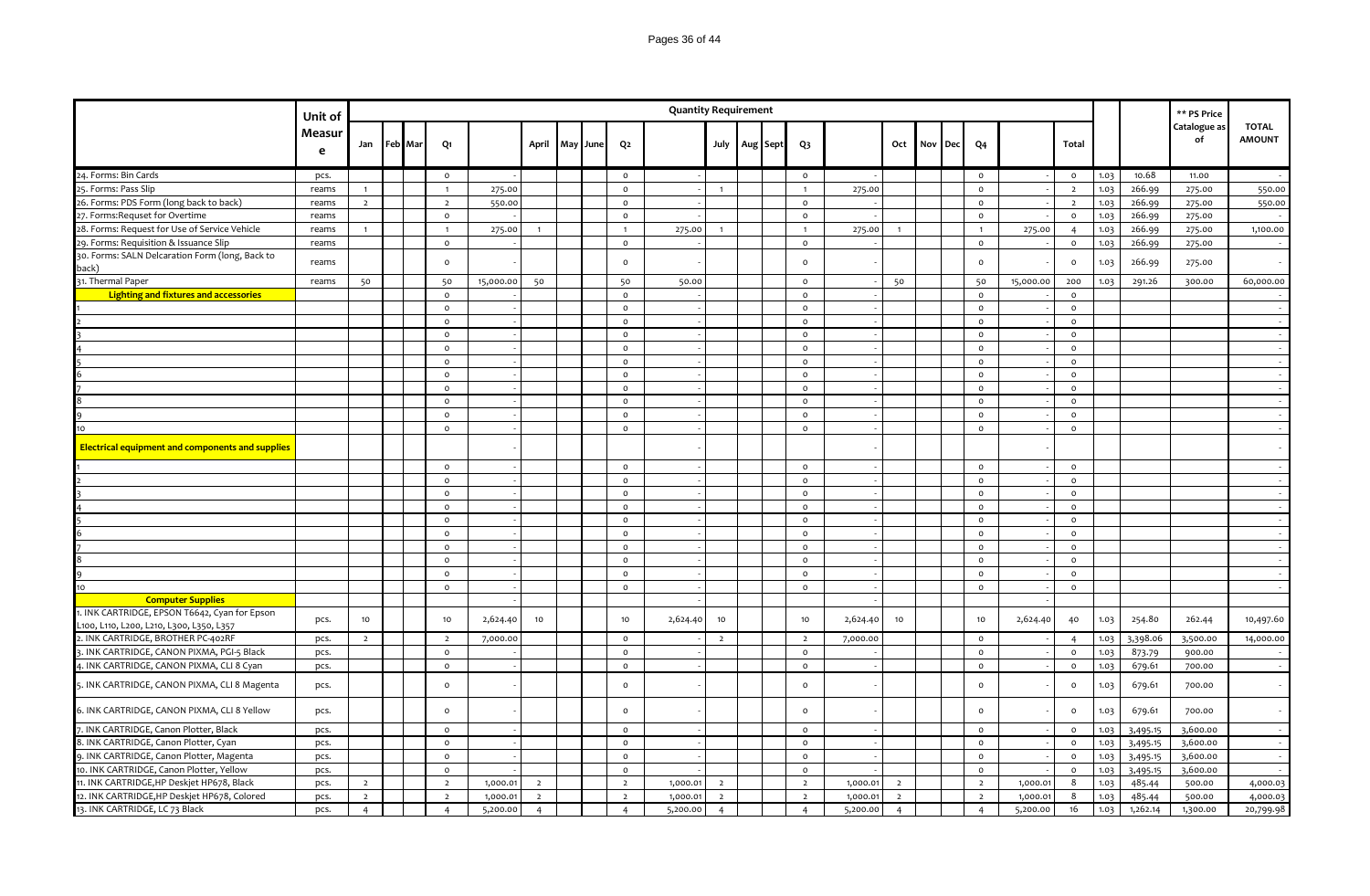|                                                 | Unit of     |                         |         |                         |            |                         |     |      |                         | <b>Quantity Requirement</b> |                         |                   |                         |           |                         |     |     |                         |           |                         |      |          | ** PS Price        |                               |
|-------------------------------------------------|-------------|-------------------------|---------|-------------------------|------------|-------------------------|-----|------|-------------------------|-----------------------------|-------------------------|-------------------|-------------------------|-----------|-------------------------|-----|-----|-------------------------|-----------|-------------------------|------|----------|--------------------|-------------------------------|
|                                                 | Measur<br>e | Jan                     | Feb Mar | Q1                      |            | April                   | May | June | Q <sub>2</sub>          |                             |                         | July   Aug   Sept | Q <sub>3</sub>          |           | Oct                     | Nov | Dec | Q <sub>4</sub>          |           | Total                   |      |          | Catalogue as<br>of | <b>TOTAL</b><br><b>AMOUNT</b> |
| 14. INK CARTRIDGE, LC 73 Cyan                   | pcs.        | $\overline{2}$          |         | $\overline{2}$          | 2,600.01   | $\overline{2}$          |     |      | $\overline{2}$          | 2,600.01                    | $\overline{2}$          |                   | $\overline{2}$          | 2,600.01  | $\overline{2}$          |     |     | $\overline{2}$          | 2,600.01  | 8                       | 1.03 | 1,262.14 | 1,300.00           | 10,400.03                     |
| 15. INK CARTRIDGE, LC 73 Magenta                | pcs.        | $\overline{2}$          |         | $\overline{2}$          | 2,600.01   | $\overline{2}$          |     |      | $\overline{2}$          | 2,600.01                    | $\overline{2}$          |                   | $\overline{2}$          | 2,600.0   | $\overline{2}$          |     |     | $\overline{2}$          | 2,600.01  | 8                       | 1.03 | 1,262.14 | 1,300.00           | 10,400.03                     |
| 16. INK CARTRIDGE, LC 73 Yellow                 | pcs.        | $\overline{2}$          |         | $\overline{2}$          | 2,600.01   | $\overline{2}$          |     |      | $\overline{2}$          | 2,600.01                    | $\overline{2}$          |                   | $\overline{2}$          | 2,600.01  | $\overline{2}$          |     |     | $\overline{2}$          | 2,600.01  | 8                       | 1.03 | 1,262.14 | 1,300.00           | 10,400.03                     |
| 17. INK CARTRIDGE, T6731 Black                  | pcs.        | 6                       |         | 6                       | 3,150.00   | 6                       |     |      | 6                       | 3,150.00                    | 6                       |                   | 6                       | 3,150.00  | 6                       |     |     | 6                       | 3,150.00  | 24                      | 1.03 | 509.71   | 525.00             | 12,599.98                     |
| 18. INK CARTRIDGE, T6732 Cyan                   | pcs.        | $\overline{3}$          |         | $\overline{3}$          | 1,575.00   | $\overline{\mathbf{z}}$ |     |      | $\overline{3}$          | 1,575.00                    | $\overline{3}$          |                   | $\overline{\mathbf{3}}$ | 1,575.00  | $\overline{3}$          |     |     | $\overline{\mathbf{z}}$ | 1,575.00  | 12                      | 1.03 | 509.71   | 525.00             | 6,300.02                      |
| 19.INK CARTRIDGE, T6733 Magenta                 | pcs.        | $\overline{\mathbf{3}}$ |         | $\overline{\mathbf{3}}$ | 1,575.00   |                         |     |      | $\overline{\mathbf{3}}$ | 1,575.00                    | $\overline{\mathbf{3}}$ |                   | $\overline{\mathbf{3}}$ | 1,575.00  | $\overline{3}$          |     |     | $\overline{\mathbf{3}}$ | 1,575.00  | 12                      | 1.03 | 509.71   | 525.00             | 6,300.02                      |
| 20. INK CARTRIDGE, T6734 Yellow                 | pcs.        | $\overline{3}$          |         | $\overline{\mathbf{3}}$ | 1,575.00   | $\overline{\mathbf{z}}$ |     |      | $\overline{\mathbf{3}}$ | 1,575.00                    | $\overline{\mathbf{3}}$ |                   | $\overline{3}$          | 1,575.00  | $\overline{3}$          |     |     | $\overline{3}$          | 1,575.00  | 12                      | 1.03 | 509.71   | 525.00             | 6,300.02                      |
| 21. INK CARTRIDGE, T6735 Light Yellow           | pcs.        | $\overline{3}$          |         | $\overline{3}$          | 1,575.00   | $\overline{\mathbf{z}}$ |     |      | $\overline{3}$          | 1,575.00                    | $\overline{\mathbf{z}}$ |                   | $\overline{3}$          | 1,575.00  | $\overline{3}$          |     |     | $\overline{\mathbf{z}}$ | 1,575.00  | 12                      | 1.03 | 509.71   | 525.00             | 6,300.02                      |
| 22. INK CARTRIDGE, T6736 Light Magenta          | pcs.        | $\overline{3}$          |         | $\overline{3}$          | 1,575.00   | $\overline{\mathbf{z}}$ |     |      | $\overline{3}$          | 1,575.00                    | $\overline{\mathbf{z}}$ |                   | $\overline{3}$          | 1,575.00  | $\overline{3}$          |     |     | $\overline{3}$          | 1,575.00  | 12                      | 1.03 | 509.71   | 525.00             | 6,300.02                      |
| 23. INK LASERJET 1020-HP 12A                    | pcs.        | $\overline{2}$          |         | $\overline{2}$          | 6,000.00   | $\overline{2}$          |     |      | $\overline{2}$          | 6,000.00                    | $\overline{2}$          |                   | $\overline{2}$          | 6,000.00  | $\overline{2}$          |     |     | $\overline{2}$          | 6,000.00  | 8                       | 1.03 | 2,912.62 | 3,000.00           | 24,000.00                     |
| 24. INK HP CE278A                               | pcs.        |                         |         | $\circ$                 |            |                         |     |      | $\circ$                 |                             |                         |                   | $\circ$                 |           |                         |     |     | $\circ$                 |           | $\circ$                 | 1.03 |          | 0.00               |                               |
| 25. INK:TONER CARTRIDGE, CF283A                 | pcs.        |                         |         | $\circ$                 |            |                         |     |      | $\circ$                 |                             |                         |                   | $\circ$                 |           |                         |     |     | $\circ$                 |           | $\Omega$                | 1.03 |          | 0.00               |                               |
| 26. RIBBON, EPSON, LQ 2190                      | pcs.        | $\overline{4}$          |         | $\overline{4}$          | 3,600.01   | $\overline{4}$          |     |      | $\overline{4}$          | 3,600.01                    | $\overline{4}$          |                   | $\overline{4}$          | 3,600.01  | $\overline{4}$          |     |     | $\overline{4}$          | 3,600.01  | 16                      | 1.03 | 873.79   | 900.00             | 14,400.06                     |
| 27. RIBBON, EPSON LX 310                        | pcs.        | 6                       |         | 6                       | 900.00     | 6                       |     |      | 6                       | 900.00                      | 6                       |                   | 6                       | 900.00    | 6                       |     |     | 6                       | 900.00    | 24                      | 1.03 | 145.63   | 150.00             | 3,600.00                      |
| 28. INK PANTUM, EV-210 Toner Cartridge          | pcs.        |                         |         | $\circ$                 |            |                         |     |      | $\circ$                 |                             |                         |                   | $\circ$                 |           |                         |     |     | $\mathsf{o}$            |           | $\circ$                 | 1.03 |          | 0.00               |                               |
| 29. INK BrotherLC3617 (black)                   | pcs.        | $\overline{2}$          |         | $\overline{2}$          | 1,600.00   |                         |     |      | $\circ$                 |                             | $\overline{2}$          |                   | $\overline{2}$          | 1,600.00  |                         |     |     | $\circ$                 |           | $\overline{4}$          | 1.03 | 776.70   | 800.00             | 3,200.00                      |
| 30. INK BrotherLC3617 (cyan)                    | pcs.        | $\overline{1}$          |         | $\overline{1}$          | 800.00     |                         |     |      | $\circ$                 |                             | $\overline{1}$          |                   | $\mathbf{1}$            | 800.00    |                         |     |     | $\circ$                 |           | $\overline{2}$          | 1.03 | 776.70   | 800.00             | 1,600.00                      |
| 31. INK BrotherLC3617 (magenta)                 | pcs.        | $\mathbf{1}$            |         | $\overline{1}$          | 800.00     |                         |     |      | $\mathsf{o}\xspace$     |                             | $\overline{1}$          |                   | $\mathbf{1}$            | 800.00    |                         |     |     | $\circ$                 |           | $\overline{2}$          | 1.03 | 776.70   | 800.00             | 1,600.00                      |
| 32. INK BrotherLC3617 (yellow)                  | pcs.        | $\overline{1}$          |         | $\overline{1}$          | 800.00     |                         |     |      | $\circ$                 |                             |                         |                   | $\mathbf{1}$            | 800.00    |                         |     |     | $\circ$                 |           | $\overline{2}$          | 1.03 | 776.70   | 800.00             | 1,600.00                      |
| 33. INK CARTRIDGE, Canon Plotter Black          | pcs.        |                         |         | $\circ$                 |            | $\overline{2}$          |     |      | $\overline{2}$          | 8,000.00                    |                         |                   | $\circ$                 |           |                         |     |     | $\circ$                 |           | $\overline{2}$          | 1.03 | 3,883.50 | 4,000.00           | 8,000.00                      |
| 34. INK CARTRIDGE, Canon Plotter Cyan           | pcs.        |                         |         | $\circ$                 |            | $\overline{1}$          |     |      | $\overline{1}$          | 4,000.00                    |                         |                   | $\circ$                 |           |                         |     |     | $\circ$                 |           | $\overline{1}$          | 1.03 | 3,883.50 | 4,000.00           | 4,000.00                      |
| 35. INK CARTRIDGE, Canon Plotter Magenta        | pcs.        |                         |         | $\circ$                 |            | $\overline{1}$          |     |      | $\mathbf{1}$            | 4,000.00                    |                         |                   | $\circ$                 |           |                         |     |     | $\circ$                 |           | $\overline{1}$          | 1.03 | 3,883.50 | 4,000.00           | 4,000.00                      |
| 36. INK CARTRIDGE, Canon Plotter Yellow         | pcs.        |                         |         | $\circ$                 |            | $\overline{1}$          |     |      | $\overline{1}$          | 4,000.00                    |                         |                   | $\circ$                 |           |                         |     |     | $\circ$                 |           | $\overline{1}$          | 1.03 | 3,883.50 | 4,000.00           | 4,000.00                      |
| 37. INK CARTRIDGE Plotter Pack (MBK) for Canon  |             |                         |         |                         |            |                         |     |      |                         |                             |                         |                   |                         |           |                         |     |     |                         |           |                         |      |          |                    |                               |
| Plotter                                         | pcs.        | 8                       |         | 8                       | 28,000.01  |                         |     |      | $\circ$                 |                             | 8                       |                   | 8                       | 28,000.01 |                         |     |     | $\Omega$                |           | 16                      | 1.03 | 3,398.06 | 3,500.00           | 56,000.03                     |
| 38. INK CARTRIDGE Toner HP Laserjet 26a cf226a  | pcs.        | $\overline{\mathbf{3}}$ |         | $\overline{\mathbf{3}}$ | 15,000.00  | $\overline{3}$          |     |      | $\overline{\mathbf{3}}$ | 15,000.00                   | $\overline{\mathbf{3}}$ |                   | $\overline{3}$          | 15,000.00 | $\overline{\mathbf{3}}$ |     |     | $\overline{3}$          | 15,000.00 | 12                      | 1.03 | 4,854.37 | 5,000.00           | 60,000.01                     |
| 39. INK CARTRIDGE Toner Canon-045 Cyan          | pcs.        |                         |         | $\circ$                 |            |                         |     |      | $\circ$                 |                             |                         |                   | $\circ$                 |           |                         |     |     | $\circ$                 |           | $\circ$                 | 1.03 |          | 0.00               |                               |
| 40. INK CARTRIDGE Toner Canon-045 Magenta       | pcs.        |                         |         | $\circ$                 |            |                         |     |      | $\circ$                 |                             |                         |                   | $\circ$                 |           |                         |     |     | $\circ$                 |           | $\circ$                 | 1.03 |          | 0.00               |                               |
| 41. INK CARTRIDGE Toner Canon-045 Yellow        | pcs.        |                         |         | $\circ$                 |            |                         |     |      | $\circ$                 |                             |                         |                   | $\circ$                 |           |                         |     |     | $\circ$                 |           | $\circ$                 | 1.03 |          | 0.00               |                               |
| 42. INK CARTRIDGE TonerHP 26A Black Laser Jet   | pcs.        | $\overline{\mathbf{3}}$ |         | $\overline{\mathbf{3}}$ | 24,000.00  | $\overline{\mathbf{3}}$ |     |      | $\overline{\mathbf{3}}$ | 24,000.00                   | $\overline{\mathbf{3}}$ |                   | $\overline{3}$          | 24,000.00 | $\overline{\mathbf{3}}$ |     |     | $\overline{\mathbf{3}}$ | 24,000.00 | 12                      | 1.03 | 7,766.99 | 8,000.00           | 96,000.00                     |
| <b>Computer Equipment and Accessories</b>       |             |                         |         |                         |            |                         |     |      |                         |                             |                         |                   |                         |           |                         |     |     |                         |           |                         |      |          |                    |                               |
| 1. Keyboard                                     | pcs.        |                         |         | $\circ$                 |            |                         |     |      | $\circ$                 |                             |                         |                   | $\circ$                 |           |                         |     |     | $\circ$                 |           | $\circ$                 | 1.03 |          | 0.00               | $\sim$                        |
| Mouse Pad, Black                                | pcs.        | 18                      |         | 18                      | 899.99     | $\overline{2}$          |     |      | $\overline{2}$          | 100.00                      |                         |                   | $\mathsf{o}\,$          |           |                         |     |     | $\circ$                 |           | 20                      | 1.03 | 48.54    | 50.00              | 999.99                        |
| Numeric Keypad (for Laptop)                     | pc.         | $\mathbf{1}$            |         | $\overline{1}$          | 515.00     |                         |     |      | $\circ$                 |                             |                         |                   | $\circ$                 |           |                         |     |     | $\circ$                 |           | $\overline{1}$          | 1.03 | 500.00   | 515.00             | 515.00                        |
| usb hub                                         | pcs         | $\overline{2}$          |         | $\overline{2}$          | 1,000.00   |                         |     |      | $\circ$                 |                             |                         |                   | $\circ$                 |           |                         |     |     | $\circ$                 |           | $\overline{2}$          | 1.03 | 485.44   | 500.00             | 1,000.00                      |
| Mouse, Wired                                    | pcs.        | $\overline{4}$          |         | $\overline{4}$          | 1,400.00   |                         |     |      | $\overline{1}$          | 350.00                      |                         |                   | $\mathbf{1}$            | 350.00    |                         |     |     | $\overline{1}$          | 350.00    | $7^{\circ}$             | 1.03 | 339.81   | 350.00             | 2,449.99                      |
| USB Flash Disk 32gb                             | pcs.        | $\overline{2}$          |         | $\overline{2}$          | 1,000.00   |                         |     |      | $\circ$                 |                             | $\overline{2}$          |                   | $\overline{2}$          | 1,000.00  |                         |     |     | $\circ$                 |           | $\overline{4}$          | 1.03 | 485.44   | 500.00             | 2,000.00                      |
| External Hard disk                              | DC          | $\overline{\mathbf{z}}$ |         | $\overline{3}$          | 13,499.99  |                         |     |      | $\circ$                 |                             |                         |                   | $\circ$                 |           |                         |     |     | $\circ$                 |           | $\overline{\mathbf{z}}$ | 1.03 | 4,368.93 | 4,500.00           | 13,499.99                     |
| External Hard Drive Passport (1TB)              | PC.         | $\overline{1}$          |         | $\overline{1}$          | 5,150.00   |                         |     |      | $\mathsf{o}\xspace$     |                             |                         |                   | $\mathsf{o}\,$          |           |                         |     |     | $\circ$                 |           | $\overline{1}$          | 1.03 | 5,000.00 | 5,150.00           | 5,150.00                      |
| . DVD Blank                                     | boxes       | $\mathbf{1}$            |         | $\overline{1}$          | 1,545.00   |                         |     |      | $\mathsf{o}\xspace$     |                             |                         |                   | $\mathbf{1}$            | 1,545.00  |                         |     |     | $\mathsf{o}$            |           | $\overline{2}$          | 1.03 | 1,500.00 | 1,545.00           | 3,090.00                      |
| 10. USB Flash Disk 64gb                         | pcs.        | $\overline{2}$          |         | $\overline{2}$          | 2,060.00   | $\overline{z}$          |     |      | $\overline{2}$          | 2,060.00                    | $\overline{2}$          |                   | $\overline{2}$          | 2,060.00  | $\overline{2}$          |     |     | $\overline{2}$          | 2,060.00  | 8                       | 1.03 | 1,000.00 | 1,030.00           | 8,240.00                      |
| *Other Categories                               |             |                         |         |                         |            |                         |     |      |                         |                             |                         |                   |                         |           |                         |     |     |                         |           |                         |      |          |                    |                               |
| <b>Accountable Forms</b>                        |             |                         |         |                         |            |                         |     |      |                         |                             |                         |                   |                         |           |                         |     |     |                         |           |                         |      |          |                    |                               |
| Billing Statements (932001-1064000)             | pcs.        | 150000                  |         | 150000                  | 89,919.00  |                         |     |      | $\circ$                 |                             |                         |                   | $\circ$                 |           |                         |     |     | $\circ$                 |           | 150000                  | 1.03 | 0.58     | 0.60               | 89,919.00                     |
| Official Receipts (322501-367500)               | booklets    | 900                     |         | 900                     | 134,999.94 |                         |     |      | $\circ$                 |                             |                         |                   | $\circ$                 |           |                         |     |     | $\circ$                 |           | 900                     | 1.03 | 145.63   | 150.00             | 134,999.94                    |
| 3. Official Receipts, looseleaf (832001-922000) | pcs.        |                         |         | $\circ$                 |            | 90000                   |     |      | 90000                   | 179,930.70                  |                         |                   | $\circ$                 |           |                         |     |     | $\circ$                 |           | 90000                   | 1.03 | 1.94     | 2.00               | 179,930.70                    |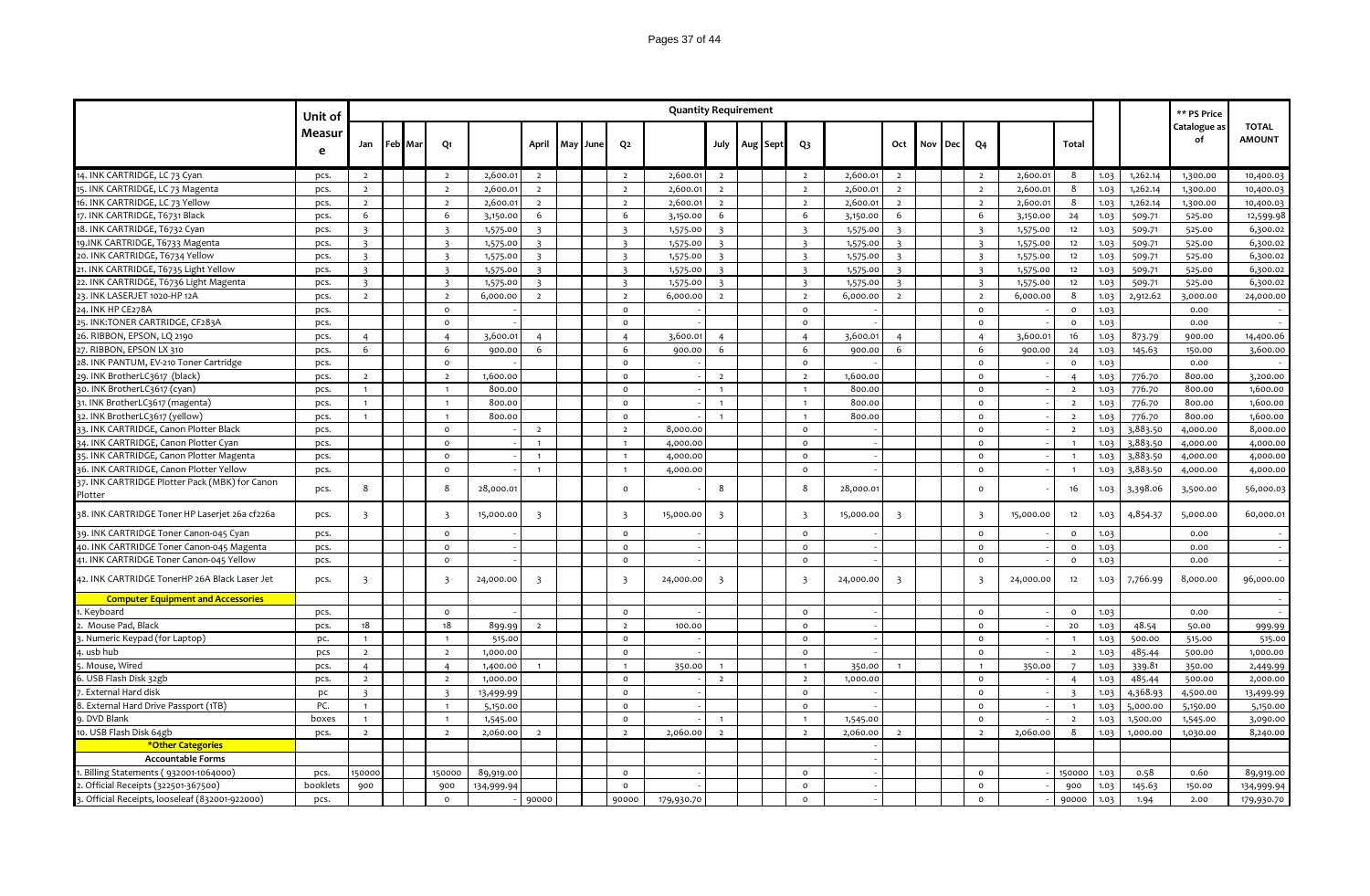|                                                          | Unit of      |                         |         |                         |                      |                |     |      |                     | <b>Quantity Requirement</b> |                         |          |                                |                      |                |                |     |                         |           |                      |      |                    | ** PS Price          |                               |
|----------------------------------------------------------|--------------|-------------------------|---------|-------------------------|----------------------|----------------|-----|------|---------------------|-----------------------------|-------------------------|----------|--------------------------------|----------------------|----------------|----------------|-----|-------------------------|-----------|----------------------|------|--------------------|----------------------|-------------------------------|
|                                                          | Measur<br>e  | Jan                     | Feb Mar | Q1                      |                      | April          | May | June | Q2                  |                             | July                    | Aug Sept | Q3                             |                      | Oct            | Nov            | Dec | Q4                      |           | Total                |      |                    | Catalogue as<br>of   | <b>TOTAL</b><br><b>AMOUNT</b> |
| <b>Advertising, Promotional &amp; Marketing Expenses</b> |              |                         |         |                         |                      |                |     |      |                     |                             |                         |          |                                |                      |                |                |     |                         |           |                      |      |                    |                      |                               |
| Promotional Materials (short) subs. 18                   | reams        |                         |         | $\circ$                 |                      | 25             |     |      | 25                  | 3,750.00                    |                         |          | $\circ$                        |                      | 10             |                |     | 10                      | 1,500.00  | 35                   | 1.03 | 145.63             | 150.00               | 5,250.00                      |
| Promotional Materials (long) subs. 18                    | reams        | 10                      |         | 10                      | 1,500.00             | 25             |     |      | 25                  | 3,750.00                    |                         |          | $\Omega$                       |                      |                |                |     | $\circ$                 |           | 35                   | 1.03 | 145.63             | 150.00               | 5,250.00                      |
| . Tarpaulin                                              | pcs.         | $\overline{2}$          |         | $\overline{2}$          | 1,600.00             | $\overline{2}$ |     |      | $\overline{2}$      | 1,600.00                    |                         |          | $\circ$                        |                      | $\overline{2}$ |                |     | $\overline{2}$          | 1,600.00  | 6                    | 1.03 | 776.70             | 800.00               | 4,800.00                      |
| <b>Other Supplies</b>                                    |              |                         |         |                         |                      |                |     |      |                     |                             |                         |          |                                |                      |                |                |     |                         |           |                      |      |                    | 0.00                 |                               |
| 3U, SL Bulb, 18w                                         | pcs          | 8                       |         | 8                       | 1,360.00             | 10             |     |      | 10                  | 1,699.99                    | -8                      |          | 8                              | 1,360.00             |                | 10             |     | 10                      | 1,699.99  | 36                   | 1.03 | 165.05             | 170.00               | 6,119.98                      |
| 4" circular grinding disc for concrete                   | pcs.         | $\overline{4}$          |         | $\overline{4}$          | 2,800.00             |                |     |      | $\mathsf{o}\,$      |                             |                         |          | $\mathsf{o}\,$                 |                      |                |                |     | $\mathsf{o}$            |           | $\overline{4}$       | 1.03 | 679.61             | 700.00               | 2,800.00                      |
| 4" circular grinding disc for steel                      | ps.          | 6                       |         | 6                       | 2,400.00             |                |     |      | $\Omega$            |                             | $\overline{a}$          |          | $\overline{4}$                 | 1,600.00             |                |                |     | $\circ$                 |           | 10                   | 1.03 | 388.35             | 400.00               | 3,999.99                      |
| Backpacks                                                | pcs.         | $\overline{\mathbf{3}}$ |         | $\overline{\mathbf{3}}$ | 9,000.00             | 6              |     |      | 6                   | 18,000.00                   | $\overline{\mathbf{z}}$ |          | $\overline{\mathbf{3}}$        | 9,000.00             |                |                |     | $\circ$                 |           | 12                   | 1.03 | 2,912.62           | 3,000.00             | 36,000.00                     |
| Ball Hammer 2"                                           | pcs.         | $\overline{1}$          |         | $\overline{1}$          | 750.00               |                |     |      | $\circ$             |                             | $\overline{1}$          |          | $\overline{1}$                 | 750.00               |                |                |     | $\mathsf{o}$            |           | $\overline{2}$       | 1.03 | 728.16             | 750.00               | 1,500.00                      |
| Ball Hammer 4"                                           | pcs.         | $\mathbf{1}$            |         | $\overline{1}$          | 1,000.00             |                |     |      | $\mathsf{o}$        |                             |                         |          | $\mathsf{o}\,$                 |                      |                |                |     | $\circ$                 |           | $\overline{1}$       | 1.03 | 970.87             | 1,000.00             | 1,000.00                      |
| Ball Pein Hammer (160z)                                  | pcs.         |                         |         | $\circ$                 |                      | $\overline{4}$ |     |      | $\overline{4}$      | 6,000.00                    |                         |          | $\mathsf{o}\,$                 |                      |                | $\overline{4}$ |     | $\overline{4}$          | 6,000.00  | 8                    | 1.03 | 1,456.31           | 1,500.00             | 11,999.99                     |
| Battery 3SMF                                             | pcs.         | 6                       |         | 6                       | 42,000.00            |                |     |      | $\Omega$            |                             | 6                       |          | 6                              | 42,000.00            |                |                |     | $\circ$                 |           | $12\,$               | 1.03 | 6,796.12           | 7,000.00             | 83,999.99                     |
| Big Umbrella (Heavy Duty, Square)                        | pcs.         |                         |         | $\mathsf{o}$            |                      | $\overline{2}$ |     |      | $\overline{2}$      | 22,000.00                   |                         |          | $\mathsf{o}\,$                 |                      |                | $\overline{2}$ |     | $\overline{2}$          | 22,000.00 | $\overline{4}$       | 1.03 | 10,679.61          | 11,000.00            | 44,000.00                     |
| Box Open Wrench (#8-32)                                  | sets         | $\overline{2}$          |         | $\overline{2}$          | 19,000.00            |                |     |      | $\mathsf{o}$        |                             | $\overline{2}$          |          | $\overline{2}$                 | 19,000.00            |                |                |     | $\mathsf{o}$            |           | $\overline{4}$       | 1.03 | 9,223.30           | 9,500.00             | 38,000.00                     |
| Box Wrench (#24 x 22)                                    | pcs.         | $\overline{2}$          |         | $\overline{2}$          | 8,000.00             |                |     |      | $\circ$             |                             | $\overline{2}$          |          | $\overline{2}$                 | 8,000.00             |                |                |     | $\circ$                 |           | $\overline{4}$       | 1.03 | 3,883.50           | 4,000.00             | 16,000.00                     |
| Capacitor 20uF                                           | pcs.         | $\overline{2}$          |         | $\overline{2}$          | 1,200.00             |                |     |      | $\circ$             |                             |                         |          | $\circ$                        |                      |                |                |     | $\circ$                 |           | $\overline{2}$       | 1.03 | 582.52             | 600.00               | 1,200.00                      |
| CFL for Pump Stations                                    | pcs.         | 28                      |         | 28                      | 6,999.99             |                |     |      | $\Omega$            |                             | 28                      |          | 28                             | 6,999.99             |                |                |     | $\circ$                 |           | 56                   | 1.03 | 242.72             | 250.00               | 13,999.97                     |
| Chemical Hose 3/16 & 1/4"ID                              | meters       | 100                     |         | 100                     | 4,999.93             | 50             |     |      | 50                  | 2,499.96                    | 100                     |          | 100                            | 4,999.93             |                | 50             |     | 50                      | 2,499.96  | 300                  | 1.03 | 48.54              | 50.00                | 14,999.79                     |
| Clamp for Amper Meter                                    | sets         | $\overline{1}$          |         | $\overline{1}$          | 10,000.00            |                |     |      | $\Omega$            |                             |                         |          | $\circ$                        |                      |                |                |     | $\circ$                 |           | $\overline{1}$       | 1.03 | 9,708.74           | 10,000.00            | 10,000.00                     |
| Contact Cleaner                                          | pcs.         | $\overline{3}$          |         | $\overline{3}$          | 900.00               |                |     |      | $\circ$             |                             | $\overline{\mathbf{z}}$ |          | $\overline{\mathbf{3}}$        | 900.00               |                |                |     | $\circ$                 |           | 6                    | 1.03 | 291.26             | 300.00               | 1,800.00                      |
| Control Switch (NO-NC)                                   | pcs.         | $\overline{4}$          |         | $\overline{4}$          | 1,600.00             |                |     |      | $\mathsf{o}\,$      |                             |                         |          | $\circ$                        |                      |                |                |     | $\mathsf{o}$            |           | $\overline{4}$       | 1.03 | 388.35             | 400.00               | 1,600.00                      |
| Cutter Plier                                             | pcs.         | $\mathbf{1}$            |         | $\overline{1}$          | 1,500.00             |                |     |      | $\Omega$            |                             | $\overline{1}$          |          | $\overline{1}$                 | 1,500.00             |                |                |     | $\circ$                 |           | $\overline{2}$       | 1.03 | 1,456.31           | 1,500.00             | 3,000.00                      |
| Door Knob                                                | pcs.         | $\overline{3}$          |         | $\overline{3}$          | 1,350.00             |                |     |      | $\Omega$            |                             | $\overline{\mathbf{3}}$ |          | $\overline{\mathbf{3}}$        | 1,350.00             |                |                |     | $\circ$                 |           | 6                    | 1.03 | 436.89             | 450.00               | 2,700.00                      |
| Drill Bit                                                | sets         | $\overline{2}$          |         | $\overline{2}$          | 3,000.00             |                |     |      | $\circ$             |                             |                         |          | $\circ$                        |                      |                |                |     | $\mathsf{o}$            |           | $\overline{2}$       | 1.03 | 1,456.31           | 1,500.00             | 3,000.00                      |
| Duct Tape                                                | rolls        | $\overline{3}$          |         | $\overline{3}$          | 1,800.00             |                |     |      | $\Omega$            |                             | $\overline{3}$          |          | $\overline{3}$                 | 1,800.00             |                |                |     | $\circ$                 |           | 6                    | 1.03 | 582.52             | 600.00               | 3,600.00                      |
| <b>Electric Driil</b>                                    | sets         | $\mathbf{1}$            |         | $\overline{1}$          | 7,000.00             |                |     |      | $\mathsf{o}\,$      |                             |                         |          | $\circ$                        |                      |                |                |     | $\mathsf{o}$            |           | $\overline{1}$       | 1.03 | 6,796.12           | 7,000.00             | 7,000.00                      |
| <b>Electric Grinder</b>                                  | sets         | $\overline{1}$          |         |                         | 7,000.00             |                |     |      | $\circ$             |                             |                         |          | $\circ$                        |                      |                |                |     | $\circ$                 |           | $\overline{1}$       | 1.03 | 6,796.12           | 7,000.00             | 7,000.00                      |
| <b>Electrical Tape</b>                                   | pcs.         | 25                      |         | 25                      | 1,249.98             |                |     |      | $\circ$             |                             | 25                      |          | 25                             | 1,249.98             |                |                |     | $\mathsf{o}$            |           | 50                   | 1.03 | 48.54              | 50.00                | 2,499.96                      |
| Emergency Light                                          | pcs.         |                         |         | $\circ$                 |                      | $\overline{2}$ |     |      | $\overline{2}$      | 9,000.00                    |                         |          | $\circ$                        |                      |                | $\overline{2}$ |     | $\overline{2}$          | 9,000.00  | $\overline{4}$       | 1.03 | 4,368.93           | 4,500.00             | 18,000.00                     |
| Gas Mask, Half Race Respirator, SK-10                    |              |                         |         | $\circ$                 |                      | 15             |     |      | 15                  |                             |                         |          | $\mathsf{o}\,$                 |                      | 15             |                |     | 15                      |           | 30                   | 1.03 |                    | 2,000.00             |                               |
| Goose Neck                                               | pcs.<br>pcs. | 10                      |         | 10                      | 6,999.99             |                |     |      | $\mathsf{o}\xspace$ | 29,999.99                   | 5                       |          | 5                              | 3,500.00             |                |                |     | $\mathsf{o}$            | 29,999.99 | 15                   | 1.03 | 1,941.75<br>679.61 | 700.00               | 59,999.98<br>10,499.99        |
| Hacksaw Blade                                            | pcs.         |                         |         | 42                      |                      | 42             |     |      | 42                  |                             |                         |          | 42                             |                      |                | 42             |     |                         |           | 168                  | 1.03 | 67.96              | 70.00                |                               |
| Hand Tap                                                 | sets         | 42<br>$\mathbf{1}$      |         |                         | 2,939.99<br>2,000.00 |                |     |      | $\Omega$            | 2,939.99                    | 42                      |          |                                | 2,939.99<br>2,000.00 |                |                |     | 42<br>$\mathsf{o}$      | 2,939.99  | $\overline{2}$       | 1.03 | 1,941.75           | 2,000.00             | 11,759.97<br>4,000.00         |
| Hard Hat                                                 | pcs.         |                         |         | $\circ$                 |                      | 6              |     |      | 6                   | 9,000.00                    |                         |          | $\circ$                        |                      |                | 6              |     | 6                       | 9,000.00  | $12$                 | 1.03 | 1,456.31           | 1,500.00             | 17,999.99                     |
| Harness                                                  | sets         |                         |         | $\circ$                 |                      | $\overline{4}$ |     |      | $\overline{4}$      | 18,000.00                   |                         |          | $\circ$                        |                      |                | $\overline{4}$ |     | $\overline{4}$          | 18,000.00 | 8                    | 1.03 | 4,368.93           |                      | 36,000.00                     |
| Heavy Duty Electrical Pliers                             | pcs.         | $\overline{2}$          |         | $\overline{2}$          | 7,000.00             |                |     |      | $\circ$             |                             |                         |          | $\circ$                        |                      |                |                |     | $\circ$                 |           | $\overline{2}$       | 1.03 | 3,398.06           | 4,500.00<br>3,500.00 | 7,000.00                      |
| Helmet                                                   | pcs.         |                         |         | $\circ$                 |                      | 8              |     |      | 8                   |                             |                         |          | $\circ$                        |                      |                | 8              |     | 8                       |           | 16                   | 1.03 |                    | 1,000.00             |                               |
| Holster (electrical)                                     | boxes        |                         |         | $\overline{2}$          |                      |                |     |      | $\Omega$            | 7,999.99                    |                         |          | $\circ$                        |                      |                |                |     | $\circ$                 | 7,999.99  |                      | 1.03 | 970.87             |                      | 15,999.99                     |
|                                                          |              | $\overline{2}$          |         |                         | 1,400.00             |                |     |      |                     |                             |                         |          |                                |                      |                |                |     |                         |           | $\overline{2}$       |      | 679.61             | 700.00               | 1,400.00                      |
| Hydrolic Acid Technical Grade, 29% max                   | liters       | 10                      |         | 10                      | 1,999.99             | 10             |     |      | 10                  | 1,999.99                    | 10                      |          | 10                             | 1,999.99             |                | 10             |     | 10                      | 1,999.99  | 40                   | 1.03 | 194.17             | 200.00               | 7,999.97                      |
| Industrial Screw Driver<br>LED Bulbs 5 watts             | sets         | $\overline{1}$          |         | $\overline{1}$          | 3,000.00             |                |     |      | $\Omega$            |                             |                         |          | $\circ$                        |                      |                |                |     | $\circ$                 |           | $\overline{1}$<br>56 | 1.03 | 2,912.62           | 3,000.00             | 3,000.00                      |
|                                                          | pcs.         | 14                      |         | 14                      | 2,100.00             | 14             |     |      | 14                  | 2,100.00                    | 14                      |          | 14                             | 2,100.00             |                | 14             |     | 14                      | 2,100.00  |                      | 1.03 | 145.63             | 150.00               | 8,400.00                      |
| Level                                                    | pcs.         | $\overline{2}$<br>6     |         | $\overline{2}$<br>6     | 1,200.00             |                |     |      | $\Omega$<br>$\circ$ |                             |                         |          | $\circ$                        |                      |                |                |     | $\circ$                 |           | $\overline{2}$       | 1.03 | 582.52             | 600.00               | 1,200.00                      |
| Lighting Outlet, 3 Gang                                  | pcs.         | $\overline{7}$          |         | $\overline{7}$          | 2,099.99             |                |     |      | $\circ$             |                             |                         |          | $\mathsf{o}\xspace$<br>$\circ$ |                      |                |                |     | $\mathsf{o}$<br>$\circ$ |           | 6<br>$\overline{7}$  | 1.03 | 339.81             | 350.00               | 2,099.99                      |
| LO <sub>1</sub> -Gang<br>LO <sub>2</sub> -Gang           | pcs.         |                         |         |                         | 2,100.00             |                |     |      | $\Omega$            |                             |                         |          | $\Omega$                       |                      |                |                |     |                         |           |                      | 1.03 | 291.26             | 300.00               | 2,100.00                      |
|                                                          | pcs.         | $5^{\circ}$             |         | $5\overline{)}$         | 1,500.00             |                |     |      | $\Omega$            |                             |                         |          |                                |                      |                |                |     | $\circ$                 |           | -5                   | 1.03 | 291.26             | 300.00               | 1,500.00                      |
| Long Nose Pliers (Electrical)                            | pcs.         | $\overline{2}$          |         | $\overline{2}$          | 3,000.00             |                |     |      |                     |                             |                         |          | $\circ$                        |                      |                |                |     | $\mathsf{o}$            |           | $\overline{2}$       | 1.03 | 1,456.31           | 1,500.00             | 3,000.00                      |
| Mini Srew Driver                                         | sets         | $\mathbf{1}$            |         | $\overline{1}$          | 2,300.00             |                |     |      | $\circ$             |                             |                         |          | $\mathsf{o}\,$                 |                      |                |                |     | $\circ$                 |           | $\mathbf{1}$         | 1.03 | 2,233.01           | 2,300.00             | 2,300.00                      |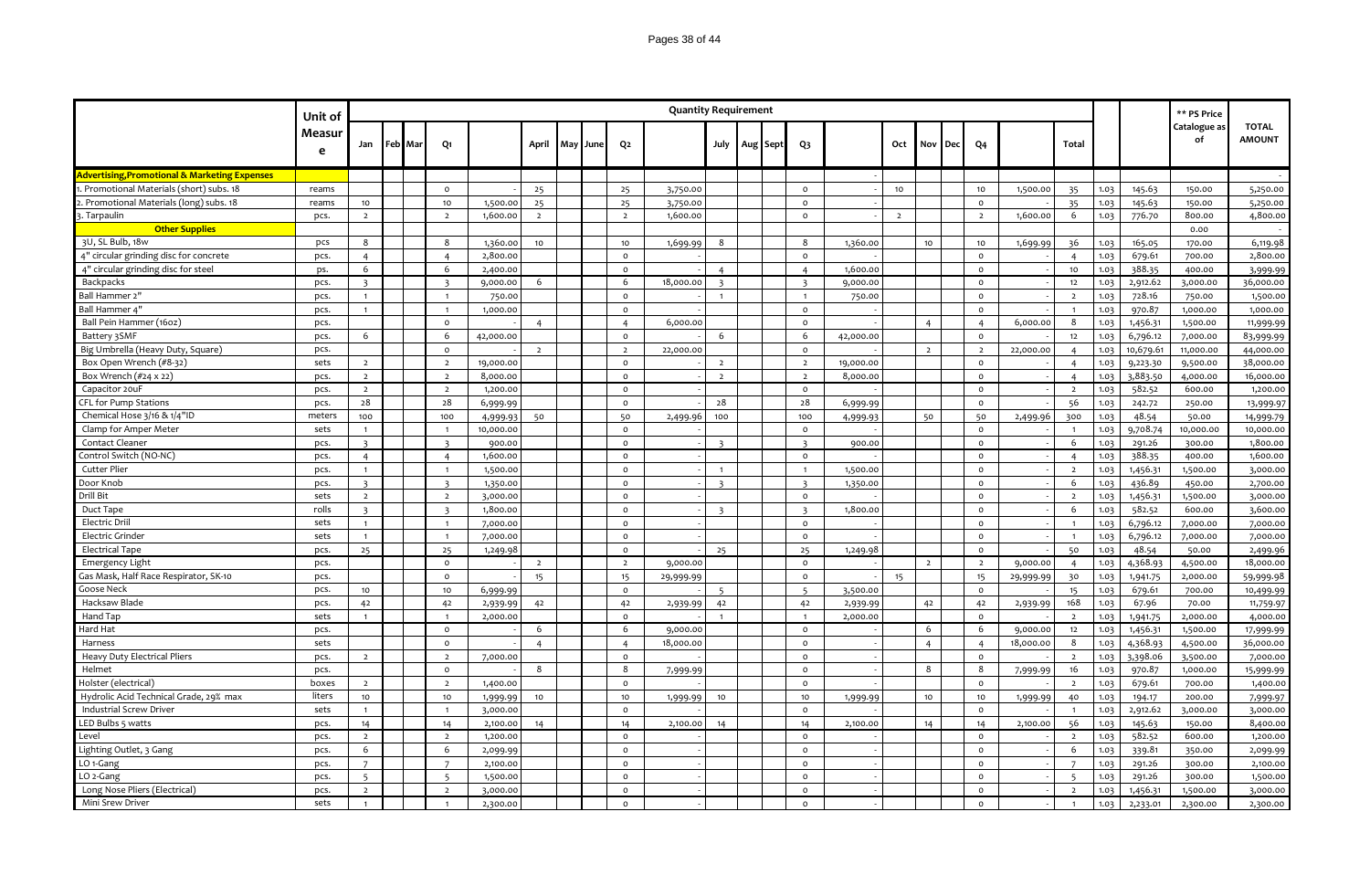|                                               | Unit of     |                          |         |                          |           |                |     |      |                         | <b>Quantity Requirement</b> |                         |          |                          |           |     |                |     |                |           |                |      |           | ** PS Price        |                               |
|-----------------------------------------------|-------------|--------------------------|---------|--------------------------|-----------|----------------|-----|------|-------------------------|-----------------------------|-------------------------|----------|--------------------------|-----------|-----|----------------|-----|----------------|-----------|----------------|------|-----------|--------------------|-------------------------------|
|                                               | Measur<br>e | Jan                      | Feb Mar | Q1                       |           | April          | May | June | Q <sub>2</sub>          |                             | July                    | Aug Sept | $Q_3$                    |           | Oct | Nov            | Dec | Q4             |           | Total          |      |           | Catalogue as<br>of | <b>TOTAL</b><br><b>AMOUNT</b> |
| Modern Rubber Boots                           | pcs.        |                          |         | $\circ$                  |           | 15             |     |      | 15                      | 14,999.99                   |                         |          | $\circ$                  |           | 15  |                |     | 15             | 14,999.99 | 30             | 1.03 | 970.87    | 1,000.00           | 29,999.98                     |
| Mud Guard                                     | rolls       | $\overline{1}$           |         | $\overline{1}$           | 10,000.00 |                |     |      | $\mathsf{o}\,$          |                             |                         |          | $\mathsf{o}$             |           |     |                |     | $\mathsf{o}$   |           | $\overline{1}$ | 1.03 | 9,708.74  | 10,000.00          | 10,000.00                     |
| Office Table                                  | pc.         | $\mathbf{q}$             |         | $\mathsf{q}$             | 53,999.99 |                |     |      | $\circ$                 |                             |                         |          | $\circ$                  |           |     |                |     | $\mathsf{o}$   |           | $\mathbf{q}$   | 1.03 | 5,825.24  | 6,000.00           | 53,999.99                     |
| Padlock (4 in 1 big)                          | sets        |                          |         | $\circ$                  |           | $\overline{4}$ |     |      | $\overline{4}$          | 14,000.00                   |                         |          | $\circ$                  |           |     | $\overline{4}$ |     | $\overline{4}$ | 14,000.00 | 8              | 1.03 | 3,398.06  | 3,500.00           | 28,000.00                     |
| Pilot Lamp (red, green, yellow)               | pcs.        | 25                       |         | 25                       | 6,249.99  |                |     |      | $\mathsf{o}$            |                             |                         |          | $\circ$                  |           |     |                |     | $\mathsf{o}$   |           | 25             | 1.03 | 242.72    | 250.00             | 6,249.99                      |
| Pipe Cutter                                   | pcs.        | $\overline{1}$           |         | $\overline{1}$           | 8,000.00  |                |     |      | $\circ$                 |                             |                         |          | $\overline{1}$           | 8,000.00  |     |                |     | $\circ$        |           | $\overline{2}$ | 1.03 | 7,766.99  | 8,000.00           | 16,000.00                     |
| Pipe Threader (1/2, 3/4, 1, 1 1/4, 1 1/2, 2") | sets        |                          |         | $\circ$                  |           | $\overline{1}$ |     |      | $\overline{1}$          | 50,000.00                   |                         |          | $\circ$                  |           |     | $\overline{1}$ |     | $\overline{1}$ | 50,000.00 | $\overline{2}$ | 1.03 | 48,543.69 | 50,000.00          | 100,000.00                    |
| Prressure Switch                              | pcs.        |                          |         | $\circ$                  |           | В              |     |      | $\overline{\mathbf{z}}$ | 42,000.00                   |                         |          | $\circ$                  |           |     |                |     |                | 42,000.00 | 6              | 1.03 | 13,592.23 | 14,000.00          | 84,000.00                     |
| Raincoats                                     | pairs       |                          |         | $\circ$                  |           | 20             |     |      | 20                      | 29,999.99                   |                         |          | $\circ$                  |           | 20  |                |     | 20             | 29,999.99 | 40             | 1.03 | 1,456.31  | 1,500.00           | 59,999.97                     |
| Rechargeable Battery                          | pcs.        | $\overline{4}$           |         | $\overline{4}$           | 2,000.00  |                |     |      | $\mathsf{o}$            |                             | $\overline{4}$          |          | $\overline{4}$           | 2,000.00  |     |                |     | $\mathsf{o}$   |           | 8              | 1.03 | 485.44    | 500.00             | 3,999.99                      |
| Rubber Hose 2" Fireman's Hose                 | rolls       | $\overline{2}$           |         | $\overline{2}$           | 12,000.00 |                |     |      | $\circ$                 |                             | $\overline{2}$          |          | $\overline{2}$           | 12,000.00 |     |                |     | $\mathsf{o}$   |           | $\overline{4}$ | 1.03 | 5,825.24  | 6,000.00           | 24,000.00                     |
| Rubber Hose 4"                                | rolls       | $\overline{2}$           |         | $\overline{2}$           | 15,000.00 |                |     |      | $\circ$                 |                             | $\overline{2}$          |          | $\overline{2}$           | 15,000.00 |     |                |     | $\mathsf{o}$   |           | $\overline{4}$ | 1.03 | 7,281.55  | 7,500.00           | 30,000.00                     |
| Rubber Tape                                   | rolls       | $\overline{5}$           |         | $\overline{\phantom{a}}$ | 3,500.00  |                |     |      | $\circ$                 |                             | 5                       |          | $\overline{\phantom{a}}$ | 3,500.00  |     |                |     | $\circ$        |           | 10             | 1.03 | 679.61    | 700.00             | 6,999.99                      |
| Safety Googles                                | pcs.        | 15                       |         | 15                       | 14,999.99 |                |     |      | $\circ$                 |                             | 15                      |          | 15                       | 14,999.99 |     |                |     | $\mathsf{o}$   |           | 30             | 1.03 | 970.87    | 1,000.00           | 29,999.98                     |
| Shovel (heavy duty)                           | pcs.        | 6                        |         | 6                        | 2,999.99  | 8              |     |      | 8                       | 3,999.99                    | 6                       |          | 6                        | 2,999.99  |     | 8              |     | 8              | 3,999.99  | 28             | 1.03 | 485.44    | 500.00             | 13,999.9                      |
| SK-10 Cartridge                               | pcs.        |                          |         | $\circ$                  |           | 15             |     |      | 15                      | 9,749.99                    |                         |          | $\circ$                  |           | 15  |                |     | 15             | 9,749.99  | 30             | 1.03 | 631.07    | 650.00             | 19,499.97                     |
| Slip Joint Pliers                             | pcs         | $\overline{1}$           |         | $\overline{1}$           | 1,500.00  |                |     |      | $\mathsf{o}\,$          |                             |                         |          | $\circ$                  |           |     |                |     | $\mathsf{o}$   |           | $\overline{1}$ | 1.03 | 1,456.31  | 1,500.00           | 1,500.00                      |
| Socket Wrench (#8-32)                         | sets        | $\mathbf{1}$             |         |                          | 14,500.00 |                |     |      | $\Omega$                |                             |                         |          |                          | 14,500.00 |     |                |     | $\circ$        |           | $\overline{2}$ | 1.03 | 14,077.67 | 14,500.00          | 29,000.00                     |
| Soldering Iron/Gun                            | pcs.        | $\overline{2}$           |         | $\overline{2}$           | 3,000.00  |                |     |      | $\circ$                 |                             |                         |          | $\circ$                  |           |     |                |     | $\mathsf{o}$   |           | $\overline{2}$ | 1.03 | 1,456.31  | 1,500.00           | 3,000.00                      |
| Soldering Led                                 | pcs.        | $\overline{2}$           |         | $\overline{2}$           | 1,000.00  |                |     |      | $\circ$                 |                             |                         |          | $\circ$                  |           |     |                |     | $\mathsf{o}$   |           | $\overline{2}$ | 1.03 | 485.44    | 500.00             | 1,000.00                      |
| Soldering Paste                               | pcs.        | $\overline{4}$           |         | $\overline{4}$           | 760.00    |                |     |      | $\mathsf{o}$            |                             |                         |          | $\circ$                  |           |     |                |     | $\mathsf{o}$   |           | $\overline{4}$ | 1.03 | 184.47    | 190.00             | 760.00                        |
| Soldering Pump                                | pcs         | $\overline{1}$           |         | $\overline{1}$           | 800.00    |                |     |      | $\mathsf{o}\,$          |                             |                         |          | $\circ$                  |           |     |                |     | $\mathsf{o}$   |           | $\overline{1}$ | 1.03 | 776.70    | 800.00             | 800.00                        |
| Srew Driver (Flat, Heavy Duty Compact)        | pcs.        | $\overline{2}$           |         | $\overline{2}$           | 5,000.00  |                |     |      | $\circ$                 |                             | $\overline{2}$          |          | $\overline{2}$           | 5,000.00  |     |                |     | $\mathsf{o}$   |           | $\overline{4}$ | 1.03 | 2,427.18  | 2,500.00           | 10,000.00                     |
| <b>Steel File</b>                             | sets        | $\overline{1}$           |         | $\overline{1}$           | 1,200.00  |                |     |      | $\circ$                 |                             |                         |          | $\circ$                  |           |     |                |     | $\mathsf{o}$   |           | $\overline{1}$ | 1.03 | 1,165.05  | 1,200.00           | 1,200.00                      |
| Steel Measuring Tape (7.5m)                   | pcs.        |                          |         | $\mathsf{o}$             |           | $\overline{2}$ |     |      | $\overline{2}$          | 2,000.00                    |                         |          | $\circ$                  |           |     | $\overline{2}$ |     | $\overline{2}$ | 2,000.00  | $\overline{4}$ | 1.03 | 970.87    | 1,000.00           | 4,000.00                      |
| Strap Belt with Accessories                   | sets        |                          |         | $\circ$                  |           | $\overline{4}$ |     |      | $\overline{4}$          | 14,000.00                   |                         |          | $\circ$                  |           |     | $\overline{4}$ |     | $\overline{4}$ | 14,000.00 | 8              | 1.03 | 3,398.06  | 3,500.00           | 28,000.00                     |
| Trouble Light /Search Light                   | pcs.        | $\overline{\phantom{0}}$ |         | $\overline{\phantom{a}}$ | 10,000.00 |                |     |      | $\Omega$                |                             |                         |          | $\circ$                  |           |     |                |     | $\mathsf{o}$   |           | $\overline{5}$ | 1.03 | 1,941.75  | 2,000.00           | 10,000.00                     |
| WD 40 (191 ML)                                | tubes       | $\overline{3}$           |         | $\overline{3}$           | 750.00    |                |     |      | $\mathsf{o}$            |                             | $\overline{\mathbf{3}}$ |          | $\overline{3}$           | 750.00    |     |                |     | $\mathsf{o}$   |           | 6              | 1.03 | 242.72    | 250.00             | 1,500.00                      |
| <b>Adding Machine</b>                         | unit        | $\overline{2}$           |         | $\overline{2}$           | 4,000.00  |                |     |      | $\circ$                 |                             | $\overline{1}$          |          | $\overline{1}$           | 2,000.00  |     |                |     | $\mathsf{o}$   |           | $\overline{3}$ | 1.03 | 1,941.75  | 2,000.00           | 6,000.00                      |
| Apron (pumping station)                       | pcs.        | 20                       |         | 20                       | 9,999.98  |                |     |      | $\circ$                 |                             |                         |          | $\circ$                  |           |     |                |     | $\mathsf{o}$   |           | 20             | 1.03 | 485.44    | 500.00             | 9,999.98                      |
| Boots                                         | pairs       |                          |         | $\circ$                  |           | 12             |     |      | 12                      | 12,360.00                   |                         |          | $\circ$                  |           |     |                |     | $\circ$        |           | 12             | 1.03 | 1,000.00  | 1,030.00           | 12,360.00                     |
| <b>Brush Big</b>                              | pcs.        | 10                       |         | 10                       | 1,749.99  |                |     |      | $\Omega$                |                             | 10                      |          | 10                       | 1,749.99  |     |                |     | $\circ$        |           | 20             | 1.03 | 169.90    | 175.00             | 3,499.98                      |
| Combination Wrench #10                        | pcs.        | $\mathsf{q}$             |         | $\mathbf{q}$             | 2,250.00  |                |     |      | $\circ$                 |                             |                         |          | $\circ$                  |           |     |                |     | $\circ$        |           | $\mathbf{q}$   | 1.03 | 242.72    | 250.00             | 2,250.00                      |
| Combination Wrench #14                        | pcs.        | $\mathbf{q}$             |         | 9                        | 3,149.99  |                |     |      | $\circ$                 |                             |                         |          | $\circ$                  |           |     |                |     | $\circ$        |           | 9              | 1.03 | 339.81    | 350.00             | 3,149.99                      |
| Combination Wrench #17                        | pcs.        | $\mathsf{q}$             |         | $\mathbf{q}$             | 6,750.00  |                |     |      | $\mathsf{o}$            |                             |                         |          | $\circ$                  |           |     |                |     | $\mathsf{o}$   |           | $\mathbf{q}$   | 1.03 | 728.16    | 750.00             | 6,750.00                      |
| Combination Wrench #19                        | pcs.        | 9                        |         | $\mathbf{q}$             | 8,999.99  |                |     |      | $\mathsf{o}$            |                             |                         |          | $\mathsf{o}\xspace$      |           |     |                |     | $\circ$        |           | 9              | 1.03 | 970.87    | 1,000.00           | 8,999.99                      |
| Combination Wrench #23                        | pcs.        | $\mathbf{q}$             |         | $\mathbf{q}$             | 11,250.00 |                |     |      | $\Omega$                |                             |                         |          | $\Omega$                 |           |     |                |     | $\Omega$       |           | $\mathbf{q}$   | 1.03 | 1,213.59  | 1,250.00           | 11,250.00                     |
| Curved Claw Hammer(16 oz)                     | pcs         | 9                        |         | 9                        | 11,250.00 |                |     |      | $\Omega$                |                             |                         |          | $\mathsf{o}$             |           |     |                |     | $\mathsf{o}$   |           | $\mathsf{q}$   | 1.03 | 1,213.59  | 1,250.00           | 11,250.00                     |
| Flat Screw drivers                            | pcs.        | $\mathbf{q}$             |         | $\mathbf{q}$             | 8,999.99  |                |     |      | $\mathsf{o}$            |                             |                         |          | $\circ$                  |           |     |                |     | $\circ$        |           | $\mathbf{q}$   | 1.03 | 970.87    | 1,000.00           | 8,999.99                      |
| Hacksaw                                       | unit        | $\overline{2}$           |         | $\overline{2}$           | 2,060.00  |                |     |      | $\mathsf{o}$            |                             |                         |          | $\mathsf{o}$             |           |     |                |     | $\mathsf{o}$   |           | $\overline{2}$ | 1.03 | 1,000.00  | 1,030.00           | 2,060.00                      |
| Hammer                                        | pcs.        | $\overline{2}$           |         | $\overline{2}$           | 2,060.00  |                |     |      | $\mathsf{o}$            |                             |                         |          | $\mathsf{o}$             |           |     |                |     | $\circ$        |           | $\overline{2}$ | 1.03 | 1,000.00  | 1,030.00           | 2,060.00                      |
| Hose with nozzle(pumping station)             | roll        | 8                        |         | 8                        | 7,999.99  |                |     |      | $\Omega$                |                             |                         |          | $\circ$                  |           |     |                |     | $\circ$        |           | 8              | 1.03 | 970.87    | 1,000.00           | 7,999.99                      |
| Leather Gloves(electrical)                    | pairs       | $\overline{2}$           |         | $\overline{2}$           | 1,500.00  |                |     |      | $\Omega$                |                             |                         |          | $\mathsf{o}\xspace$      |           |     |                |     | $\circ$        |           | $\overline{2}$ | 1.03 | 728.16    | 750.00             | 1,500.00                      |
| Money detector                                | unit        |                          |         | $\circ$                  |           | $\overline{2}$ |     |      | $\overline{2}$          | 10,000.00                   |                         |          | $\Omega$                 |           |     |                |     | $\circ$        |           | $\overline{2}$ | 1.03 | 4,854.37  | 5,000.00           | 10,000.00                     |
| mono block Chairs                             | pcs.        |                          |         | $\circ$                  |           | 12             |     |      | $12\,$                  | 6,599.99                    |                         |          | $\circ$                  |           |     |                |     | $\circ$        |           | 12             | 1.03 | 533.98    | 550.00             | 6,599.99                      |
| Multi tester                                  | pcs.        | 9                        |         | $\mathsf{q}$             | 44,999.99 |                |     |      | $\Omega$                |                             |                         |          | $\Omega$                 |           |     |                |     | $\circ$        |           | $\alpha$       | 1.03 | 4,854.37  | 5,000.00           | 44,999.99                     |
| Over All Shop Uniform                         | pcs.        | 25                       |         | 25                       | 62,499.99 |                |     |      | $\Omega$                |                             |                         |          | $\circ$                  |           |     |                |     | $\circ$        |           | 25             | 1.03 | 2,427.18  | 2,500.00           | 62,499.99                     |
| Pail(pumping station)                         | pcs.        | 10 <sub>1</sub>          |         | 10                       | 2,500.00  |                |     |      | $\Omega$                |                             | 10                      |          | 10 <sub>10</sub>         | 2,500.00  |     |                |     | $\mathsf{o}$   |           | 20             | 1.03 | 242.72    | 250.00             | 4,999.99                      |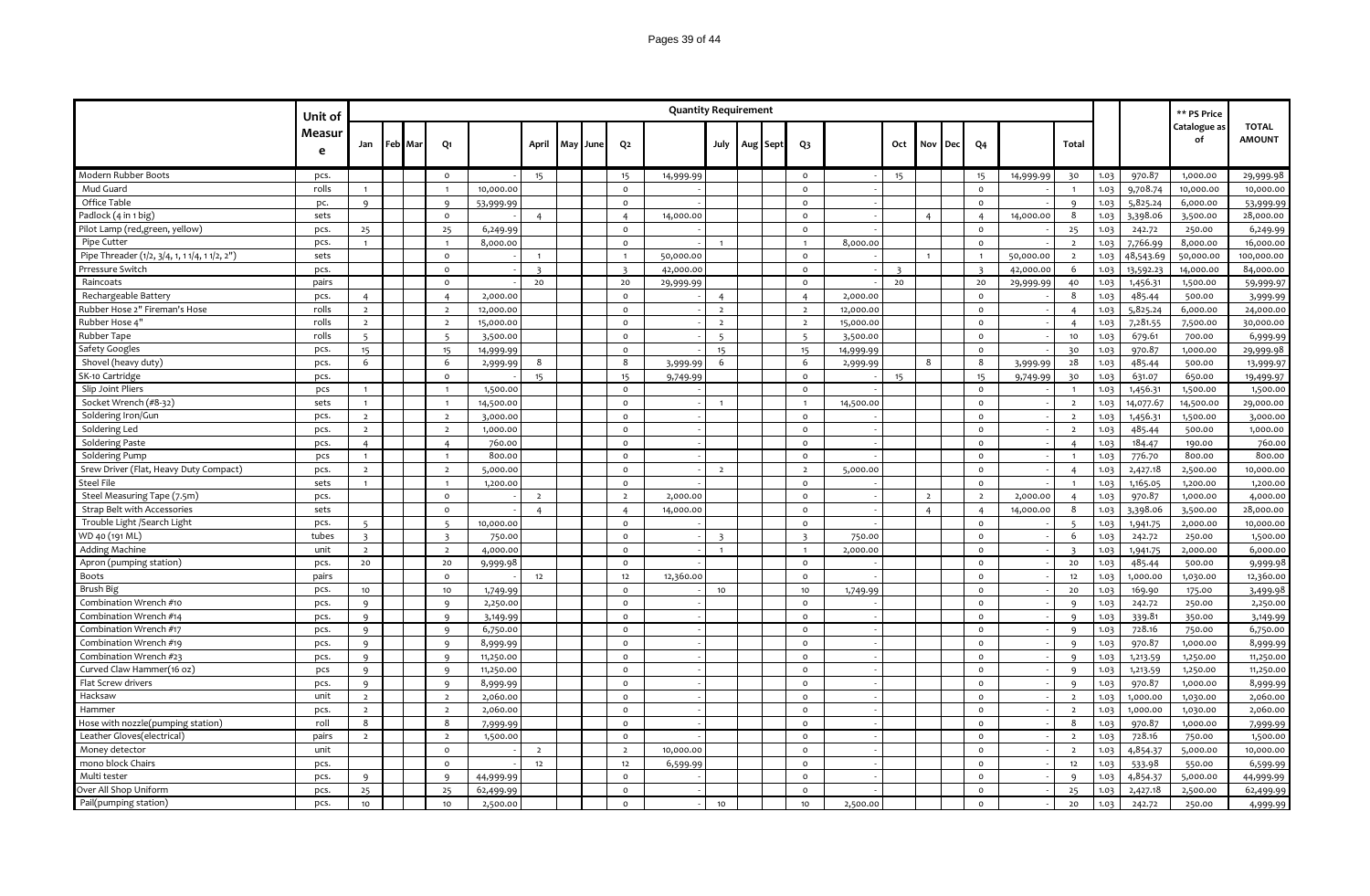|                                            | Unit of     |                         |         |                          |           |                         |                |                          | <b>Quantity Requirement</b> |                          |          |                          |           |                          |                         |     |                         |           |                          |      |           | ** PS Price        |                               |
|--------------------------------------------|-------------|-------------------------|---------|--------------------------|-----------|-------------------------|----------------|--------------------------|-----------------------------|--------------------------|----------|--------------------------|-----------|--------------------------|-------------------------|-----|-------------------------|-----------|--------------------------|------|-----------|--------------------|-------------------------------|
|                                            | Measur<br>e | Jan                     | Feb Mar | Q1                       |           |                         | April May June | Q <sub>2</sub>           |                             | July                     | Aug Sept | Q <sub>3</sub>           |           | Oct                      | Nov                     | Dec | Q <sub>4</sub>          |           | <b>Total</b>             |      |           | Catalogue as<br>of | <b>TOTAL</b><br><b>AMOUNT</b> |
| philips screw drivers                      | pcs.        | $\mathbf{Q}$            |         | $\mathsf{Q}$             | 8,999.99  |                         |                | $\circ$                  |                             |                          |          | $\circ$                  |           |                          |                         |     | $\circ$                 |           | $\mathbf{q}$             | 1.03 | 970.87    | 1,000.00           | 8,999.99                      |
| Pipe wrench 10"                            | pcs.        |                         |         | $\circ$                  |           |                         |                | $\circ$                  |                             |                          |          | $\circ$                  |           |                          |                         |     | $\circ$                 |           | $\circ$                  | 1.03 | 1,699.03  | 1,750.00           |                               |
| Pipe wrench 12"                            | pcs.        |                         |         | $\circ$                  |           |                         |                | $\circ$                  |                             |                          |          | $\mathsf{o}\,$           |           |                          |                         |     | $\circ$                 |           | $\circ$                  | 1.03 | 1,941.75  | 2,000.00           |                               |
| Pliers                                     | pcs.        | $\Omega$                |         | Q                        | 15,750.00 |                         |                | $\circ$                  |                             |                          |          | $\circ$                  |           |                          |                         |     | $\circ$                 |           | $\mathsf{Q}$             | 1.03 | 1,699.03  | 1,750.00           | 15,750.00                     |
| Pressure Gauge 3"                          | pcs.        | $5^{\circ}$             |         |                          | 20,000.00 | $\overline{5}$          |                | $\overline{\phantom{a}}$ | 20,000.00                   | $\overline{\phantom{a}}$ |          | $\overline{\phantom{a}}$ | 20,000.00 | $\overline{\phantom{a}}$ |                         |     | 5                       | 20,000.00 | 20                       | 1.03 | 3,883.50  | 4,000.00           | 80,000.00                     |
| Pressure Gauge 4"                          | pcs.        | $\overline{2}$          |         | $\overline{2}$           | 12,000.00 | $\overline{2}$          |                | $\overline{2}$           | 12,000.00                   | $\overline{2}$           |          | $\overline{2}$           | 12,000.00 | $\overline{2}$           |                         |     | $\overline{2}$          | 12,000.00 | 8                        | 1.03 | 5,825.24  | 6,000.00           | 47,999.99                     |
| Rechargeable led flashlight                | pcs.        | $\overline{4}$          |         | $\overline{4}$           | 4,000.00  |                         |                | $\mathsf{o}$             |                             | $\overline{4}$           |          | $\overline{4}$           | 4,000.00  |                          |                         |     | $\circ$                 |           | 8                        | 1.03 | 970.87    | 1,000.00           | 7,999.99                      |
| Reflective Traffice Cone                   | pcs.        | 10 <sub>1</sub>         |         | 10                       | 14,999.99 |                         |                | $\circ$                  |                             |                          |          | $\circ$                  |           |                          |                         |     | $\circ$                 |           | 10                       | 1.03 | 1,456.31  | 1,500.00           | 14,999.99                     |
| Safety shoes(for construction, heavy duty) | pairs       | 5 <sup>5</sup>          |         | $\overline{5}$           | 10,300.00 |                         |                | $\circ$                  |                             |                          |          | $\circ$                  |           |                          |                         |     | $\mathsf{o}$            |           | $5^{\circ}$              | 1.03 | 2,000.00  | 2,060.00           | 10,300.00                     |
| Safety vest(Reflectorized)                 | pcs.        | 15                      |         | 15                       | 14,999.99 |                         |                | $\circ$                  |                             | 10 <sub>10</sub>         |          | $10$                     | 9,999.99  |                          |                         |     | $\mathsf{o}$            |           | 25                       | 1.03 | 970.87    | 1,000.00           | 24,999.98                     |
| Side Cutter                                | pcs.        | $\mathbf{1}$            |         | $\overline{1}$           | 1,500.00  |                         |                | $\circ$                  |                             | $\overline{1}$           |          | $\mathbf{1}$             | 1,500.00  |                          |                         |     | $\circ$                 |           | $\overline{2}$           | 1.03 | 1,456.31  | 1,500.00           | 3,000.00                      |
| Sledge Hammer 4 lbs                        | pcs.        | $\overline{2}$          |         | $\overline{2}$           | 4,000.00  |                         |                | $\circ$                  |                             |                          |          | $\circ$                  |           |                          |                         |     | $\Omega$                |           | $\overline{2}$           | 1.03 | 1,941.75  | 2,000.00           | 4,000.00                      |
| Steel Measuring Tape (8m)                  | pcs.        |                         |         | $\Omega$                 |           |                         |                | $\circ$                  |                             | $\overline{2}$           |          | $\overline{2}$           | 2,060.00  |                          |                         |     | $\mathsf{o}$            |           | $\overline{2}$           | 1.03 | 1,000.00  | 1,030.00           | 2,060.00                      |
| Stranded Wire 3.0mm                        | pcs.        | $\overline{4}$          |         | $\overline{4}$           | 16,000.00 |                         |                | $\circ$                  |                             |                          |          | $\circ$                  |           |                          |                         |     | $\circ$                 |           | $\overline{4}$           | 1.03 | 3,883.50  | 4,000.00           | 16,000.00                     |
| Tuki                                       | pcs         | $\overline{2}$          |         | $\overline{2}$           | 1,000.00  |                         |                | $\circ$                  |                             |                          |          | $\mathsf{o}\,$           |           |                          |                         |     | $\mathsf{o}$            |           | $\overline{2}$           | 1.03 | 485.44    | 500.00             | 1,000.00                      |
| Visa Grip                                  | pcs         | $\mathsf{q}$            |         | ۹                        | 11,250.00 |                         |                | $\circ$                  |                             | $\overline{4}$           |          | $\overline{4}$           | 5,000.00  |                          |                         |     | $\circ$                 |           | 13                       | 1.03 | 1,213.59  | 1,250.00           | 16,250.00                     |
| Wheel Type Measuring Type                  | pcs.        |                         |         | $\circ$                  |           |                         |                | $\overline{1}$           | 5,000.00                    |                          |          | $\mathsf{o}\,$           |           |                          |                         |     | $\circ$                 |           | $\overline{1}$           | 1.03 | 4,854.37  | 5,000.00           | 5,000.00                      |
| Wood Saw                                   | pcs.        | $\overline{2}$          |         | $\overline{2}$           | 1,030.00  |                         |                | $\mathsf{o}$             |                             | $\overline{2}$           |          | $\overline{2}$           | 1,030.00  |                          |                         |     | $\circ$                 |           | $\overline{4}$           | 1.03 | 500.00    | 515.00             | 2,060.00                      |
| <b>Working Gloves</b>                      | pcs.        | Q                       |         | $\mathsf{Q}$             | 8,999.99  |                         |                | $\circ$                  |                             | 9                        |          | Q                        | 8,999.99  |                          |                         |     | $\circ$                 |           | 18                       | 1.03 | 970.87    | 1,000.00           | 17,999.99                     |
|                                            |             |                         |         | $\circ$                  |           |                         |                |                          |                             |                          |          | $\mathsf{o}\,$           |           |                          |                         |     | $\circ$                 |           |                          |      |           | 0.00               | 1,962,718.82                  |
| <b>Calibration:</b>                        |             |                         |         |                          |           |                         |                |                          |                             |                          |          | $\circ$                  |           |                          |                         |     |                         |           |                          |      |           |                    |                               |
| 1. Paint, QDE Royal Blue                   | liters      | $\overline{2}$          |         | $\overline{2}$           | 550.00    | $\overline{2}$          |                | $\overline{2}$           | 550.00                      | $\overline{2}$           |          | $\overline{2}$           | 550.00    | $\overline{2}$           |                         |     | $\overline{2}$          | 550.00    | 8                        | 1.03 | 266.99    | 275.00             | 2,200.00                      |
| 2. Paint, QDE Green                        | liters      | $\overline{1}$          |         |                          | 275.00    |                         |                |                          | 275.00                      |                          |          | $\overline{1}$           | 275.00    |                          |                         |     |                         | 275.00    | $\overline{4}$           | 1.03 | 266.99    | 275.00             | 1,100.00                      |
| 3. Paint, QDE Red                          | liters      | $\overline{1}$          |         | $\overline{1}$           | 275.00    | $\overline{1}$          |                | $\overline{1}$           | 275.00                      |                          |          | $\overline{1}$           | 275.00    |                          |                         |     | $\overline{1}$          | 275.00    | $\overline{4}$           | 1.03 | 266.99    | 275.00             | 1,100.00                      |
| 3. Paint, QDE white                        | liters      | $\overline{1}$          |         | $\overline{1}$           | 275.00    | $\overline{1}$          |                | $\overline{1}$           | 275.00                      |                          |          | $\overline{1}$           | 275.00    |                          |                         |     | $\overline{1}$          | 275.00    | $\overline{4}$           | 1.03 | 266.99    | 275.00             | 1,100.00                      |
| 4. nm-50 Cleaner and Descaler              | galons      |                         |         | $\mathsf{o}\,$           |           |                         |                | $\circ$                  |                             |                          |          | $\circ$                  |           |                          |                         |     | $\circ$                 |           | $\circ$                  | 1.03 |           | 0.00               |                               |
| 5. Circular Brush 6" x .30 wire            | pcs         | $\overline{2}$          |         | $\overline{2}$           | 3,000.00  | $\overline{2}$          |                | $\overline{2}$           | 3,000.00                    | $\overline{2}$           |          | $\overline{2}$           | 3,000.00  |                          | $\overline{2}$          |     | $\overline{2}$          | 3,000.00  | 8                        | 1.03 | 1,456.31  | 1,500.00           | 11,999.99                     |
| 6. Circular Grinding Stone 6 x 1/2         | pcs         | $\overline{2}$          |         | $\overline{2}$           | 2,600.00  | $\overline{2}$          |                | $\overline{2}$           | 2,600.00                    | $\overline{2}$           |          | $\overline{2}$           | 2,600.00  |                          | $\overline{2}$          |     | $\overline{2}$          | 2,600.00  | 8                        | 1.03 | 1,262.14  | 1,300.00           | 10,399.99                     |
| 7. Paint Brush 1/2                         | pcs         | $\overline{2}$          |         | $\overline{2}$           | 80.00     | $\overline{2}$          |                | $\overline{2}$           | 80.00                       | $\overline{2}$           |          | $\overline{2}$           | 80.00     |                          | $\overline{2}$          |     | $\overline{2}$          | 80.00     | 8                        | 1.03 | 38.83     | 40.00              | 319.99                        |
| 8. Paint Brush 1"                          | pcs         | $\overline{2}$          |         | $\overline{2}$           | 80.00     | $\overline{2}$          |                | $\overline{2}$           | 80.00                       | $\overline{2}$           |          | $\overline{2}$           | 80.00     |                          | $\overline{2}$          |     | $\overline{2}$          | 80.00     | 8                        | 1.03 | 38.83     | 40.00              | 319.99                        |
| 9. Bevel Brush                             | pcs         |                         |         | $\circ$                  |           |                         |                | $\circ$                  |                             |                          |          | $\circ$                  |           |                          |                         |     | $\circ$                 |           | $\circ$                  | 1.03 |           | 0.00               |                               |
| 10. Steel Epoxy                            | pcs         | $\overline{2}$          |         | $\overline{2}$           | 360.00    | $\overline{1}$          |                | $\overline{1}$           | 180.00                      |                          |          | $\mathbf{1}$             | 180.00    |                          |                         |     | $\overline{1}$          | 180.00    | 5                        | 1.03 | 174.76    | 180.00             | 900.00                        |
| 11. Lighter Flui                           | tubes       | 5                       |         | $\overline{\phantom{0}}$ | 200.00    | $\overline{5}$          |                | $\overline{5}$           | 200.00                      | 5                        |          | 5                        | 200.00    |                          | 5                       |     | -5                      | 200.00    | 20                       | 1.03 | 38.83     | 40.00              | 799.98                        |
| 12. WD 40(191ml)                           | pcs         |                         |         | $\overline{1}$           | 200.00    | $\overline{1}$          |                | $\overline{1}$           | 200.00                      |                          |          | $\mathbf{1}$             | 200.00    |                          | $\mathbf{1}$            |     | $\overline{1}$          | 200.00    | $\overline{4}$           | 1.03 | 194.17    | 200.00             | 800.00                        |
| 13. Lead Sea                               | kilos       | $\overline{2}$          |         | $\overline{2}$           | 1,000.00  | $\overline{2}$          |                | $\overline{2}$           | 1,000.00                    | $\overline{2}$           |          | $\overline{2}$           | 1,000.00  |                          | $\overline{2}$          |     | $\overline{2}$          | 1,000.00  | 8                        | 1.03 | 485.44    | 500.00             | 3,999.99                      |
| 14. Stainless Wire 0.5mm                   | kilos       | $\overline{1}$          |         | $\overline{1}$           | 1,500.00  | $\overline{1}$          |                | $\overline{1}$           | 1,500.00                    | $\overline{1}$           |          | $\mathbf{1}$             | 1,500.00  |                          | $\overline{1}$          |     | $\overline{1}$          | 1,500.00  | $\overline{4}$           | 1.03 | 1,456.31  | 1,500.00           | 6,000.00                      |
| 15. Sand Paper #1000                       | pcs         | 10                      |         | 10                       | 700.00    | 10                      |                | 10                       | 700.00                      | 10                       |          | 10                       | 700.00    |                          | 10                      |     | 10                      | 700.00    | 40                       | 1.03 | 67.96     | 70.00              | 2,799.99                      |
| 16. Sand Paper #400                        | pcs         | 10                      |         | 10                       | 700.00    | 10                      |                | 10                       | 700.00                      | 10                       |          | 10                       | 700.00    |                          | 10                      |     | 10                      | 700.00    | 40                       | 1.03 | 67.96     | 70.00              | 2,799.99                      |
| 17. Mighty Bond                            | pcs         | $\overline{\mathbf{z}}$ |         | $\mathbf{R}$             | 210.00    |                         |                | $\circ$                  |                             |                          |          | $\overline{\mathbf{3}}$  | 210.00    |                          |                         |     | $\circ$                 |           | 6                        | 1.03 | 67.96     | 70.00              | 420.00                        |
| 18. Ear Muffler                            | pcs         | $\overline{2}$          |         | $\overline{2}$           | 2,000.00  |                         |                | $\circ$                  |                             |                          |          | $\overline{\mathbf{3}}$  | 3,000.00  |                          |                         |     | $\circ$                 |           | $\overline{\phantom{a}}$ | 1.03 | 970.87    | 1,000.00           | 5,000.00                      |
| 19. Paint Thinner                          | liters      | $\overline{1}$          |         | $\overline{1}$           | 275.00    | $\overline{1}$          |                | $\overline{1}$           | 275.00                      |                          |          | $\overline{1}$           | 275.00    |                          |                         |     | $\overline{1}$          | 275.00    | $\overline{4}$           | 1.03 | 266.99    | 275.00             | 1,100.00                      |
| <b>For Chlorination</b>                    |             |                         |         |                          |           |                         |                |                          |                             |                          |          |                          |           |                          |                         |     |                         |           |                          |      |           |                    |                               |
| 1. Repair Kit (Pulsatron, kop kit)         | sets        |                         |         | $\circ$                  |           | $\overline{4}$          |                | $\overline{4}$           | 52,000.00                   |                          |          | $\mathsf{o}\,$           |           |                          | $\overline{4}$          |     | $\overline{4}$          | 52,000.00 | 8                        | 1.03 | 12,621.36 | 13,000.00          | 104,000.00                    |
| 2. Injection Check /Back Pressure Valve    | pcs.        |                         |         | $\circ$                  |           | 6                       |                | 6                        | 48,000.00                   |                          |          | $\circ$                  |           |                          | 6                       |     | 6                       | 48,000.00 | 12                       | 1.03 | 7,766.99  | 8,000.00           | 96,000.00                     |
| Calibrated Solution Tank (110liters)       | pcs.        |                         |         | $\Omega$                 |           | $\overline{\mathbf{z}}$ |                |                          | 21,000.00                   |                          |          | $\circ$                  |           |                          | $\overline{\mathbf{z}}$ |     |                         | 21,000.00 | 6                        | 1.03 | 6,796.12  | 7,000.00           | 42,000.00                     |
| 6. Calibrated Solution Tank (220liters)    | pcs         |                         |         | $\Omega$                 |           | $\overline{\mathbf{3}}$ |                | $\overline{\mathbf{3}}$  | 27,000.00                   |                          |          | $\Omega$                 |           |                          | $\overline{\mathbf{3}}$ |     | $\overline{\mathbf{3}}$ | 27,000.00 | 6                        | 1.03 | 8,737.86  | 9,000.00           | 54,000.00                     |
| <b>Bleed Valve</b>                         | pcs         | $\overline{4}$          |         | $\overline{4}$           | 12,000.00 |                         |                | $\circ$                  |                             | $\overline{4}$           |          | $\overline{4}$           | 12,000.00 |                          |                         |     | $\mathsf{o}$            |           | 8                        | 1.03 | 2,912.62  | 3,000.00           | 24,000.00                     |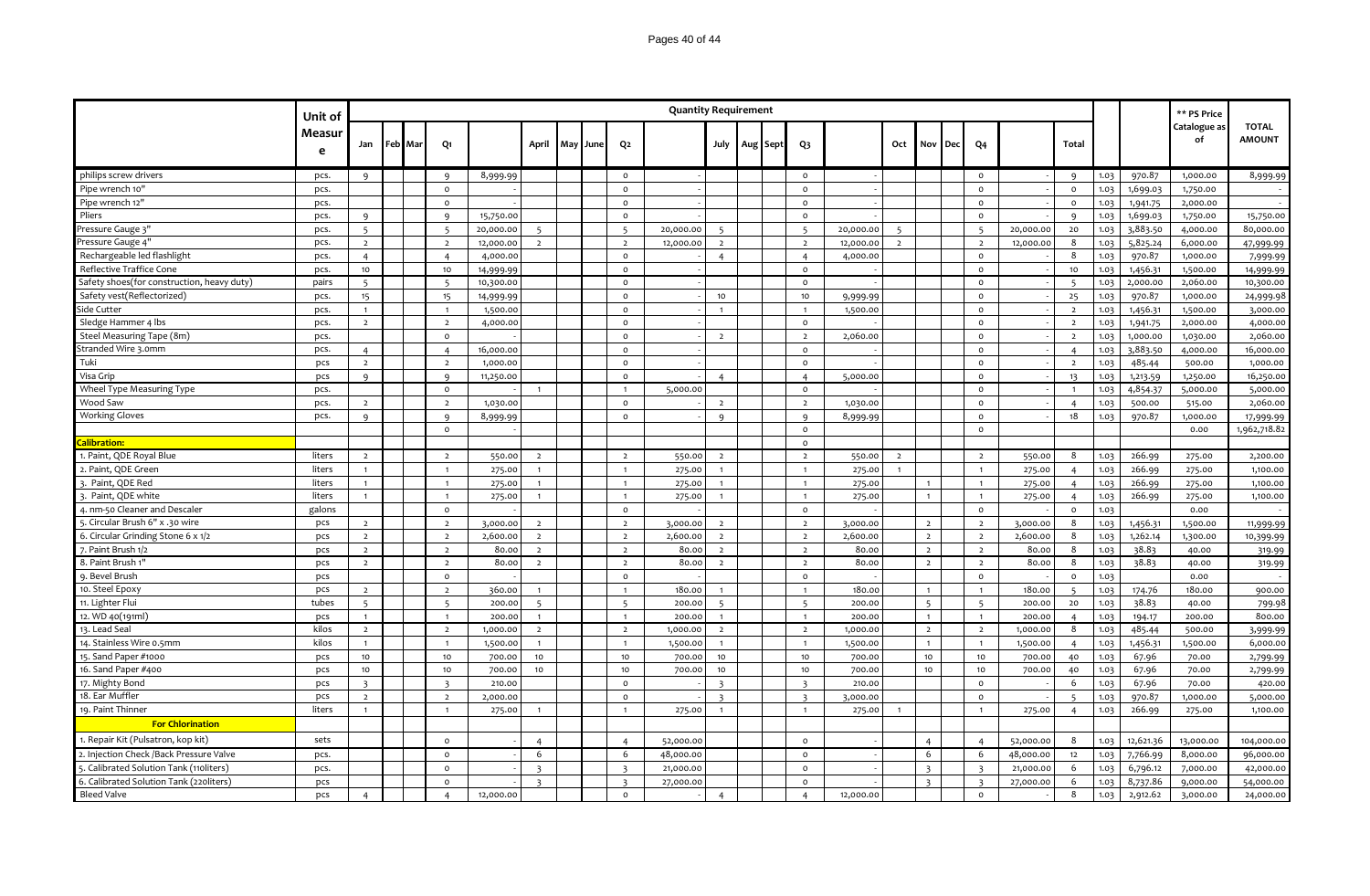|                                                              | Unit of     |                |                |             |                |            |                |                |          |                | <b>Quantity Requirement</b> |                |                |               |                |            |              |                          |     |                |            |                |               |                 | ** PS Price        |                               |
|--------------------------------------------------------------|-------------|----------------|----------------|-------------|----------------|------------|----------------|----------------|----------|----------------|-----------------------------|----------------|----------------|---------------|----------------|------------|--------------|--------------------------|-----|----------------|------------|----------------|---------------|-----------------|--------------------|-------------------------------|
|                                                              | Measur<br>e |                |                | Jan Feb Mar | Q1             |            | April          |                | May June | Q2             |                             |                |                | July Aug Sept | Q3             |            | Oct          | Nov                      | Dec | Q <sub>4</sub> |            | <b>Total</b>   |               |                 | Catalogue as<br>of | <b>TOTAL</b><br><b>AMOUNT</b> |
| <b>Chemicals &amp; Other Filtering Materials:</b>            |             |                |                |             |                |            |                |                |          |                |                             |                |                |               |                |            |              |                          |     |                |            |                |               |                 |                    |                               |
| 1. Calcium Hydrochloride, 70% min C                          | drums       | 32             |                |             | 32             | 175,999.97 | 32             |                |          | 32             | 175,999.97                  | 3 <sup>2</sup> |                |               | 32             | 175,999.97 | 32           |                          |     | 32             | 175,999.97 | 128            | 1.03          | 5,339.81        | 5,500.00           | 703,999.89                    |
| 2. Stabilized ChlorineDioxide                                | pairs       | 24             |                |             | 24             | 11,999.98  | 24             |                |          | 24             | 11,999.98                   | 24             |                |               | 24             | 11,999.98  | 24           |                          |     | 24             | 11,999.98  | 96             | 1.03          | 485.44          | 500.00             | 47,999.91                     |
| 3. Chlorine Dioxide Reagent (1200test)                       | packs       | $\overline{1}$ |                |             | $\mathbf{1}$   | 20,000.00  | $\overline{1}$ |                |          | $\overline{1}$ | 20,000.00                   | $\overline{1}$ |                |               | $\overline{1}$ | 20,000.00  | $\mathbf{1}$ |                          |     | $\overline{1}$ | 20,000.00  | $\overline{4}$ | 1.03          | 19,417.48       | 20,000.00          | 80,000.00                     |
| <b>Construction Materials:</b>                               |             |                |                |             |                |            |                |                |          |                |                             |                |                |               |                |            |              |                          |     |                |            |                |               |                 |                    |                               |
| (NSC / Reconnection / Disconnection )                        |             |                |                |             |                |            |                |                |          |                |                             |                |                |               |                |            |              |                          |     |                |            |                |               |                 |                    |                               |
| Brass Ball Valve w/ lockwing 1/2" with revit                 | pcs         |                |                |             |                |            |                | 100            |          | 100            |                             |                | 100            |               | 100            |            |              | 100                      |     | 100            |            | 300            | 1.03          | 199.03          | 205.00             | 61,499.96                     |
| Brass Ball Valve w/ lockwing 3/4"                            | pcs         |                | - 5            |             | 5              |            |                | 5              |          | 5              |                             |                | 5              |               | 5              |            |              | 5                        |     | 5              |            | 20             | 1.03          | 320.39          | 330.00             | 6,599.99                      |
| Brass Gate Valve 1/2"                                        | pcs         |                | 20             |             | 20             |            |                | 20             |          | 20             |                             |                | 20             |               | 20             |            |              | 20                       |     | 20             |            | 80             | 1.03          | 199.03          | 205.00             | 16,399.99                     |
| Brass Straight Coupling 1"                                   | pcs         |                |                |             |                |            |                |                |          |                |                             |                | 150            |               | 150            |            |              | 150                      |     | 150            |            | 300            | 1.03          | 271.84          | 280.00             | 83,999.80                     |
| Brass Straight Coupling 1/2"                                 | pcs         |                |                |             |                |            |                |                |          |                |                             |                | 200            |               | 200            |            |              | 200                      |     | 200            |            | 400            | 1.03          | 126.21          | 130.00             | 51,999.76                     |
| Brass Straight Coupling 3/4"                                 | pcs         |                |                |             |                |            |                |                |          |                |                             |                | 200            |               | 200            |            |              | 200                      |     | 200            |            | 400            | 1.03          | 203.88          | 210.00             | 83,999.80                     |
| Cement (40 kgs/bag)                                          | bags        |                | 15             |             | 15             |            |                | 15             |          | 15             |                             |                | 15             |               | 15             |            |              | 15                       |     | 15             |            | 60             | 1.03          | 247.57          | 255.00             | 15,299.95                     |
| GI Bushing Reducer 3/4 x 1/2"                                | pcs.        |                | 30             |             | 30             |            |                | 30             |          | 30             |                             |                | 30             |               | 30             |            |              | 30                       |     | 30             |            | 120            | 1.03          | 24.27           | 25.00              | 2,999.90                      |
| G.I. End Cap 1/2" (standard)                                 | pcs         |                | ##             |             | 100            |            |                | 100            |          | 100            |                             |                | 100            |               | 100            |            |              | 100                      |     | 100            |            | 400            | 1.03          | 17.72           | 18.25              | 7,299.82                      |
| G.I. Elbow 1/2 x 90" (standard)                              | pcs         |                |                |             |                |            |                |                |          |                |                             |                | 50             |               | 50             |            |              | 50                       |     | 50             |            | 100            | 1.03          | 21.84           | 22.50              | 2,249.93                      |
| GI Straight Elbow 1/2" (standard)                            |             |                | 50             |             | 50             |            |                | 50             |          | 50             |                             |                | 50             |               | 50             |            |              | 50                       |     | 50             |            |                | 1.03          | 24.76           | 25.50              |                               |
| G.I. Elbow Reducer 3/4" x 1/2" (standard)                    | pcs         |                |                |             |                |            |                |                |          |                |                             |                | 50             |               | 50             |            |              | 50                       |     | 50             |            | 200<br>100     | 1.03          |                 | 26.00              | 5,099.94                      |
| G.I. Pipe 1/2" s-40 (standard)s-40                           | pcs<br>pcs  |                | 10             |             | 10             |            |                | 10             |          | 10             |                             |                | 10             |               | 10             |            |              | 10                       |     | 10             |            | 40             | 1.03          | 25.24<br>466.02 | 480.00             | 2,599.93<br>19,199.98         |
| G.I. Pipe 1" s-40 (standard)                                 | pcs         |                | 2              |             | $\overline{2}$ |            |                | $\overline{2}$ |          | $\overline{2}$ |                             |                | $\overline{2}$ |               | $\overline{2}$ |            |              | $\overline{2}$           |     | $\overline{2}$ |            | 8              | 1.03          | 1,165.05        | 1,200.00           | 9,600.00                      |
| GI Tee Reducer 1 x 1/2" (standard) s40                       | pcs         |                | 20             |             | 20             |            |                | 20             |          | 20             |                             |                | 20             |               | 20             |            |              | 20                       |     | 20             |            | 80             | 1.03          | 47.09           | 48.50              | 3,879.97                      |
| HDPE Pipe 1" (100 meter/roll)                                | rolls       |                |                |             |                |            |                |                |          |                |                             |                | $\mathbf{g}$   |               | -8             |            |              | 8                        |     | 8              |            | 16             | 1.03          | 4,077.67        | 4,200.00           | 67,199.99                     |
| HDPE Pipe 1/2" (300 meter/roll)                              | rolls       |                |                |             |                |            |                |                |          |                |                             |                | 8              |               | -8             |            |              | 8                        |     | 8              |            | 16             | 1.03          | 4,077.67        | 4,200.00           | 67,199.99                     |
| HDPE Pipe 3/4" (150 meter/roll)                              | rolls       |                |                |             |                |            |                |                |          |                |                             |                | 10             |               | 10             |            |              | 10                       |     | 10             |            | 20             | 1.03          | 4,077.67        | 4,200.00           | 83,999.98                     |
| Saddle Clamp 2 x 3/4                                         | pcs         |                | 30             |             | 30             |            |                | 30             |          | 30             |                             |                | 30             |               | 30             |            |              | 30                       |     | 30             |            | 120            | 1.03          | 192.72          | 198.50             | 23,819.94                     |
| Saddle Clamp 2 x 1"                                          | pcs         |                | -5             |             | .5             |            |                | 5              |          | 5              |                             |                | 5              |               | -5             |            |              | 5                        |     | 5              |            | 20             | 1.03          | 192.72          | 198.50             | 3,969.99                      |
|                                                              |             |                | 5              |             | 5              |            |                | 5              |          | 5              |                             |                | 5              |               | 5              |            |              | 5                        |     | 5              |            |                |               |                 |                    |                               |
| Saddle Clamp 4 x 3/4                                         | pcs         |                |                |             |                |            |                | 5              |          |                |                             |                |                |               | -5             |            |              |                          |     |                |            | 20             | 1.03          | 302.43          | 311.50             | 6,230.00                      |
| Saddle Clamp 6 x 3/4                                         | pcs         |                | - 5            |             | 5              |            |                |                |          | 5              |                             |                | - 5            |               |                |            |              | 20                       |     | 20             |            | 35             | 1.03          | 490.29          | 505.00             | 17,674.99                     |
| Saddle Clamp 6 x 1"                                          | pcs         |                | 5              |             | 5              |            |                | 5              |          | 5              |                             |                | 5              |               | -5             |            |              | 5                        |     | 5              |            | 20             | 1.03          | 490.29          | 505.00             | 10,099.99                     |
| Water Meter 1/2                                              | pcs         |                | ##             |             | 580            |            |                | 180            |          | 180            |                             |                | 180            |               | 180            |            |              | 180                      |     | 180            |            | 1,120          | 1.03          | 1,941.75        | 2,000.00           | 2,239,999.34                  |
| (Repair and Maintenance)                                     |             |                |                |             |                |            |                |                |          |                |                             |                |                |               |                |            |              |                          |     |                |            |                |               |                 |                    |                               |
| Bolts/nuts 1/2 x 2 1/2" (full thread)standard with<br>vasher | pcs         |                | 50             |             | 50             |            |                | 50             |          | 50             |                             |                | 50             |               | 50             |            |              | 50                       |     | 50             |            | 200            | 1.03          | 24.27           | 25.00              | 5,000.44                      |
| Bolts/nuts 5/8 x 3" (full thread)standard with<br>washer     | pcs         |                | 30             |             | 30             |            |                | 30             |          | 30             |                             |                | 30             |               | 30             |            |              | 30                       |     | 30             |            | 120            | 1.03          | 72.82           | 75.00              | 8,999.93                      |
| Bolts/nuts 5/8 x 5" (full thread)standard with<br>washer     | pcs         |                | 30             |             | 30             |            |                | 30             |          | 30             |                             |                | 30             |               | 30             |            |              | 30                       |     | 30             |            | 120            | 1.03          | 92.23           | 95.00              | 11,400.00                     |
| Bolts/nuts 3/4 x 5 1/2" (full thread)standard with<br>washer | pcs         |                | 20             |             | 20             |            |                | 20             |          | 20             |                             |                | 20             |               | 20             |            |              | 20                       |     | 20             |            | 80             | 1.03          | 116.50          | 120.00             | 9,599.93                      |
| Asphalt Rigicol Cold Mix                                     | pails       |                | $\overline{2}$ |             | $\overline{2}$ |            |                | $\overline{2}$ |          | $\overline{2}$ |                             |                | $\overline{2}$ |               | $\overline{2}$ |            |              | $\overline{2}$           |     | $\overline{2}$ |            |                | $8 \mid 1.03$ | 1,262.14        | 1,300.00           | 10,399.99                     |
| Brass Ball Valve w/ Lockwing 1/2"                            | pcs         |                | 20             |             | 20             |            |                | 20             |          | 20             |                             |                | 20             |               | 20             |            |              | 20                       |     | 20             |            | 80             | 1.03          | 199.03          | 205.00             | 16,399.99                     |
| Brass Ball Valve w/ Lockwing 2"                              | pcs         |                |                |             | $\overline{5}$ |            |                | $\overline{5}$ |          | 5              |                             |                | $\overline{5}$ |               | 5              |            |              | $\overline{5}$           |     | 5              |            | 20             | 1.03          | 2,524.27        | 2,600.00           | 51,999.98                     |
| Brass Faucet 1/2"plain (standard)                            | pcs         |                | 50             |             | 50             |            |                | 50             |          | 50             |                             |                | 50             |               | 50             |            |              | 50                       |     | 50             |            | 200            | 1.03          | 174.76          | 180.00             | 35,999.94                     |
| Brass Corporation Lock 1"                                    | pcs         |                | $\overline{5}$ |             | 5              |            |                | $\overline{5}$ |          | 5              |                             |                | $\overline{5}$ |               | $\overline{5}$ |            |              | $\overline{\phantom{a}}$ |     | $\overline{5}$ |            | 20             | 1.03          | 310.68          | 320.00             | 6,399.99                      |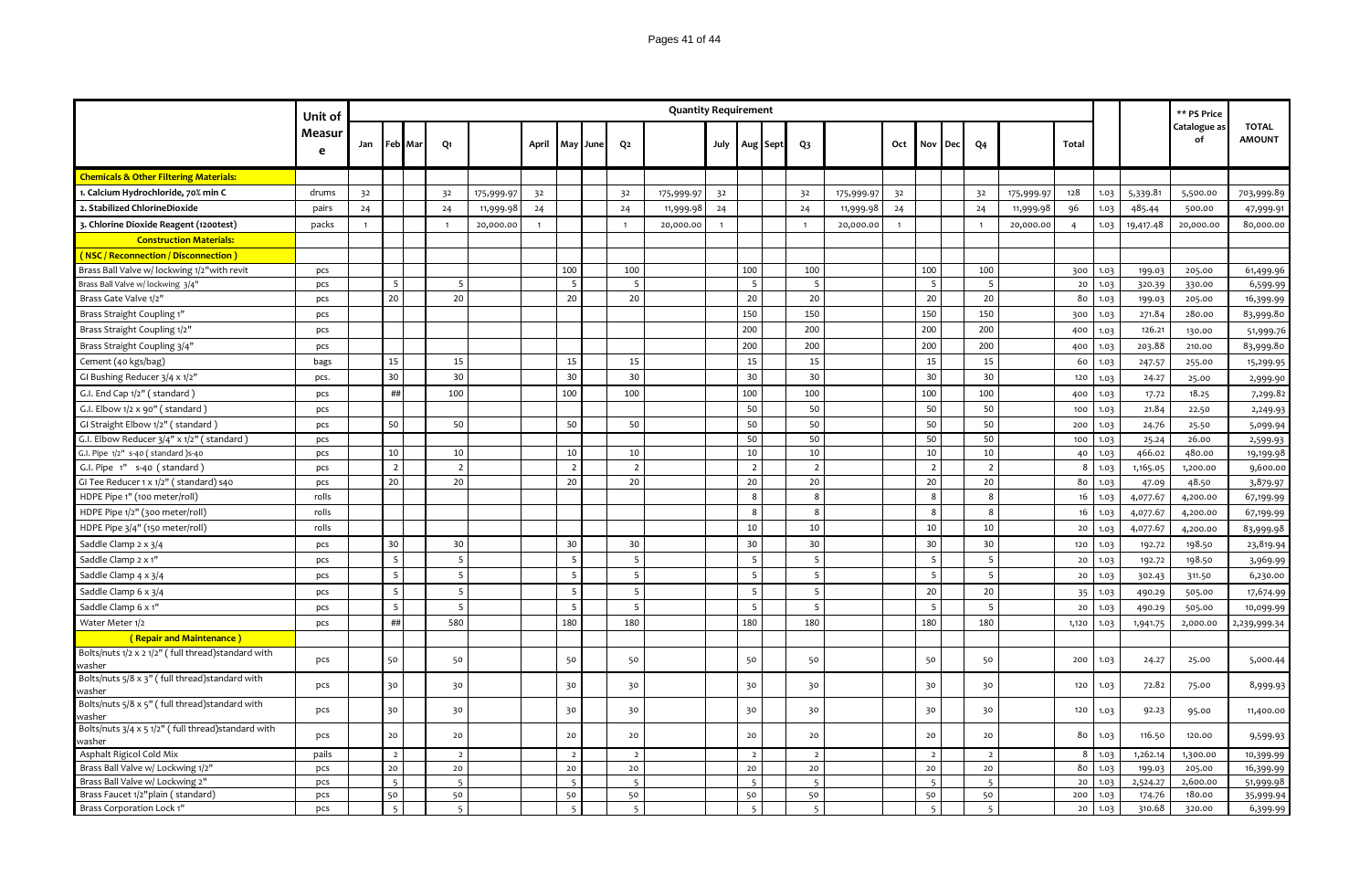| Pages 42 of 44 |  |
|----------------|--|
|                |  |

|                                               | Unit of     |     |                          |                          |       |                         |      |                          | <b>Quantity Requirement</b> |      |                         |                         |     |                          |     |     |                         |         |      |           | ** PS Price        |                               |
|-----------------------------------------------|-------------|-----|--------------------------|--------------------------|-------|-------------------------|------|--------------------------|-----------------------------|------|-------------------------|-------------------------|-----|--------------------------|-----|-----|-------------------------|---------|------|-----------|--------------------|-------------------------------|
|                                               | Measur<br>e | Jan | Feb Mar                  | Q1                       | April | May                     | June | Q2                       |                             | July | Aug Sept                | Q3                      | Oct | Nov                      | Dec | Q4  |                         | Total   |      |           | Catalogue as<br>of | <b>TOTAL</b><br><b>AMOUNT</b> |
| Brass Straight Coupling 1"                    | pcs         |     |                          |                          |       |                         |      |                          |                             |      | 50                      | 50                      |     | 50                       |     |     | 50                      | 100     | 1.03 | 271.84    | 280.00             | 27,999.93                     |
| Brass Straight Coupling 1/2'                  | pcs         |     |                          |                          |       |                         |      |                          |                             |      | 50                      | 50                      |     | 50                       |     |     | 50                      | 100     | 1.03 | 126.21    | 130.00             | 12,999.94                     |
| Brass Straight Coupling 3/4'                  | pcs         |     |                          |                          |       |                         |      |                          |                             |      | 50                      | 50                      |     | 50                       |     |     | 50                      | 100     | 1.03 | 203.88    | 210.00             | 20,999.95                     |
| GI Bushing Reducer 3/4 x 1/2" (standard) s-40 | pcs.        |     | 50                       | 50                       |       | 50                      |      | 50                       |                             |      | 50                      | 50                      |     | 50                       |     |     | 50                      | 200     | 1.03 | 24.27     | 25.00              | 4,999.83                      |
| I Bushing Reducer 1 x 3/4" (standard) s-40    | pcs.        |     | 10                       | 10                       |       | 10                      |      | 10                       |                             |      | 10                      | 10                      |     | 10                       |     |     | 10                      | 40      | 1.03 | 33.98     | 35.00              | 1,399.98                      |
| GI Bushing Reducer 1 x 1/2" (standard)s-40    | pcs.        |     | 10<br>$\overline{2}$     | 10                       |       | 10                      |      | 10                       |                             |      | 10                      | 10                      |     | 10                       |     |     | 10<br>$\overline{2}$    | 40<br>8 | 1.03 | 33.98     | 35.00              | 1,399.98                      |
| C.I. Coupling Reducer 4 x 3'                  | pcs.        |     |                          | $\overline{2}$           |       | $\overline{2}$          |      | $\overline{2}$           |                             |      | $\overline{2}$          | $\overline{2}$          |     | $\overline{2}$           |     |     |                         |         | 1.03 | 2,718.45  | 2,800.00           | 22,400.00                     |
| C.I. Coupling Reducer 6 x 4                   | pcs.        |     | $\overline{2}$           | $\overline{2}$           |       | $\overline{2}$          |      | $\overline{2}$           |                             |      | $\overline{2}$          | $\overline{2}$          |     | $\overline{2}$           |     |     | $\overline{2}$          | 8       | 1.03 | 3,689.32  | 3,800.00           | 30,400.00                     |
| C.I. Elbow $4 \times 90"$                     | pcs.        |     | $\overline{2}$           | $\overline{2}$           |       | $\overline{2}$          |      | $\overline{2}$           |                             |      | $\overline{2}$          | $\overline{2}$          |     | $\overline{2}$           |     |     | $\overline{2}$          | 8       | 1.03 | 3,300.97  | 3,400.00           | 27,199.99                     |
| C.I. Elbow 4 x 45"                            | pcs.        |     | $\overline{2}$           | $\overline{2}$           |       | $\overline{2}$          |      | $\overline{2}$           |                             |      | $\overline{2}$          | $\overline{2}$          |     | $\overline{2}$           |     |     | $\overline{2}$          | 8       | 1.03 | 3,300.97  | 3,400.00           | 27,199.99                     |
| C.I. Elbow 6 x 90"                            | pcs.        |     | $\overline{2}$           | $\overline{2}$           |       | $\overline{2}$          |      | $\overline{2}$           |                             |      | $\overline{2}$          | $\overline{2}$          |     | $\overline{2}$           |     |     | $\overline{2}$          | 8       | 1.03 | 4,660.19  | 4,800.00           | 38,400.00                     |
| C.I. Elbow 6 x 45"                            | pcs.        |     | $\overline{2}$           | $\overline{2}$           |       | $\overline{2}$          |      | $\overline{2}$           |                             |      | $\overline{2}$          | $\overline{2}$          |     | $\overline{2}$           |     |     | $\overline{2}$          | 8       | 1.03 | 4,660.19  | 4,800.00           | 38,400.00                     |
| C.I. End Cap 2"                               | pcs.        |     | $\overline{5}$           | $\overline{5}$           |       | $\overline{5}$          |      | $5^{\circ}$              |                             |      | $\overline{5}$          | 5                       |     | -5                       |     |     | $5\overline{5}$         | 20      | 1.03 | 728.16    | 750.00             | 14,999.99                     |
| C.I. End Cap 3"                               | pcs.        |     | $\overline{\mathbf{3}}$  | -3                       |       | $\overline{3}$          |      | $\overline{\mathbf{3}}$  |                             |      | $\overline{3}$          | $\overline{\mathbf{3}}$ |     | $\overline{\mathbf{3}}$  |     |     | $\overline{\mathbf{3}}$ | 12      | 1.03 | 936.89    | 965.00             | 11,580.00                     |
| C.I. End Cap 4"                               | pcs.        |     | $\overline{\mathbf{3}}$  | $\overline{\mathbf{3}}$  |       | $\overline{\mathbf{3}}$ |      | $\overline{\mathbf{3}}$  |                             |      | $\overline{\mathbf{3}}$ | $\overline{\mathbf{3}}$ |     | $\overline{\mathbf{3}}$  |     |     | $\overline{\mathbf{3}}$ | 12      | 1.03 | 1,349.51  | 1,390.00           | 16,679.99                     |
| C.I. End Cap 6"                               | pcs.        |     | $\overline{\mathbf{3}}$  | $\overline{3}$           |       | $\overline{\mathbf{3}}$ |      | $\overline{\mathbf{3}}$  |                             |      | $\overline{\mathbf{3}}$ | $\overline{\mathbf{3}}$ |     | $\overline{\mathbf{3}}$  |     |     | $\overline{\mathbf{3}}$ | 12      | 1.03 | 1,699.03  | 1,750.00           | 21,000.00                     |
| C.I. Gate Valve 2"                            | pcs         |     | $\overline{4}$           | $\overline{4}$           |       | $\overline{4}$          |      | $\overline{4}$           |                             |      | $\overline{4}$          | $\overline{4}$          |     | $\overline{4}$           |     |     | $\overline{4}$          | 16      | 1.03 | 4,077.67  | 4,200.00           | 67,199.99                     |
| C.I. Gate Valve 4"                            | pcs         |     | $\overline{2}$           | $\overline{2}$           |       | $\overline{2}$          |      | $\overline{2}$           |                             |      | $\overline{2}$          | $\overline{z}$          |     | $\overline{2}$           |     |     | $\overline{2}$          | 8       | 1.03 | 7,184.47  | 7,400.00           | 59,200.00                     |
| C.I. Gate Valve 6"                            | pcs         |     | $\overline{4}$           | $\overline{4}$           |       | $\overline{4}$          |      | $\overline{4}$           |                             |      | $\overline{4}$          | $\overline{4}$          |     | $\overline{4}$           |     |     | $\overline{4}$          | 16      | 1.03 | 11,941.75 | 12,300.00          | 196,799.97                    |
| C.I. Gate Valve 8"                            | pcs         |     | $\overline{2}$           | $\overline{2}$           |       | $\overline{2}$          |      | $\overline{2}$           |                             |      | $\overline{2}$          | $\overline{2}$          |     | $\overline{2}$           |     |     | $\overline{2}$          | 8       | 1.03 | 17,669.90 | 18,200.00          | 145,599.99                    |
| Cement (40 kgs/bag)                           | bags        |     | 50                       | 50                       |       | 50                      |      | 50                       |                             |      | 50                      | 50                      |     | 50                       |     |     | 50                      | 200     | 1.03 | 247.57    | 255.00             | 50,999.83                     |
| Crushed Gravel                                | cu.m.       |     | $\overline{4}$           | $\overline{4}$           |       | $\overline{4}$          |      | $\overline{4}$           |                             |      | $\overline{4}$          | $\overline{4}$          |     | $\overline{4}$           |     |     | $\overline{4}$          | 16      | 1.03 | 1,334.95  | 1,375.00           | 21,999.99                     |
| G.I. End Cap 1/2" (standard)s-40              | pcs         |     | 30                       | 30                       |       | 30                      |      | 30                       |                             |      | 30                      | 30                      |     | 30                       |     |     | 30                      | 120     | 1.03 | 17.72     | 18.25              | 2,189.94                      |
| G.I. Coupling 2" (standard)s-40               | pcs         |     | $\overline{\phantom{0}}$ | $\overline{\phantom{a}}$ |       | $\overline{5}$          |      | 5                        |                             |      | $\overline{5}$          | -5                      |     | $\overline{5}$           |     |     | $\overline{5}$          | 20      | 1.03 | 105.10    | 108.25             | 2,165.00                      |
| G.I. Coupling 3/4" (standard )s-40            | pcs         |     | 20                       | 20                       |       | $20$                    |      | 20                       |                             |      | 20                      | $20$                    |     | 20                       |     |     | 20                      | 80      | 1.03 | 21.84     | 22.50              | 1,799.95                      |
| G.I. Elbow 2 x 90' (standard )s-40            | pcs         |     | $\overline{5}$           | $\overline{\phantom{a}}$ |       | $\overline{a}$          |      | 5                        |                             |      |                         | $\overline{5}$          |     | $\overline{\phantom{a}}$ |     |     | $\overline{5}$          | 20      | 1.03 | 143.69    | 148.00             | 2,959.99                      |
| G.I. Pipe 1/2" (standard)s-40                 | pcs         |     | 5                        | -5                       |       | 5                       |      | 5                        |                             |      | 5                       | 5                       |     | $\overline{5}$           |     |     | 5                       | 20      | 1.03 | 466.02    | 480.00             | 9,599.99                      |
| G.I. Pipe 1" (standard )s-40                  | pcs         |     | 5                        | 5                        |       | 5                       |      | 5                        |                             |      | 5                       | 5                       |     | 5                        |     |     | 5                       | 20      | 1.03 | 1,165.05  | 1,200.00           | 23,999.99                     |
| G.I. Straight Elbow 1/2" (standard) s-40      | pcs         |     | 75                       | 75                       |       | 75                      |      | 75                       |                             |      | 75                      | 75                      |     | 75                       |     |     | 75                      | 300     | 1.03 | 24.27     | 25.00              | 7,499.74                      |
| G.I. Straight Elbow 3/4" (standaerd) s-40     | pcs         |     | 10                       | 10                       |       | 10                      |      | 10                       |                             |      | 10                      | 10                      |     | 10                       |     |     | 10                      | 40      | 1.03 | 33.01     | 34.00              | 1,359.97                      |
| G.I. Tee 3/4" (standard) s-40                 | pcs         |     | 30                       | 30                       |       | 30                      |      | 30                       |                             |      | 30                      | 30                      |     | 30                       |     |     | 30                      | 120     | 1.03 | 33.01     | 34.00              | 4,079.91                      |
| G.I. Tee Reducer 1" x 1/2" (standard) s-40    | pcs         |     | ##                       | 40                       |       | 40                      |      | 40                       |                             |      | 40                      | 40                      |     | 40                       |     |     | 40                      | 160     | 1.03 | 47.09     | 48.50              | 7,759.94                      |
| Gate Valve 1/2" brass (standard               | pcs         |     | ##                       | 40                       |       | 40                      |      | 40                       |                             |      | 40                      | 40                      |     | 40                       |     |     | 40                      | 160     | 1.03 | 189.32    | 195.00             | 31,199.94                     |
| Gate Valve 2" brass (standard                 | pcs         |     | $\overline{5}$           | 5                        |       | $\overline{5}$          |      | $\overline{\phantom{0}}$ |                             |      | $\overline{5}$          | 5                       |     | $\overline{5}$           |     |     | $\overline{5}$          | 20      | 1.03 | 2,524.27  | 2,600.00           | 51,999.98                     |
| HDPE Pipe 1" (100 meter/roll)                 | rolls       |     |                          |                          |       |                         |      |                          |                             |      | 8                       | 8                       |     | 8                        |     |     | 8                       | 16      | 1.03 | 4,077.67  | 4,200.00           | 67,199.99                     |
| HDPE Pipe 1/2" (300 meter/roll)               | rolls       |     |                          |                          |       |                         |      |                          |                             |      |                         | 5                       |     | 5                        |     |     | $\overline{5}$          | 10      | 1.03 | 4,077.67  | 4,200.00           | 41,999.99                     |
| HDPE Pipe 3/4" (150 meter/roll)               | rolls       |     |                          |                          |       |                         |      |                          |                             |      | 10                      | 10                      |     | 10                       |     |     | 10                      | 20      | 1.03 | 4,077.67  | 4,200.00           | 83,999.98                     |
| Plastic Male Adaptor 1" (NLC)                 | pcs         |     |                          |                          |       | 20                      |      |                          |                             |      | 20                      | 20                      |     | 20                       |     | 100 |                         | 60      | 1.03 | 276.70    | 285.00             | 17,100.00                     |
| Plastic Male Adaptor 1/2" (NLC)               | pcs         |     |                          |                          |       | 75                      |      |                          |                             |      | 75                      | 75                      |     | 75                       |     | 250 |                         | 225     | 1.03 | 101.94    | 105.00             | 23,624.83                     |
| Plastic Union Coupling 1" (NLC)               | pcs         |     |                          |                          |       | 20                      |      |                          |                             |      | 20                      | 20                      |     | 20                       |     |     | 20                      | 60      | 1.03 | 334.95    | 345.00             | 20,699.97                     |
| Plastic Union Coupling 1/2" (NLC)             | pcs         |     |                          |                          |       | 25                      |      | 25                       |                             |      | 25                      | 25                      |     | 25                       |     | 200 |                         | 75      | 1.03 | 184.47    | 190.00             | 14,250.00                     |
| Plastic Union Coupling 3/4" (NLC)             | pcs         |     |                          |                          |       | ###                     |      | 200                      |                             |      | ###                     | 200                     |     | 200                      |     | 200 |                         | 600     | 1.03 | 266.99    | 275.00             | 164,999.82                    |
| Pressure Gauge (0-160) 3'                     | pcs         |     | 30                       | 30                       |       | 30                      |      | 30                       |                             |      | 30                      | 30                      |     | 30                       |     |     | 30                      | 120     | 1.03 | 229.61    | 236.50             | 28,379.92                     |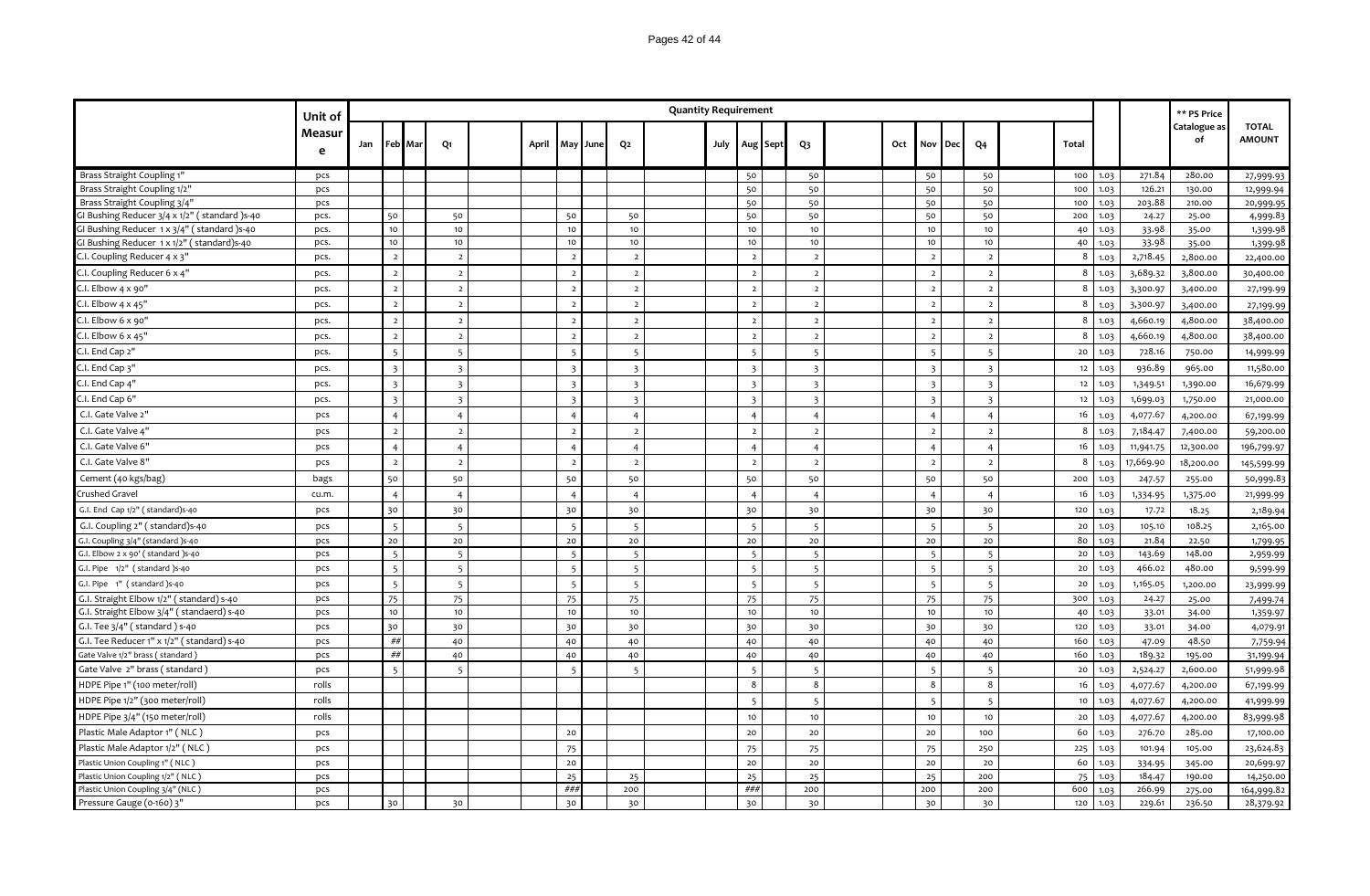|                                                                                        | Unit of     |     |                                  |                                  |       |                                  |                                  | <b>Quantity Requirement</b> |      |                                  |          |                                  |     |                                  |            |                                  |        |              |                  | ** PS Price        |                               |
|----------------------------------------------------------------------------------------|-------------|-----|----------------------------------|----------------------------------|-------|----------------------------------|----------------------------------|-----------------------------|------|----------------------------------|----------|----------------------------------|-----|----------------------------------|------------|----------------------------------|--------|--------------|------------------|--------------------|-------------------------------|
|                                                                                        | Measur<br>e | Jan | Feb Mar                          | Q1                               | April | May<br>June                      | Q <sub>2</sub>                   |                             | July |                                  | Aug Sept | Q <sub>3</sub>                   | Oct | Nov                              | <b>Dec</b> | Q <sub>4</sub>                   | Total  |              |                  | Catalogue as<br>of | <b>TOTAL</b><br><b>AMOUNT</b> |
| Pressure Gauge 3" (stainless)                                                          | pcs         |     | 6                                | 6                                |       | 6                                | 6                                |                             |      | 6                                |          | 6                                |     | 6                                |            | 6                                | 24     | 1.03         | 1,941.75         | 2,000.00           | 47,999.99                     |
| Pressure Gauge 4" (stainless)                                                          | pcs         |     | $\overline{2}$                   | $\overline{2}$                   |       | $\overline{2}$                   | $\overline{2}$                   |                             |      | $\overline{2}$                   |          | $\overline{2}$                   |     | $\overline{2}$                   |            | $\overline{2}$                   | 8      | 1.03         | 2,427.18         | 2,500.00           | 20,000.00                     |
| Push on Tee 2 x 2"                                                                     | pcs         |     | $\overline{2}$                   | $\overline{2}$                   |       | $\overline{2}$                   | $\overline{2}$                   |                             |      | $\overline{2}$                   |          | $\overline{2}$                   |     | $\overline{2}$                   |            | $\overline{2}$                   | 8      | 1.03         | 776.70           | 800.00             | 6,400.00                      |
| Push on Tee 3 x 3"                                                                     | pcs         |     | $\overline{2}$                   | $\overline{2}$                   |       | $\overline{2}$                   | $\overline{2}$                   |                             |      | $\overline{2}$                   |          | $\overline{2}$                   |     | $\overline{2}$                   |            | $\overline{2}$                   | 8      | 1.03         | 1,359.22         | 1,400.00           | 11,200.00                     |
| Push on Tee 4 x 4"                                                                     | pcs         |     | $\overline{2}$                   | $\overline{2}$                   |       | $\overline{2}$                   | $\overline{2}$                   |                             |      | $\overline{2}$                   |          | $\overline{2}$                   |     | $\overline{2}$                   |            | $\overline{2}$                   | 8      | 1.03         | 1,747.57         | 1,800.00           | 14,399.99                     |
| UPVC Coupling Reducer 3 x 2"                                                           | pcs         |     | $\overline{z}$                   | $\overline{2}$                   |       | $\overline{2}$                   | $\overline{2}$                   |                             |      | $\overline{2}$                   |          | $\overline{2}$                   |     | $\overline{2}$                   |            | $\overline{\phantom{a}}$         | 8      | 1.03         | 514.56           | 530.00             | 4,240.00                      |
| UPVC Coupling Reducer 4 x 2"                                                           | pcs         |     | $\overline{2}$                   | $\overline{2}$                   |       | $\overline{2}$                   | $\overline{2}$                   |                             |      | $\overline{2}$                   |          | $\overline{2}$                   |     | $\overline{2}$                   |            | $\overline{2}$                   | 8      | 1.03         | 589.56           | 607.25             | 4,858.00                      |
| UPVC Coupling Reducer 4 x 3"                                                           | pcs         |     | $\overline{2}$                   | $\overline{2}$                   |       | $\overline{2}$                   | $\overline{2}$                   |                             |      | $\overline{2}$                   |          | $\overline{2}$                   |     | $\overline{2}$                   |            | $\overline{2}$                   | 8      | 1.03         | 589.56           | 607.25             | 4,858.00                      |
| UPVC Elbow 2 x 90" (long bend)                                                         | pcs         |     | 6                                | 6                                |       | 6                                | 6                                |                             |      | 6                                |          | 6                                |     | 6                                |            | 6                                | 24     | 1.03         | 260.19           | 268.00             | 6,432.00                      |
| UPVC Elbow 3 x 90" (long bend)                                                         | pcs         |     | $\overline{2}$                   | $\overline{2}$                   |       | $\overline{2}$                   | $\overline{2}$                   |                             |      | $\overline{2}$                   |          | $\overline{2}$                   |     | $\overline{2}$                   |            | $\overline{2}$                   | 8      | 1.03         | 412.62           | 425.00             | 3,400.00                      |
| UPVC Elbow 4 x 90" (long bend)                                                         | pcs         |     | $\overline{2}$                   | $\overline{2}$                   |       | $\overline{2}$                   | $\overline{2}$                   |                             |      | $\overline{2}$                   |          | $\overline{2}$                   |     | $\overline{2}$                   |            | $\overline{2}$                   | 8      | 1.03         | 902.91           | 930.00             | 7,439.99                      |
| UPVC Elbow 2 x 90" push on (short bend)                                                | pcs         |     | 6                                | 6                                |       | 6                                | $6\phantom{.}6$                  |                             |      | 6                                |          | 6                                |     | 6                                |            | 6                                | 24     | 1.03         | 260.19           | 268.00             | 6,432.00                      |
| UPVC Elbow 3 x 90" - push-on (short bend)<br>UPVC Elbow 4 x 90" - push on (short bend) | pcs         |     | $\overline{2}$<br>$\overline{2}$ | $\overline{2}$<br>$\overline{2}$ |       | $\overline{2}$<br>$\overline{2}$ | $\overline{2}$<br>$\overline{2}$ |                             |      | $\overline{2}$<br>$\overline{2}$ |          | $\overline{2}$<br>$\overline{2}$ |     | $\overline{2}$<br>$\overline{2}$ |            | $\overline{2}$<br>$\overline{2}$ | 8<br>8 | 1.03<br>1.03 | 412.62<br>902.91 | 425.00             | 3,400.00                      |
|                                                                                        | pcs         |     |                                  |                                  |       |                                  |                                  |                             |      |                                  |          |                                  |     |                                  |            |                                  |        |              |                  | 930.00             | 7,439.99                      |
| Plastic Repair Clamp 2" (with attached g.i. plug)                                      | pcs         |     | 5                                | 5                                |       | 5                                | 5                                |                             |      | 5                                |          | 5                                |     | - 5                              |            | 5                                | 20     | 1.03         | 623.30           | 642.00             | 12,839.98                     |
| Plastic Repair Clamp 3" (with attached g.i. plug)                                      | pcs         |     |                                  |                                  |       | -5                               | 5                                |                             |      | 5                                |          | 5                                |     | -5                               |            | 5                                | 15     | 1.03         | 1,100.49         | 1,133.50           | 17,002.49                     |
| Plastic Repair Clamp 4" (with attached g.i. plug)                                      | pcs         |     | - 5                              | 5                                |       | - 5                              | 5                                |                             |      | 5                                |          | -5                               |     | -5                               |            | 5                                | 20     | 1.03         | 1,612.62         | 1,661.00           | 33,219.99                     |
| Plastic Repair Clamp 6" (with attached g.i. plug)                                      | pcs         |     | 5                                | 5                                |       | -5                               | 5                                |                             |      | - 5                              |          | 5                                |     | -5                               |            | -5                               | 20     | 1.03         | 2,457.52         | 2,531.25           | 50,624.99                     |
| Plastic Repair Clamp 8" (with attached g.i. plug)                                      | pcs         |     | $\overline{2}$                   |                                  |       | $\overline{2}$                   | $\overline{2}$                   |                             |      | $\overline{2}$                   |          | $\overline{2}$                   |     | $\overline{2}$                   |            | $\overline{\phantom{a}}$         | 8      | 1.03         | 5,048.54         | 5,200.00           | 41,599.99                     |
| Rubbesr Gasket (Sleeve type Coupling) 6"                                               | pcs         |     | 20                               | 20                               |       | 20                               | 20                               |                             |      | 20                               |          | 20                               |     | 20                               |            | 20                               | 80     | 1.03         | 116.50           | 120.00             | 9,599.93                      |
| Saddle Clamp 2 x 1 (C.I.)                                                              | pcs         |     | 5                                | $\overline{a}$                   |       | -5                               | 5                                |                             |      | 5                                |          | 5                                |     | $\overline{5}$                   |            | 5                                | 20     | 1.03         | 192.72           | 198.50             | 3,969.99                      |
| Saddle Clamp $2 \times 3/4$ (C.I.)                                                     | pcs         |     | -5                               | 5                                |       | 5                                | 5                                |                             |      | 5                                |          | 5                                |     | $\overline{5}$                   |            | $\overline{\phantom{0}}$         | 20     | 1.03         | 192.72           | 198.50             | 3,969.99                      |
| Sand                                                                                   | cu.m.       |     | 6                                | 6                                |       | 6                                | 6                                |                             |      | 6                                |          | 6                                |     | 6                                |            | 6                                | 24     | 1.03         | 606.80           | 625.00             | 15,000.00                     |
| Sleeve Type Coupling 2"                                                                | pcs         |     | 10                               | 10                               |       | 10                               | 10                               |                             |      | 10                               |          | 10                               |     | 10                               |            | 15                               | 40     | 1.03         | 873.79           | 900.00             | 35,999.98                     |
| Sleeve Type Coupling 4"                                                                | pcs         |     | 6                                | 6                                |       | 6                                | 6                                |                             |      | 6                                |          | 6                                |     | 6                                |            | 6                                | 24     | 1.03         | 1,747.57         | 1,800.00           | 43,199.98                     |
| Sleeve Type Coupling 6"                                                                | pcs         |     | 8                                | 8                                |       | 8                                | 8                                |                             |      | -8                               |          | 8                                |     | -8                               |            | 8                                | 32     | 1.03         | 2,233.01         | 2,300.00           | 73,599.98                     |
| Sleeve Type Coupling 8"                                                                | pcs         |     | $\overline{2}$                   | $\overline{2}$                   |       | $\overline{2}$                   | $\overline{2}$                   |                             |      | $\overline{2}$                   |          | $\overline{2}$                   |     | $\overline{2}$                   |            | $\overline{2}$                   | 8      | 1.03         | 3,106.80         | 3,200.00           | 25,600.00                     |
| $(2")$ C-150<br>uPVC Pipe 63mm x 6.om                                                  | pcs         |     | 10                               | 10                               |       | 10                               | 10                               |                             |      | 10                               |          | 10                               |     | 10                               |            | 10                               | 40     | 1.03         | 667.72           | 687.75             | 27,509.98                     |
| uPVC Pipe 100mm x 6.0m<br>$(4")$ C-150                                                 | pcs         |     | 6                                | 6                                |       | 6                                | 6                                |                             |      | 6                                |          | 6                                |     | 6                                |            | 6                                | 24     | 1.03         | 1,747.57         | 1,800.00           | 43,199.98                     |
| uPVC Pipe 150mm x 6.0m<br>$(6"')$ C-150                                                | pcs         |     | $\overline{2}$                   | $\overline{2}$                   |       | $\overline{2}$                   | $\overline{2}$                   |                             |      | $\overline{2}$                   |          | $\overline{2}$                   |     | $\overline{2}$                   |            | $\overline{2}$                   | 8      | 1.03         | 3,398.06         | 3,500.00           | 28,000.00                     |
| UPVC Coupling Reducer 3 x 2"                                                           | pcs         |     | $\overline{2}$                   | $\overline{2}$                   |       | $\overline{2}$                   | $\overline{2}$                   |                             |      | $\overline{2}$                   |          | $\overline{2}$                   |     | $\overline{2}$                   |            | $\overline{2}$                   | 8      | 1.03         | 271.84           | 280.00             | 2,239.99                      |
| UPVC Coupling Reducer 4 x 2"                                                           | pcs         |     | $\overline{2}$                   | $\overline{2}$                   |       | $\overline{2}$                   | $\overline{2}$                   |                             |      | $\overline{2}$                   |          | $\overline{2}$                   |     | $\overline{2}$                   |            | $\overline{2}$                   | 8      | 1.03         | 349.51           | 360.00             | 2,880.00                      |
| PVC Coupling Reducer 4 x 3"                                                            | pcs         |     | $\overline{2}$                   | $\overline{2}$                   |       | $\overline{2}$                   | $\overline{2}$                   |                             |      | $\overline{2}$                   |          | $\overline{2}$                   |     | $\overline{2}$                   |            | $\overline{2}$                   | 8      | 1.03         | 407.77           | 420.00             | 3,359.99                      |
| UPVC Elbow 2 x 90"                                                                     | pcs         |     | $\overline{2}$                   | $\overline{2}$                   |       | $\overline{2}$                   | $\overline{2}$                   |                             |      | $\overline{2}$                   |          | $\overline{2}$                   |     | $\overline{2}$                   |            | $\overline{2}$                   | 8      | 1.03         | 184.47           | 190.00             | 1,520.00                      |
| UPVC Elbow 3 x 90"                                                                     | pcs         |     | $\overline{2}$                   | $\overline{2}$                   |       | $\overline{2}$                   | $\overline{2}$                   |                             |      | $\overline{2}$                   |          | $\overline{2}$                   |     | $\overline{2}$                   |            | $\overline{2}$                   | 8      | 1.03         | 271.84           | 280.00             | 2,239.99                      |
| UPVC Elbow 4 x 90"                                                                     | pcs         |     | $\overline{2}$                   | $\overline{2}$                   |       | $\overline{2}$                   | $\overline{2}$                   |                             |      | $\overline{2}$                   |          | $\overline{2}$                   |     | $\overline{2}$                   |            | $\overline{2}$                   | 8      | 1.03         | 339.81           | 350.00             | 2,799.99                      |
| UPVC Elbow 6 x 90"                                                                     | pcs         |     | $\overline{2}$                   | $\overline{2}$                   |       | $\overline{2}$                   | $\overline{2}$                   |                             |      | $\overline{2}$                   |          | $\overline{2}$                   |     | $\overline{2}$                   |            | $\overline{2}$                   | 8      | 1.03         | 475.73           | 490.00             | 3,920.00                      |
| UPVC Elbow 2 x 45"                                                                     | pcs         |     | $\overline{2}$                   | $\overline{2}$                   |       | $\overline{2}$                   | $\overline{2}$                   |                             |      | $\overline{2}$                   |          | $\overline{2}$                   |     | $\overline{2}$                   |            | $\overline{2}$                   | 8      | 1.03         | 184.47           | 190.00             | 1,520.00                      |
| UPVC Elbow 3 x 45"                                                                     | pcs         |     |                                  | $\overline{z}$                   |       | $\overline{2}$                   | $\overline{2}$                   |                             |      | $\overline{2}$                   |          | $\overline{2}$                   |     | $\overline{z}$                   |            | $\overline{z}$                   | 8      | 1.03         | 271.84           | 280.00             | 2,239.99                      |